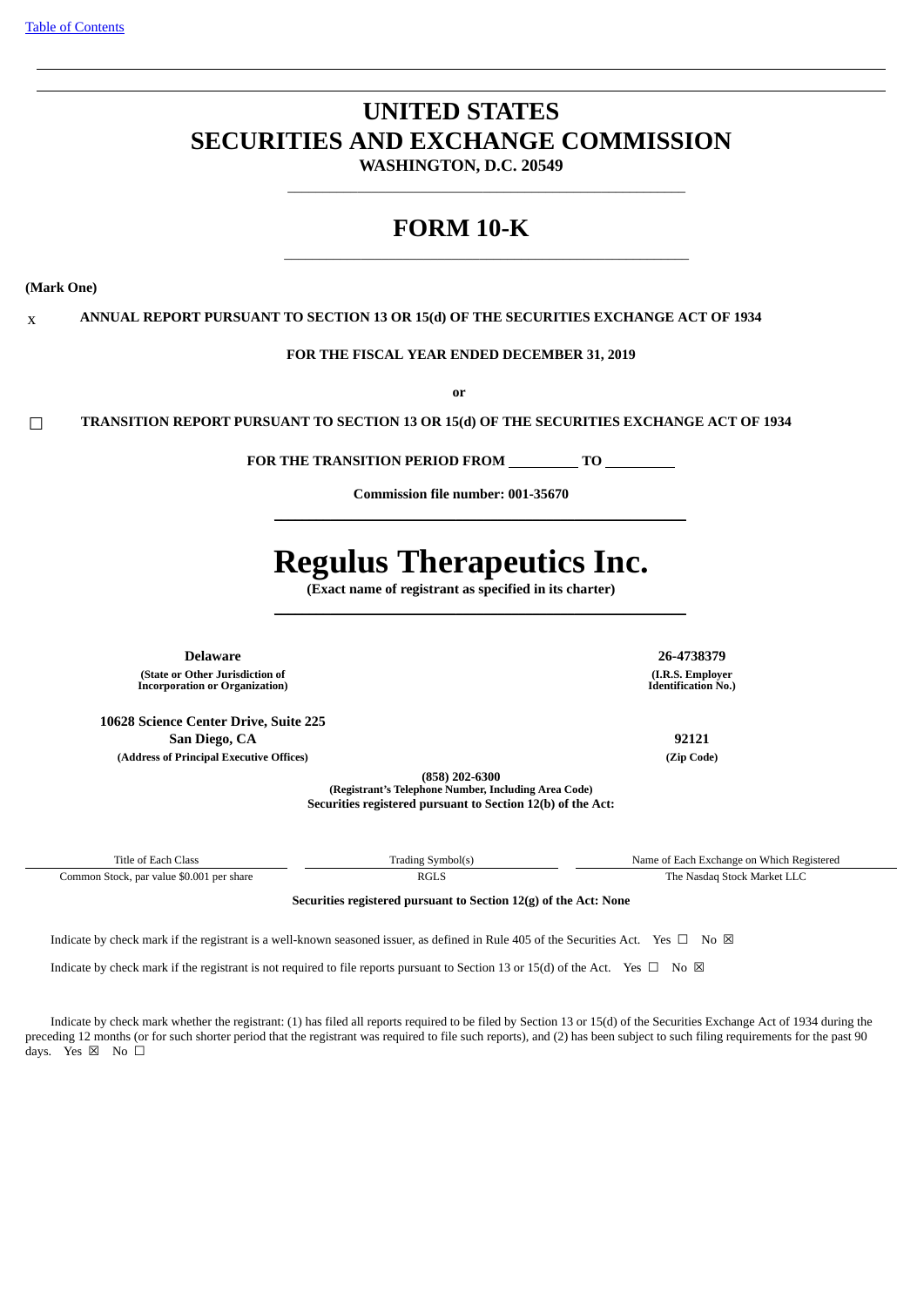#### Table of [Contents](#page-2-0)

Indicate by check mark whether the registrant has submitted electronically every Interactive Data File required to be submitted pursuant to Rule 405 of Regulation S-T (§ 232.405 of this chapter) during the preceding 12 months (or for such shorter period that the registrant was required to submit such files). Yes ⊠ No □

Indicate by check mark whether the registrant is a large accelerated filer, an accelerated filer, a non-accelerated filer, a smaller reporting company or an emerging growth company. See definitions of "large accelerated filer", "accelerated filer", "smaller reporting company" and "emerging growth company" in Rule 12b-2 of the Exchange Act.

|                         |   |                           | n.           |
|-------------------------|---|---------------------------|--------------|
| Large accelerated filer |   | Accelerated filer         | $\mathbf{O}$ |
| Non-accelerated filer   | X | Smaller reporting company | $\boxtimes$  |
|                         |   |                           | $\Box$       |
|                         |   |                           |              |

Emerging growth company o

If an emerging growth company, indicate by check mark if the registrant has elected not to use the extended transition period for complying with any new or revised financial accounting standards provided pursuant to Section 13(a) of the Exchange Act.  $\Box$ 

Indicate by check mark whether the registrant is a shell company (as defined in Rule 12b-2 of the Securities Exchange Act of 1934). Yes  $\Box$  No  $\boxtimes$ 

As of June 28, 2019, the last business day of the registrant's most recently completed second fiscal quarter, the aggregate market value of the registrant's common stock held by non-affiliates of the registrant was approximately \$24.3 million, based on the closing price of the registrant's common stock on the Nasdaq Stock Market on June 28, 2019 of \$1.25 per share.

The number of outstanding shares of the registrant's common stock, par value \$0.001 per share, as of March 6, 2020 was 21,040,118.

#### **DOCUMENTS INCORPORATED BY REFERENCE**

Portions of the registrant's proxy statement to be filed with the Securities and Exchange Commission pursuant on Schedule 14A in connection with the registrant's 2020 Annual Meeting of Stockholders, which will be filed subsequent to the date hereof, are incorporated by reference into Part III of this Form 10-K. Such proxy statement will be filed with the Securities and Exchange Commission not later than April 29, 2020.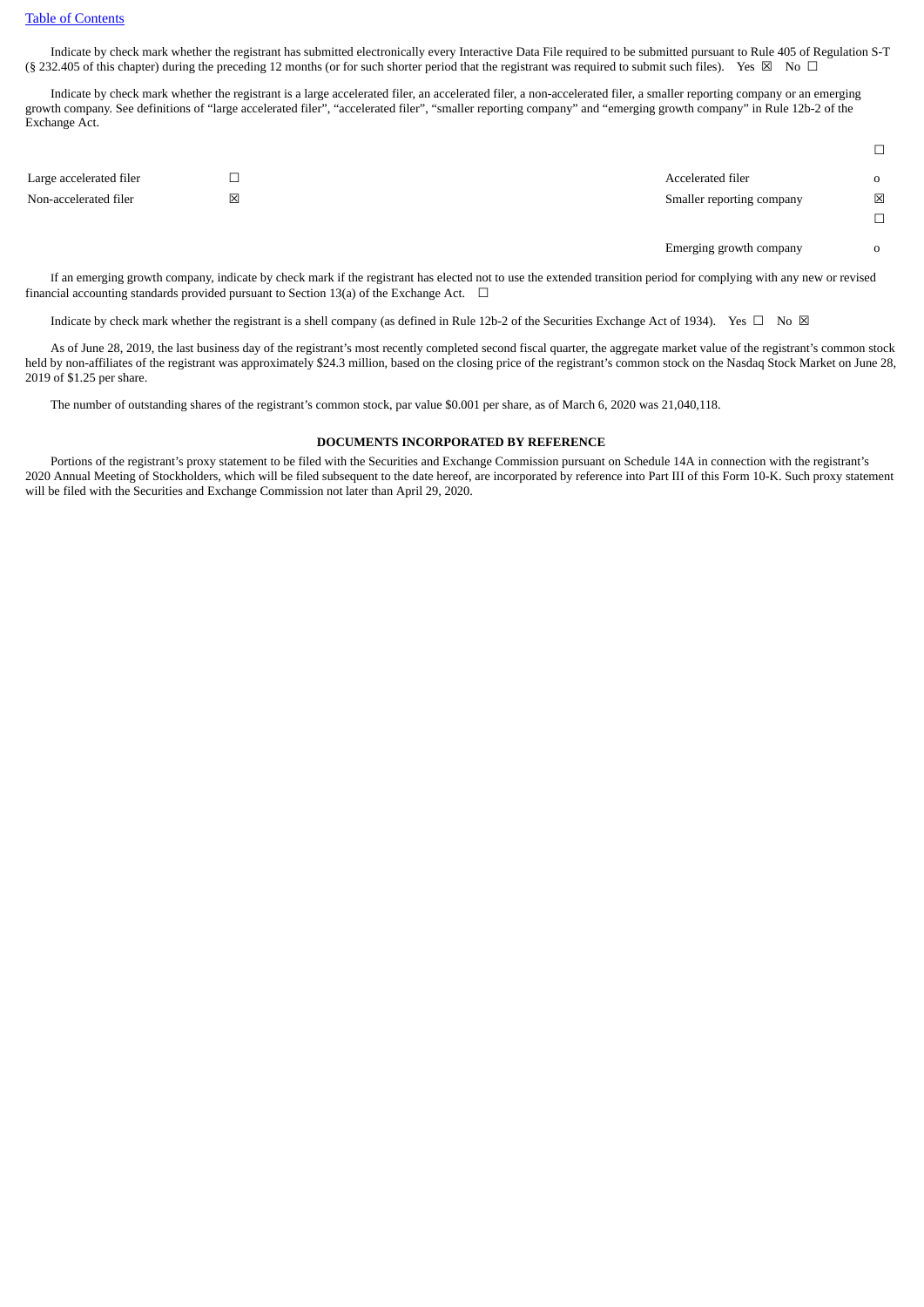## **REGULUS THERAPEUTICS INC. TABLE OF CONTENTS**

<span id="page-2-0"></span>

| <b>PART I</b>     |                                                                                                              |                |
|-------------------|--------------------------------------------------------------------------------------------------------------|----------------|
| Item 1            | <b>Business</b>                                                                                              | $\overline{3}$ |
| Item 1A           | <b>Risk Factors</b>                                                                                          | 21             |
| Item 1B           | <b>Unresolved Staff Comments</b>                                                                             | 49             |
| Item <sub>2</sub> | <b>Properties</b>                                                                                            | 49             |
| Item 3            | <b>Legal Proceedings</b>                                                                                     | 49             |
| Item <sub>4</sub> | <b>Mine Safety Disclosures</b>                                                                               | 50             |
| <b>PART II</b>    |                                                                                                              |                |
| Item 5            | Market for Registrant's Common Equity, Related Stockholder Matters and Issuer Purchases of Equity Securities | 50             |
| Item 6            | <b>Selected Financial Data</b>                                                                               | 50             |
| Item <sub>7</sub> | <b>Management's Discussion and Analysis of Financial Condition and Results of Operations</b>                 | 51             |
| Item 7A           | <b>Quantitative and Qualitative Disclosures About Market Risk</b>                                            | 57             |
| Item 8            | <b>Financial Statements and Supplementary Data</b>                                                           | 58             |
| Item 9            | Changes in and Disagreements With Accountants on Accounting and Financial Disclosure                         | 84             |
| Item 9A           | <b>Controls and Procedures</b>                                                                               | 84             |
| Item 9B           | <b>Other Information</b>                                                                                     | 85             |
| <b>PART III</b>   |                                                                                                              |                |
| Item 10           | Directors, Executive Officers and Corporate Governance                                                       | 86             |
| Item 11           | <b>Executive Compensation</b>                                                                                | 86             |
| Item 12           | Security Ownership of Certain Beneficial Owners and Management and Related Stockholder Matters               | 86             |
| Item 13           | Certain Relationships and Related Transactions, and Director Independence                                    | 86             |
| Item 14           | <b>Principal Accounting Fees and Services</b>                                                                | 86             |
| <b>PART IV</b>    |                                                                                                              |                |
| Item 15           | <b>Exhibits, Financial Statement Schedules</b>                                                               | 86             |
| Item 16           | Form 10-K Summary                                                                                            | 93             |

## **[Signatures](#page-90-1)**

The Regulus Therapeutics logo is a trademark of Regulus Therapeutics Inc. We use "Regulus Therapeutics" as a trademark in the United States and other countries. We have registered this trademark in the United States, the European Union and Switzerland. We use "*micro*Markers" as a service mark in the United States and other countries. We have registered this service mark in the United States. All other product and company names are trademarks of their respective companies.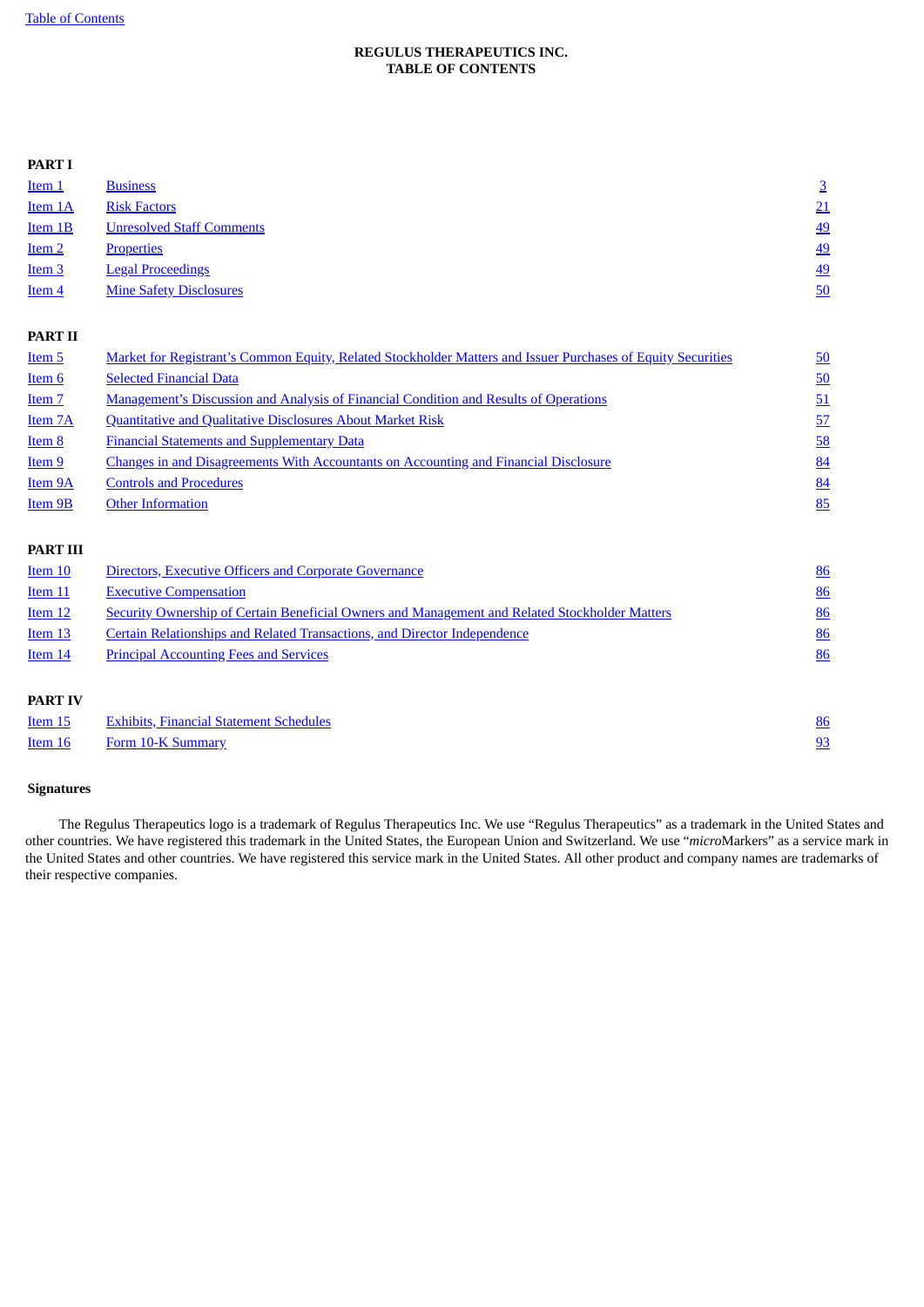## **PART I**

## **Forward-Looking Statements**

This Annual Report on Form 10-K and the documents incorporated by reference herein may contain "forward-looking statements" within the meaning of the federal securities laws made pursuant to the safe harbor provisions of the Private Securities Litigation Reform Act of 1995. Our actual results could differ materially from those anticipated in these forward-looking statements as a result of various factors, including those set forth below under Part I, Item 1A, "Risk Factors" in this Annual Report. Except as required by law, we assume no obligation to update these forward-looking statements, whether as a result of new information, future events or otherwise. These statements, which represent our current expectations or beliefs concerning various future events, may contain words such as "may," "will," "expect," "anticipate," "intend," "plan," "believe," "estimate" or other words indicating future results, though not all forward-looking statements necessarily contain these identifying words. Such statements may include, but are not limited to, statements concerning the following:

- the initiation, cost, timing, progress and results of, and our expected ability to undertake certain activities and accomplish certain goals with respect to, our research and development activities, preclinical studies and clinical trials;
- our ability to obtain and maintain regulatory approval of our product candidates, and any related restrictions, limitations, and/or warnings in the label of an approved product candidate;
- our ability to obtain funding for our operations;
- our plans to research, develop and commercialize our product candidates;
- the potential election of any strategic collaboration partner to pursue development and commercialization of any programs or product candidates that are subject to a collaboration with such partner;
- our ability to attract collaborators with relevant development, regulatory and commercialization expertise;
- future activities to be undertaken by our strategic collaboration partners, collaborators and other third parties;
- our ability to obtain and maintain intellectual property protection for our product candidates;
- the size and growth potential of the markets for our product candidates, and our ability to serve those markets;
- our ability to successfully commercialize, and our expectations regarding future therapeutic and commercial potential with respect to, our product candidates;
- the rate and degree of market acceptance of our product candidates;
- our ability to develop sales and marketing capabilities, whether alone or with potential future collaborators;
- regulatory developments in the United States and foreign countries;
- the performance of our third-party suppliers and manufacturers;
- the success of competing therapies that are or may become available;
- the loss of key scientific or management personnel;
- our ability to successfully secure and deploy capital;
- our ability to satisfy our debt obligations;
- the accuracy of our estimates regarding future expenses, future revenues, capital requirements and need for additional financing; and
- the risks and other forward-looking statements described under the caption "Risk Factors" under Part I, Item 1A of this Annual Report on Form 10-K.

In addition, statements that "we believe" and similar statements reflect our beliefs and opinions on the relevant subject. These statements are based upon information available to us as of the date of this report, and while we believe such information forms a reasonable basis for such statements, such information may be limited or incomplete, and our statements should not be read to indicate that we have conducted an exhaustive inquiry into, or review of, all potentially available relevant information. These statements are inherently uncertain and investors are cautioned not to unduly rely upon these statements.

#### <span id="page-3-0"></span>**Item 1. Business**

#### **Overview**

We are a clinical-stage biopharmaceutical company focused on discovering and developing first-in-class drugs targeting *micro*RNAs to treat diseases with significant unmet medical need. We were formed in 2007 when Alnylam Pharmaceuticals, Inc. ("Alnylam") and Ionis Pharmaceuticals, Inc. ("Ionis") contributed significant intellectual property, know-how and financial and human capital to pursue the development of drugs targeting *micro*RNAs pursuant to a license and collaboration agreement. Our most advanced product candidates are RG-012 and RGLS4326. RG-012 is an anti-miR targeting miR-21 for the treatment of Alport syndrome, a life-threatening kidney disease with no approved therapy available. In November 2018, we and Sanofi agreed to transition further development activities of our miR-21 programs, including our RG-012 program, to Sanofi. As a result, Sanofi became responsible for all costs incurred in the development of our miR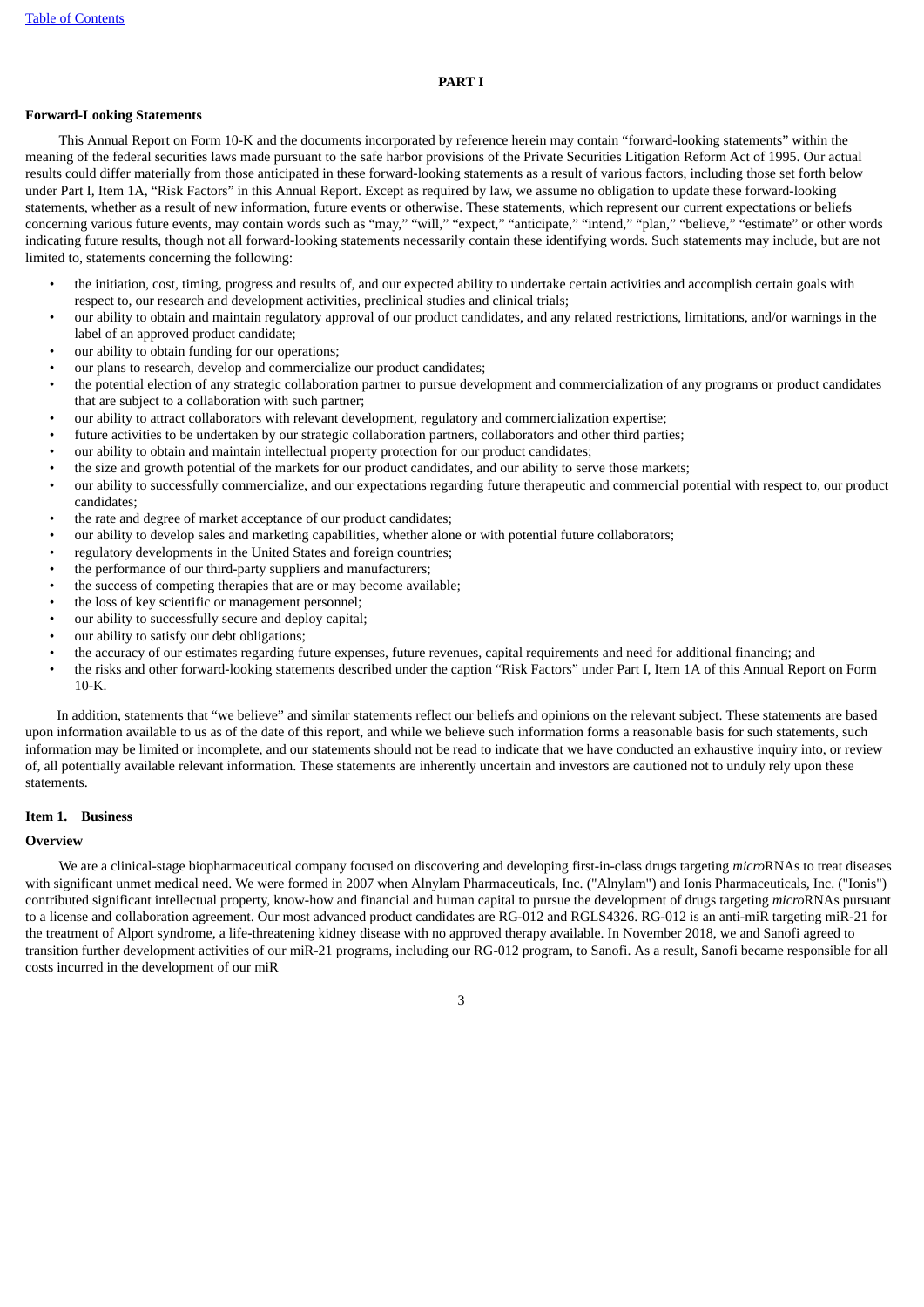programs. The transition activities were completed in the second quarter of 2019. RGLS4326 is an anti-miR targeting miR-17 for the treatment of autosomal dominant polycystic kidney disease ("ADPKD"). In addition to these clinical programs, we continue to develop a pipeline of preclinical drug product candidates.

*micro*RNAs are naturally occurring ribonucleic acid ("RNA") molecules that play a critical role in regulating key biological pathways. Scientific research has shown that an imbalance, or dysregulation, of *micro*RNAs is directly linked to many diseases. Furthermore, many different infectious pathogens interact and bind to host *micro*RNA to survive. To date, over 500 *micro*RNAs have been identified in humans, each of which can bind to multiple messenger RNAs that control key aspects of cell biology. Since many diseases are multi-factorial, involving multiple targets and pathways, the ability to modulate multiple pathways by targeting a single *micro*RNA provides a new therapeutic approach for treating complex diseases.

RNA plays an essential role in the process used by cells to encode and translate genetic information from deoxyribonucleic acid ("DNA") to proteins. RNA is comprised of subunits called nucleotides and is synthesized from a DNA template by a process known as transcription. Transcription generates different types of RNA, including messenger RNAs that carry the information for proteins in the sequence of their nucleotides. In contrast, *micro*RNAs are RNAs that do not code for proteins but rather are responsible for regulating gene expression by modulating the translation and decay of target messenger RNAs. By interacting with many messenger RNAs, a single *micro*RNA can regulate the expression of multiple genes involved in the normal function of a biological pathway. Many pathogens, including viruses, bacteria and parasites, also use host *micro*RNAs to regulate the cellular environment for survival. In some instances, the host *micro*RNAs are essential for the replication and/or survival of the pathogen. For example, miR-122 is a *micro*RNA expressed in human hepatocytes and is a key factor for the replication of the hepatitis C virus ("HCV").

We believe that *micro*RNA therapeutics have the potential to become a new and major class of drugs with broad therapeutic application for the following reasons:

- *micro*RNAs play a critical role in regulating biological pathways by controlling the translation of many target genes;
- *micro*RNA therapeutics regulate disease pathways which may result in more effective treatment of complex multi-factorial diseases;
- many human pathogens, including viruses, bacteria and parasites, use *micro*RNAs (host and pathogen encoded) to enable their replication and suppression of host immune responses; and
- *• micro*RNA therapeutics may be synergistic with other therapies because of their different mechanism of action.

We have assembled significant expertise in the *micro*RNA field, including expertise in *micro*RNA biology and oligonucleotide chemistry, a broad intellectual property estate, relationships with key opinion leaders and a disciplined drug discovery and development process. We are using our *micro*RNA expertise to develop chemically modified, single-stranded oligonucleotides that we call anti-miRs to modulate *micro*RNAs and address underlying disease. We believe *micro*RNAs may play a critical role in complex disease and that targeting them with anti-miRs may become a source of a new and major class of drugs with broad therapeutic application, much like small molecules, biologics and monoclonal antibodies.

We believe that *micro*RNA biomarkers may be used to select optimal patient segments in clinical trials and to monitor disease progression or relapse. We believe these *micro*RNA biomarkers can be applied toward drugs that we develop and drugs developed by other companies with which we partner or collaborate.

Since our inception through December 31, 2019, we have received \$342.5 million from the sale of our equity and convertible debt securities, \$91.8 million from our collaborations, principally from upfront payments, research funding and preclinical and clinical milestones, and \$19.8 million in net proceeds from our Term Loan. As of December 31, 2019, we had cash and cash equivalents of \$34.1 million.

#### **Development Stage Pipeline**

We currently have two programs in clinical development.

**RG-012:** In May 2017, we completed a Phase 1 multiple-ascending dose ("MAD") clinical trial in 24 healthy volunteers (six-week repeat dosing) to determine safety, tolerability and pharmacokinetics ("PK") of RG-012 prior to chronic dosing in patients. In Phase 1 clinical trials to date, RG-012 was well-tolerated, and there were no serious adverse events ("SAEs") reported. In the third quarter of 2017, we initiated HERA, a Phase 2 randomized (1:1), double-blinded, placebo-controlled clinical trial evaluating the safety and efficacy of RG-012 in 40 Alport syndrome patients. In parallel, a renal biopsy study was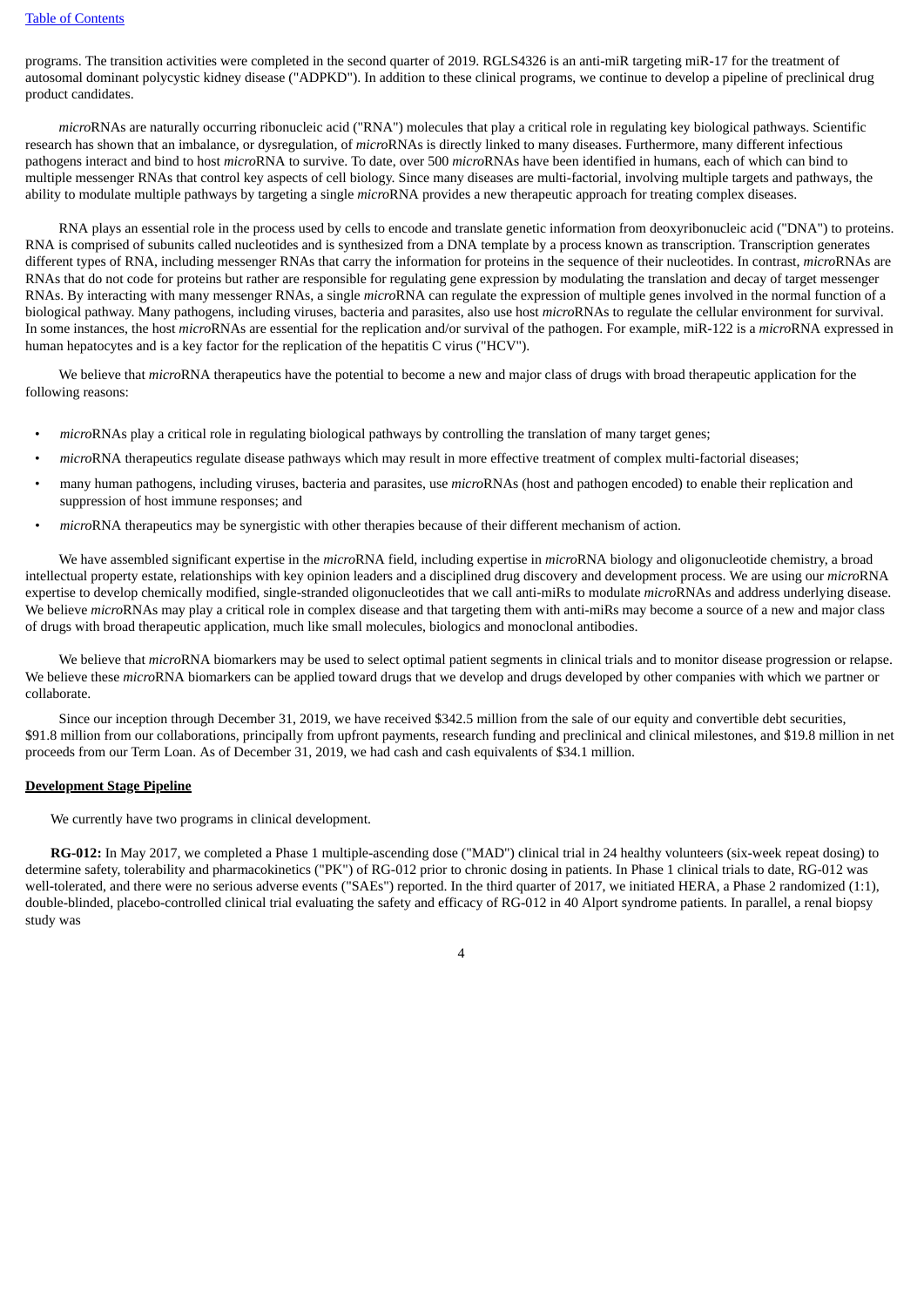also initiated in the third quarter of 2017 to evaluate RG-012 renal tissue PK, target engagement and downstream effects on genomic disease biomarkers. In December 2017, we concluded our global ATHENA natural history of disease study. Kidney tissue concentrations were achieved in biopsy patients that would be predictive of therapeutic benefit based on animal disease models. In addition, modulation of the target, miR-21, was observed. RG-012 has received orphan designation in both the United States and Europe. In November 2018, we and Sanofi agreed to transition further development activities of our miR-21 programs, including our RG-012 program to Sanofi. As a result, Sanofi became responsible for all costs incurred in the development of these miR-21 programs. The transition activities, including the transfer of the investigational new drug application ("IND"), were completed in the second quarter of 2019. Sanofi is currently enrolling patients into a Phase 2 clinical trial.

**RGLS4326:** RGLS4326 is a novel oligonucleotide designed to inhibit miR-17 using a unique chemistry designed to preferentially deliver to the kidney. Preclinical studies with RGLS4326 have demonstrated a reduction in kidney cyst formation, improved kidney weight/body weight ratio, decreased cyst cell proliferation and preserved kidney function in mouse models of ADPKD. In March 2018, we completed dose escalation of a Phase 1 single ascending dose ("SAD") clinical trial in healthy volunteers and found RGLS4326 was well tolerated and no SAEs were reported. In April 2018, we initiated a Phase 1 randomized, double-blind, placebo-controlled, MAD clinical trial in healthy volunteers designed to characterize the safety, tolerability, PK and pharmacodynamics of multiple doses of RGLS4326. In July 2018, we voluntarily paused this study due to unexpected observations in our 27-week mouse chronic toxicity study, which was designed to support the Phase 2 proof-of-concept clinical trial in ADPKD previously planned to start in mid-2019. The observations in the mouse chronic toxicity study were unexpected, given the favorable safety profile of RGLS4326 in previous 7-week non-GLP and GLP toxicity studies in mouse and non-human primates required for Phase 1 testing, which had no significant findings across similar dose levels and frequencies. In September 2018, we initiated a new mouse chronic toxicity study with several changes believed to address the unexpected findings in the earlier terminated chronic mouse toxicity study. In January 2019, we announced data from a planned interim analysis of this study after 13 weeks of dosing in which no adverse or other significant findings across the range of doses tested were shown.

In January 2019, we submitted a comprehensive data package for RGLS4326 to the U.S. Food and Drug Administration ("FDA") that included the results from the planned 13-week interim analysis of the ongoing repeat mouse chronic toxicity study, as well as results from additional investigations, analytical testing, additional data from the previously terminated mouse chronic toxicity study, data from the completed Phase 1 SAD study and data from the first cohort of the Phase 1 MAD study to support our plan to resume the Phase 1 MAD study. In July 2019, FDA notified us of additional nonclinical data requirements and placed the IND on a partial clinical hold, formalizing the specific requirements to re-initiate the MAD study and further proceed into studies of extended duration. The additional data requirements were outlined in two parts. In order to resume the MAD study, FDA requested the final reports from the chronic toxicity studies in both mice and non-human primates and satisfactory related analyses to ensure subjects can be safely dosed. In November 2019, we submitted a complete response to the partial clinical hold in order to be able to resume the MAD study and in December 2019, FDA lifted the partial clinical hold on the MAD study. We recommenced the MAD study in February 2020. We remain on partial clinical hold with FDA with respect to RGLS4326 extended duration studies. Information from the clinical studies, together with information from additional nonclinical studies, will be used to address the requirements to support studies of extended duration. In addition to the MAD study in healthy volunteers, we plan to conduct a Phase 1b study in patients with ADPKD in the second half of 2020 to evaluate RGLS4326 for safety, PK, and biomarkers of pharmacodynamic activity.

## **Preclinical Pipeline**

A major focus of our preclinical research has historically targeted dysregulated *micro*RNAs implicated in diseases of high unmet medical need where we know we can effectively deliver to the target tissue or organ, such as the liver and kidney. We also have early discovery programs investigating additional *micro*RNA targets for infectious diseases, immunology and indications for which there is *micro*RNA dysregulation or in disease settings where the host *micro*RNAs are essential for the replication and/or survival of the pathogen.

We currently have multiple programs in various stages of preclinical development.

**Glioblastoma multiforme program:** In January 2019, we announced RGLS5579 as a clinical candidate in our glioblastoma multiforme ("GBM") program. RGLS5579, which targets *micro*RNA-10b, demonstrated statistically significant improvements in survival as both a monotherapy as well as in combination with temozolamide ("TMZ") in an orthotopic GBM animal model. In combination with TMZ, the addition of a single dose of anti-mir-10b, delivered intracranially, led to a more than two-fold improvement in survival compared to TMZ alone. These, and additional survival data on RGLS5579, were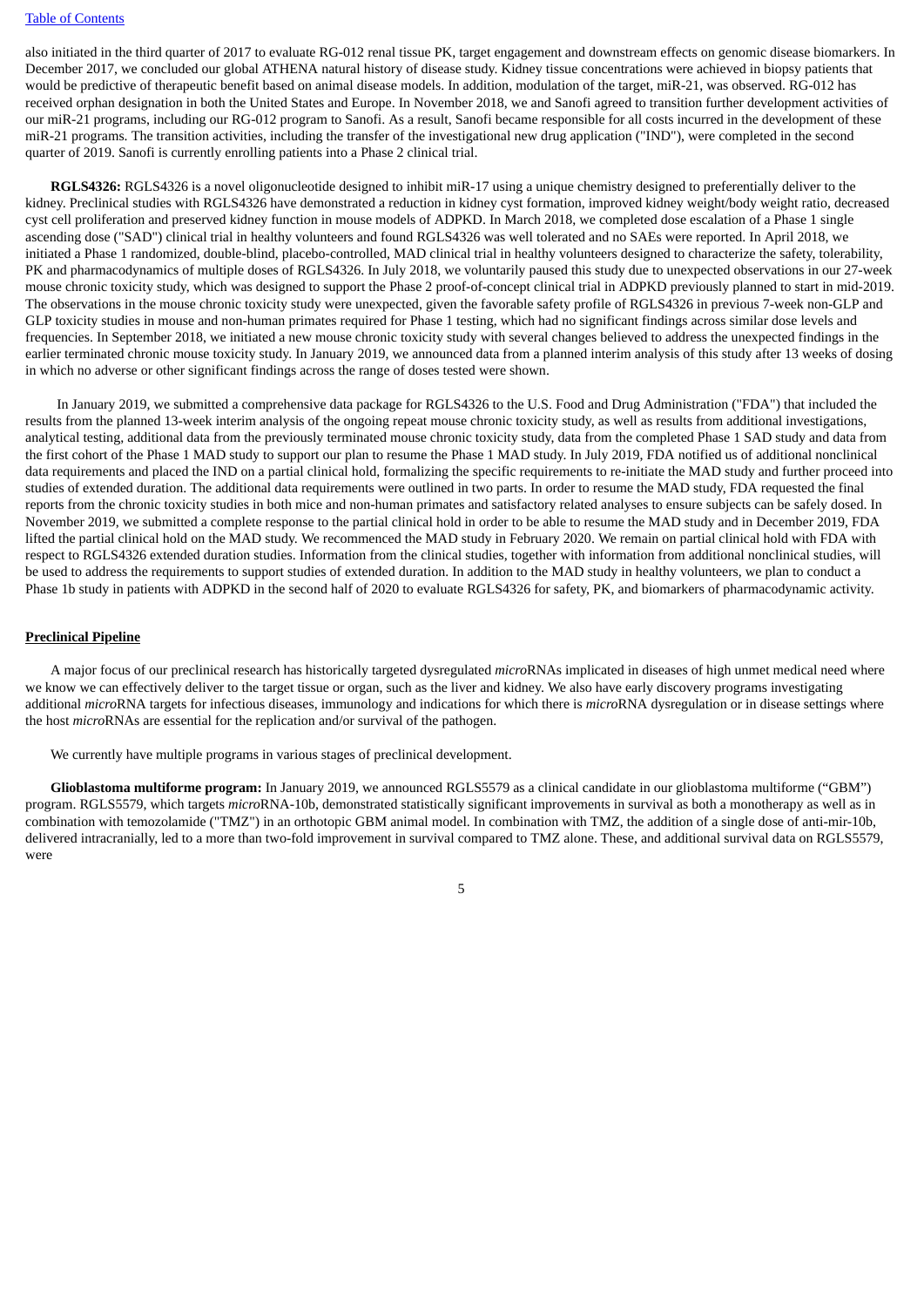presented in November 2018 at the Society for Neuro-Oncology Meeting in New Orleans, Louisiana. We plan to seek a partner to further advance development of RGLS5579.

**Hepatitis B virus program:** We have determined that advancing our preclinical programs targeting the Hepatitis B virus ("HBV") represents an attractive opportunity in our pipeline for investment, affecting an estimated 250 million people worldwide. We have identified several microRNA targets that serve as host factors for the virus. Our lead compound directed to one of the host microRNAs has demonstrated sub-nanomolar potency against HBV DNA replication and more than 95% reduction in Hepatitis B surface antigen in *in vitro* studies. Additionally, we have demonstrated reduction of both HBV DNA and surface antigen in an in vivo efficacy model. We believe that targeting a host factor in the liver represents a unique mechanism of action for treatment of the virus compared to other programs in development and holds the potential for achieving a functional cure.

**Non-Alcoholic Steatohepatitis program:** Across multiple animal models of non-alcoholic steatohepatitis ("NASH"), our lead candidate has demonstrated improvement in key endpoints, including NAFLD Activity Score (NAS), liver transaminases, hyperglycemia, and disease-related gene expression. In the diet-induced NASH mouse model (Amylin model) after two to four weekly doses, early onset of improvement across multiple disease parameters including liver triglycerides and blood levels of transaminases was observed. After nine weeks of treatment, there was evidence of sustained benefit with significant improvement of liver fibrosis and hyperglycemia compared to control-treated animals. We believe that targeting dysregulated *micro*RNA in a complex disease like NASH may offer a unique mechanism of action from other programs in development. We plan to seek a partner to further advance its development.

#### **Our** *micro***RNA product platform**

We believe we are the leading company in the field of *micro*RNA therapeutics and are uniquely positioned to leverage oligonucleotide technologies developed by us and our founding companies.

We view the following as providing a competitive advantage for our *micro*RNA product platform:

- a mature platform selectively producing multiple development candidates advancing to the clinic;
- scientific advisors who are pioneers in the *micro*RNA field;
- exclusive access to proven RNA therapeutic technologies through our founding companies, such as GalNac conjugation and the corresponding manufacturing rights licensed to us from Alnylam;
- a comprehensive *micro*RNA intellectual property estate with patents and patent applications covering compositions and therapeutic uses related to *micro*RNA and *micro*RNA drug products, as well as access to numerous patents and patent applications relating to RNA technologies, including patent and patent applications relating to chemical modification of oligonucleotides that are useful for *micro*RNA therapeutics;
- development expertise and financial resources provided by our strategic collaboration with Sanofi; and
- numerous academic collaborations that help us identify new *micro*RNA targets and support our early stage discovery efforts.

The disciplined approach we take for the discovery and development of *micro*RNA therapeutics is as important as the assets assembled to execute our plans and is based on the following four steps:

#### *Step 1 - Evaluation of microRNA therapeutic opportunities*

The initiation of our *micro*RNA discovery and development efforts is based on rigorous scientific and business criteria, including:

- existence of significant scientific evidence to support the role of a specific *micro*RNA in a disease;
- availability of predictive preclinical disease models to test our *micro*RNA development candidates;
- ability to effectively deliver anti-miRs to the diseased cells or tissues; and
- existence of a significant unmet medical need and commercial opportunity.

#### *Step 2 - Identification of microRNA targets*

We identify *micro*RNA targets through bioinformatic analysis of public and proprietary *micro*RNA expression profiling data sets from samples of diseased human tissues. The analysis of such data sets can immediately highlight a potential role for specific *micro*RNAs in the disease being studied. Further investigation of animal models that are predictive of human diseases in which those same *micro*RNAs are also dysregulated provides additional data to support a new program. We have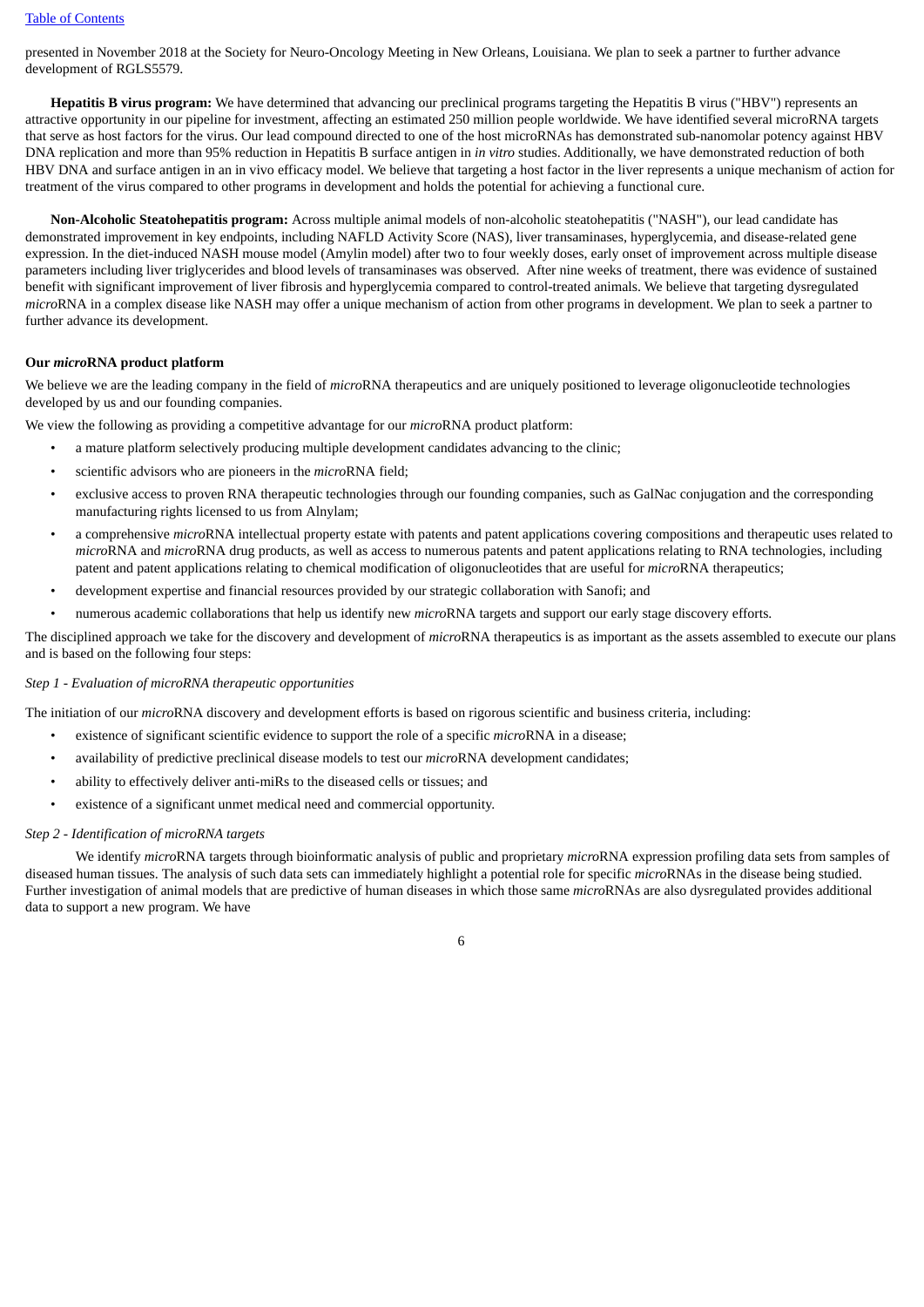applied this strategy successfully in our existing programs and we believe that this approach will continue to help us identify clinically relevant *micro*RNA targets.

#### *Step 3 - Validation of microRNA targets*

Our validation strategy is based on two distinct steps. First, using genetic tools, we determine whether up-regulation, or overproduction, of the *micro*RNA in healthy animals can create the specific disease state and inhibition of the *micro*RNA can lead to a therapeutic benefit. Second, using animal models predictive of human diseases, we determine whether pharmacological modulation of the up-regulated *micro*RNA target with our anti-miRs can also lead to a therapeutic benefit. This validation process enables us to prioritize *micro*RNA targets that appear to be key drivers of disease and not simply correlating markers.

#### *Step 4 - Optimization of microRNA development candidates*

We have developed a proprietary process that allows us to rapidly generate an optimized development candidate. Unlike traditional drug classes, such as small molecules, in which thousands of compounds must be screened to identify prospective leads, the fact that anti-miRs are complementary to (thereby pairing with) the target *micro*RNA allows for a more efficient rational design process. The optimization process incorporates our extensive knowledge base around oligonucleotide chemistry and anti-miR design to efficiently synthesize a starting pool of rationally designed anti-miRs to be evaluated in a series of proven assays and models. We are able to enhance our anti-miRs for distribution in certain tissues, such as the liver and kidney, where the specific *micro*RNA target is causing disease.

#### **Our development candidates**

We are developing single-stranded oligonucleotides, which are chemically synthesized chains of nucleotides that are complementary to (thereby pairing with) the target *micro*RNA. We incorporate proprietary chemical modifications to enhance drug properties such as potency, stability and tissue distribution. We refer to these chemically modified oligonucleotides as anti-miRs. Each anti-miR is designed to bind with and inhibit a specific *micro*RNA target that is up-regulated in a cell and that is involved in the disease state. In binding to the *micro*RNA, anti-miRs correct the dysregulation and return diseased cells to their healthy state. We have demonstrated the therapeutic benefit of inhibiting *micro*RNA-122 in humans with RG-101 in HCV patients. In addition to these human proof-of-concept results, we have demonstrated therapeutic benefits of our anti-miRs in over 20 different preclinical models of human diseases.

We have identified and validated several *micro*RNA targets across a number of disease categories and are working independently and with our strategic collaboration partner to optimize anti-miR development candidates. We intend to pursue a balanced approach between product candidates that we develop ourselves and those that we develop with partners. We intend to focus our own resources on proprietary product opportunities in therapeutic areas where development and commercialization activities are appropriate for our size and financial resources. In therapeutic areas where costs are more significant, development timelines are longer or markets are too large for our capabilities, we may seek to secure partners with requisite expertise and resources.



7

## **Development Pipeline**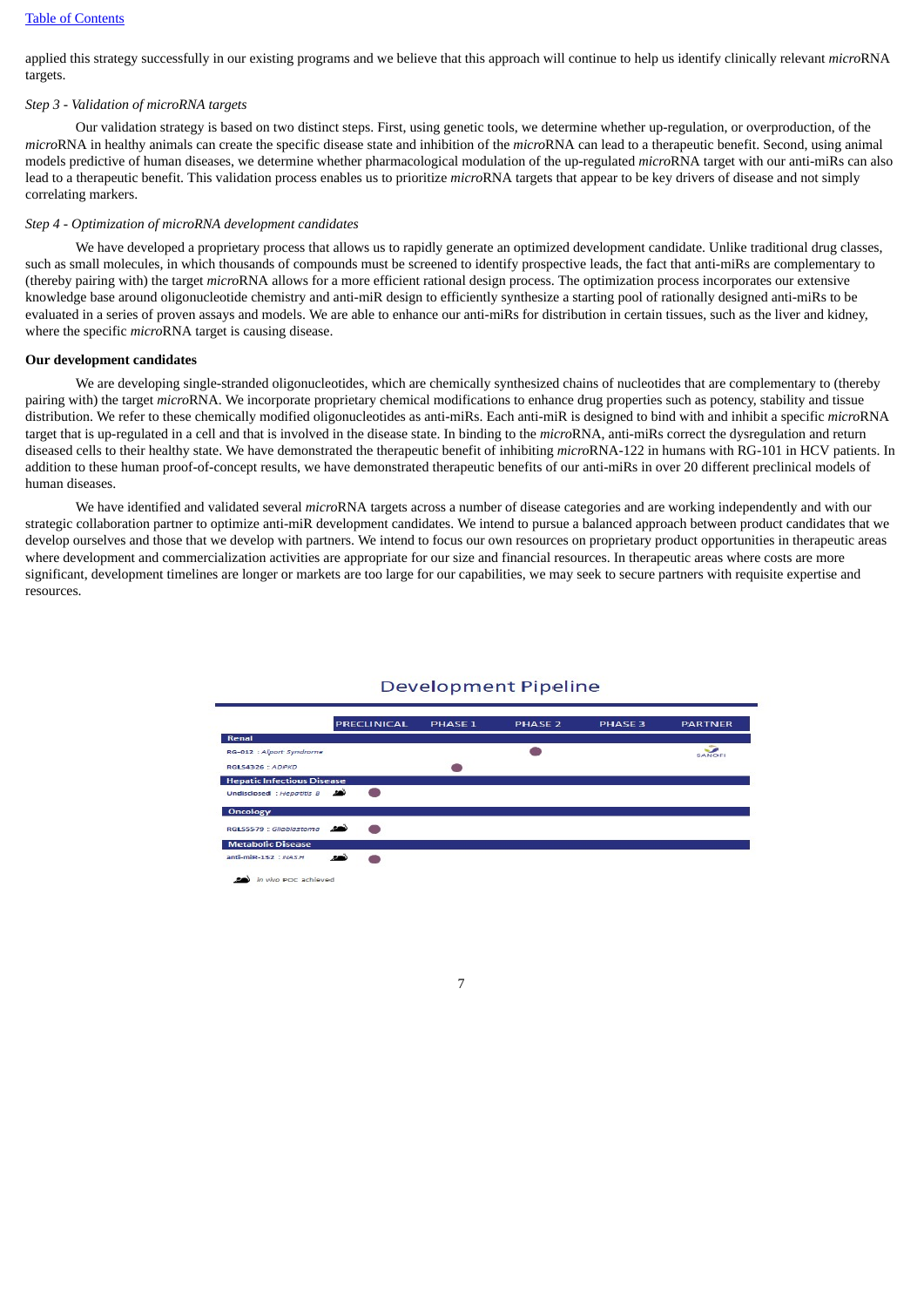#### **Our strategy**

The key elements of our strategy are to (i) build a meaningful clinical portfolio by advancing our current clinical programs and advancing our preclinical programs into clinical development; (ii) focus our resources on developing drugs for indications that represent significant unmet medical need and where the development and commercialization activities are appropriate for our size and financial resources; (iii) selectively form strategic collaborations to augment our expertise and accelerate development and commercialization; (iv) develop *micro*RNA biomarkers to support our therapeutic product candidates; and (v) maintain our scientific and intellectual leadership in the *micro*RNA field.

#### *Strategic Collaboration*

• In June 2010, we formed a strategic collaboration with Sanofi to discover and develop *micro*RNA therapeutics for fibrotic diseases. In July 2012, we expanded the collaboration to include potential *micro*RNA therapeutics in oncology. The original research term for this strategic collaboration expired in June 2013, upon which we and Sanofi entered into an option agreement pursuant to which we granted Sanofi an exclusive right to negotiate the co-development and commercialization of certain of our unencumbered *micro*RNA programs, for which Sanofi paid us an upfront option fee of \$2.5 million. In addition, Sanofi granted us an exclusive option to negotiate the co-development and commercialization of miR-21. In February 2014, we and Sanofi extended our strategic collaboration and Sanofi concurrently made a \$10.0 million investment in our common stock. Under those terms of our extended collaboration, Sanofi had opt-in rights to our RG-012 clinical fibrosis program targeting miR-21 for the treatment of Alport syndrome, our preclinical program targeting miR-21 for hepatocellular carcinoma ("HCC") and kidney fibrosis, and has opt-in rights to our preclinical programs targeting miR-221/222 for oncology indications.

In November 2018, we amended our collaboration and license agreement with Sanofi. Under the terms of the amendment, we granted Sanofi a worldwide, royalty-free, fee-bearing, exclusive license, with the right to sublicense, under our know-how and patents to develop and commercialize miR-21 compounds and products, including RG-012, for all indications, including Alport syndrome. Pursuant to the terms of the amended agreement, Sanofi agreed to assume all responsibilities and obligations for developing and commercializing each of our miR-21 programs, including RG-012, which is currently enrolling in Phase 2 for Alport syndrome, including our obligations regarding the administration and expense of clinical trials and all other costs, including in-license royalties and other in-license payments, related to our miR-21 programs. We have received approximately \$6.8 million in upfront payments and payment for program-related materials. We are also eligible to receive up to \$40.0 million in development milestone payments, including a \$10.0 million payment for an interim enrollment milestone. In addition, Sanofi agreed to reimburse us for certain out-of-pocket expenses associated with transition activities and assume our upstream license royalty obligations.

• We will continue to be responsible for our preclinical program targeting miR-221/222 for oncology indications. If Sanofi chooses to exercise its option on the miR-221/222 program, Sanofi will reimburse us for a significant portion of our preclinical and clinical development costs and will also pay us an option exercise fee for any such program, provided that \$1.25 million of the \$2.5 million upfront option fee paid to us by Sanofi in connection with the June 2013 option agreement will be creditable against such option exercise fee. In addition, we will be eligible to receive clinical and regulatory milestone payments under this program and potentially commercial milestone payments. We will also be eligible to receive royalties on miR-221/222 products commercialized by Sanofi and have the right to co-promote these products. Under our collaboration and license agreement with Sanofi, we are eligible to receive up to approximately \$209.0 million in aggregate milestone payments upon successful commercialization of *micro*RNA therapeutics, in addition to royalties on net sales for the miR-221/222 program. These payments include up to \$79.0 million upon achievement of preclinical and clinical development milestones, up to \$70.0 million upon achievement of regulatory milestones and up to \$60.0 million upon achievement of commercialization milestones.

For additional information, see Note 5 to our financial statements under Item 8 of Part II of this Annual Report.

## **Our Intellectual Property and Technology Licenses**

## **Intellectual property**

We strive to protect and enhance the proprietary technologies that we believe are important to our business, including seeking and maintaining patents intended to cover our products and compositions, their methods of use and any other

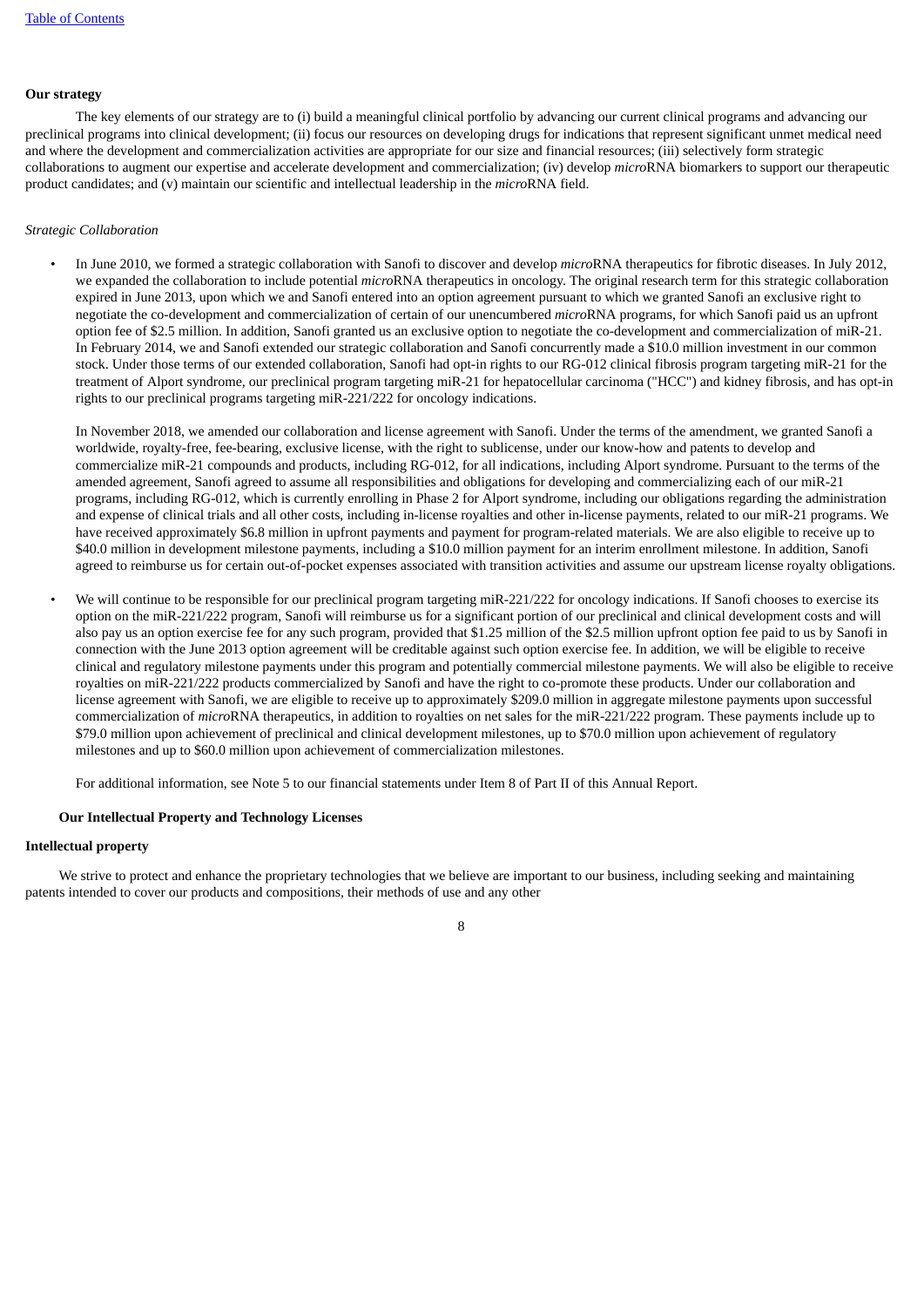inventions that are important to the development of our business. We also rely on trade secrets to protect aspects of our business that are not amenable to, or that we do not consider appropriate for, patent protection. Our objective is to continue to expand our intellectual property estate through our multiple layer approach in order to protect our *micro*RNA therapeutics and to maintain our leading position in the *micro*RNA therapeutics field.

We believe that we have a leading intellectual property position relating to the development and commercialization of *micro*RNA therapeutics, composed of:

- approximately 145 patents and patent applications that we own or have in-licensed from academic institutions related to *micro*RNA and *micro*RNA drug products; and
- numerous patents and patent applications exclusively licensed from our founding companies, Alnylam and Ionis, related to RNA technologies, including patent and patent applications relating to chemical modification of oligonucleotides that are useful for *micro*RNA therapeutics, including chemical modifications incorporated into our clinical candidates.

Our portfolio of exclusively and jointly owned patent and patent applications is currently composed of approximately 145 U.S. and foreign patents and patent applications with claims to compositions-of-matter or methods related to our *micro*RNA drug products and *micro*RNA product platform. Based on the patents and patents that may issue from pending applications within our portfolio, patent protection for our *micro*RNA drug products and their methods of use is currently expected to expire between 2024 and 2039.

Our founding companies, Alnylam and Ionis, each own or otherwise have rights to numerous patents and patent applications concerning oligonucleotide technologies and a substantial number of these patents and applications have been exclusively licensed to us for use in the *micro*RNA field. The technologies covered in these patents and applications include various chemical modifications that are applicable to *micro*RNA therapeutics. Due to patent expiration and strategic patent portfolio decisions, the total number licensed to us will fluctuate from year to year. Among the licensed patents or patent applications, those covering key chemical modifications for use in *micro*RNA drug products are currently expected to expire in 2023, 2027 and 2029.

The term of individual patents depends upon the legal term of the patents in the countries in which they are obtained. In most countries in which we file, the patent term is 20 years from the date of filing the non-provisional application. In the United States, a patent's term may be lengthened by patent term adjustment, which compensates a patentee for administrative delays by the U.S. Patent and Trademark Office ("U.S. PTO") in granting a patent, or may be shortened if a patent is terminally disclaimed over an earlier-filed patent.

The term of a patent that covers an FDA-approved drug may also be eligible for patent term extension, which permits patent term restoration of a U.S. patent as compensation for the patent term lost during the FDA regulatory review process. The Hatch-Waxman Act permits a patent term extension of up to five years beyond the expiration of the patent. The length of the patent term extension is related to the length of time the drug is under regulatory review. A patent term extension cannot extend the remaining term of a patent beyond a total of 14 years from the date of product approval and only one patent applicable to an approved drug may be extended. Similar provisions are available in Europe and other foreign jurisdictions to extend the term of a patent that covers an approved drug. When possible, depending upon the length of clinical trials and other factors involved in the filing of a new drug application ("NDA") we expect to apply for patent term extensions for patents covering our *micro*RNA product candidates and their methods of use.

In some circumstances we rely, and may continue to rely, on trade secrets to protect our technology. However, trade secrets can be difficult to protect. We seek to protect our proprietary technology and processes, in part, by entering into confidentiality agreements with our employees, consultants, scientific advisors and contractors. We also seek to preserve the integrity and confidentiality of our data and trade secrets by maintaining physical security of our premises and physical and electronic security of our information technology systems.

## **Our Technology Licenses**

## *Alnylam/Ionis*

In September 2007, we entered into a license and collaboration agreement with Alnylam and Ionis, which we subsequently amended, restated and superseded in January 2009, and further amended in June 2010, October 2011 and August 2013. Under the agreement, we acquired an exclusive, royaltybearing, worldwide license, with rights to sublicense, to patent rights owned or licensed by Alnylam and Ionis to develop, manufacture and commercialize products covered by the licensed patent rights for use in *micro*RNA compounds which are *micro*RNA antagonists and *micro*RNA therapeutics containing these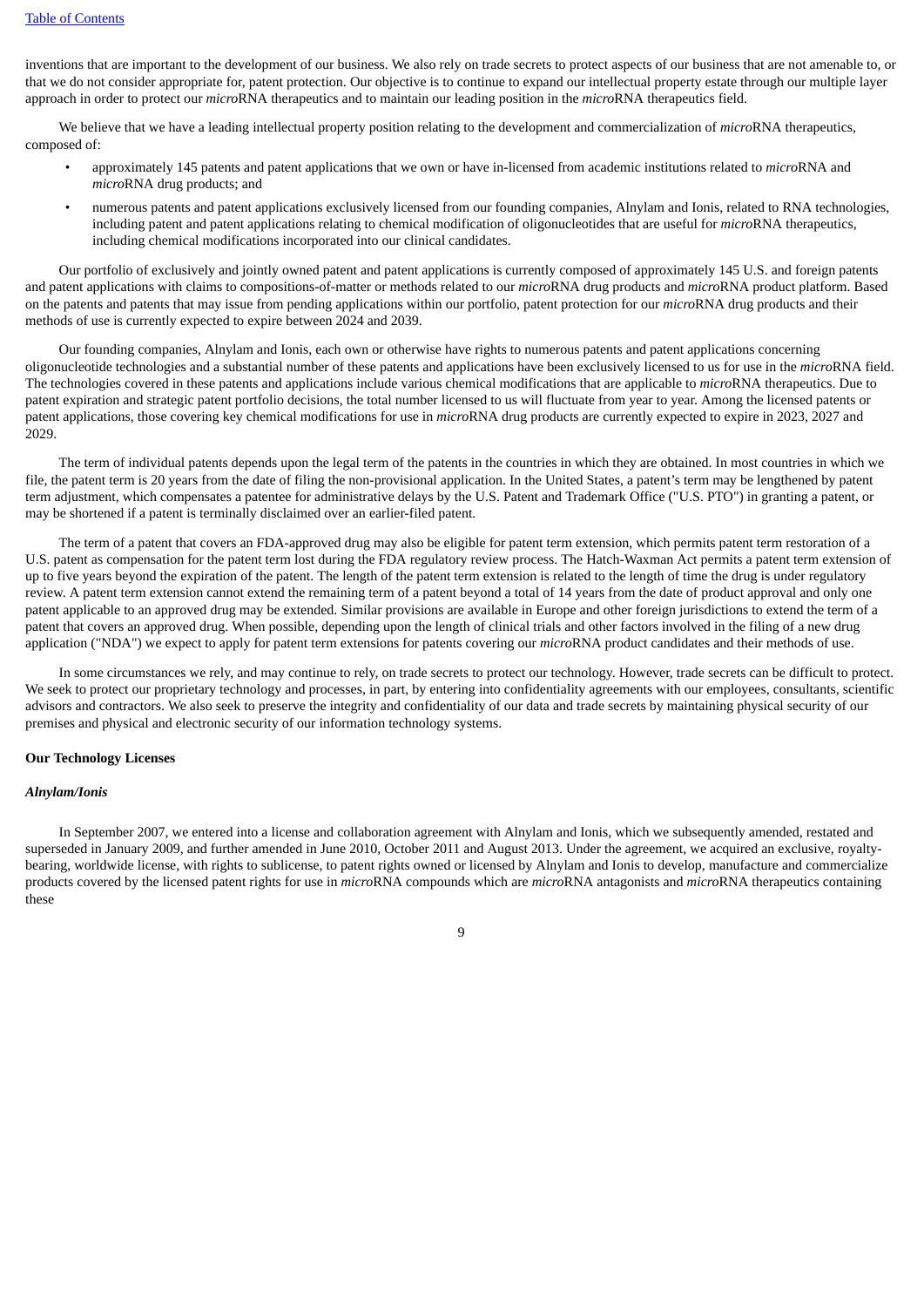compounds. In addition, we have certain rights to miR-mimics. Under the agreement, we granted to both Alnylam and Ionis a license to practice our intellectual property developed by us to the extent that it is useful specifically to Alnylam's RNAi programs or Ionis' single-stranded oligonucleotide programs, but not including *micro*RNA compounds or therapeutics that are the subject of our exclusive licenses from Alnylam and Ionis.

We are required to use commercially reasonable efforts to develop and commercialize licensed products under the agreement. We are required to notify Alnylam and Ionis when a program reaches development stage (defined as initiation of good laboratory practices ("GLP") toxicology studies and whether or not we intend to pursue the program. Under the agreement, both Alnylam and Ionis have an option to assume the development and commercialization of product candidates in a program that we do not pursue. If neither Alnylam nor Ionis exercises this option, we are required to use our best efforts to finalize a term sheet with a third party with respect to such program. In the event we are unable to complete a transaction with a third party, both Alnylam and Ionis have a second opt-in option.

If an election is made by either Alnylam or Ionis (but not both) to opt-in, such party will pay us a one-time fixed payment, the amount of which will depend on whether the first or the second opt-in option was exercised, with a higher amount due if the first opt-in option was exercised. Clinical and regulatory milestones are also payable to us in the event the opt-in election is exercised. Such milestones total \$64.0 million in the aggregate if the election is made during the first opt-in period or \$15.7 million in the aggregate if the election is made at the second opt-in period. Tiered royalties are payable to us as a percentage of net sales on all products commercialized by the opt-in party. These royalties range from the low to middle single digits depending upon the volume of sales. The opt-in party is also entitled to sublicense the development program to a third party. In such a case, we are also entitled to receive a percentage of the sublicense income received by the opt-in party. The percentage payable depends upon the point at which the opt-in party sublicenses the program and ranges from the low end of the 10 to 20% range to the high end of the 40 to 50% range. The opt-in party is only required to pay the higher of the clinical and regulatory milestones or the sublicense income received in any calendar quarter. The opt-in party is also responsible for all third-party payments due under other agreements as a result of the development. In the event both Alnylam and Ionis elect to opt-in during either opt-in period, the parties have agreed to work together to amend the development plan to continue development of the project, including funding of such project and assignment of roles and responsibilities.

In the event we or one of our collaboration partners continues with the development of a program, each of Alnylam and Ionis are entitled to royalties as a percentage of net sales. For products that we independently commercialize, these royalties will be in the low single digits. For products commercialized by a third-party collaborator, the royalties will be either the same percentage of net sales as described above or, if the sublicense does not provide a specified level of royalties to us or upon our election, a percentage of the sublicense income received by us from the strategic collaboration partner and a modified royalty. The modified royalty would be based upon the lower of the single digit percentage discussed above or one third of the royalty received by us after payments made by us to third parties for development, manufacture and commercialization activities under other agreements. In addition, if we sublicense rights to a collaborator, we will be required to pay to each of Alnylam and Ionis a percentage of our sublicense income in the mid-single digits. We are also responsible for payments due to third parties under other agreements as a result of our development activities, including payments owed by Alnylam and/or Ionis under their agreements.

Under the October 2011 amendment, Alnylam and Ionis granted us the right to research *micro*RNA mimics under the licensed intellectual property of Alnylam and Ionis. In the event we develop a miR-mimic, we must first obtain approval from Alnylam and/or Ionis, as applicable, and such approval is subject to the consent of applicable third parties, if any. No additional consideration will be owed by us to Alnylam or Ionis for granting approval. We have the right to sublicense our research rights. We granted to both Alnylam and Ionis a fully paid up, worldwide and exclusive license to any intellectual property developed by us and useful to their research programs and which are not *micro*RNA antagonists or approved miR-mimics.

In August 2013, we entered into an amendment to the Amended and Restated License and Collaboration Agreement with Ionis and Alnylam dated January 1, 2009, as amended in June 2010 and October 2011 (as amended, the "Amendment"). Under the terms of the Amendment, the parties agreed to our use of certain Alnylam-controlled intellectual property concerning the use and manufacture of GalNAc conjugates ("GalNAc Process Technology") on a non-exclusive basis. We will generally not be permitted to sublicense or otherwise transfer the GalNAc Process Technology and other Alnylam licensed intellectual property rights relating to GalNAc conjugate technology without the prior written consent of Alnylam, subject to certain limited exceptions for sublicenses to third party collaboration partners. There were no financial terms related to this Amendment. Amounts included in our operating expenses as a result of costs incurred from services provided under the Agreement or out-of-pocket expenses were zero for the years ended December 31, 2019 and 2018.

In February 2015, we entered into a letter agreement with Alnylam Pharmaceuticals, Inc. ("Alnylam") pursuant to which we and Alnylam agreed to the financial terms for certain technology acquired by Alnylam within the licensed patent rights under our Amended and Restated License and Collaboration Agreement (the "Additional Patent Rights") with Alnylam and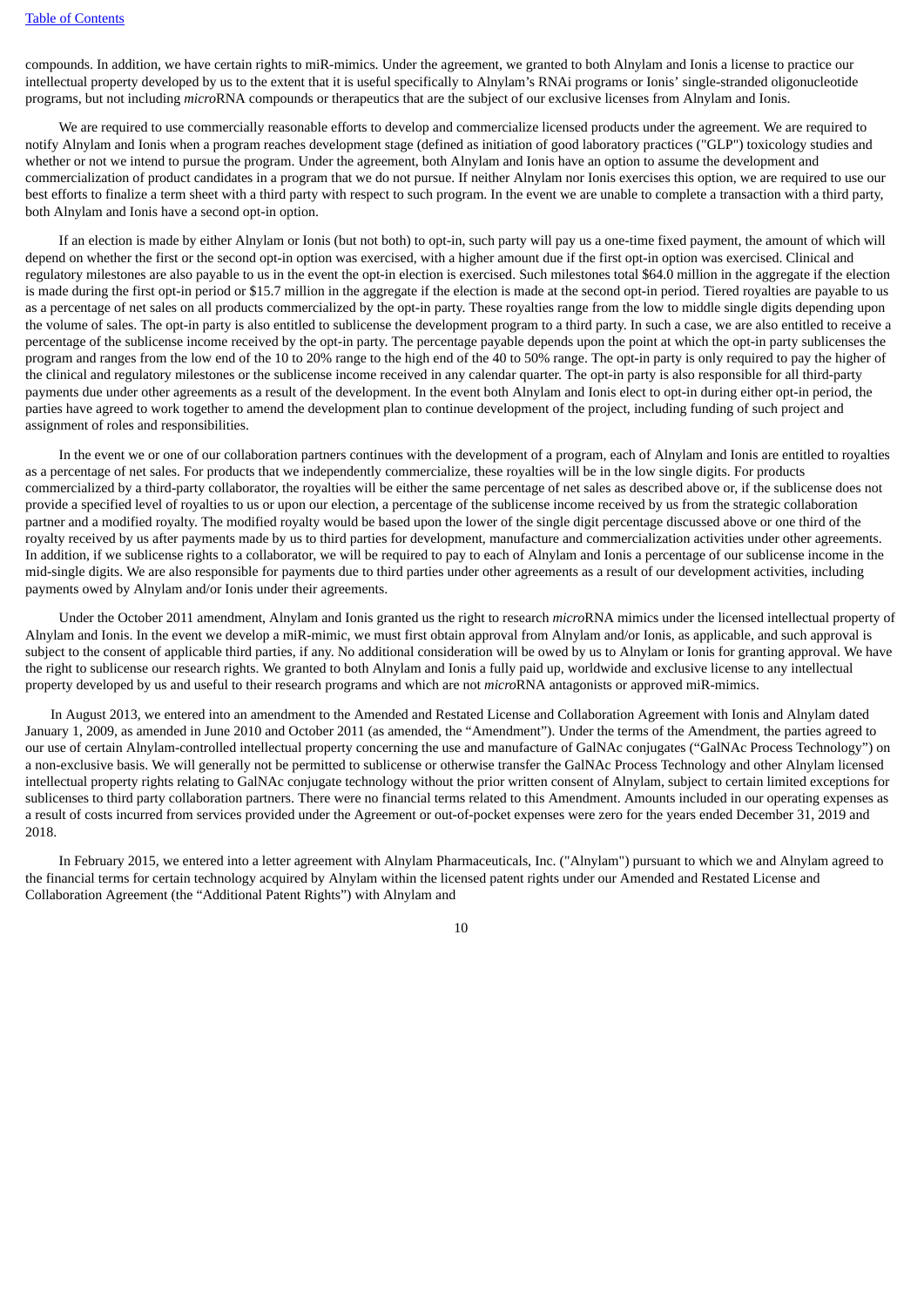Ionis. In addition to any royalties payable by us to Alnylam pursuant to the terms of the Amended and Restated License and Collaboration Agreement, we agreed to pay Alnylam an additional low single-digit royalty on net sales of certain products utilizing the Additional Patent Rights, with the exact royalty percentage payable being dependent on the total amount of net sales during the calendar year. We also agreed to pay Alnylam milestone payments on certain products utilizing the additional patent rights of up to \$33.0 million per product upon the achievement of certain regulatory milestone events. There was no activity under this agreement for the year ended December 31, 2019.

The agreement expires on the earlier of the cessation of development of the potential royalty-bearing products prior to the commercial sale of any such products anywhere in the world or following the first commercial sale of such products, the expiration of royalty obligations determined on a countryby-country and product-by-product basis.

## **Other Licenses**

We also previously held technology licenses with Max Planck related to various targets and with the University of Würzburg, which encompassed the use of anti-miR therapeutics targeting miR-21 for the treatment of fibrosis, including kidney, liver, lung and cardiac fibrosis. As part of our amendment with Sanofi in November 2018, these licenses were assigned to Sanofi and we no longer consider the technology licenses to be material to our business.

We also previously held an exclusive license from Stanford University to patent rights concerning the use of anti-miR therapeutics targeting miR-122 for the treatment of HCV infection, and an exclusive license from ETH Zürich to patent rights related to the use of anti-miR therapeutics targeting miR-103/107 for the treatment of metabolic disorders, including type 2 diabetes. These licenses were terminated in 2019 and we no longer consider the licensed patent rights to be material to our business.

#### **Manufacturing**

We contract with third parties to manufacture our compounds and intend to continue to do so in the future. We do not own or operate, nor do we expect to own or operate, facilities for product manufacturing, storage and distribution, or testing. We have personnel with extensive technical, manufacturing, analytical and quality experience and strong project management discipline to oversee contract manufacturing and testing activities, and to compile manufacturing and quality information for our regulatory submissions.

Manufacturing is subject to extensive regulations that impose various procedural and documentation requirements, which govern record keeping, manufacturing processes and controls, personnel, quality control and quality assurance, among others. Our systems and contractors are required to be in compliance with these regulations, and this is assessed regularly through monitoring of performance and a formal audit program.

#### **Competition**

The biotechnology and pharmaceutical industries are characterized by intense and rapidly changing competition to develop new technologies and proprietary products. While we believe that our intellectual property estate and scientific expertise in the *micro*RNA field provide us with competitive advantages, we face potential competition from many different sources, including larger and better-funded pharmaceutical companies. Not only must we compete with other companies that are focused on *micro*RNA therapeutics, but any products that we may commercialize will have to compete with existing and new therapies that may become available in the future. In addition, we expect that for each disease category for which we develop and apply our *micro*RNA therapeutics, there are other biotechnology companies that will compete against us by applying marketed products and development programs using technology other than *micro*RNA therapeutics. The key competitive factors that will affect the success of any of our development candidates, if commercialized, are likely to be their efficacy, safety, convenience, price and the availability of reimbursement from government and other third-party payors relative to such competing technologies. Our commercial opportunity could be reduced or eliminated if our competitors have products which are better in one or more of these categories.

## **Government Regulation and Product Approval**

Government authorities in the United States, at the federal, state and local level, and other countries extensively regulate, among other things, the research, development, testing, manufacture, quality control, approval, labeling, packaging, storage, record-keeping, promotion, advertising, distribution, post-approval monitoring and reporting, marketing and export and import of products such as those we are developing. Any product candidate that we develop must be approved by the FDA before it may be legally marketed in the United States and by the appropriate foreign regulatory agency before it may be legally marketed in foreign countries.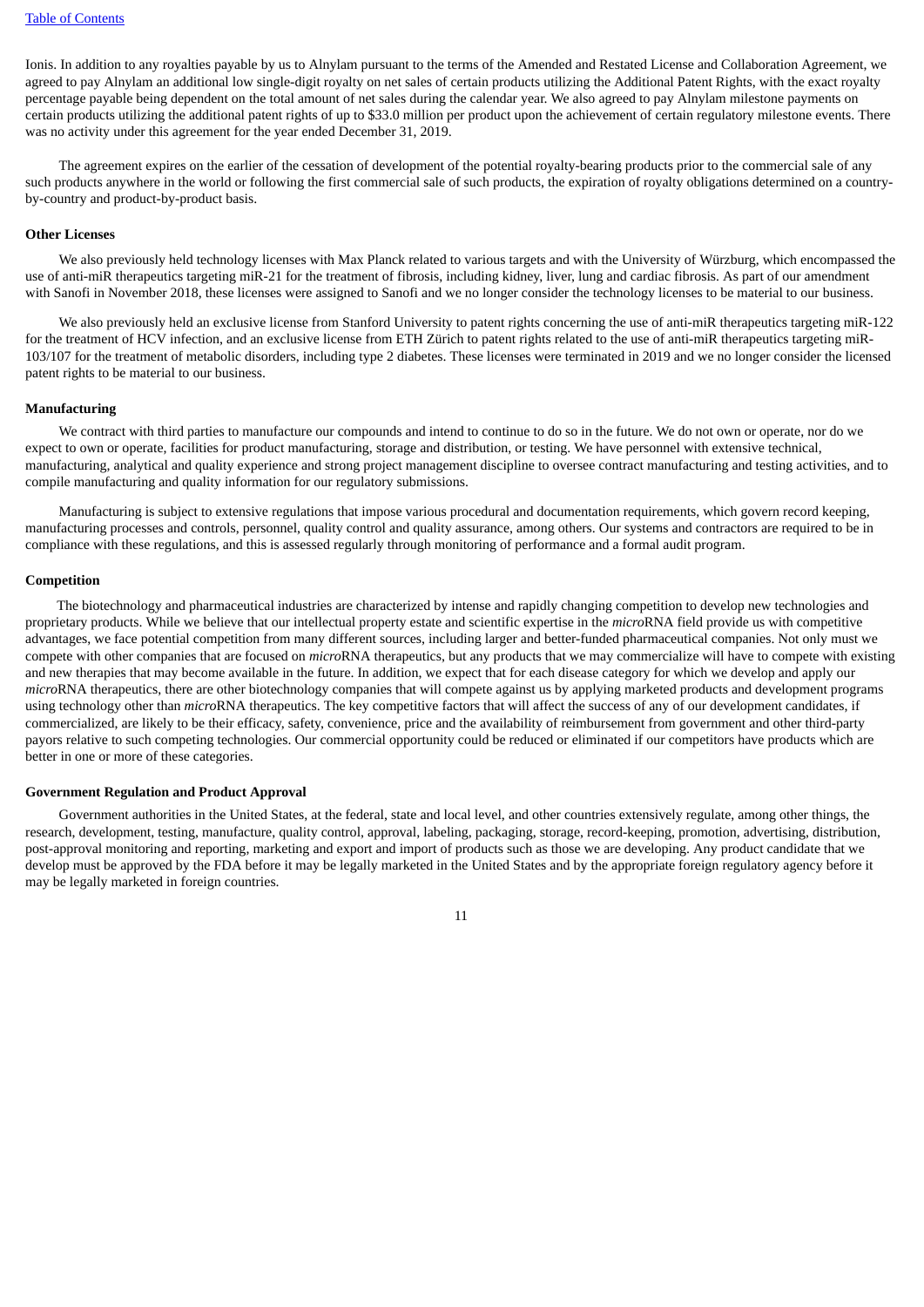## *U.S. drug development process*

In the United States, the FDA regulates drugs under the Federal Food, Drug and Cosmetic Act ("FDCA") and implementing regulations. Drugs are also subject to other federal, state and local statutes and regulations. The process of obtaining regulatory approvals and the subsequent compliance with appropriate federal, state, local and foreign statutes and regulations require the expenditure of substantial time and financial resources. Failure to comply with the applicable U.S. requirements at any time during the product development process, approval process or after approval, may subject an applicant to administrative or judicial civil or criminal sanctions. FDA sanctions could include refusal to approve pending applications, withdrawal of an approval, clinical hold, warning letters, product recalls, product seizures, total or partial suspension of production or distribution, injunctions, fines, refusals of government contracts, debarment, restitution, disgorgement or civil or criminal penalties. Any agency or judicial enforcement action could have a material adverse effect on us. The process required by the FDA before a drug may be marketed in the United States generally involves the following:

- completion of nonclinical laboratory tests, animal studies and formulation studies according to GLP or other applicable regulations;
- submission to the FDA of an application for an IND, which must become effective before human clinical trials may begin;
- performance of adequate and well-controlled human clinical trials according to the FDA's regulations commonly referred to as current good clinical practices ("GCPs") to establish the safety and efficacy of the proposed drug for its intended use;
- submission to the FDA of an NDA for a new drug;
- satisfactory completion of an FDA inspection of the manufacturing facility or facilities where the drug is produced to assess compliance with the FDA's current good manufacturing practice standards ("cGMP") to assure that the facilities, methods and controls are adequate to preserve the drug's identity, strength, quality and purity;
- potential FDA audit of the nonclinical and clinical trial sites that generated the data in support of the NDA; and
- FDA review and approval of the NDA.

The lengthy process of seeking required approvals and the continuing need for compliance with applicable statutes and regulations require the expenditure of substantial resources and approvals are inherently uncertain.

Before testing any compounds with potential therapeutic value in humans, the drug candidate enters the preclinical study stage. Preclinical tests, also referred to as nonclinical studies, include laboratory evaluations of product chemistry, toxicity and formulation, as well as animal studies to assess the potential safety and activity of the drug candidate. The conduct of the preclinical tests must comply with federal regulations and requirements including GLP. The sponsor must submit the results of the preclinical tests, together with manufacturing information, analytical data, any available clinical data or literature and a proposed clinical protocol, to the FDA as part of the IND. The IND automatically becomes effective 30 days after receipt by the FDA, unless the FDA imposes a clinical hold within that 30-day time period. In such a case, the IND sponsor and the FDA must resolve any outstanding concerns before the clinical trial can begin. The FDA may also impose clinical holds on a drug candidate at any time before or during clinical trials due to safety concerns or non-compliance. Accordingly, we cannot be sure that submission of an IND will result in the FDA allowing clinical trials to begin, or that, once begun, issues will not arise that suspend or terminate such trial.

Clinical trials involve the administration of the drug candidate to healthy volunteers or patients under the supervision of qualified investigators, generally physicians not employed by or under the trial sponsor's direct control. Clinical trials are conducted under protocols detailing, among other things, the objectives of the clinical trial, dosing procedures, subject selection and exclusion criteria, and the parameters to be used to monitor subject safety. Each protocol must be submitted to the FDA as part of the IND. Clinical trials must be conducted in accordance with the FDA's regulations comprising the good clinical practices requirements. Further, each clinical trial must be reviewed and approved by an independent institutional review board ("IRB") at or servicing each institution at which the clinical trial will be conducted. An IRB is charged with protecting the welfare and rights of trial participants and considers such items as whether the risks to individuals participating in the clinical trials are minimized and are reasonable in relation to anticipated benefits. The IRB also approves the form and content of the informed consent that must be signed by each clinical trial subject or his or her legal representative and provide oversight for the clinical trial until completed.

Human clinical trials are typically conducted in three sequential phases that may overlap or be combined:

• Phase 1. The drug is initially introduced into healthy human subjects and tested for safety, dosage tolerance, absorption, metabolism, distribution and excretion. In the case of some products for severe or life-threatening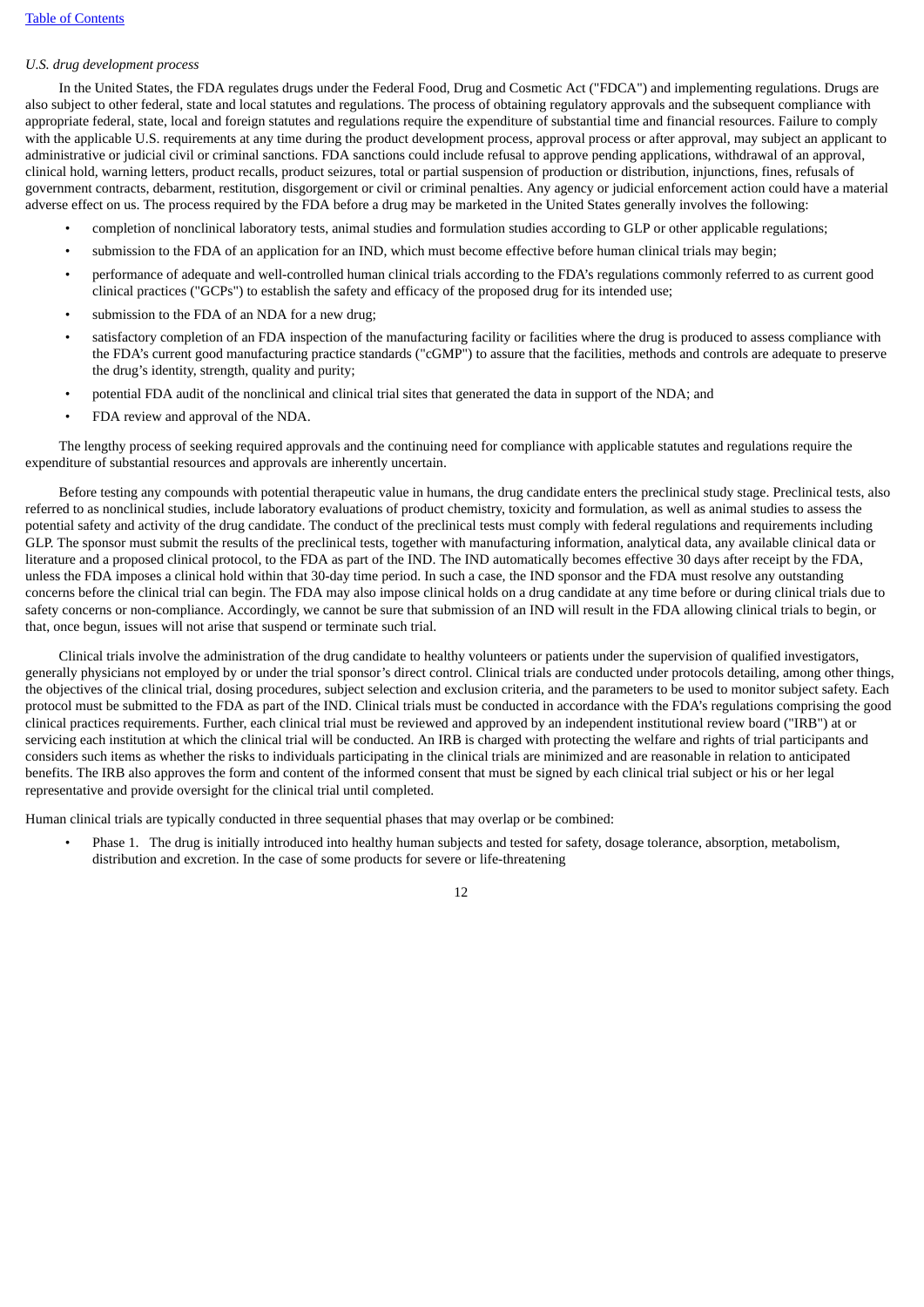diseases, especially when the product may be too inherently toxic to ethically administer to healthy volunteers, the initial human testing may be conducted in patients.

- Phase 2. The drug is evaluated in a limited patient population to identify possible adverse effects and safety risks, to preliminarily evaluate the efficacy of the product for specific targeted diseases and to determine dosage tolerance, optimal dosage and dosing schedule.
- Phase 3. Clinical trials are undertaken to further evaluate dosage, clinical efficacy and safety in an expanded patient population at geographically dispersed clinical trial sites. These clinical trials are intended to establish the overall risk/benefit ratio of the product and provide an adequate basis for product labeling. Generally, two adequate and well-controlled Phase 3 clinical trials are required by the FDA for approval of an NDA.

Post-approval clinical trials, sometimes referred to as Phase 4 clinical trials, may be conducted after initial marketing approval. These clinical trials are used to gain additional experience from the treatment of patients in the intended therapeutic indication.

Annual progress reports detailing the results of the clinical trials must be submitted to the FDA and written IND safety reports must be promptly submitted to the FDA and the investigators for serious and unexpected adverse events or any finding from tests in laboratory animals that suggests a significant risk for human subjects. Phase 1, Phase 2 and Phase 3 clinical trials may not be completed successfully within any specified period, if at all. The FDA or the sponsor or its data safety monitoring board may suspend a clinical trial at any time on various grounds, including a finding that the research subjects or patients are being exposed to an unacceptable health risk. Similarly, an IRB can suspend or terminate approval of a clinical trial at its institution if the clinical trial is not being conducted in accordance with the IRB's requirements or if the drug has been associated with unexpected serious harm to patients.

Concurrently with clinical trials, companies usually complete additional animal studies and must also develop additional information about the chemistry and physical characteristics of the drug as well as finalize a process for manufacturing the product in commercial quantities in accordance with cGMP requirements. The manufacturing process must be capable of consistently producing quality batches of the drug candidate and, among other things, must develop methods for testing the identity, strength, quality and purity of the final drug. Additionally, appropriate packaging must be selected and tested and stability studies must be conducted to demonstrate that the drug candidate does not undergo unacceptable deterioration over its shelf life.

#### *U.S. review and approval processes*

The results of product development, nonclinical studies and clinical trials, along with descriptions of the manufacturing process, analytical tests conducted on the chemistry of the drug, proposed labeling and other relevant information are submitted to the FDA as part of an NDA requesting approval to market the product. The submission of an NDA is subject to the payment of substantial user fees; a waiver of such fees may be obtained under certain limited circumstances.

In addition, under the Pediatric Research Equity Act ("PREA"), an NDA or supplement to an NDA must contain data to assess the safety and effectiveness of the drug for the claimed indications in all relevant pediatric subpopulations and to support dosing and administration for each pediatric subpopulation for which the product is safe and effective. The FDA may grant deferrals for submission of data or full or partial waivers. Unless otherwise required by regulation, PREA does not apply to any drug for an indication for which orphan designation has been granted.

The FDA reviews all NDAs submitted to determine if they are substantially complete before it accepts them for filing. If the FDA determines that an NDA is incomplete or is found to be non-navigable, the filing may be refused and must be re-submitted for consideration. Once the submission is accepted for filing, the FDA begins an in-depth review of the NDA. Under the goals and policies agreed to by the FDA under the Prescription Drug User Fee Act ("PDUFA"), the FDA has 10 months from acceptance of filing in which to complete its initial review of a standard NDA and respond to the applicant, and six months from acceptance of filing for a priority NDA. The FDA does not always meet its PDUFA goal dates. The review process and the PDUFA goal date may be extended by three months or longer if the FDA requests or the NDA sponsor otherwise provides additional information or clarification regarding information already provided in the submission before the PDUFA goal date.

After the NDA submission is accepted for filing, the FDA reviews the NDA to determine, among other things, whether the proposed product is safe and effective for its intended use, and whether the product is being manufactured in accordance with cGMP to assure and preserve the product's identity, strength, quality and purity. The FDA may refer applications for novel drug or biological products or drug or biological products which present difficult questions of safety or efficacy to an advisory committee, typically a panel that includes clinicians and other experts, for review, evaluation and a recommendation as to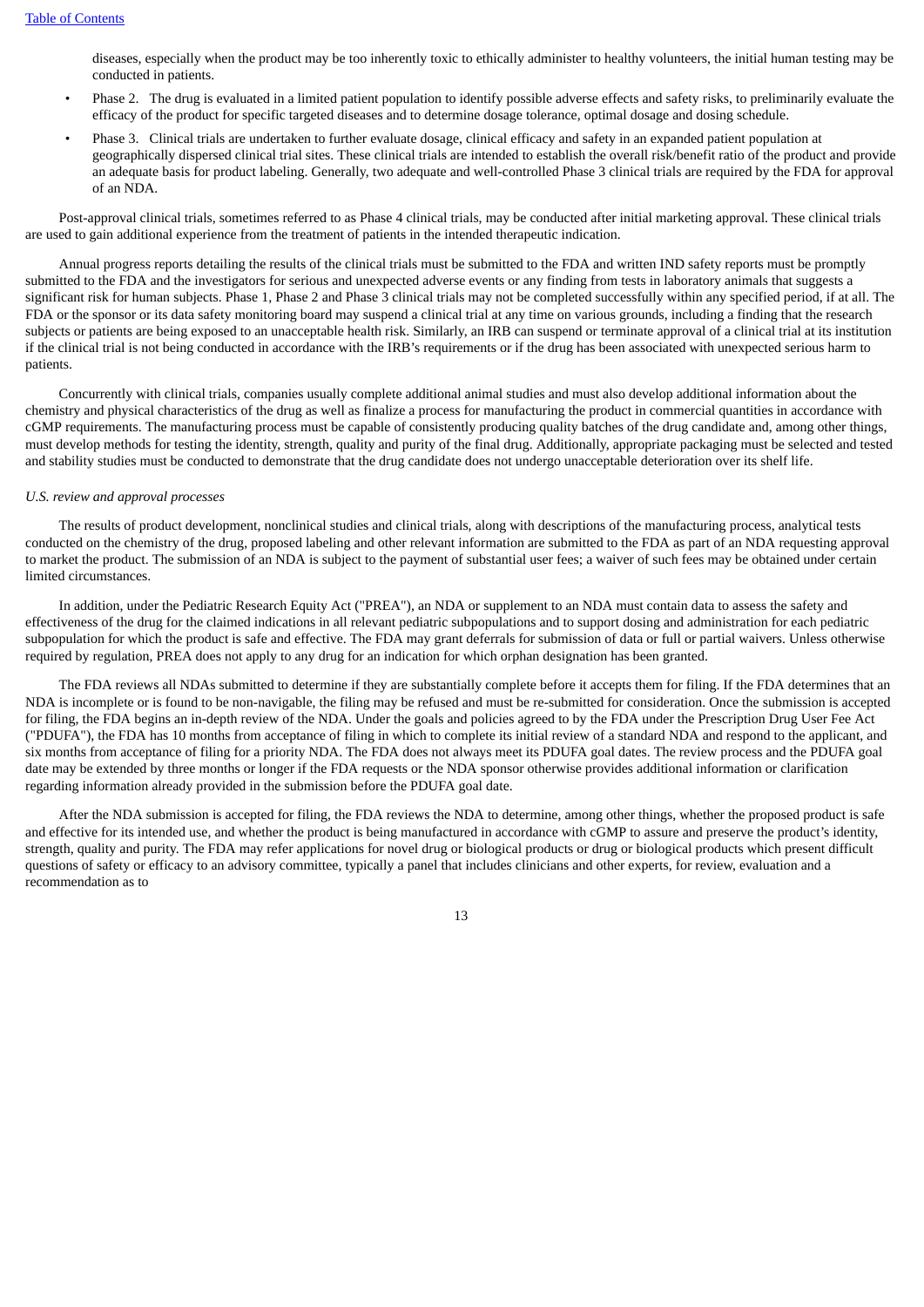whether the application should be approved and under what conditions. The FDA is not bound by the recommendations of an advisory committee, but it considers such recommendations carefully when making decisions. During the drug approval process, the FDA also will determine whether a risk evaluation and mitigation strategy ("REMS") is necessary to assure the safe use of the drug. If the FDA concludes a REMS is needed, the sponsor of the NDA must submit a proposed REMS; the FDA will not approve the NDA without a REMS, if required.

Before approving an NDA, the FDA will inspect the facilities at which the product is manufactured. The FDA will not approve the product unless it determines that the manufacturing processes and facilities are in compliance with cGMP requirements and adequate to assure consistent production of the product within required specifications. Additionally, before approving an NDA, the FDA will typically inspect the sponsor and one or more clinical sites to assure that the clinical trials were conducted in compliance with IND study requirements. If the FDA determines that the application, manufacturing process or manufacturing facilities are not acceptable it will outline the deficiencies in the submission and often will request additional testing or information.

The NDA review and approval process is lengthy and difficult and the FDA may refuse to approve an NDA if the applicable regulatory criteria are not satisfied or may require additional clinical data or other data and information. Even if such data and information is submitted, the FDA may ultimately decide that the NDA does not satisfy the criteria for approval. Data obtained from clinical trials are not always conclusive and the FDA may interpret data differently than we interpret the same data. The FDA will issue a complete response letter if the agency decides not to approve the NDA. The complete response letter usually describes all of the specific deficiencies in the NDA identified by the FDA. The deficiencies identified may be minor, for example, requiring labeling changes, or major, for example, requiring additional clinical trials. Additionally, the complete response letter may include recommended actions that the applicant might take to place the application in a condition for approval. If a complete response letter is issued, the applicant may either submit new information, addressing all of the deficiencies identified in the letter, or withdraw the application.

If a product receives regulatory approval, the approval may be significantly limited to specific diseases and dosages or the indications for use may otherwise be limited, which could restrict the commercial value of the product. Further, the FDA may require that certain contraindications, warnings or precautions be included in the product labeling. In addition, the FDA may require post marketing clinical trials, sometimes referred to as Phase 4 clinical trials, which are designed to further assess a drug safety and effectiveness and may require testing and surveillance programs to monitor the safety of approved products that have been commercialized.

#### *Orphan drug designation*

Under the Orphan Drug Act, the FDA may grant orphan designation to a drug or biological product intended to treat a rare disease or condition, which is generally a disease or condition that affects fewer than 200,000 individuals in the United States, or more than 200,000 individuals in the United States and for which there is no reasonable expectation that the cost of developing and making a drug or biological product available in the United States for this type of disease or condition will be recovered from sales of the product. Orphan product designation must be requested before submitting an NDA. For example, our RG-012 drug candidate to treat Alport syndrome has received orphan drug designation in both the United States and Europe. After the FDA grants orphan product designation, the identity of the therapeutic agent and its potential orphan use are disclosed publicly by the FDA. Orphan product designation does not convey any advantage in or shorten the duration of the regulatory review and approval process.

If a product that has orphan designation subsequently receives the first FDA approval for the disease or condition for which it has such designation, the product is entitled to orphan product exclusivity, which means that the FDA may not approve any other applications to market the same drug or biological product for the same indication for seven years, except in limited circumstances, such as a showing of clinical superiority to the product with orphan exclusivity. Competitors, however, may receive approval of different products for the indication for which the orphan product has exclusivity or obtain approval for the same product but for a different indication for which the orphan product has exclusivity. Orphan product exclusivity also could block the approval of one of our products for seven years if a competitor obtains approval of the same drug or biological product as defined by the FDA or if our drug candidate is determined to be contained within the competitor's product for the same indication or disease. If a drug or biological product designated as an orphan product receives marketing approval for an indication broader than what is designated, it may not be entitled to orphan product exclusivity. Orphan drug status has similar but not identical benefits in the European Union.

#### *Expedited development and review programs*

The FDA has several regulatory pathways for expedited development and/or review of products intended to treat serious conditions. These pathways are Fast Track designation, Breakthrough Therapy designation, accelerated approval, and priority

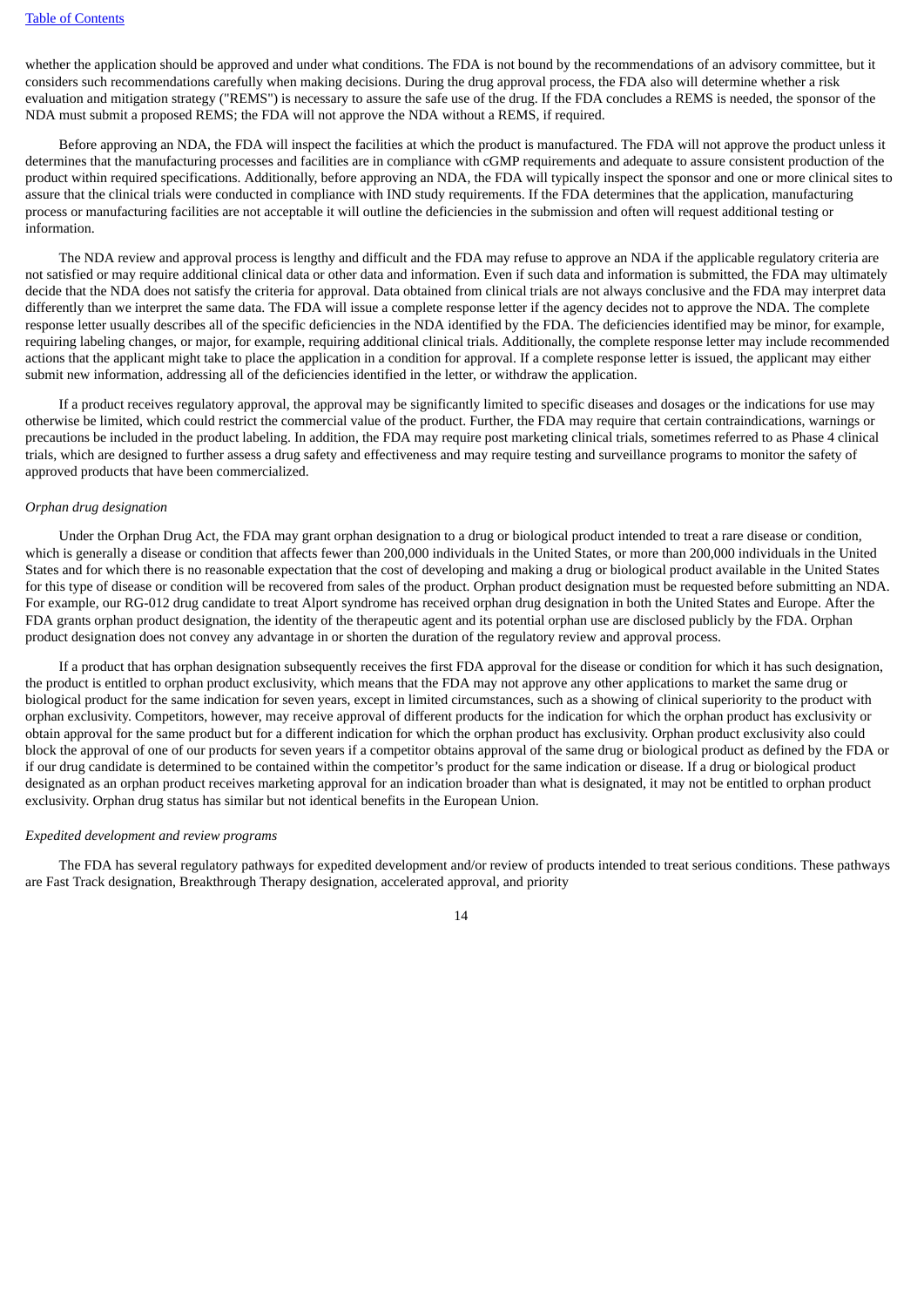review. These programs do not change the standards for approval but may expedite the development or approval process. Products may meet the standards for consideration under one or more of these pathways.

The Fast Track program is intended to expedite development or facilitate the process for reviewing new drugs and biological products that meet certain criteria. Specifically, new drugs and biological products are eligible for Fast Track designation if they are intended to treat a serious or lifethreatening condition and demonstrate the potential to address unmet medical needs for the condition. Fast Track designation applies to the combination of the product and the specific indication for which it is being studied. In addition to more frequent meetings with the FDA to discuss the drug's development plan and ensure collection of appropriate data needed to support drug approval, the FDA will consider for review sections of the NDA on a rolling basis as sections are completed, based on an agreed schedule, and the sponsor pays any required user fees upon submission of the first section of the NDA.

Breakthrough Therapy designation is a process designed to expedite the development and review of drugs that are intended to treat a serious condition and where preliminary clinical evidence indicates that the drug may demonstrate substantial improvement over available therapy on or more clinically significant endpoint(s). A drug that receives Breakthrough Therapy designation from the FDA is eligible for all Fast Track designation features, plus intensive guidance on an efficient drug development program beginning as early as Phase 1 and organizational commitment involving senior managers.

Products may be eligible for accelerated approval. Drug or biological products studied for their safety and effectiveness in treating serious or lifethreatening illnesses and that provide meaningful therapeutic benefit over existing treatments may receive accelerated approval, which means that they may be approved on the basis of adequate and well-controlled clinical trials establishing that the product has an effect on a surrogate endpoint that is reasonably likely to predict a clinical benefit, or on the basis of an effect on a clinical endpoint other than survival or irreversible morbidity. As a condition of approval, the FDA may require that a sponsor of a drug or biological product receiving accelerated approval perform adequate and well-controlled post-marketing clinical trials. In addition, the FDA currently requires as a condition for accelerated approval pre-approval of promotional materials, which could adversely impact the timing of the commercial launch of the product. Accelerated Approval can be granted with restrictions to the marketing and distribution of the product, and the FDA can withdraw marketing approval if the required post-marketing studies fail to show a clinical benefit or if the Sponsor fails to conduct required post-marketing studies.

Any product is eligible for priority review if it has the potential to provide safe and effective therapy where no satisfactory alternative therapy exists or a significant improvement in the treatment, diagnosis or prevention of a disease compared to marketed products. The FDA will attempt to direct additional resources to the evaluation of an application for a new drug or biological product designated for priority review in an effort to facilitate the review.

#### *Post-approval requirements*

Any drug products for which we or our strategic collaboration partners receive FDA approvals are subject to continuing regulation by the FDA, including, among other things, record-keeping requirements, reporting of adverse experiences with the product, providing the FDA with updated safety and efficacy information, product sampling and distribution requirements, complying with certain electronic records and signature requirements and complying with FDA promotion and advertising requirements, which include, among others, standards for direct-to-consumer advertising, promoting drugs for uses or in patient populations that are not described in the drug's approved labeling (known as "off-label use"), industry-sponsored scientific and educational activities, and promotional activities involving the internet. Failure to comply with FDA requirements can have negative consequences, including adverse publicity, enforcement letters from the FDA, mandated corrective advertising or communications with doctors, and civil or criminal penalties. Although physicians may prescribe legally available drugs for off-label uses, manufacturers may not market or promote such off-label uses.

We rely, and expect to continue to rely, on third parties for the production of clinical and commercial quantities of any products that we may commercialize. Our strategic collaboration partners may also utilize third parties for some or all of a product we are developing with such strategic collaboration partner. Manufacturers of our products are required to comply with applicable FDA manufacturing requirements contained in the FDA's cGMP regulations. cGMP regulations require among other things, quality control and quality assurance as well as the corresponding maintenance of records and documentation. Drug manufacturers and other entities involved in the manufacture and distribution of approved drugs are required to register their establishments with the FDA and certain state agencies, and are subject to periodic unannounced inspections by the FDA and certain state agencies for compliance with cGMP and other laws. Accordingly, manufacturers must continue to expend time, money, and effort in the area of production and quality control to maintain cGMP compliance. Discovery of problems with a product after approval may result in restrictions on a product, manufacturer, or holder of an approved NDA, including withdrawal of the product from the market. In addition, changes to the manufacturing process generally require prior FDA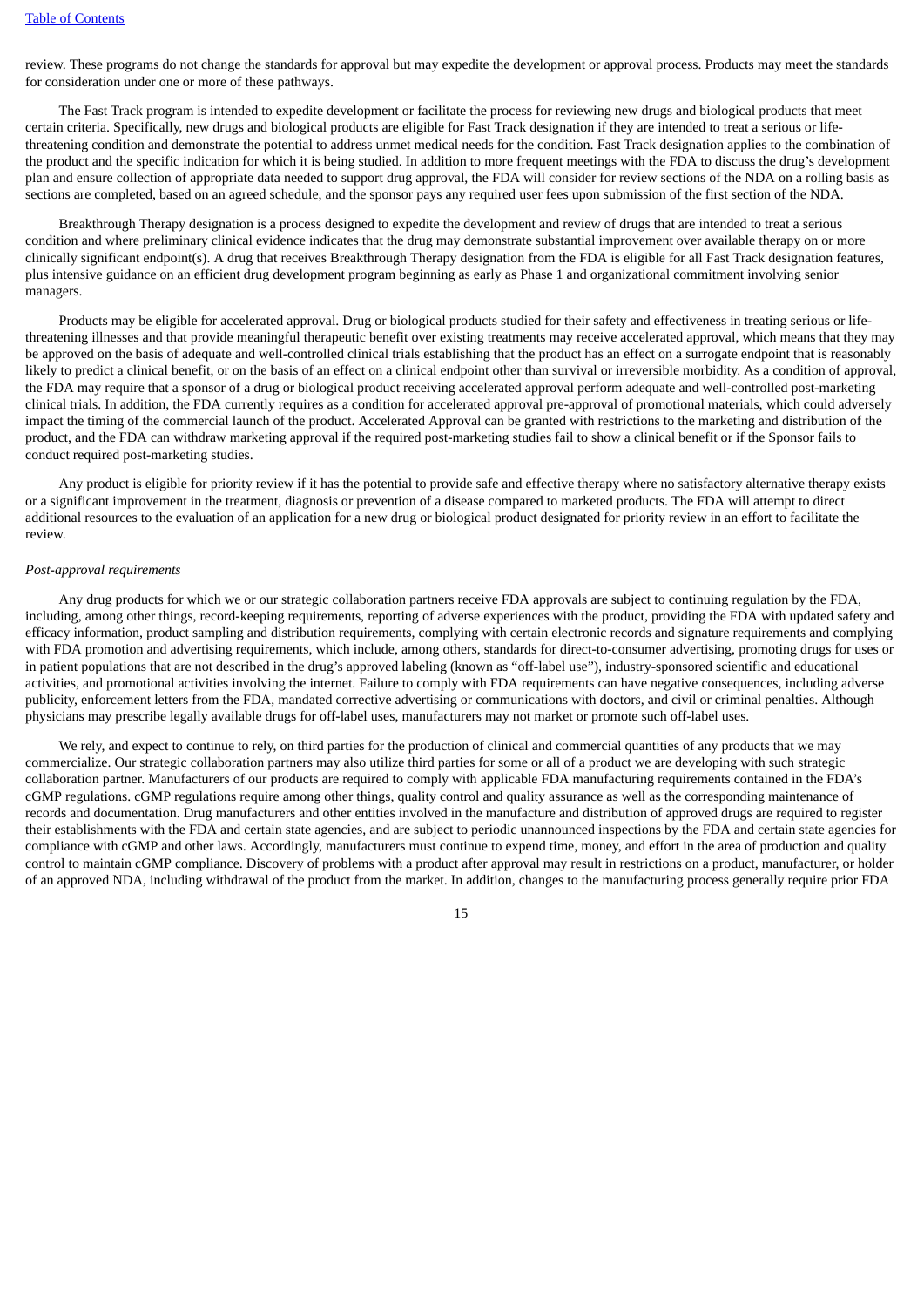approval before being implemented and other types of changes to the approved product, such as adding new indications and additional labeling claims, are also subject to further FDA review and approval.

The FDA also may require post-marketing testing, known as Phase 4 testing, risk evaluation and mitigation strategies and surveillance to monitor the effects of an approved product or place conditions on an approval that could restrict the distribution or use of the product.

## *U.S. patent term restoration and marketing exclusivity*

Depending upon the timing, duration and specifics of the FDA approval of the use of our drug candidates, some of our United States patents may be eligible for limited patent term extension under the Drug Price Competition and Patent Term Restoration Act of 1984, commonly referred to as the Hatch-Waxman Amendments. The Hatch-Waxman Amendments permit a patent restoration term of up to five years as compensation for patent term lost during product development and the FDA regulatory review process. However, patent term restoration cannot extend the remaining term of a patent beyond a total of 14 years from the product's approval date. The patent term restoration period is generally one-half the time between the effective date of an IND and the submission date of an NDA plus the time between the submission date of an NDA and the approval of that application. Only one patent applicable to an approved drug is eligible for the extension and the application for the extension must be submitted prior to the expiration of the patent. The United States Patent and Trademark Office, in consultation with the FDA, reviews and approves the application for any patent term extension or restoration. In the future, we may intend to apply for restoration of patent term for one of our currently owned or licensed patents to add patent life beyond its current expiration date, depending on the expected length of the clinical trials and other factors involved in the filing of the relevant NDA.

Market exclusivity provisions under the FDCA can also delay the submission or the approval of certain applications of other companies seeking to reference another company's NDA. The FDCA provides a five-year period of non-patent marketing exclusivity within the United States to the first applicant to obtain approval of an NDA for a new chemical entity. A drug is a new chemical entity if the FDA has not previously approved any other new drug containing the same active moiety, which is the molecule or ion responsible for the action of the drug substance. During the exclusivity period, the FDA may not accept for review an abbreviated new drug application ("ANDA") or a 505(b)(2) NDA submitted by another company for another version of such drug where the applicant does not own or have a legal right of reference to all the data required for approval. However, an application may be submitted after four years if it contains a certification of patent invalidity or non-infringement to one of the patents listed with the FDA by the innovator NDA holder. The FDCA also provides three years of marketing exclusivity for an NDA, or supplement to an existing NDA if new clinical investigations, other than bioavailability studies, that were conducted or sponsored by the applicant are deemed by the FDA to be essential to the approval of the application, for example new indications, dosages or strengths of an existing drug. This three-year exclusivity covers only the conditions associated with the new clinical investigations and does not prohibit the FDA from approving ANDAs for drugs containing the original active agent. Five-year and threeyear exclusivity will not delay the submission or approval of a full NDA. However, an applicant submitting a full NDA would be required to conduct or obtain a right of reference to all of the preclinical studies and adequate and well-controlled clinical trials necessary to demonstrate safety and effectiveness. Pediatric exclusivity is another type of regulatory market exclusivity in the United States. Pediatric exclusivity, if granted, adds six months to existing exclusivity periods and patent terms. This six-month exclusivity, which runs from the end of other exclusivity protection or patent term, may be granted based on the voluntary completion of a pediatric trial in accordance with an FDA-issued "Written Request" for such a trial.

#### *U.S. Foreign Corrupt Practices Act*

The U.S. Foreign Corrupt Practices Act ("FCPA") prohibits certain individuals and entities, including us, from promising, paying, offering to pay, or authorizing the payment of anything of value to any foreign government official, directly or indirectly, to obtain or retain business or an improper advantage. The U.S. Department of Justice and the U.S. Securities and Exchange Commission ("SEC") have increased their enforcement efforts with respect to the FCPA. Violations of the FCPA may result in large civil and criminal penalties and could result in an adverse effect on a company's reputation, operations, and financial condition. A company may also face collateral consequences such as debarment and the loss of export privileges.

## *Federal and state healthcare laws and regulations*

In addition to FDA restrictions on marketing of pharmaceutical products, several other types of state and federal healthcare laws and regulations have been applied to restrict certain business practices in the biopharmaceutical industry in recent years. These laws include the following: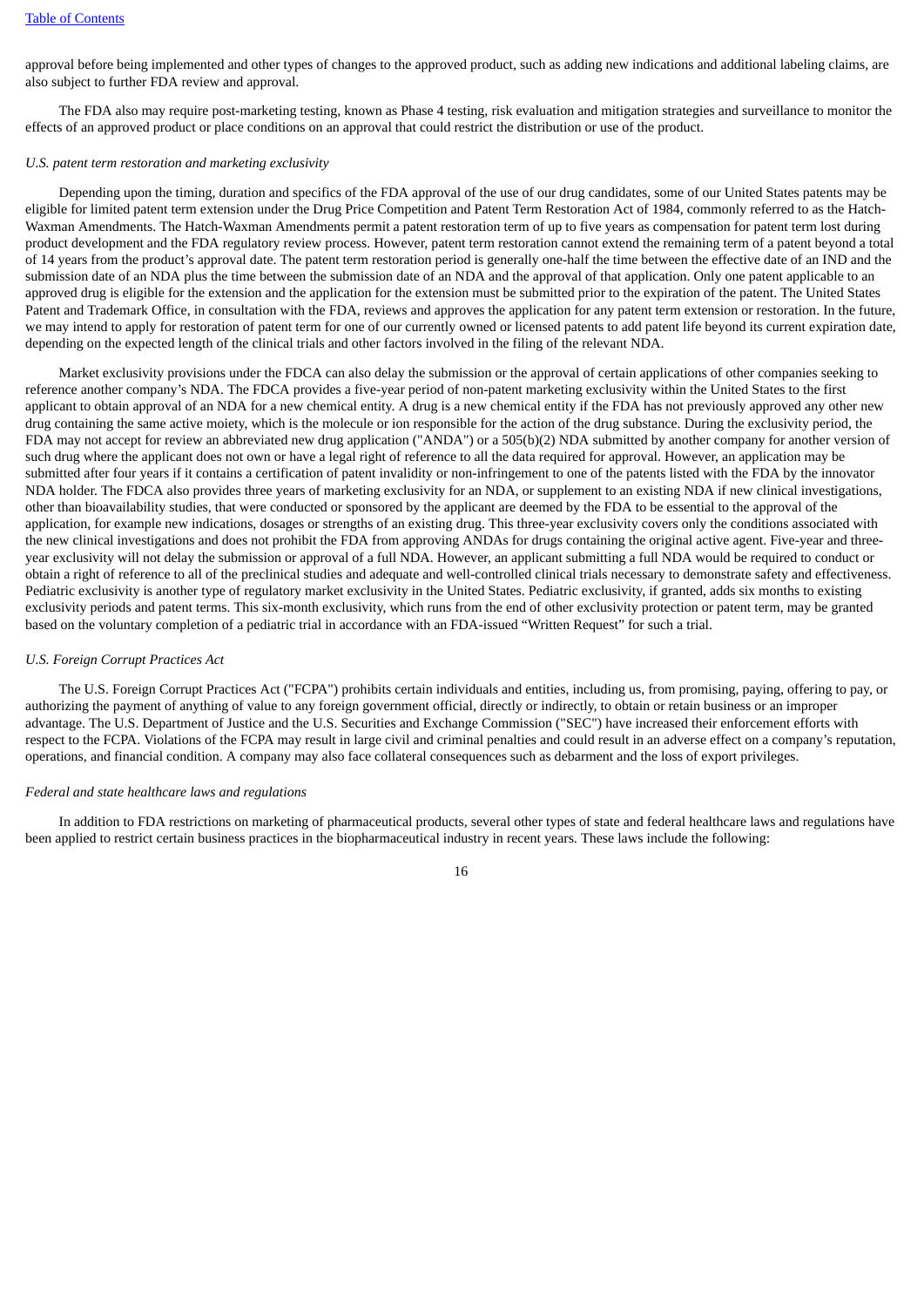The federal Anti-Kickback Statute prohibits, among other things, knowingly and willfully offering, paying, soliciting, or receiving remuneration to induce or in return for purchasing, leasing, ordering, or arranging for the purchase, lease, or order of any healthcare item or service reimbursable under Medicare, Medicaid, or other federally financed healthcare programs. The term "remuneration" has been broadly interpreted to include anything of value, including for example, gifts, discounts, the furnishing of supplies or equipment, credit arrangements, payments of cash, waivers of payment, ownership interests and providing anything at less than its fair market value. The Anti-Kickback Statute has been interpreted to apply to arrangements between pharmaceutical manufacturers on one hand and prescribers, purchasers, formulary managers and other individuals and entities on the other. Although there are a number of statutory exemptions and regulatory safe harbors protecting certain common activities from prosecution, the exceptions and safe harbors are drawn narrowly, and our practices may not in all cases meet all of the criteria for statutory exceptions or regulatory safe harbor protection. Practices that involve remuneration that may be alleged to be intended to induce prescribing, purchases, or recommendations may be subject to scrutiny if they do not qualify for an exception or safe harbor. Several courts have interpreted the statute's intent requirement to mean that if any one purpose of an arrangement involving remuneration is to induce referrals of federal healthcare covered business, the statute has been violated. The reach of the Anti-Kickback Statute was also broadened by the Patient Protection and Affordable Health Care Act, as amended by the Health Care and Education Reconciliation Act (collectively, the "ACA"), which, among other things, amended the intent requirement of the federal Anti-Kickback Statute. Pursuant to the statutory amendment, a person or entity no longer needs to have actual knowledge of this statute or specific intent to violate it in order to have committed a violation. In addition, the ACA provides that the government may assert that a claim including items or services resulting from a violation of the federal Anti-Kickback Statute constitutes a false or fraudulent claim for purposes of the civil False Claims Act (discussed below) or the civil monetary penalties statute, which imposes penalties against any person who is determined to have presented or caused to be presented a claim to a federal health program that the person knows or should know is for an item or service that was not provided as claimed or is false or fraudulent.

Federal false claims laws, including the federal civil False Claims Act, prohibit any person from knowingly presenting, or causing to be presented, a false claim for payment to the federal government. Pharmaceutical and other healthcare companies have been prosecuted under these laws for allegedly providing free product to customers with the expectation that the customers would bill federal programs for the product. Other companies have been prosecuted for causing false claims to be submitted because of the companies' marketing of the product for unapproved, and thus non-reimbursable, uses.

Many states also have statutes or regulations similar to the federal Anti-Kickback Statute and civil False Claims Act, which state laws apply to items and services reimbursed under Medicaid and other state programs, or, in several states, apply regardless of the payor. Also, the federal Health Insurance Portability and Accountability Act of 1996 ("HIPAA") created additional federal criminal statutes that prohibit, among other things, knowingly and willfully executing a scheme to defraud any healthcare benefit program, including private third-party payors and knowingly and willfully falsifying, concealing or covering up a material fact or making any materially false, fictitious or fraudulent statement in connection with the delivery of or payment for healthcare benefits, items or services.

Because of the breadth of these laws and the narrowness of the federal Anti-Kickback Statute's exceptions and safe harbors, it is possible that some of our business activities could be subject to challenge under one or more of such laws. Such a challenge could have a material adverse effect on our business, financial condition and results of operations.

In addition, we may be subject to data privacy and security regulation by both the federal government and the states in which we conduct our business. HIPAA, as amended by the Health Information Technology for Economic and Clinical Health Act ("HITECH") and their implementing regulations, impose on "covered entities," including certain healthcare providers, healthcare clearinghouses, and health plans, as well as their respective "business associates" that receive or obtain protected health information in connection with providing a service on behalf of a covered entity, relating to the privacy, security, and transmission of individually identifiable health information. HITECH increased the civil and criminal penalties that may be imposed against covered entities, business associates and possibly other persons, and gave state attorneys general new authority to file civil actions for damages or injunctions in federal courts to enforce the federal HIPAA laws and seek attorney's fees and costs associated with pursuing federal civil actions. In addition, state laws govern the privacy and security of health information in certain circumstances, many of which differ from each other in significant ways and may not have the same effect, thus complicating compliance efforts. The recently adopted European General Data Protection Regulation ("GDPR") contains new provisions specifically directed at the processing of health information, higher sanctions and extra-territoriality measures that are intended to bring non-EU companies under the data security and privacy legal framework specified in the regulation. We anticipate that over time we may expand our business operations to include operations in the EU, including potentially conducting preclinical and clinical trials. With such expansion, we would be subject to increased governmental regulation in the EU countries in which we might operate, including the GDPR.

Additionally, California recently enacted legislation that has been dubbed the first "GDPR-like" law in the United States. Known as the California Consumer Privacy Act ("CCPA"), it creates new individual privacy rights for consumers (as that word is broadly defined in the law) and places increased privacy and security obligations on entities handling personal data of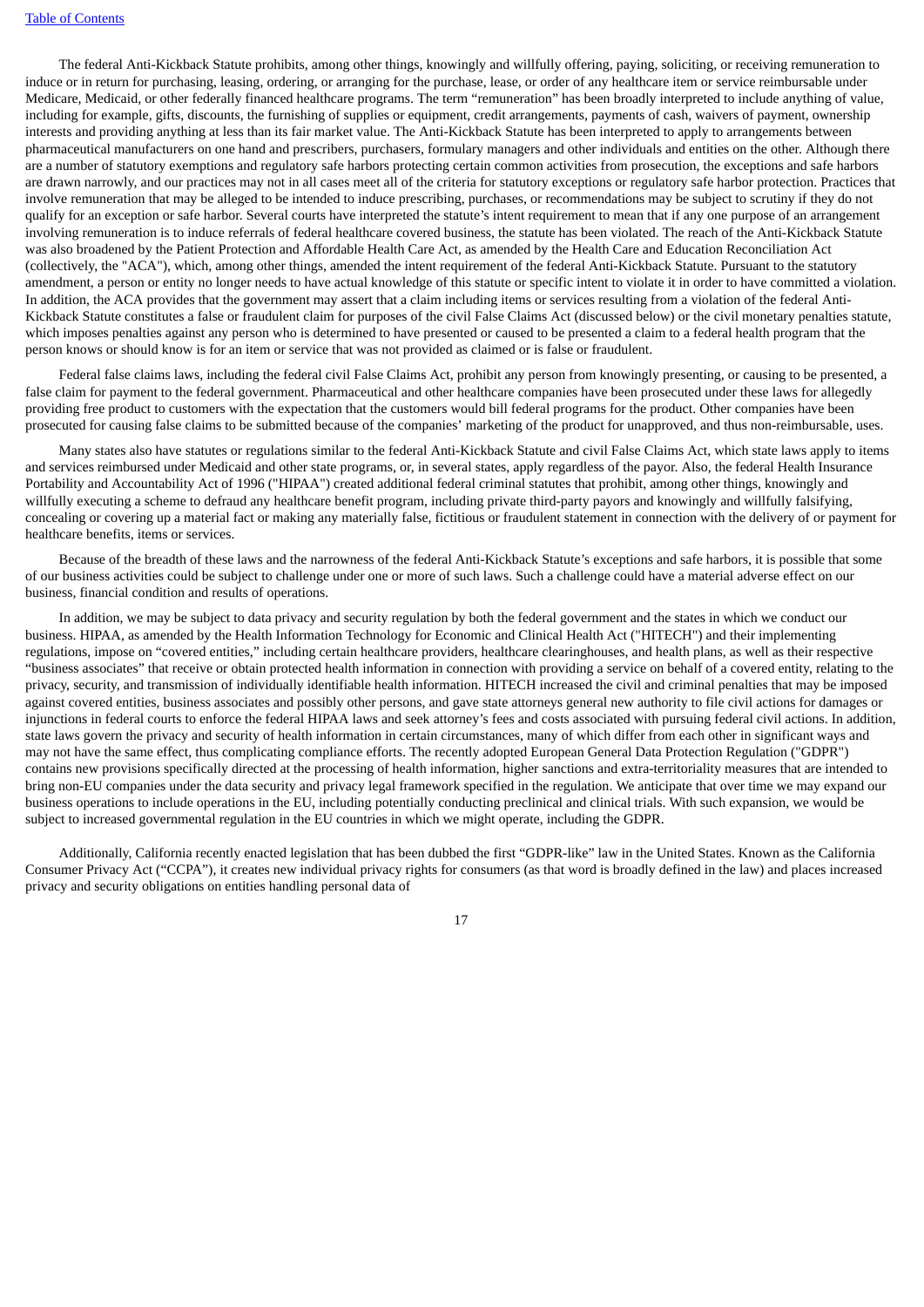consumers or households. The CCPA, which went into effect on January 1, 2020, requires covered companies to provide new disclosures to California consumers, provides such consumers new ways to opt-out of certain sales of personal information, and allow for a new cause of action for data breaches. The CCPA may impact (possibly significantly) our business activities and exemplifies the vulnerability of our business to not only cyber threats but also the evolving regulatory environment related to personal data and protected health information.

Further, the federal Physician Payments Sunshine Act, enacted as part of the ACA, requires certain manufacturers of drugs, devices, biologics and medical supplies for which payment is available under Medicare, Medicaid or the Children's Health Insurance Program, with specific exceptions, to report annually to the Centers for Medicare & Medicaid Services ("CMS") information related to payments or other transfers of value made to physicians, as defined by such law, and teaching hospitals. Applicable manufacturers and applicable group purchasing organizations must also report annually to CMS ownership and investment interests held by the physicians and their immediate family members.

Other state laws and regulations may also apply, such as those that: require pharmaceutical companies to comply with the pharmaceutical industry's voluntary compliance guidelines and the relevant compliance guidance promulgated by the federal government; require the reporting of information related to drug pricing and/or require the report of information related to transfers of value to healthcare providers or marketing expenditures. Certain state and local laws also require the registration of pharmaceutical sales representatives.

If our operations are found to be in violation of any of the federal and state healthcare laws or regulations described above or any other governmental regulations that apply to us, we may be subject to penalties, including criminal and significant civil monetary penalties, damages, fines, imprisonment, exclusion from government programs, disgorgement, additional reporting requirements and/or oversight if we become subject to a corporate integrity agreement or similar agreement to resolve allegations of non-compliance with these laws, contractual damages, reputational harm, diminished profits and future earnings, and the curtailment or restructuring of our operations, any of which could adversely affect our ability to operate our business and our results of operations. To the extent that any of our product candidates are ultimately sold in a foreign country, we may be subject to similar foreign laws and regulations, which may include, for instance, applicable post-marketing requirements, including safety surveillance, anti-fraud and abuse laws, and implementation of corporate compliance programs and reporting of payments or transfers of value to healthcare professionals.

In the United States and foreign jurisdictions, there have been a number of legislative and regulatory changes to the healthcare system that could affect our future results of operations. In particular, there have been and continue to be a number of initiatives at the United States federal and state levels that seek to reduce healthcare costs.

For example, the ACA includes measures to significantly change the way healthcare is financed by both governmental and private insurers. Among the provisions of the ACA of greatest importance to the pharmaceutical and biotechnology industry are the following:

- implemented an annual, nondeductible fee on any entity that manufactures or imports certain branded prescription drugs and biologic agents, apportioned among these entities according to their market share in certain government healthcare programs;
- increased the rebates a manufacturer must pay under the Medicaid Drug Rebate Program to 23.1% and 13% of the average manufacturer price for branded and generic drugs, respectively;
- created a new Medicare Part D coverage gap discount program, in which manufacturers must now agree to offer 70% point-of-sale discounts to negotiated prices of applicable brand drugs to eligible beneficiaries during their coverage gap period, as a condition for the manufacturer's outpatient drugs to be covered under Medicare Part D;
- extended manufacturers' Medicaid rebate liability to covered drugs dispensed to individuals who are enrolled in Medicaid managed care organizations;
- expanded eligibility criteria for Medicaid programs by, among other things, allowing states to offer Medicaid coverage to additional individuals and by adding new mandatory eligibility categories for certain individuals with income at or below 133% of the Federal Poverty Level, thereby potentially increasing manufacturers' Medicaid rebate liability;
- expanded the entities eligible for discounts under the Public Health Service pharmaceutical pricing program;
- implemented a requirement to annually report drug samples that manufacturers and distributors provide to physicians;
- created a licensure framework for follow-on biologic products;
- created a new Patient-Centered Outcomes Research Institute to oversee, identify priorities in, and conduct comparative clinical effectiveness research, along with funding for such research; and

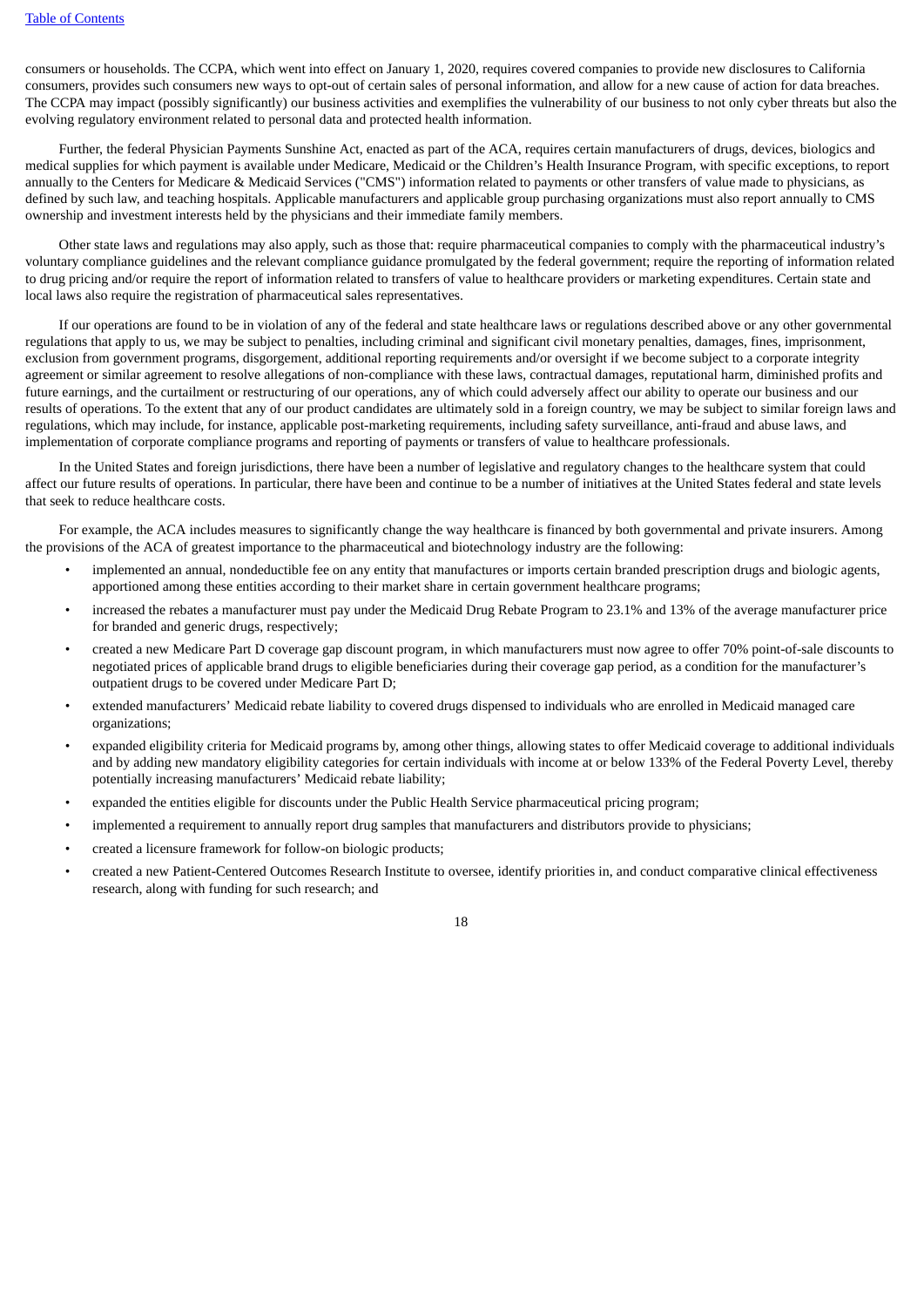• established a Center for Medicare & Medicaid Innovation at CMS to test innovative payment and service delivery models to lower Medicare and Medicaid spending, potentially including prescription drug spending.

There have been judicial and Congressional challenges to certain aspects of the ACA, as well as efforts by the Trump administration to repeal or replace certain aspects of the ACA. Since January 2017, President Trump has signed two Executive Orders and other directives designed to delay the implementation of certain provisions of the ACA or otherwise circumvent some of the requirements for health insurance mandated by the ACA. Concurrently, Congress has considered legislation that would repeal or repeal and replace all or part of the ACA. While Congress has not passed comprehensive repeal legislation, bills affecting the implementation of certain taxes under the ACA have been signed into law. Legislation enacted in 2017, informally titled the Tax Cuts and Jobs Act ("Tax Act"), includes a provision which repealed, effective January 1, 2019, the tax-based shared responsibility payment imposed by the ACA on certain individuals who fail to maintain qualifying health coverage for all or part of a year that is commonly referred to as the "individual mandate". In addition, the 2020 federal spending package permanently eliminated, effective January 1, 2020, the ACA-mandated "Cadillac" tax on high-cost employer-sponsored health coverage and medical device tax and, effective January 1, 2021, also eliminates the health insurer tax. On December 14, 2018, a Texas U.S. District Court Judge ruled that the ACA is unconstitutional in its entirety because the "individual mandate" was repealed by Congress as part of the Tax Act. Additionally, on December 18, 2019, the U.S. Court of Appeals for the 5th Circuit upheld the District Court ruling that the individual mandate was unconstitutional and remanded the case back to the District Court to determine whether the remaining provisions of the ACA are invalid as well. It is unclear how this decision, future decisions, subsequent appeals, and other efforts to repeal and replace the ACA will impact the ACA.

Other legislative changes have been proposed and adopted since the ACA was enacted. These changes include aggregate reductions to Medicare payments to providers of 2% per fiscal year pursuant to the Budget Control Act of 2011, which began in 2013 and, due to subsequent legislative amendments to the statute, will remain in effect through 2029 unless additional Congressional action is taken. The American Taxpayer Relief Act of 2012, among other things, further reduced Medicare payments to several providers, including hospitals and cancer treatment centers and increased the statute of limitations period for the government to recover overpayments to providers from three to five years.

Further, there has been heightened governmental scrutiny in the United States of pharmaceutical pricing practices in light of the rising cost of prescription drugs and biologics. Such scrutiny has resulted in several recent Congressional inquiries and federal and state legislative activity designed to, among other things, bring more transparency to product pricing, review the relationship between pricing and manufacturer patient programs, and reform government program reimbursement methodologies for products. For example, at the federal level, the Trump administration's budget proposal for fiscal year 2020 contains further drug price control measures that could be enacted during the budget process or in other future legislation, including, for example, measures to permit Medicare Part D plans to negotiate the price of certain drugs under Medicare Part B, to allow some states to negotiate drug prices under Medicaid, and to eliminate cost sharing for generic drugs for low-income patients. In addition, the Trump administration released a "Blueprint" to lower drug prices and reduce out of pocket costs of drugs that contains additional proposals to increase manufacturer competition, increase the negotiating power of certain federal healthcare programs, incentivize manufacturers to lower the list price of their products and reduce the out of pocket costs of drug products paid by consumers. The Department of Health and Human Services ("HHS") has solicited feedback on some of these measures and, at the same, has implemented others under its existing authority. For example, in May 2019, CMS issued a final rule to allow Medicare Advantage plans the option to use step therapy for Part B drugs beginning January 1, 2020. This final rule codified CMS's policy change that was effective January 1, 2019. While some of these and other measures may require additional authorization to become effective, Congress and the Trump administration have each indicated that it will continue to seek new legislative and/or administrative measures to control drug costs. At the state level, legislatures have increasingly passed legislation and implemented regulations designed to control pharmaceutical and biological product pricing, including price or patient reimbursement constraints, discounts, restrictions on certain product access and marketing cost disclosure and transparency measures, and, in some cases, to encourage importation from other countries and bulk purchasing.

#### *Pharmaceutical Coverage, Pricing, and Reimbursement*

Significant uncertainty exists as to the coverage and reimbursement status of any product candidates for which we obtain regulatory approval. In the United States and markets in other countries, sales of any products for which we or our collaborators receive regulatory approval for commercial sale will depend, in part, on the extent to which third-party payors provide coverage and establish adequate reimbursement levels for such drug products.

In the United States, third-party payors include federal and state healthcare programs, government authorities, private managed care providers, private health insurers and other organizations. Third-party payors are increasingly challenging the price, examining the medical necessity and reviewing the cost-effectiveness of medical drug products and medical services, in addition to questioning their safety and efficacy. Moreover, the process for determining whether a third-party payor will provide coverage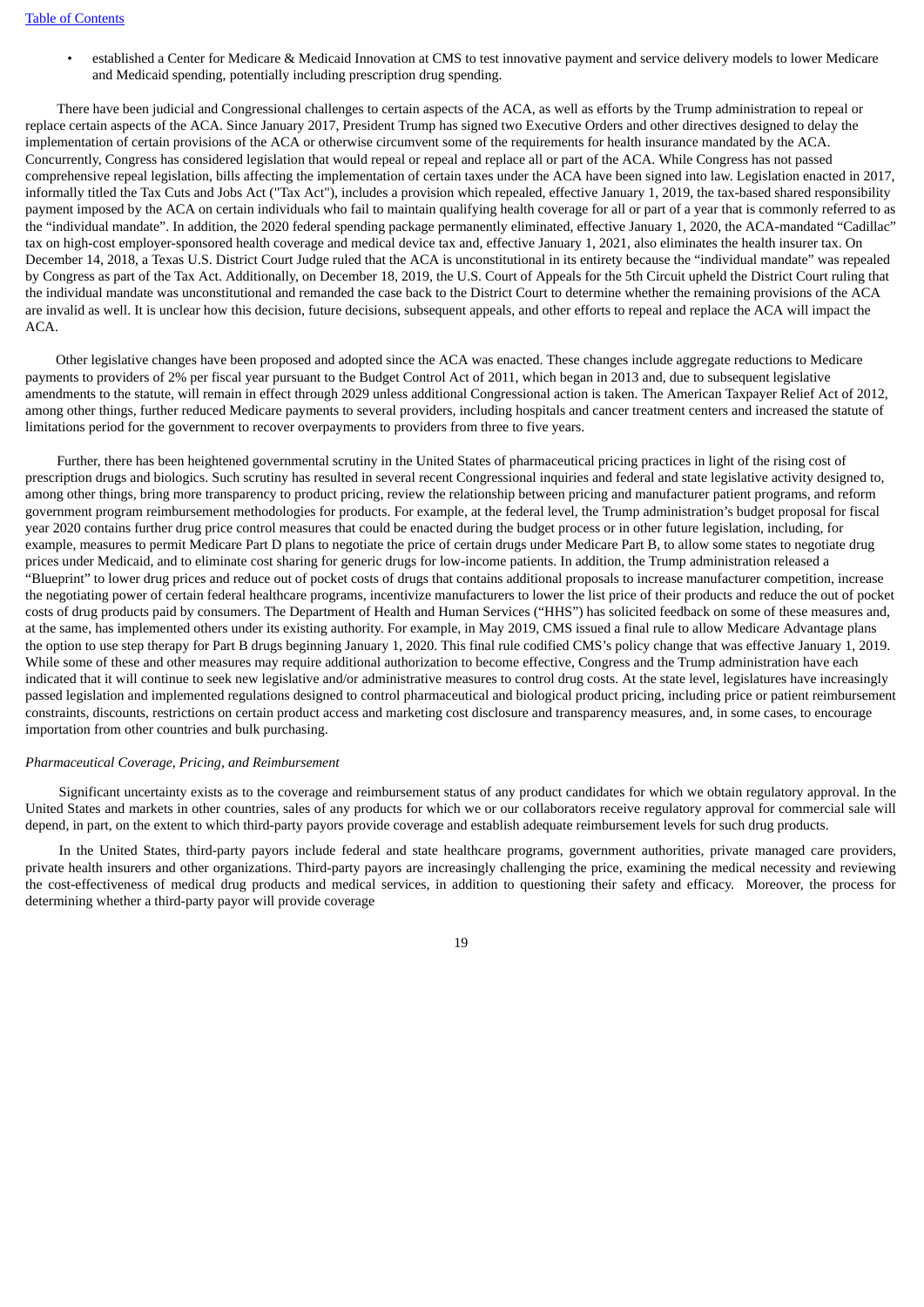## Table of [Contents](#page-2-0)

for a drug product may be separate from the process for setting the price of a drug product or for establishing the reimbursement rate that such a payor will pay for the drug product. A payor's decision to provide coverage for a drug product does not imply that an adequate reimbursement rate will be approved. Further, one payor's determination to provide coverage for a drug product does not assure that other payors will also provide coverage for the drug product. Adequate third-party reimbursement may not be available to enable us to maintain price levels sufficient to realize an appropriate return on our investment in product development.

The marketability of any product candidates for which we receive regulatory approval for commercial sale may suffer if the government and thirdparty payors fail to provide adequate coverage and reimbursement. In addition, emphasis on managed care in the United States has increased and we expect will continue to increase the pressure on pharmaceutical pricing. Coverage policies and third-party reimbursement rates may change at any time. Even if favorable coverage and reimbursement status is attained for one or more products for which we or our collaborators receive regulatory approval, less favorable coverage policies and reimbursement rates may be implemented in the future.

#### *Europe / rest of world government regulation*

In addition to regulations in the United States, we and our strategic collaboration partners are subject to a variety of regulations in other jurisdictions governing, among other things, clinical trials and any commercial sales and distribution of our products.

Whether or not we or our collaborators obtain FDA approval for a product, we must obtain the requisite approvals from regulatory authorities in foreign countries prior to the commencement of clinical trials or marketing of the product in those countries. Certain countries outside of the United States have a similar process that requires the submission of a clinical trial application much like the IND prior to the commencement of human clinical trials. In the European Union, for example, a clinical trial application ("CTA") must be submitted to each country's national health authority and an independent ethics committee, much like the FDA and IRB, respectively. Once the CTA is approved in accordance with a country's requirements, clinical trial development may proceed.

The requirements and process governing the conduct of clinical trials, product licensing, pricing and reimbursement vary from country to country. In all cases, the clinical trials are conducted in accordance with GCPs and the applicable regulatory requirements and the ethical principles that have their origin in the Declaration of Helsinki.

To obtain regulatory approval of an investigational drug or biological product under European Union regulatory systems, we or our strategic collaboration partners must submit a marketing authorization application. The application in the United States is similar to that required in the European Union, with the exception of, among other things, country-specific document requirements.

For other countries outside of the European Union, such as countries in Eastern Europe, Latin America or Asia, the requirements governing the conduct of clinical trials, product licensing, pricing and reimbursement vary from country to country. In all cases, again, the clinical trials are conducted in accordance with GCPs and the applicable regulatory requirements and the ethical principles that have their origin in the Declaration of Helsinki.

If we or our strategic collaboration partners fail to comply with applicable foreign regulatory requirements, we may be subject to, among other things, fines, suspension or withdrawal of regulatory approvals, product recalls, seizure of products, operating restrictions and criminal prosecution.

#### **Employees**

As of December 31, 2019, we had 21 employees, all of which were full-time employees. Of these employees, 14 employees are engaged in research and development activities and 7 employees are engaged in finance, legal, human resources, facilities and general management. We have no collective bargaining agreements with our employees and we have not experienced any work stoppages.

## **Corporate Information**

We were originally formed as a limited liability company under the name Regulus Therapeutics LLC in the State of Delaware in September 2007. In January 2009, we converted Regulus Therapeutics LLC to a Delaware corporation and changed our name to Regulus Therapeutics Inc. Our principal executive offices are located in San Diego, California and our telephone number is (858) 202-6300.

We maintain a website at www.regulusrx.com, to which we regularly post copies of our press releases as well as additional information about us. Our Annual Reports on Form 10-K, Quarterly Reports on Form 10‑Q, Current Reports on Form 8-K, and amendments to reports filed pursuant to Sections 13(a) and 15(d) of the Securities Exchange Act of 1934, as

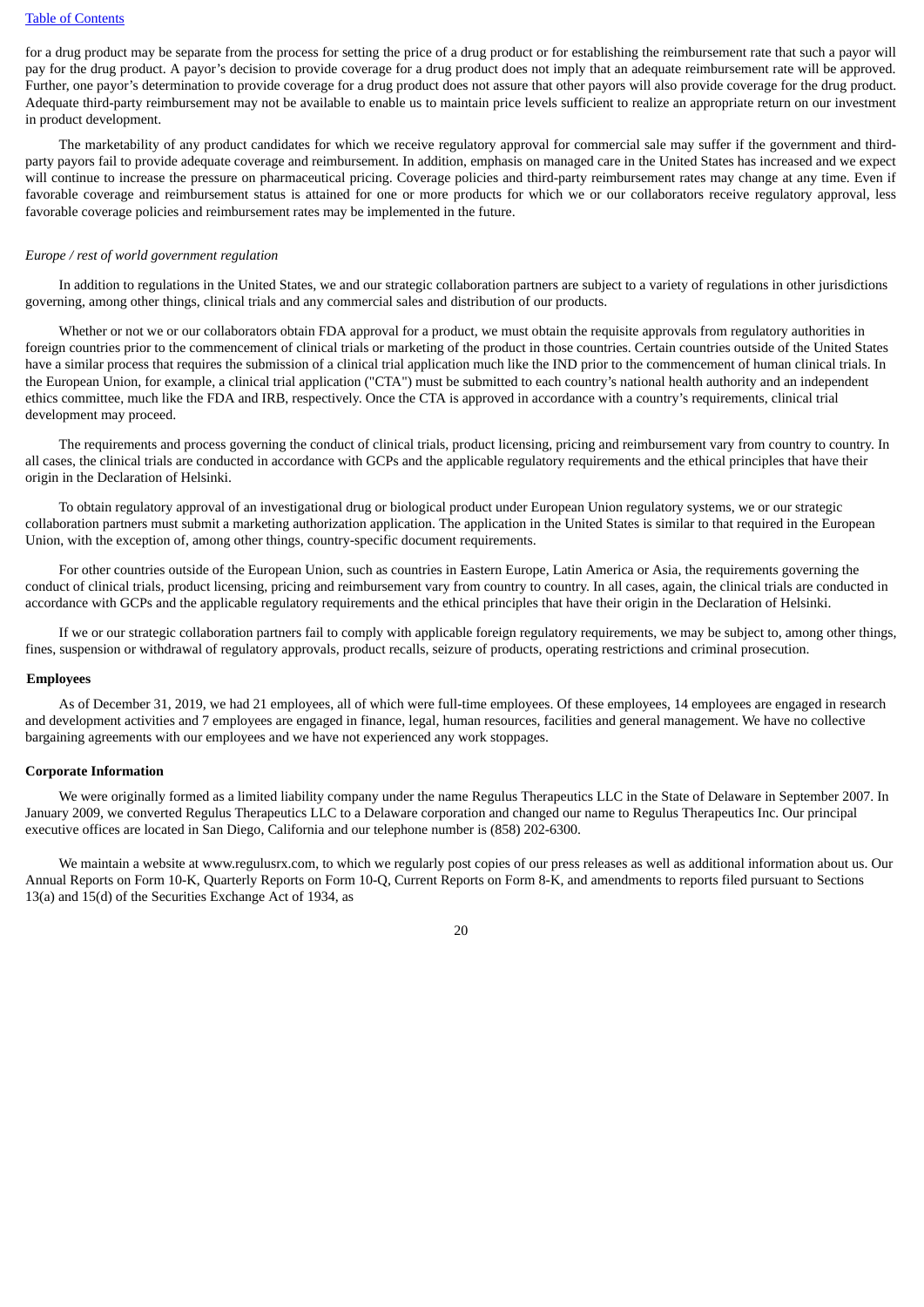amended ("Exchange Act") are available free of charge on our website as soon as reasonably practicable after we electronically file such material with, or furnish it to, the SEC. The SEC maintains an internet site that contains our public filings with the SEC and other information regarding the Company, at www.sec.gov. The contents of these websites are not incorporated into this Annual Report. Further, our references to the URLs for these websites are intended to be inactive textual reference only.

The Regulus Therapeutics logo is a trademark of Regulus Therapeutics Inc. We use "Regulus Therapeutics" as a trademark in the United States and other countries. We have registered this trademark in the United States, the European Union and Switzerland. We use "*micro*Markers" as a servicemark in the United States and other countries. We have registered this servicemark in the United States. This Annual Report contains references to our trademarks and to trademarks belonging to other entities. Solely for convenience, trademarks and trade names referred to in this Annual Report, including logos, artwork and other visual displays, may appear without the ® or ™symbols, but such references are not intended to indicate, in any way, that we will not assert, to the fullest extent under applicable law, our rights or the rights of the applicable licensor to these trademarks and trade names. We do not intend our use or display of other companies' trade names or trademarks to imply a relationship with, or endorsement or sponsorship of us by, any other companies.

#### <span id="page-21-0"></span>**Item 1A. Risk Factors**

You should consider carefully the following risk factors, together with all of the other information included in this Annual Report. Each of these risk factors, either alone or taken together, could adversely affect our business, operating results and financial condition, as well as adversely affect the value of an investment in our common stock. There may be additional risks that we do not presently know of or that we currently believe are immaterial *which could also impair our business and financial position.*

## **RISKS RELATED TO THE DISCOVERY AND DEVELOPMENT OF PRODUCT CANDIDATES**

#### The approach we are taking to discover and develop drugs is novel and may never lead to marketable products.

We have concentrated our therapeutic product research and development efforts on *micro*RNA technology, and our future success depends on the successful development of this technology and products based on our *micro*RNA product platform. Neither we, nor any other company, has received regulatory approval to market therapeutics targeting *micro*RNAs. The scientific discoveries that form the basis for our efforts to discover and develop product candidates are relatively new. The scientific evidence to support the feasibility of developing product candidates based on these discoveries is both preliminary and limited. If we do not successfully develop and commercialize product candidates based upon our technological approach, we may not become profitable and the value of our common stock may decline.

Further, our focus solely on *micro*RNA technology for developing drugs as opposed to multiple, more proven technologies for drug development increases the risks associated with the ownership of our common stock. If we are not successful in developing any product candidates using *micro*RNA technology, we may be required to change the scope and direction of our product development activities. In that case, we may not be able to identify and implement successfully an alternative product development strategy.

## **We may not be successful in our efforts to identify or discover potential product candidates.**

The success of our business depends primarily upon our ability to identify, develop and commercialize *micro*RNA therapeutics. Our research programs may initially show promise in identifying potential product candidates, yet fail to yield product candidates for clinical development for a number of reasons, including:

- our research methodology or that of any collaboration partner may be unsuccessful in identifying potential product candidates;
- potential product candidates may be shown to have harmful side effects or may have other characteristics that may make the products unmarketable or unlikely to receive marketing approval; or
- our current or future collaboration partners may change their development profiles for potential product candidates or abandon a therapeutic area.

If any of these events occur, we may be forced to abandon our development efforts for a program or programs, which would have a material adverse effect on our business and could potentially cause us to cease operations. Research programs to identify new product candidates require substantial technical, financial and human resources. We may focus our efforts and resources on potential programs or product candidates that ultimately prove to be unsuccessful.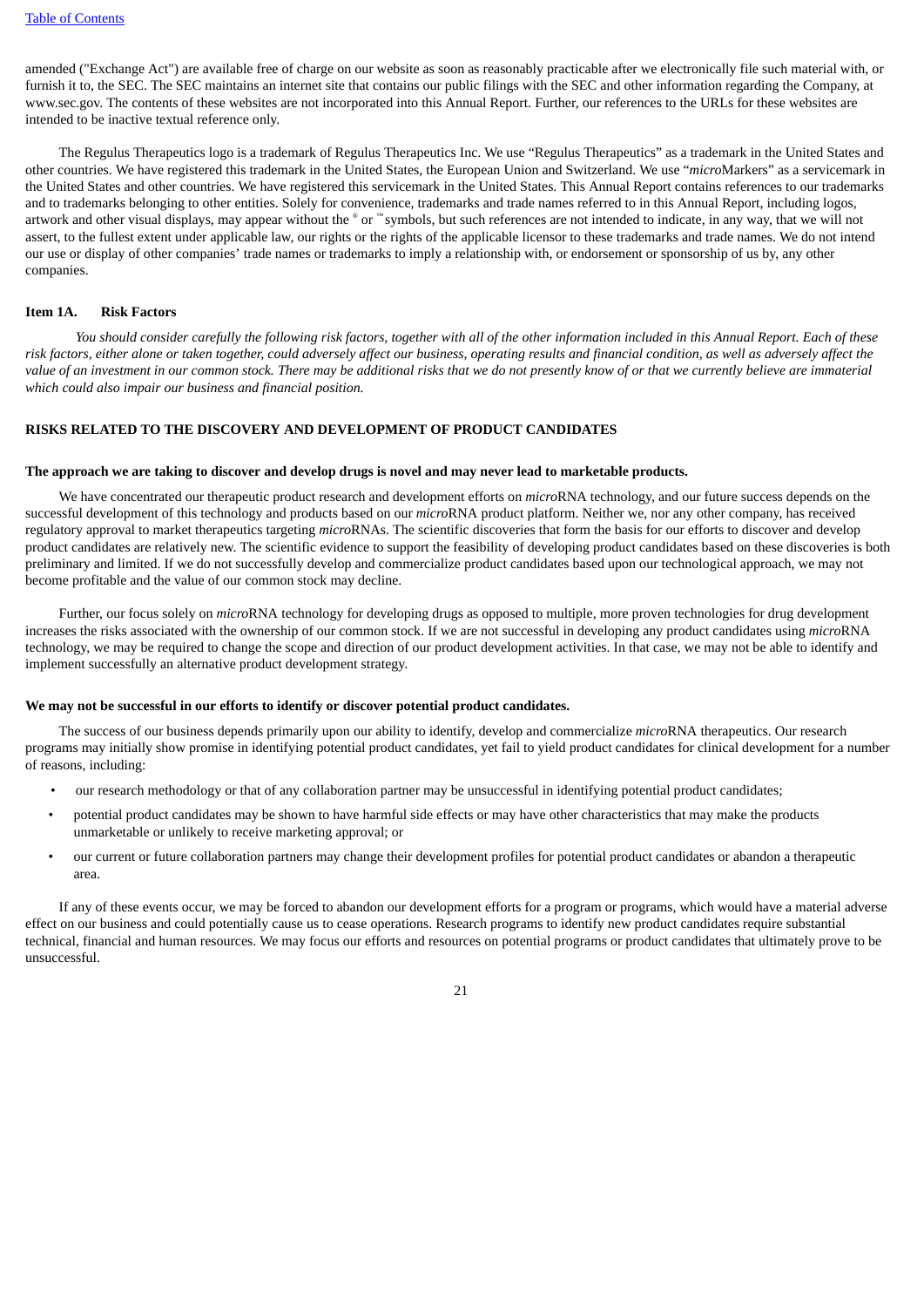## Preclinical and clinical studies of our product candidates may not be successful. If we are unable to generate successful results from our preclinical and clinical studies of our product candidates, or experience significant delays in doing so, our business may be materially harmed.

We have invested a significant portion of our efforts and financial resources in the identification and development of product candidates that target *micro*RNAs. Our ability to generate product revenues, which we do not expect will occur for many years, if ever, will depend heavily on the successful development and eventual commercialization of our product candidates.

The success of our product candidates will depend on several factors, including the following:

- successfully designing preclinical studies which may be predictive of clinical outcomes;
- successful results from preclinical and clinical studies;
- receipt of marketing approvals from applicable regulatory authorities;
- obtaining and maintaining patent and trade secret protection for future product candidates;
- establishing and maintaining manufacturing relationships with third parties or establishing our own manufacturing capability; and
- successfully commercializing our products, if and when approved, whether alone or in collaboration with others.

If we do not achieve one or more of these factors in a timely manner or at all, we could experience significant delays or an inability to successfully complete the development of, or commercialize, our product candidates, which would materially harm our business.

## If clinical trials of our product candidates fail to demonstrate safety and efficacy to the satisfaction of regulatory authorities or do not otherwise produce positive results, we may incur additional costs or experience delays in completing, or ultimately be unable to complete, the development **and commercialization of our product candidates.**

Before obtaining marketing approval from regulatory authorities for the sale of product candidates, we or a collaboration partner must conduct extensive clinical trials to demonstrate the safety and efficacy of the product candidates in humans. Clinical trials are expensive, difficult to design and implement, can take many years to complete and is uncertain as to outcome. A failure of one or more clinical trials can occur at any stage of testing. The outcome of preclinical studies and early clinical trials may not be predictive of the success of later clinical trials, and interim results of a clinical trial do not necessarily predict final results. Moreover, preclinical and clinical data are often susceptible to varying interpretations and analyses, and many companies that have believed their product candidates performed satisfactorily in preclinical studies and clinical trials have nonetheless failed to obtain marketing approval for their products.

Events which may result in a delay or unsuccessful completion of clinical development include:

- delays in reaching an agreement with the FDA or other regulatory authorities on final trial design;
- imposition of a clinical hold of our clinical trial operations or trial sites by the FDA or other regulatory authorities;
- delays in reaching agreement on acceptable terms with prospective CROs and clinical trial sites;
- our inability to adhere to clinical trial requirements directly or with third parties such as CROs;
- delays in obtaining required institutional review board approval at each clinical trial site;
- delays in recruiting suitable patients to participate in a trial;
- delays in the testing, validation, manufacturing and delivery of the product candidates to the clinical sites;
- delays in having patients complete participation in a trial or return for post-treatment follow-up;
- delays caused by patients dropping out of a trial due to protocol procedures or requirements, product side effects or disease progression;
- clinical sites dropping out of a trial to the detriment of enrollment;
- time required to add new clinical sites; or
- delays by our contract manufacturers to produce and deliver sufficient supply of clinical trial materials.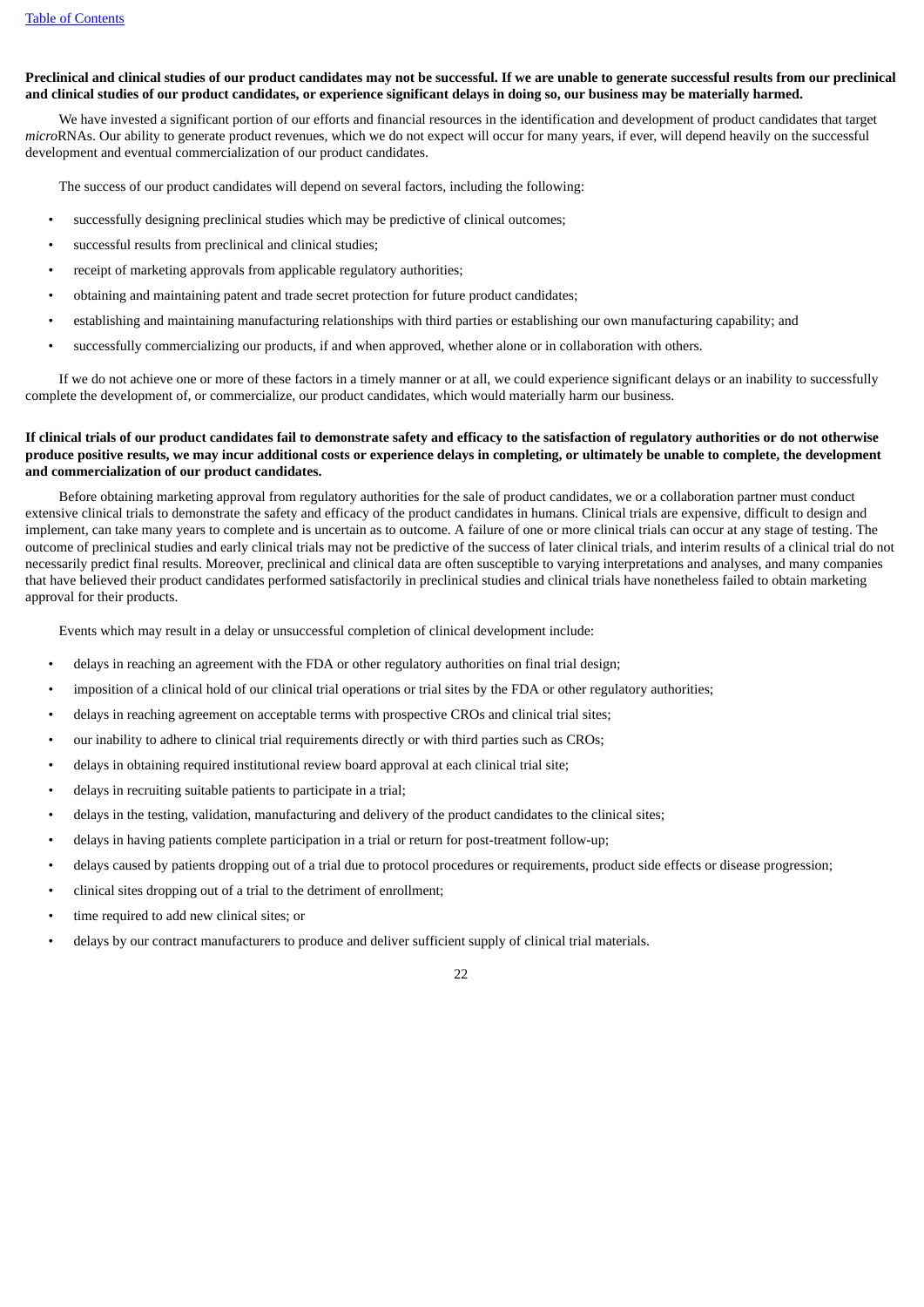For example, in July 2018, we voluntarily paused our Phase 1 MAD clinical trial for RGLS4326 due to unexpected observations in our 27-week mouse chronic toxicity study, which was designed to support the Phase 2 proof-of-concept clinical trial in ADPKD previously planned to start in mid-2019. The observations in the mouse chronic toxicity study were unexpected, given the favorable safety profile of RGLS4326 in previous non-GLP and GLP toxicity studies at the same or similar doses supporting the IND and Phase 1 clinical trial. In consultation with the FDA, we initiated a new mouse chronic toxicity study with certain changes that are believed to address the unexpected observations. In January 2019, we announced data from a planned interim analysis of this study after 13 weeks of dosing in which no adverse or other significant findings across the range of doses tested were shown. We submitted a comprehensive data package for RGLS4326 to FDA that included the results from the planned 13-week interim analysis of the ongoing repeat mouse chronic toxicity study, as well as results from additional investigations, analytical testing, additional data from the previously terminated mouse chronic toxicity study, data from the completed Phase 1 SAD study and data from the first cohort of the Phase 1 MAD study to support our plan to resume the Phase 1 MAD study. In July 2019, FDA notified us of additional nonclinical data requirements and placed the IND on a partial clinical hold, formalizing the specific requirements to initiate the MAD study and further proceed into chronic dosing. The additional data requirements have been outlined in two parts. In order to resume the MAD study, FDA requested the final reports from the chronic toxicity studies in both mice and non-human primates and satisfactory related analyses to ensure subjects can be safely dosed. In November 2019, we submitted a complete response to the partial clinical hold in order to be able to resume the MAD study and in December 2019 FDA lifted the partial clinical hold of the MAD study. We recommenced the MAD study in February 2020. Information from the clinical studies, together with information from additional nonclinical studies, will be used to address the requirements to support studies of extended duration. In addition to the MAD study in healthy volunteers, we plan to conduct a Phase 1b study in patients with ADPKD in the second half of 2020 to evaluate RGLS4326 for safety, PK, and biomarkers of pharmacodynamic activity. We cannot be certain that we will be able to satisfy the requirements to initiate studies of extended duration in a timely manner, or at all.

If we or our current or future collaboration partners are required to conduct additional clinical trials or other testing of any product candidates beyond those that are currently contemplated, are unable to successfully complete clinical trials of any such product candidates or other testing, or if the results of these trials or tests are not positive or are only moderately positive or if there are safety concerns, we or our current or future collaboration partners may:

- be delayed in obtaining marketing approval for our future product candidates;
- not obtain marketing approval at all;
- obtain approval for indications or patient populations that are not as broad as originally intended or desired;
- obtain approval with labeling that includes significant use or distribution restrictions or safety warnings;
- be subject to additional post-marketing testing requirements; or
- have the product removed from the market after obtaining marketing approval.

Our product development costs will also increase if we experience delays in testing or marketing approvals. We do not know whether any clinical trials will begin as planned, will need to be restructured or will be completed on schedule, or at all. Significant clinical trial delays also could shorten any periods during which we may have the exclusive right to commercialize our product candidates or allow our competitors to bring products to market before we do, which would impair our ability to successfully commercialize our product candidates and may harm our business and results of operations. Any inability to successfully complete preclinical and clinical development, whether independently or with a collaboration partner, could result in additional costs to us or impair our ability to generate revenues from product sales, regulatory and commercialization milestones and royalties.

## Any of our product candidates may cause adverse effects or have other properties that could delay or prevent their regulatory approval or limit **the scope of any approved label or market acceptance.**

Adverse events ("AEs") caused by our product candidates could cause us, other reviewing entities, clinical trial sites or regulatory authorities to interrupt, delay or halt clinical trials and could result in the denial of regulatory approval. Certain oligonucleotide therapeutics have shown injection site reactions and pro-inflammatory effects and may also lead to impairment of kidney or liver function. There is a risk that our future product candidates may induce similar AEs.

If AEs are observed in any clinical trials of our product candidates, including those that a collaboration partner may develop under an agreement with us, our or our collaboration partners' ability to obtain regulatory approval for product candidates may be negatively impacted.

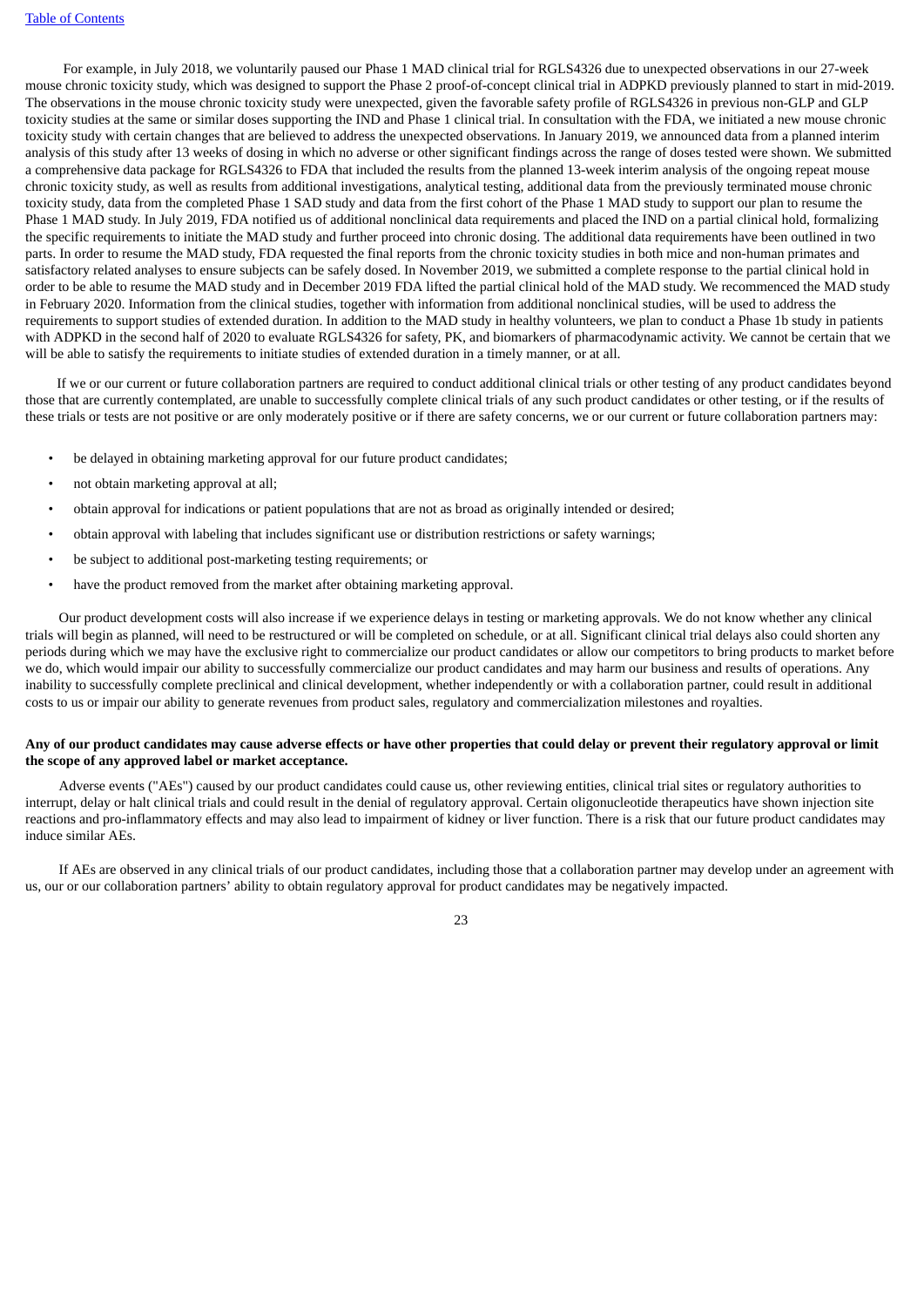Further, if any of our future products, if and when approved for commercial sale, cause serious or unexpected side effects, a number of potentially significant negative consequences could result, including:

- regulatory authorities may withdraw their approval of the product or impose restrictions on its distribution in the form of a modified risk evaluation and mitigation strategy;
- regulatory authorities may require the addition of labeling statements, such as warnings or contraindications;
- we may be required to change the way the product is administered or conduct additional clinical trials;
- we could be sued and held liable for harm caused to patients; or
- our reputation may suffer.

Any of these events could prevent us or our collaboration partners from achieving or maintaining market acceptance of the affected product and could substantially increase the costs of commercializing our future products and impair our ability to generate revenues from the commercialization of these products either on our own or with a collaboration partner.

## Even if we complete the necessary preclinical studies and clinical trials, we cannot predict whether or when we will obtain regulatory approval to commercialize a product candidate and we cannot, therefore, predict the timing of any revenue from a future product.

Neither we nor any collaboration partner can commercialize a product until the appropriate regulatory authorities, such as the FDA, have reviewed and approved the product candidate. The regulatory agencies may not complete their review processes in a timely manner, or we may not be able to obtain regulatory approval. Additional delays may result if an FDA Advisory Committee recommends restrictions on approval or recommends non-approval. In addition, we or a collaboration partner may experience delays or rejections based upon additional government regulation from future legislation or administrative action, or changes in regulatory agency policy during the period of product development, clinical trials and the review process.

## Even if we obtain regulatory approval for a product candidate, we will still face extensive regulatory requirements and our products may face **future development and regulatory difficulties.**

Even if we obtain regulatory approval in the United States, the FDA may still impose significant restrictions on the indicated uses or marketing of our product candidates, or impose ongoing requirements for potentially costly post-approval studies or post-market surveillance. The holder of an approved NDA is obligated to monitor and report AEs and any failure of a product to meet the specifications in the NDA. The holder of an approved NDA must also submit new or supplemental applications and obtain FDA approval for certain changes to the approved product, product labeling or manufacturing process. Advertising and promotional materials must comply with FDA rules and are subject to FDA review, in addition to other potentially applicable federal and state laws.

In addition, drug product manufacturers and their facilities are subject to payment of user fees and continual review and periodic inspections by the FDA and other regulatory authorities for compliance with current good manufacturing practices ("cGMP") and adherence to commitments made in the NDA. If we or a regulatory agency discovers previously unknown problems with a product such as AEs of unanticipated severity or frequency, or problems with the facility where the product is manufactured, a regulatory agency may impose restrictions relative to that product or the manufacturing facility, including requiring recall or withdrawal of the product from the market or suspension of manufacturing.

If we or our partners fail to comply with applicable regulatory requirements following approval of any of our product candidates, a regulatory agency may:

- issue a warning letter asserting that we are in violation of the law;
- seek an injunction or impose civil or criminal penalties or monetary fines;
- suspend or withdraw regulatory approval;
- suspend any ongoing clinical trials;
- refuse to approve a pending NDA or supplements to an NDA submitted by us;
- seize product; or
- refuse to allow us to enter into supply contracts, including government contracts.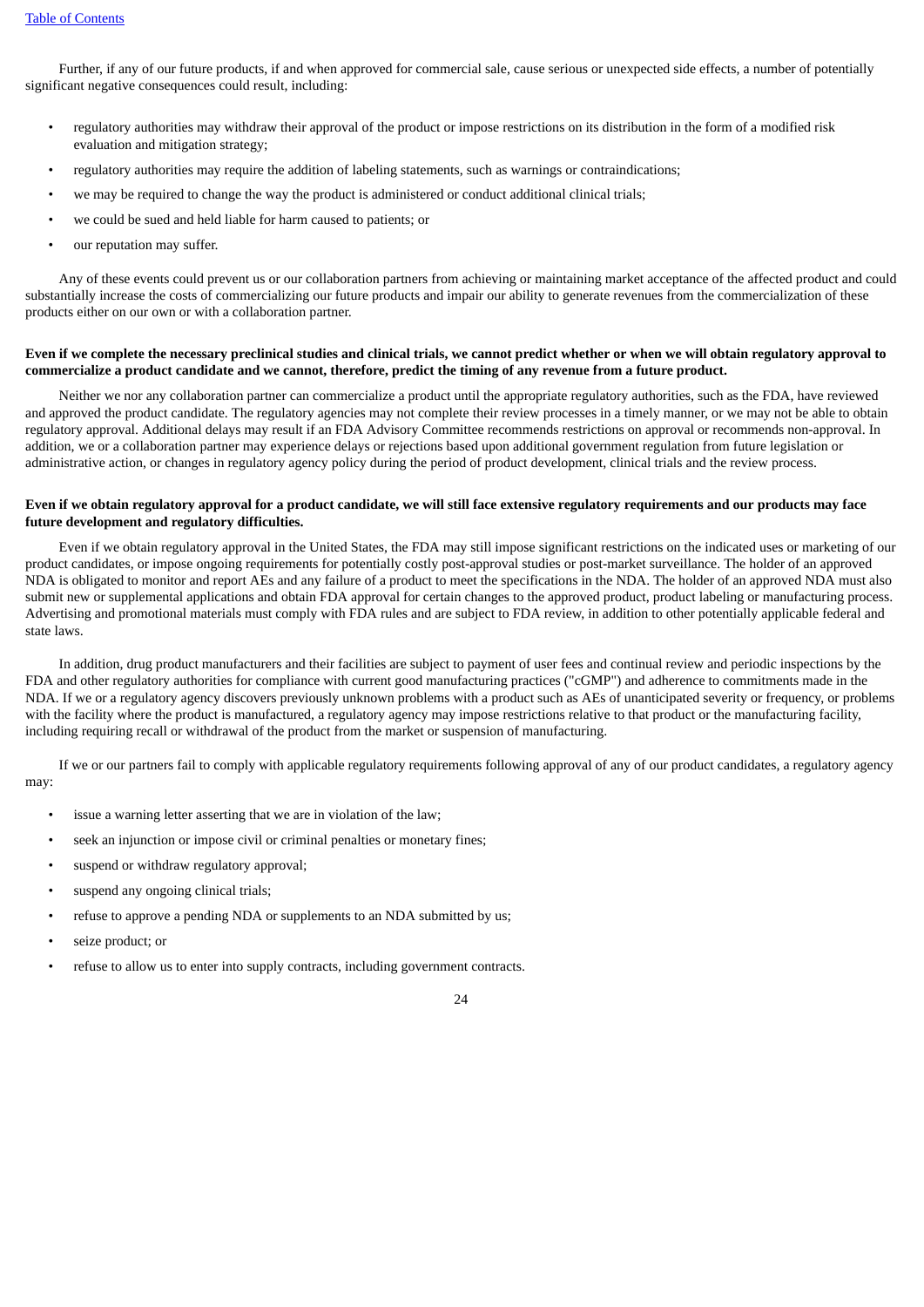Moreover, the FDA closely regulates the marketing, labeling, advertising and promotion of pharmaceutical products. A company can make only those claims relating to safety and efficacy, purity and potency that are approved by the FDA and in accordance with the provisions of the approved label. Companies may also share truthful and not misleading information that is otherwise consistent with the labeling. The FDA and other agencies actively enforce the laws and regulations prohibiting the promotion of off-label uses. Failure to comply with these requirements can result in significant civil, criminal and administrative penalties. Physicians may prescribe legally available products for uses that are not described in the product's labeling and that differ from those tested by us and approved by the FDA. Such off-label uses are common across medical specialties. Physicians may believe that such offlabel uses are the best treatment for many patients in varied circumstances. The FDA does not regulate the behavior of physicians in their choice of treatments. The FDA does, however, restrict manufacturer's communications on the subject of off-label use of their products.

Any government investigation of alleged violations of law could require us to expend significant time and resources in response and could generate negative publicity. The occurrence of any event or penalty described above may inhibit our ability to commercialize our future products and generate revenues.

## We may not be successful in obtaining or maintaining necessary rights to microRNA targets, drug compounds and processes for our development **pipeline through acquisitions and in-licenses.**

Presently we have rights to the intellectual property, through licenses from third parties and under patents that we own, to modulate only a subset of the known *micro*RNA targets. Because our programs may involve a range of *micro*RNA targets, including targets that require the use of proprietary rights held by third parties, the growth of our business will likely depend in part on our ability to acquire, in-license or use these proprietary rights. In addition, our product candidates may require specific formulations to work effectively and efficiently and these rights may be held by others. We may be unable to acquire or in-license any compositions, methods of use, processes or other third-party intellectual property rights from third parties that we identify. The licensing and acquisition of third-party intellectual property rights is a competitive area, and a number of more established companies are also pursuing strategies to license or acquire third-party intellectual property rights that we may consider attractive. These established companies may have a competitive advantage over us due to their size, cash resources and greater clinical development and commercialization capabilities.

For example, we may collaborate with U.S. and foreign academic institutions to accelerate our preclinical research or development under written agreements with these institutions. Typically, these institutions provide us with an option to negotiate a license to any of the institution's rights in technology resulting from the collaboration. Regardless of such right of first negotiation for intellectual property, we may be unable to negotiate a license within the specified time frame or under terms that are acceptable to us. If we are unable to do so, the institution may offer the intellectual property rights to other parties, potentially blocking our ability to pursue our program.

In addition, companies that perceive us to be a competitor may be unwilling to assign or license rights to us. We also may be unable to license or acquire third-party intellectual property rights on terms that would allow us to make an appropriate return on our investment. If we are unable to successfully obtain rights to required third-party intellectual property rights, our business, financial condition and prospects for growth could suffer.

## We may use our financial and human resources to pursue a particular research program or product candidate and fail to capitalize on programs or product candidates that may be more profitable or for which there is a greater likelihood of success.

Because we have limited financial and human resources, our existing strategy is to pursue collaboration agreements for the development and commercialization of our programs and potential product candidates in indications with potentially large commercial markets such as ADPKD, HCC, fibrosis, HCV, and HBV, while focusing our internal development resources and any internal sales and marketing organization that we may establish on research programs and product candidates for selected markets, such as orphan diseases. As a result, we may forego or delay pursuit of opportunities with other programs or product candidates or for other indications that later prove to have greater commercial potential. Our resource allocation decisions may cause us to fail to capitalize on viable commercial products or profitable market opportunities. Our spending on research and development programs and product candidates for specific indications may not yield any commercially viable products. If we do not accurately evaluate the commercial potential or target market for a particular product candidate, we may relinquish valuable rights to that product candidate through collaboration, licensing or other royalty arrangements in cases in which it would have been more advantageous for us to retain sole development and commercialization rights to such product candidate, or we may allocate internal resources to a product candidate in a therapeutic area in which it would have been more advantageous to enter into a partnering arrangement.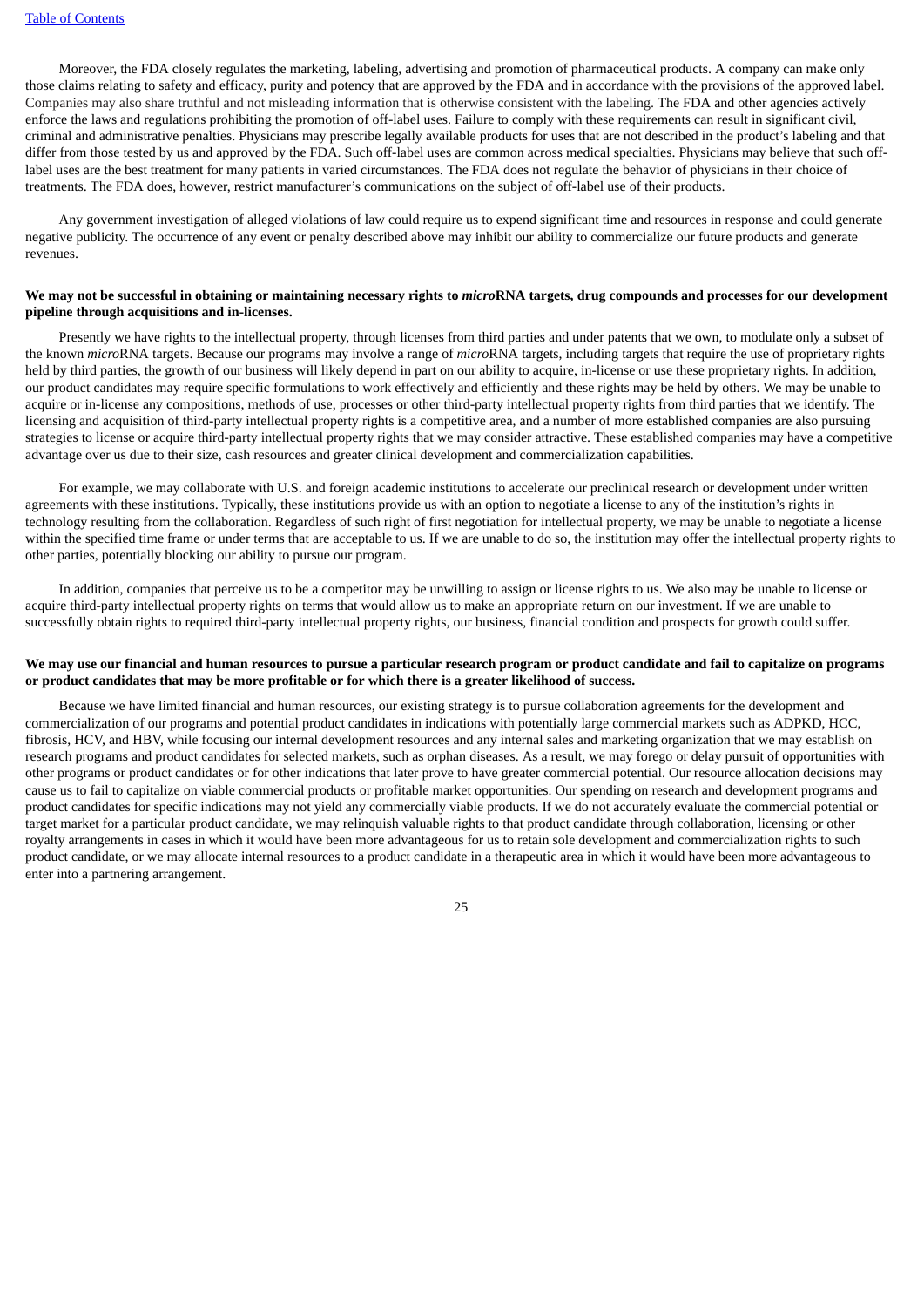## If we fail to comply with environmental, health and safety laws and regulations, we could become subject to fines or penalties or incur costs that **could have a material adverse effect on the success of our business.**

We are subject to numerous environmental, health and safety laws and regulations, including those governing laboratory procedures and the handling, use, storage, treatment and disposal of hazardous materials and wastes. Our operations involve the use of hazardous and flammable materials, including chemicals and biological materials. Our operations also produce hazardous waste products. We generally contract with third parties for the disposal of these materials and wastes. We cannot eliminate the risk of contamination or injury from these materials. In the event of contamination or injury resulting from our use of hazardous materials, we could be held liable for any resulting damages, and any liability could exceed our resources. We also could incur significant costs associated with civil or criminal fines and penalties.

Although we maintain workers' compensation insurance to cover us for costs and expenses we may incur due to injuries to our employees resulting from the use of hazardous materials or other work-related injuries, this insurance may not provide adequate coverage against potential liabilities. In addition, we may incur substantial costs in order to comply with current or future environmental, health and safety laws and regulations. These current or future laws and regulations may impair our research, development or production efforts. Failure to comply with these laws and regulations also may result in substantial fines, penalties or other sanctions.

## **RISKS RELATED TO OUR FINANCIAL CONDITION AND NEED FOR ADDITIONAL CAPITAL**

#### We will need to raise additional capital, and if we are unable to do so when needed, we will not be able to continue as a going concern.

This Form 10-K includes disclosures regarding management's assessment of our ability to continue as a going concern as our current liquidity position and recurring losses from operations since inception and negative cash flows from operating activities raise substantial doubt about our ability to continue as a going concern. As of December 31, 2019, we had approximately \$34.1 million of cash and cash equivalents and we had \$16.5 million of outstanding debt obligations (which includes \$14.6 million of outstanding principal and \$1.9 million of final payment and loan amendment fees) under our \$20.0 million term loan ("Term Loan") with Oxford Finance, LLC ("Oxford" or the "Lender"), which we borrowed under a loan and security agreement with Oxford dated June 2016 (as amended, the "Loan Agreement"). We will need to raise additional capital to fund our operations and service our debt obligations, and if we are unable to raise additional capital when needed, we will not be able to continue as a going concern.

Developing pharmaceutical products, including conducting preclinical studies and clinical trials, is expensive. We expect our research and development expenses to substantially increase in connection with our ongoing activities, particularly as we advance our product candidates towards or through clinical trials. We will need to raise additional capital to fund our operations and such funding may not be available to us on acceptable terms, or at all.

Additionally, our collaboration partners may not elect to pursue the development and commercialization of any of our *micro*RNA product candidates that are subject to their respective collaboration agreements with us. Any of these events may increase our development costs more than we expect. In November 2018, we and Sanofi agreed to transition further development activities of our miR-21 programs, including our RG-012 program, to Sanofi, which will be responsible for all costs incurred in the development of our miR-21 programs. As a result, we will not receive royalties in the event our miR-21 programs are eventually commercialized and will also receive significantly reduced milestones for these programs. We may need to raise additional capital or otherwise obtain funding through additional collaborations if we choose to initiate clinical trials for new product candidates other than programs currently partnered. In any event, we will require additional capital to obtain regulatory approval for, and to commercialize, future product candidates.

For the foreseeable future, we expect to rely primarily on equity and/or debt financings to fund our operations. Raising additional capital through the sale of securities could cause significant dilution to our stockholders. For example, in May 2019, we completed the initial closing of a private placement under a Securities Purchase Agreement between us and various investors (the "May 2019 SPA"), pursuant to which we sold and issued (i) 9,730,534 shares of common stock and accompanying warrants to purchase up to an aggregate of 9,730,534 shares of common stock at a combined purchase price of \$1.205 per share, and (ii) 415,898 shares of non-voting Class A-1 convertible preferred stock, in lieu of shares of common stock, at a price of \$10.80 per share, and accompanying warrants to purchase an aggregate of 4,158,980 shares of common stock at a price of \$0.125 for each share of common stock underlying such warrants. Each share of non-voting Class A-1 convertible preferred stock is convertible into 10 shares of common stock, subject to certain beneficial ownership conversion limitations. The warrants are exercisable for a period of five years following the date of issuance and have an exercise price of

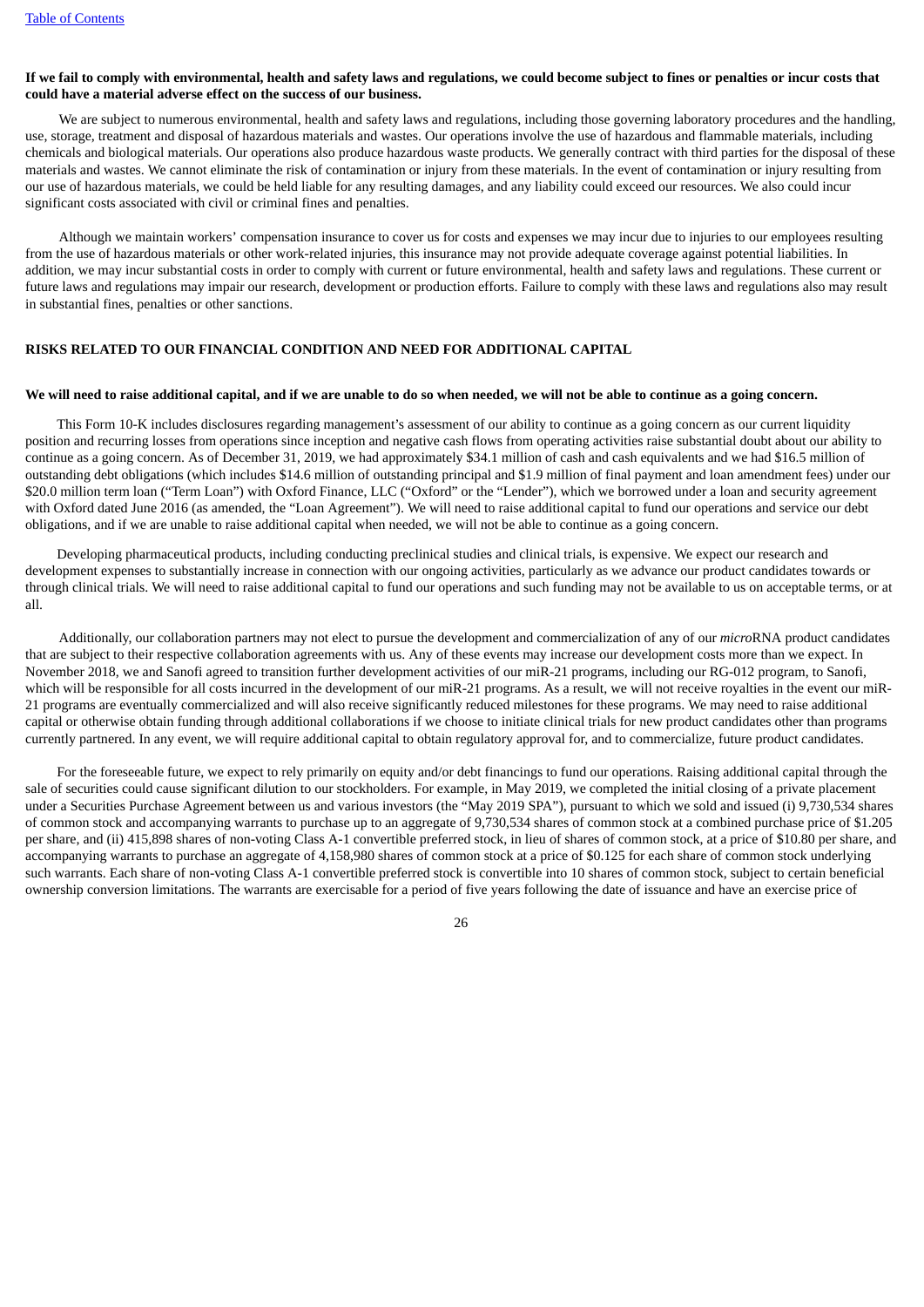#### Table of [Contents](#page-2-0)

\$1.08 per share, subject to proportional adjustments in the event of stock splits or combinations or similar events. In December 2019, following our announcement of our plan to recommence our Phase 1 MAD clinical trial of RGLS4326 in the first quarter of 2020, we completed a second and final closing under the May 2019 SPA (the "Milestone Closing"), pursuant to which we sold and issued (i) 3,288,390 shares of non-voting Class A-2 convertible preferred stock, in lieu of shares of common stock, at a price of \$6.66 per share, and accompanying warrants to purchase an aggregate of 32,883,900 shares of common stock at a price of \$0.125 for each share of common stock underlying such warrants. Each share of the non-voting Class A-2 convertible preferred stock is convertible into 10 shares of common stock, subject to certain beneficial ownership conversion limitations. The warrants are exercisable for a period of five years following the date of issuance and have an exercise price of \$0.666 per share, pursuant to proportional adjustments in the event of stock splits or combinations or similar events. Current stockholders may be diluted by the exercise of the warrants and/or the conversion of the convertible preferred stock issued under the May 2019 SPA. Any additional fundraising efforts may divert our management from their day-to-day activities, which may adversely affect our ability to develop and commercialize our product candidates. Our ability to raise additional funds will depend, in part, on the success of our preclinical studies and clinical trials and other product development activities, regulatory events, our ability to identify and enter into licensing or other strategic arrangements, and other events or conditions that may affect our value or prospects, as well as factors related to financial, economic and market conditions, many of which are beyond our control. There can be no assurances that sufficient funds will be available to us when required or on acceptable terms, if at all. If we are unable to raise additional capital when required or on acceptable terms, we may be required to:

- significantly delay, scale back or discontinue the development or commercialization of any future product candidates;
- seek collaborations, or amend existing collaborations, for research and development programs at an earlier stage than otherwise would be desirable or for the development of programs that we otherwise would have sought to develop independently, or on terms that are less favorable than might otherwise be available;
- dispose of technology assets, or relinquish or license on unfavorable terms, our rights to technologies or any future product candidates that we otherwise would seek to develop or commercialize ourselves;
- pursue the sale of our company to a third party at a price that may result in a loss on investment for our stockholders; or
- file for bankruptcy or cease operations altogether.

Any of these events could have a material adverse effect on our business, operating results and prospects.

## Payments under the instruments governing our indebtedness may reduce our working capital. In addition, a default under our loan and security **agreement could cause a material adverse effect on our financial position.**

In June 2016, we entered into a loan and security agreement with Oxford (the "Loan Agreement"). Under the terms of the Loan Agreement, Oxford provided us with a term loan of \$20.0 million ("Term Loan"). Our obligations under the Loan Agreement are secured by a first priority security interest in substantially all of our current and future assets, except for the assets that were licensed, assigned and transferred to Sanofi pursuant to a November 2018 amendment (the "2018 Sanofi Amendment") to our collaboration and license agreement with Sanofi dated February 4, 2014 (the "Sanofi License Agreement") that modify the parties' rights and obligations with respect to our miR-21 programs, including our RG-012 program, provided that Oxford will continue to have liens on all proceeds received by us pursuant to the Sanofi License Agreement. We have also agreed not to encumber our intellectual property assets, except as permitted by the Loan Agreement.

As a result of our completion of the Milestone Closing under the May 2019 SPA, our required monthly payments to the Lender are comprised of interest only through and including the payment to be made in April 2021. Commencing in May 2021, and continuing on each successive payment date thereafter, we are required to make consecutive equal monthly payments of principal, together with applicable interest, in arrears, to the Lender. In the event we receive the \$10.0 million first development milestone payment (the "Milestone Payment") under the 2018 Sanofi Amendment, we will be required to use 100% of the Milestone Payment to partially prepay the Term Loan. Upon payment of the Milestone Payment to the Lender, we will no longer be required to maintain cash in a collateral account controlled by Lender and the lien on our intellectual property will be released.

Amounts outstanding under the Term Loan mature on May 1, 2022.

Under the Term Loan, our interest rate on borrowed amounts is dependent on LIBOR. LIBOR, which is the basic rate of interest used in lending between banks on the London interbank market and is widely used as a reference for setting the interest rate on loans globally, is currently scheduled to be phased out in 2021. Before LIBOR is phased out, we may need to renegotiate the Term Loan to replace LIBOR with a new standard, which has yet to be established. The consequences of these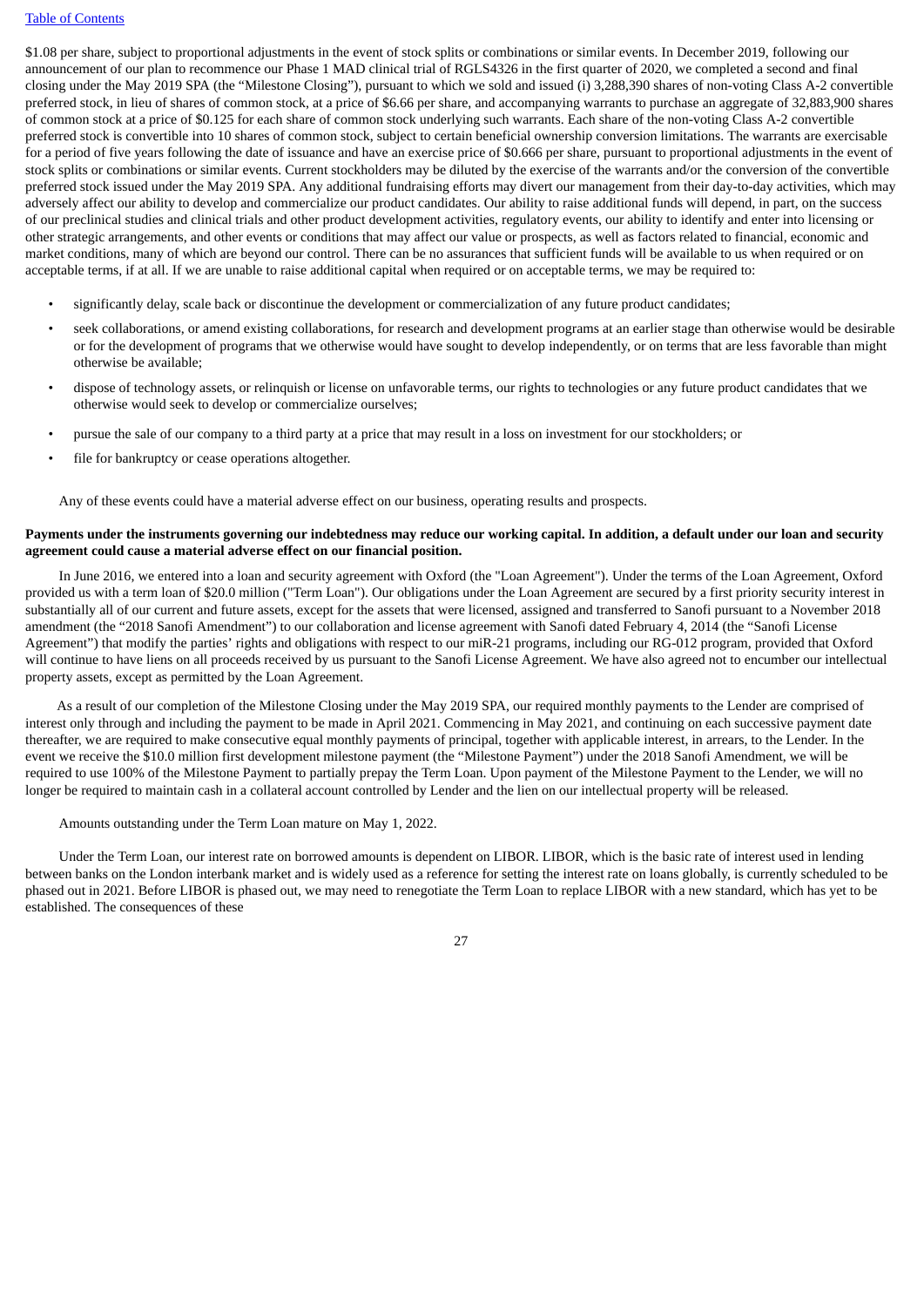developments cannot be entirely predicted, but could result in higher interest rates on our outstanding principal amount under the Term Loan. We cannot provide assurance that future interest rate changes will not have a material negative impact on our business, financial position, or operating results.

The Loan Agreement requires us, and any debt arrangements we may enter into in the future may require us, to comply with various covenants that limit our ability to, among other things:

- dispose of assets;
- complete mergers or acquisitions;
- incur indebtedness;
- encumber assets;
- pay dividends or make other distributions to holders of our capital stock;
- make specified investments; and
- engage in transactions with our affiliates.

These restrictions could inhibit our ability to pursue our business strategies. If we default under our obligations under the Loan Agreement, the lender could proceed against the collateral granted to it to secure our indebtedness or declare all obligation under the Loan Agreement to be due and payable. In certain circumstances, procedures by the lenders could result in a loss by us of all of our equipment and inventory, which are included in the collateral granted to the lenders. If any indebtedness under the Loan Agreement were to be accelerated, there can be no assurance that our assets would be sufficient to repay in full that indebtedness. In addition, upon any distribution of assets pursuant to any liquidation, insolvency, dissolution, reorganization or similar proceeding, the holders of secured indebtedness will be entitled to receive payment in full from the proceeds of the collateral securing our secured indebtedness before the holders of other indebtedness or our common stock will be entitled to receive any distribution with respect thereto.

We may incur additional indebtedness in the future. The debt instruments governing such indebtedness may contain provisions that are as, or more, restrictive than the provisions governing our existing indebtedness under the Loan Agreement. If we are unable to repay, refinance or restructure our indebtedness when payment is due, the lenders could proceed against the collateral or force us into bankruptcy or liquidation.

#### We have incurred significant losses since our inception and anticipate that we will continue to incur significant losses for the foreseeable future.

Since inception, our operations have been primarily limited to acquiring and in-licensing intellectual property rights, developing our *micro*RNA product platform, undertaking basic research around *micro*RNA targets and conducting preclinical and clinical studies for our initial programs. We have not yet obtained regulatory approval for any product candidates. Consequently, any predictions about our future success or viability, or any evaluation of our business and prospects, may not be accurate.

We have incurred losses in each year since our inception in September 2007. Our net losses were \$18.6 million and \$48.7 million for the years ended December 31, 2019 and 2018, respectively. As of December 31, 2019, we had an accumulated deficit of \$411.3 million.

We have devoted most of our financial resources to research and development, including our preclinical and clinical development activities. To date, we have financed our operations primarily through the sale of equity securities and convertible debt, through our Term Loan and from revenue received from our collaboration partners. We have a collaboration with Sanofi relating to the development of our miR-221/222 program for oncology indications. Under our collaboration and license agreement with Sanofi, Sanofi has an option to obtain exclusive worldwide licenses for the development, manufacture and commercialization of our preclinical program targeting miR-221/222 for HCC. If Sanofi exercises its option, it will assume responsibility for funding and conducting further clinical development and commercialization activities for such product candidate. However, if Sanofi does not exercise its option, we will be responsible for funding further development of the applicable product candidate and may not have the resources to do so unless we are able to enter into another collaboration for such product candidate. Pursuant to the 2018 Sanofi Amendment, we completed the transition of further development activities of our miR-21 programs, including our RG-012 program, to Sanofi, in the second quarter of 2019. As a result, Sanofi became responsible for all costs incurred in the development of our miR-21 programs.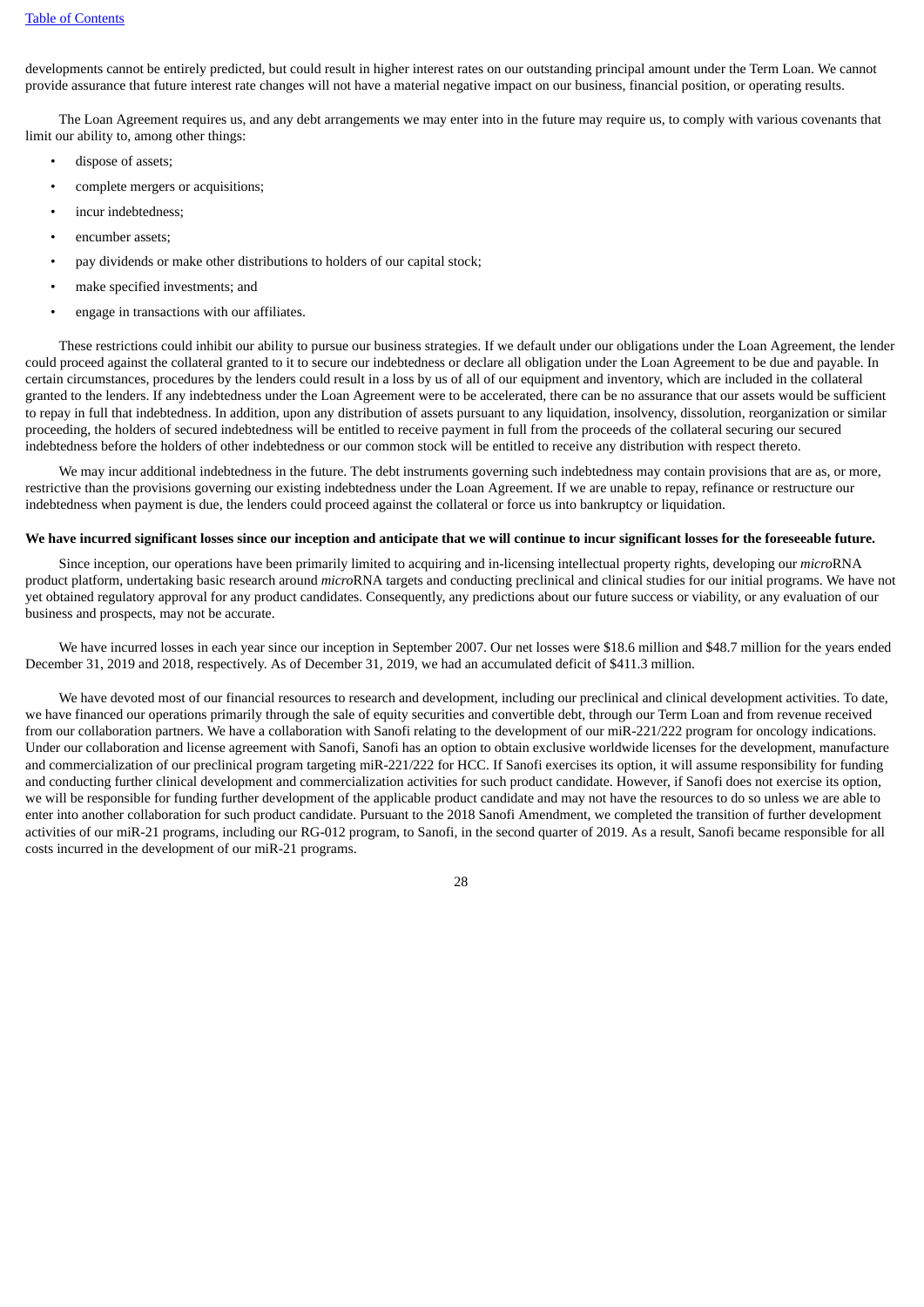The size of our future net losses will depend, in part, on the rate of future expenditures and our ability to obtain funding through equity or debt financings, collaborations or grants. We re-initiated clinical development of RGLS4326 for the treatment of ADPKD. We had also initiated clinical development of RG-012, which we subsequently transferred to Sanofi, and it will be several years, if ever, before Sanofi has a product candidate ready for commercialization. Even if we or a collaboration partner successfully obtains regulatory approval to market a product candidate, our revenues will also depend upon the size of any markets in which our product candidates have received market approval, and our ability to achieve sufficient market acceptance and adequate market share for our products.

We expect to continue to incur significant expenses and increasing operating losses for the foreseeable future. The net losses we incur may fluctuate significantly from quarter to quarter. We anticipate that our expenses will increase substantially if and as we: continue our research and preclinical and clinical development of our product candidates, both independently and under our collaboration agreements; seek to identify additional *micro*RNA targets and product candidates; acquire or in-license other products and technologies; continue with clinical development of our product candidates; seek marketing approvals for our product candidates that successfully complete clinical trials; ultimately establish a sales, marketing and distribution infrastructure to commercialize any products for which we may obtain marketing approval; maintain, expand and protect our intellectual property portfolio; hire additional clinical, regulatory, research and administrative personnel; and create additional infrastructure to support our operations and our product development and planned future commercialization efforts.

#### **We have never generated any revenue from product sales and may never be profitable.**

Our ability to generate revenue and achieve profitability depends on our ability, alone or with collaboration partners, to successfully complete the development of, obtain the necessary regulatory approvals for and commercialize product candidates. We do not anticipate generating revenues from sales of products for the foreseeable future, if ever. Our ability to generate future revenues from product sales depends heavily on our success in:

- identifying and validating new *micro*RNAs as therapeutic targets;
- completing our research and preclinical development of product candidates;
- initiating and completing clinical trials for product candidates;
- seeking and obtaining marketing approvals for product candidates that successfully complete clinical trials;
- establishing and maintaining supply and manufacturing relationships with third parties;
- launching and commercializing product candidates for which we obtain marketing approval, with a collaboration partner or, if launched independently, successfully establishing a sales force, marketing and distribution infrastructure;
- maintaining, protecting and expanding our intellectual property portfolio; and
- attracting, hiring and retaining qualified personnel.

Because of the numerous risks and uncertainties associated with pharmaceutical product development, we are unable to predict the timing or amount of increased expenses and when we will be able to achieve or maintain profitability, if ever. In addition, our expenses could increase beyond expectations if we are required by the FDA or foreign regulatory agencies to perform studies and trials in addition to those that we currently anticipate.

Even if one or more of the product candidates that we independently develop is approved for commercial sale, we anticipate incurring significant costs associated with commercializing any approved product. Even if we are able to generate revenues from the sale of any approved products, we may not become profitable and may need to obtain additional funding to continue operations.

## **RISKS RELATED TO OUR RELIANCE ON THIRD PARTIES**

## We will depend upon collaborations for the development and eventual commercialization of certain microRNA product candidates. If these collaborations are unsuccessful or are terminated, we may be unable to commercialize certain product candidates and we may be unable to **generate revenues from our development programs.**

We are likely to depend upon third party collaboration partners for financial and scientific resources for the clinical development and commercialization of certain of our *micro*RNA product candidates. These collaborations will likely provide us with limited control over the course of development of a *micro*RNA product candidate, especially once a candidate has reached the stage of clinical development. For example, in our strategic collaboration with Sanofi, Sanofi has the option to obtain an exclusive worldwide license to develop, manufacture and commercialize our preclinical program targeting miR-221/222 for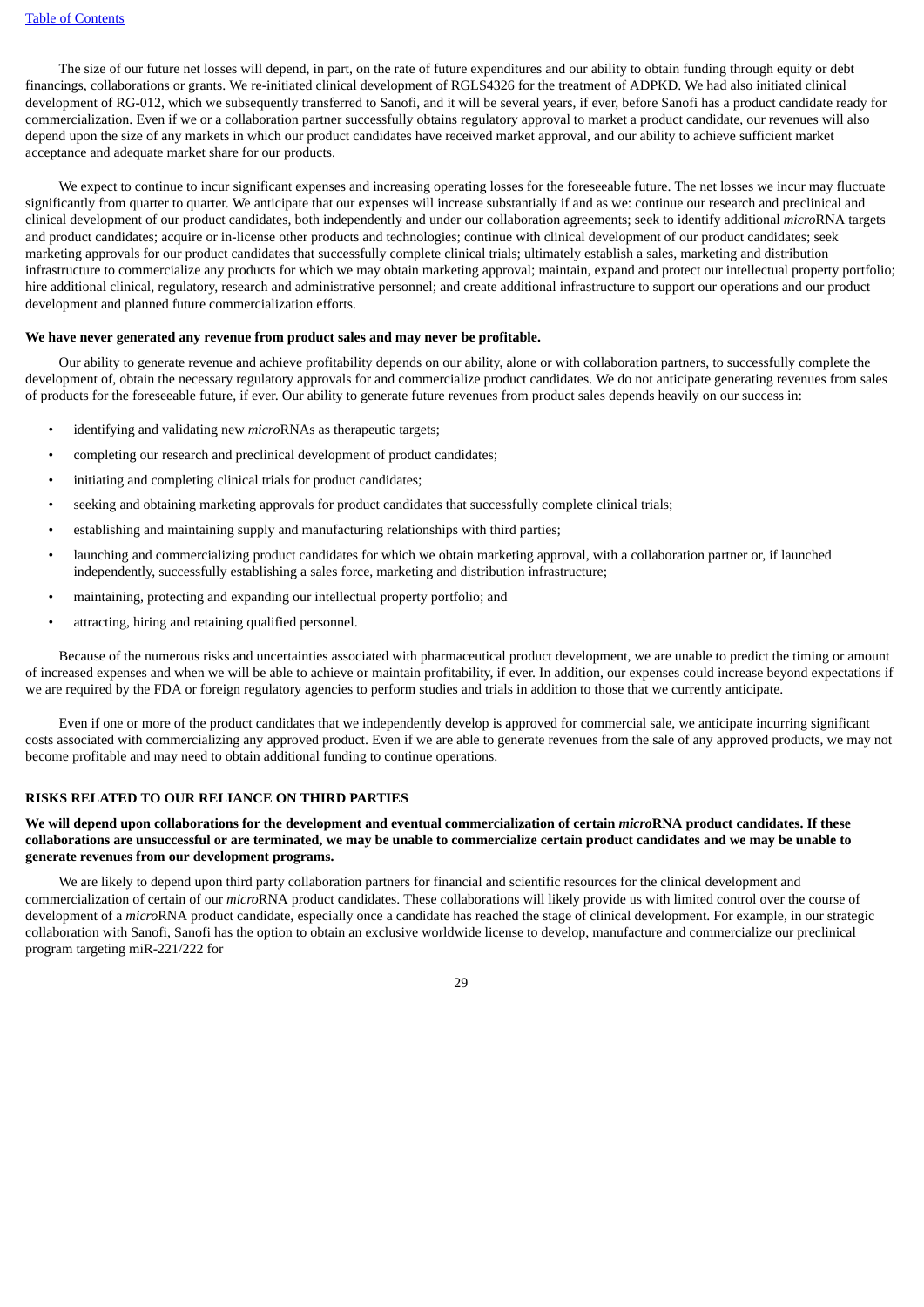#### Table of [Contents](#page-2-0)

HCC upon the achievement of relevant endpoints in clinical trials. However, Sanofi is not under any obligation to exercise this option. While Sanofi has development obligations with respect to programs that it may elect to pursue under our agreement, our ability to ultimately recognize revenue from this and future relationships will depend upon the ability and willingness of our collaboration partners to successfully meet their respective responsibilities under our agreements with them. In November 2018, we and Sanofi agreed to transition further development activities of our miR-21 programs, including our RG-012 program, to Sanofi. As a result, Sanofi became responsible for all costs incurred in the development of our miR-21 program, but we will not receive royalties in the event our miR-21 programs are eventually commercialized, and the milestone payments we are eligible to receive for these programs has been significantly reduced.

Our ability to recognize revenues from successful collaborations may be impaired by several factors including:

- a collaboration partner may shift its priorities and resources away from our programs due to a change in business strategies, or a merger, acquisition, sale or downsizing of its company or business unit;
- a collaboration partner may cease development in therapeutic areas which are the subject of our collaborations;
- a collaboration partner may change the success criteria for a particular program or potential product candidate thereby delaying or ceasing development of such program or candidate;
- a significant delay in initiation of certain development activities by a collaboration partner will also delay payment of milestones tied to such activities, thereby impacting our ability to fund our own activities;
- a collaboration partner could develop a product that competes, either directly or indirectly, with a collaboration product;
- a collaboration partner with commercialization obligations may not commit sufficient financial or human resources to the marketing, distribution or sale of a product;
- a collaboration partner with manufacturing responsibilities may encounter regulatory, resource or quality issues and be unable to meet demand requirements;
- a collaboration partner may exercise its rights under the agreement to terminate the collaboration;
- a dispute may arise between us and a collaboration partner concerning the research, development or commercialization of a program or product candidate resulting in a delay in milestones, royalty payments or termination of a program and possibly resulting in costly litigation or arbitration which may divert management attention and resources; and
- a collaboration partner may use our proprietary information or intellectual property in such a way as to invite litigation from a third party or fail to maintain or prosecute intellectual property rights such that our rights in such property are jeopardized.

Specifically, with respect to termination rights, Sanofi may terminate the entire collaboration or its current collaboration target program for any or no reason upon 30 days' written notice to us. The agreement with Sanofi may also be terminated by either party for material breach by the other party, including a failure to comply with such party's diligence obligations that remains uncured after 120 days. Depending on the timing of any such termination, we may not be entitled to receive the option exercise fees or milestone payments, as these payments terminate with termination of the respective program or agreement.

If Sanofi does not elect to pursue the development and commercialization of the *micro*RNA development candidates covered by our collaboration and license agreement with Sanofi or if Sanofi terminates the agreement, then, depending on the event:

- under certain circumstances, we may owe Sanofi royalties with respect to product candidates covered by our agreement with Sanofi that we elect to continue to commercialize, depending upon the stage of development at which such product commercialization rights reverted back to us, or additional payments if we license such product candidates to third parties;
- product candidates subject to the Sanofi agreement, as applicable, may be terminated or significantly delayed;
- our cash expenditures could increase significantly if it is necessary for us to hire additional employees and allocate scarce resources to the development and commercialization of product candidates that were previously funded by Sanofi;
- we would bear all of the risks and costs related to the further development and commercialization of product candidates that were previously the subject of the Sanofi agreement, including the reimbursement of third parties; and

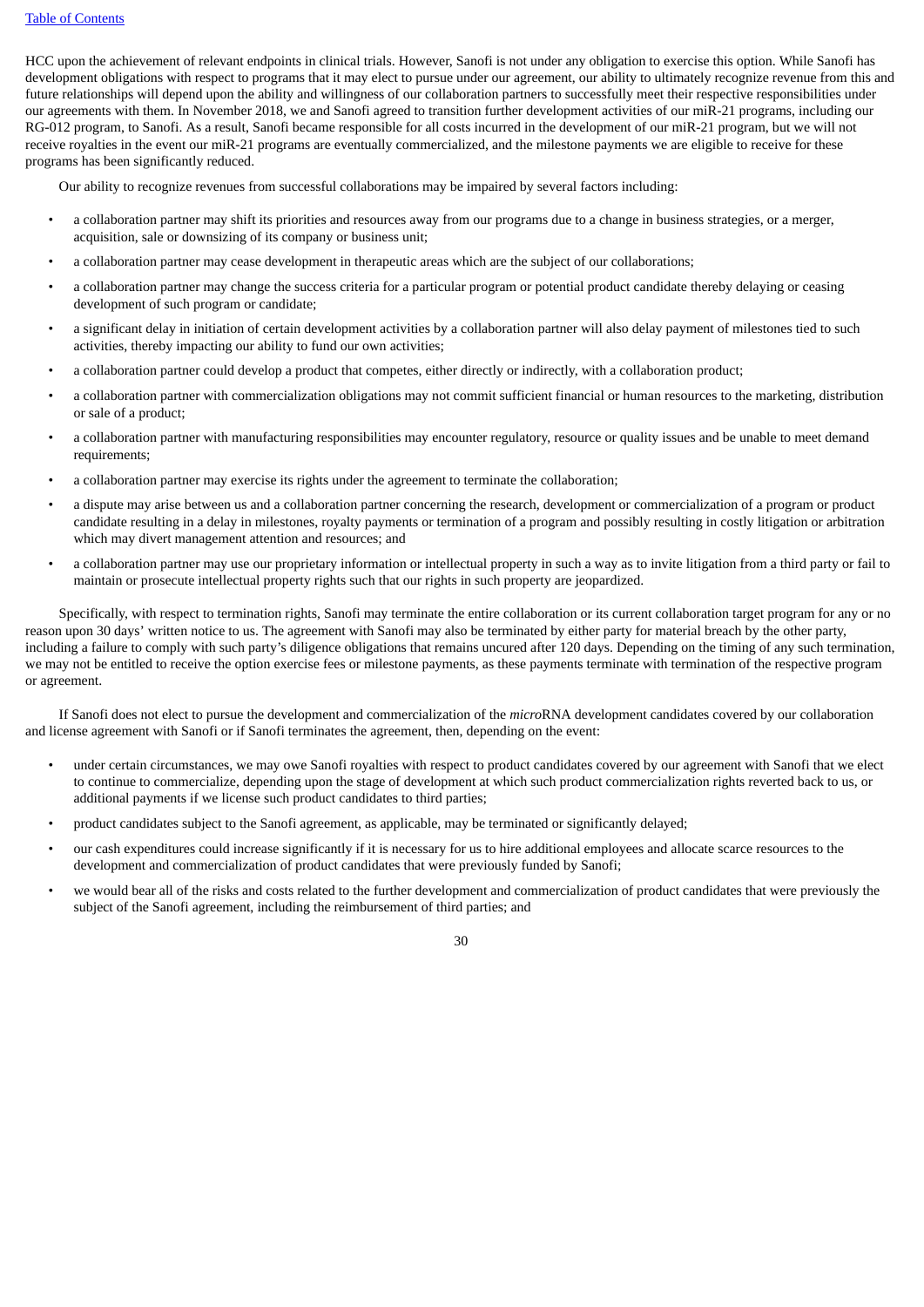• in order to fund further development and commercialization, we may need to seek out and establish alternative collaborations with third-party partners; this may not be possible, or we may not be able to do so on terms which are acceptable to us, in which case it may be necessary for us to limit the size or scope of one or more of our programs or increase our expenditures and seek additional funding by other means.

Any of these events could have a material adverse effect on our results of operations and financial condition.

## We rely on third parties to conduct some aspects of our compound formulation, research and preclinical studies, and those third parties may not perform satisfactorily, including failing to meet deadlines for the completion of such formulation, research or testing.

We do not expect to independently conduct all aspects of our drug discovery activities, compound formulation research or preclinical studies of product candidates. We currently rely and expect to continue to rely on third parties to conduct some aspects of our preclinical studies and formulation development.

Any of these third parties may terminate their engagements with us at any time. If we need to enter into alternative arrangements, it would delay our product development activities. Our reliance on these third parties for research and development activities will reduce our control over these activities but will not relieve us of our responsibilities. For example, for product candidates that we develop and commercialize on our own, we will remain responsible for ensuring that each of our IND-enabling studies and clinical trials are conducted in accordance with the study plan and protocols for the trial.

If these third parties do not successfully carry out their contractual duties, meet expected deadlines or conduct our studies in accordance with regulatory requirements or our stated study plans and protocols, we will not be able to complete, or may be delayed in completing, the necessary preclinical studies to enable us or our collaboration partners to select viable product candidates for IND submissions and will not be able to, or may be delayed in our efforts to, successfully develop and commercialize such product candidates.

## We rely on third-party manufacturers to produce our preclinical and clinical product candidates, and we intend to rely on third parties to produce future clinical supplies of product candidates that we advance into clinical trials and commercial supplies of any approved product candidates.

Reliance on third-party manufacturers entails risks, including risks that we would not be subject to if we manufactured the product candidates ourselves, including:

- the inability to meet any product specifications and quality requirements consistently;
- a delay or inability to procure or expand sufficient manufacturing capacity;
- manufacturing and product quality issues related to scale-up of manufacturing;
- costs and validation of new equipment and facilities required for scale-up;
- a failure to comply with cGMP and similar foreign standards;
- the inability to negotiate manufacturing or supply agreements with third parties under commercially reasonable terms;
- termination or nonrenewal of manufacturing agreements with third parties in a manner or at a time that is costly or damaging to us;
- the reliance on a limited number of sources, and in some cases, single sources for raw materials, such that if we are unable to secure a sufficient supply of these product components, we will be unable to manufacture and sell future product candidates in a timely fashion, in sufficient quantities or under acceptable terms;
- the lack of qualified backup suppliers for any raw materials that are currently purchased from a single source supplier;
- operations of our third-party manufacturers or suppliers could be disrupted by conditions unrelated to our business or operations, including the bankruptcy of the manufacturer or supplier;
- carrier disruptions or increased costs that are beyond our control; and
- the failure to deliver products under specified storage conditions and in a timely manner.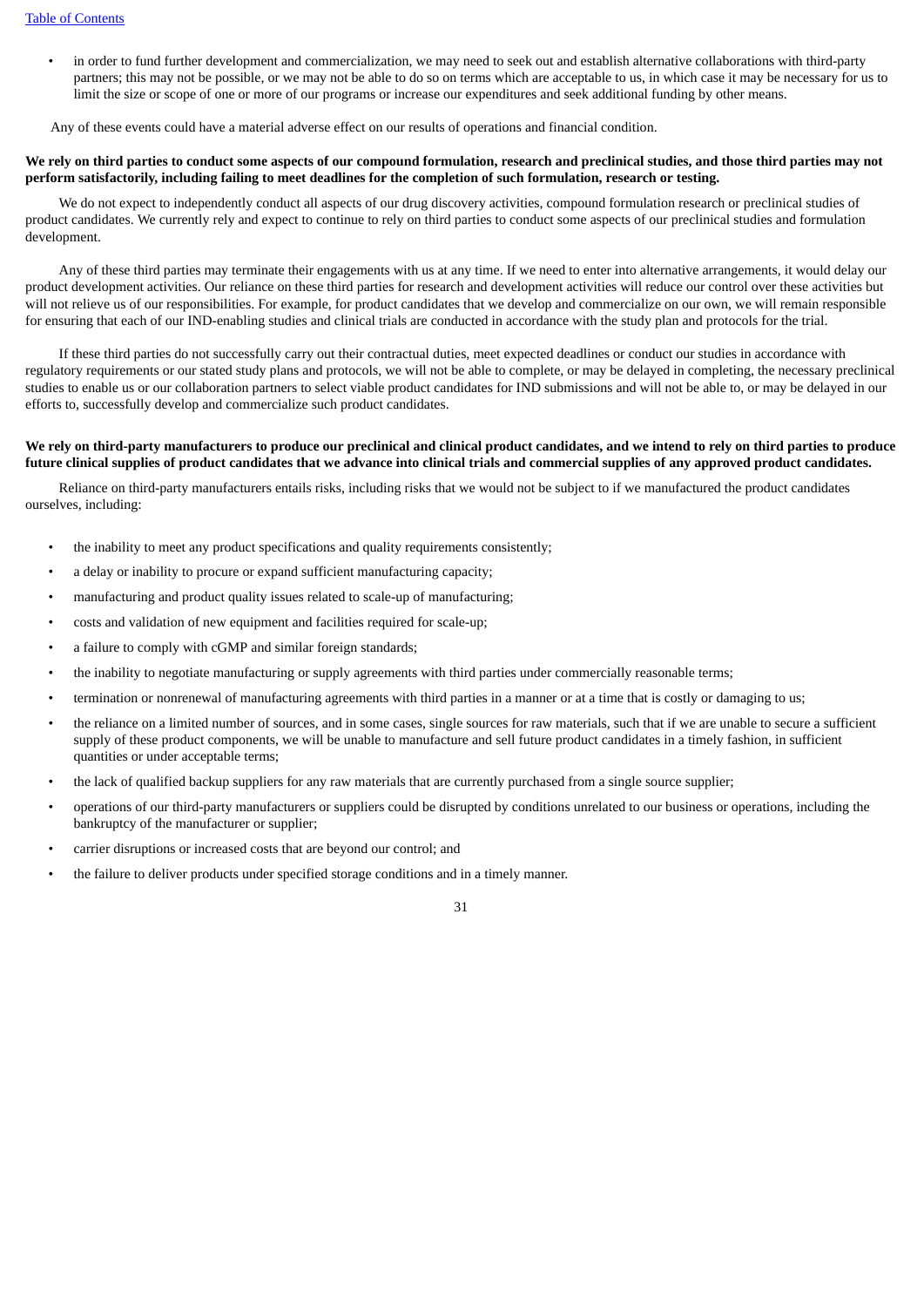Any of these events could lead to clinical study delays or failure to obtain regulatory approval, or impact our ability to successfully commercialize future products. Some of these events could be the basis for FDA action, including injunction, recall, seizure or total or partial suspension of production.

## We rely on limited sources of supply for the drug substance of product candidates and any disruption in the chain of supply may cause a delay in **developing and commercializing these product candidates.**

We have established manufacturing relationships with a limited number of suppliers to manufacture raw materials and the drug substance of any product candidate for which we are responsible for preclinical or clinical development. Each supplier may require licenses to manufacture such components if such processes are not owned by the supplier or in the public domain. As part of any marketing approval, a manufacturer and its processes are required to be qualified by the FDA prior to commercialization. If supply from the approved vendor is interrupted, there could be a significant disruption in commercial supply. An alternative vendor would need to be qualified through an NDA supplement which could result in further delay. The FDA or other regulatory agencies outside of the United States may also require additional studies if a new supplier is relied upon for commercial production. Switching vendors may involve substantial costs and is likely to result in a delay in our desired clinical and commercial timelines.

In addition, if our collaboration partners elect to pursue the development and commercialization of certain programs, we will lose control over the manufacturing of the product candidate subject to the agreement. For example, in November 2018, we and Sanofi agreed to transition further development activities of our miR-21 programs, including our RG-012 program, to Sanofi, who is responsible for all costs incurred in the development of our miR-21 programs. As a result, we will no longer be involved in the development or commercialization of our miR-21 programs. Sanofi will be free to use a manufacturer of its own choosing or manufacture the product candidates in its own manufacturing facilities. In such a case, we will have no control over Sanofi's processes or supply chains to ensure the timely manufacture and supply of the product candidates. In addition, we will not be able to ensure that the product candidates will be manufactured under the correct conditions to permit the product candidates to be used in such clinical trials.

These factors could cause the delay of clinical trials, regulatory submissions, required approvals or commercialization of our product candidates, delay milestone payments owed to us or cause us to incur higher costs and prevent us from commercializing our products successfully. Furthermore, if our suppliers fail to deliver the required commercial quantities of active pharmaceutical ingredients on a timely basis and at commercially reasonable prices, and we are unable to secure one or more replacement suppliers capable of production in a timely manner at a substantially equivalent cost, our clinical trials may be delayed or we could lose potential revenue.

#### **Manufacturing issues may arise that could increase product and regulatory approval costs or delay commercialization.**

As we scale-up manufacturing of product candidates and conduct required stability testing, product, packaging, equipment and process-related issues may require refinement or resolution in order to proceed with any clinical trials and obtain regulatory approval for commercial marketing. We may identify significant impurities, which could result in increased scrutiny by the regulatory agencies, delays in clinical programs and regulatory approval, increases in our operating expenses, or failure to obtain or maintain approval for product candidates or any approved products.

## We rely on third parties to conduct, supervise and monitor our clinical trials, and if those third parties perform in an unsatisfactory manner, it **may harm our business.**

We or our collaboration partners rely on CROs and clinical trial sites to ensure the proper and timely conduct of our clinical trials. While we will have agreements governing their activities, we and our collaboration partners have limited influence over their actual performance. We control only certain aspects of our CROs' activities. Nevertheless, we or our collaboration partners are responsible for ensuring that each of our clinical trials are conducted in accordance with the applicable protocol, legal, regulatory and scientific standards and our reliance on the CROs does not relieve us of our regulatory responsibilities.

We, our collaboration partners and our CROs are required to comply with the FDA's or other regulatory agency's good clinical practices ("GCPs") for conducting, recording and reporting the results of IND-enabling studies and clinical trials to assure that data and reported results are credible and accurate and that the rights, integrity and confidentiality of clinical trial participants are protected. The FDA and non-U.S. regulatory agencies enforce these GCPs through periodic inspections of trial sponsors, principal investigators and clinical trial sites. If we or our CROs fail to comply with applicable GCPs, the clinical data generated in our clinical trials may be deemed unreliable and the FDA or applicable non-U.S. regulatory agency may require us to perform additional clinical trials before approving any marketing applications for the relevant jurisdiction. Upon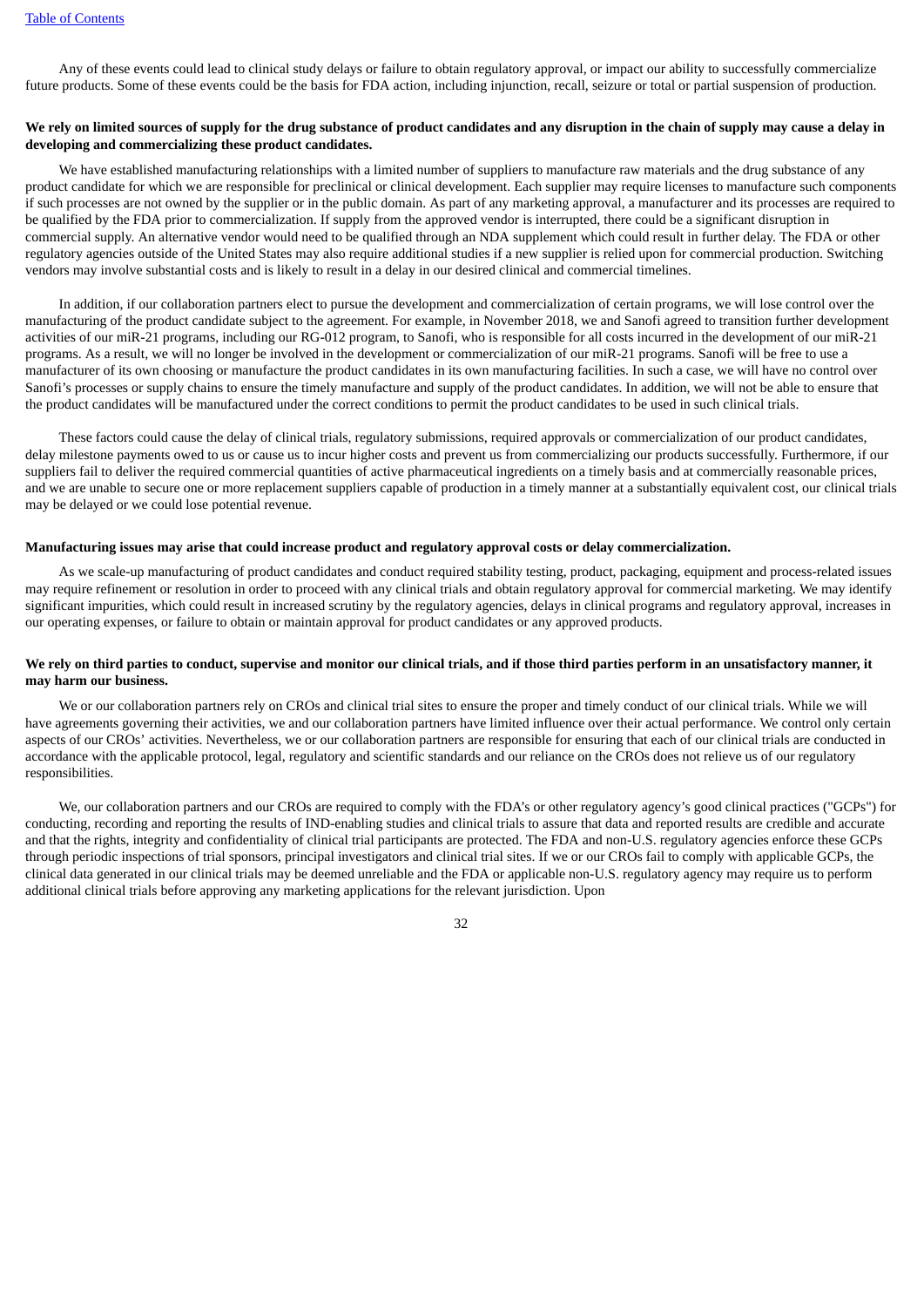inspection, the FDA or applicable non-U.S. regulatory agency may determine that our clinical trials did not comply with GCPs. In addition, our clinical trials will require a sufficiently large number of test subjects to evaluate the safety and effectiveness of a potential drug product. Accordingly, if our CROs fail to comply with these regulations or fail to recruit a sufficient number of patients, we may be required to repeat such clinical trials, which would delay the regulatory approval process.

Our CROs will not be our employees, and we will not be able to control whether or not they devote sufficient time and resources to our clinical and nonclinical programs. These CROs may also have relationships with other commercial entities, including our competitors, for whom they may also be conducting clinical trials, or other drug development activities which could harm our competitive position. If our CROs do not successfully carry out their contractual duties or obligations, fail to meet expected deadlines, or if the quality or accuracy of the clinical data they obtain is compromised due to the failure to adhere to our clinical protocols or regulatory requirements, or for any other reasons, our clinical trials may be extended, delayed or terminated, and we may not be able to obtain regulatory approval for, or successfully commercialize our product candidates. As a result, our financial results and the commercial prospects for such products and any product candidates that we develop would be harmed, our costs could increase, and our ability to generate revenues could be delayed.

We also rely on other third parties to store and distribute drug products for any clinical trials that we may conduct. Any performance failure on the part of our distributors could delay clinical development or marketing approval of our product candidates or commercialization of our products, if approved, producing additional losses and depriving us of potential product revenue.

## **RISKS RELATED TO OUR INTELLECTUAL PROPERTY**

## If we are unable to obtain or protect intellectual property rights related to our future products and product candidates, we may not be able to **compete effectively in our markets.**

We rely upon a combination of patents, trade secret protection and confidentiality agreements to protect the intellectual property related to our future products and product candidates. The strength of patents in the biotechnology and pharmaceutical field involves complex legal and scientific questions and can be uncertain. The patent applications that we own or in-license may fail to result in patents with claims that cover the products in the United States or in other countries. There is no assurance that all of the potentially relevant prior art relating to our patents and patent applications has been found; such prior art can invalidate a patent or prevent a patent from issuing based on a pending patent application. Even if patents do successfully issue, third parties may challenge their validity, enforceability or scope, which may result in such patents being narrowed or invalidated. Furthermore, even if they are unchallenged, our patents and patent applications may not adequately protect our intellectual property or prevent others from designing around our claims.

If the patent applications we hold or have in-licensed with respect to our programs or product candidates fail to issue or if their breadth or strength of protection is threatened, it could dissuade companies from collaborating with us to develop product candidates, and threaten our ability to commercialize, future products. We cannot offer any assurances about which, if any, patents will issue or whether any issued patents will be found invalid and unenforceable or will be threatened by third parties. A patent may be challenged through one or more of several administrative proceedings including postgrant challenges, re-examination or opposition before the U.S. PTO or foreign patent offices. Any successful challenge of patents or any other patents owned by or licensed to us could deprive us of rights necessary for the successful commercialization of any product candidates that we or our collaboration partners may develop.

Since patent applications in the United States and most other countries are confidential for a period of time after filing, and some remain so until issued, we cannot be certain that we were the first to file any patent application related to a product candidate. Furthermore, in certain situations, if we and one or more third parties have filed patent applications in the United States and claiming the same subject matter, an administrative proceeding, known as an interference, can be initiated to determine which applicant is entitled to the patent on that subject matter. Such an interference proceeding provoked by third parties or brought by us may be necessary to determine the priority of inventions with respect to our patents or patent applications, or those of our collaboration partners or licensors. An unfavorable outcome could require us to cease using the related technology or to attempt to license rights to it from the prevailing party. Our business could be harmed if the prevailing party does not offer us a license on commercially reasonable terms. Our defense of a patent or patent application in such a proceeding may not be successful and, even if successful, may result in substantial costs and distract our management and other employees.

In addition, patents have a limited lifespan. In the United States, the natural expiration of a patent is generally 20 years after it is filed. Various extensions may be available however the life of a patent, and the protection it affords, is limited. Once the patent life has expired for a product, we may be open to competition from generic medications. Further, if we encounter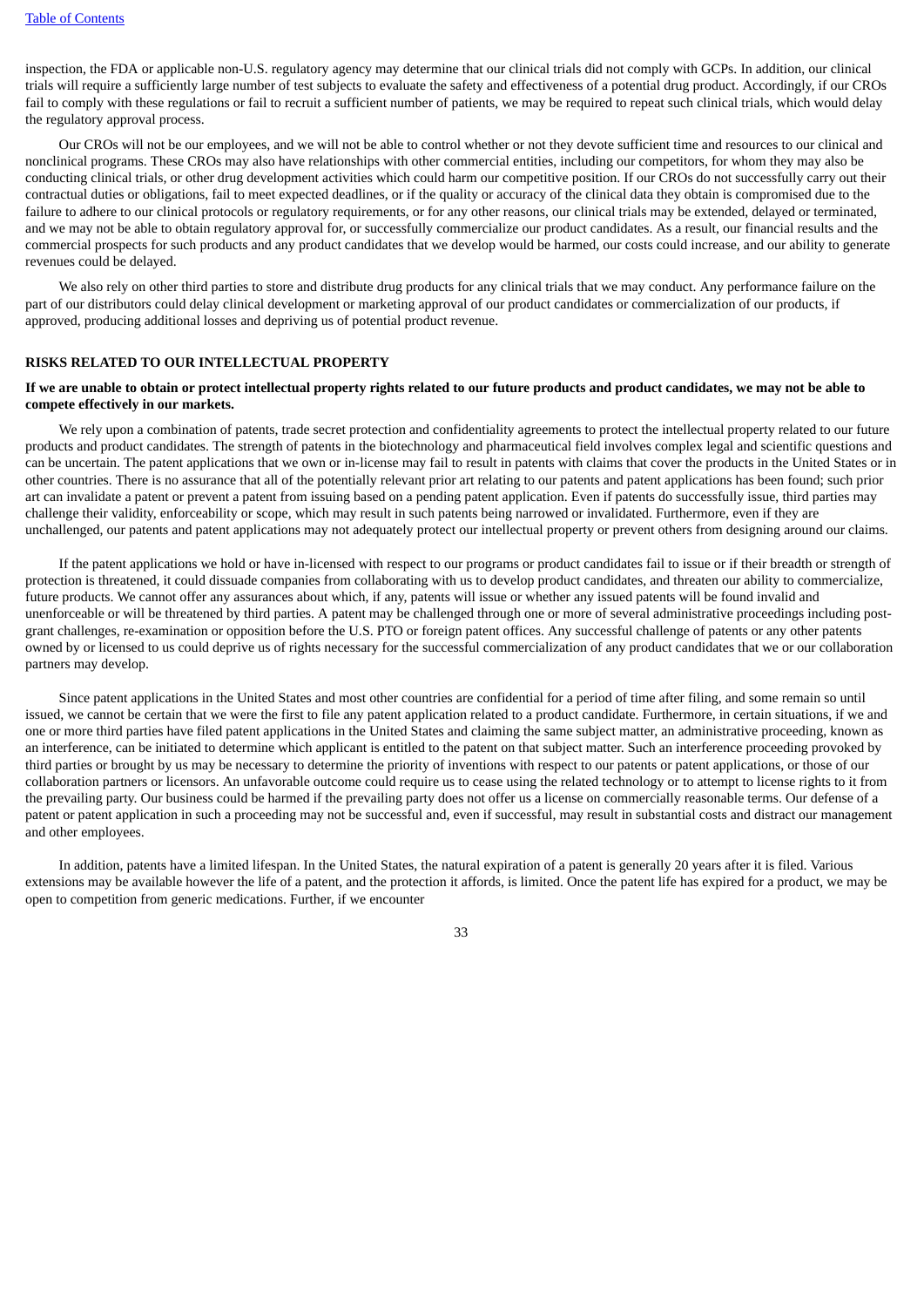delays in regulatory approvals, the period of time during which we could market a product candidate under patent protection could be reduced.

In addition to the protection afforded by patents, we rely on trade secret protection and confidentiality agreements to protect proprietary know-how that is not patentable, processes for which patents are difficult to enforce and any other elements of our drug discovery and development processes that involve proprietary know-how, information or technology that is not covered by patents. Although each of our employees agrees to assign their inventions to us through an employee inventions agreement, and all of our employees, consultants, advisors and any third parties who have access to our proprietary know-how, information or technology to enter into confidentiality agreements, we cannot provide any assurances that all such agreements have been duly executed or that our trade secrets and other confidential proprietary information will not be disclosed or that competitors will not otherwise gain access to our trade secrets or independently develop substantially equivalent information and techniques. In addition, others may independently discover our trade secrets and proprietary information.

Further, the laws of some foreign countries do not protect proprietary rights to the same extent or in the same manner as the laws of the United States. As a result, we may encounter significant problems in protecting and defending our intellectual property both in the United States and abroad. If we are unable to prevent material disclosure of the non-patented intellectual property related to our technologies to third parties, and there is no guarantee that we will have any such enforceable trade secret protection, we may not be able to establish or maintain a competitive advantage in our market, which could materially adversely affect our business, results of operations and financial condition.

#### Third-party claims of intellectual property infringement may prevent or delay our development and commercialization efforts.

Our commercial success depends in part on our avoiding infringement of the patents and proprietary rights of third parties. There is a substantial amount of litigation, both within and outside the United States, involving patent and other intellectual property rights in the biotechnology and pharmaceutical industries, including patent infringement lawsuits. Numerous U.S. and foreign issued patents and pending patent applications, which are owned by third parties, exist in the fields in which we and our collaboration partners are pursuing development candidates. For example, we are aware that Roche Innovation Center Copenhagen has patents and patent applications in the *micro*RNA therapeutics space, including patents and patent applications related to targeting *micro*RNAs, such as miR-122, for the treatment of disease. As the biotechnology and pharmaceutical industries expand and more patents are issued, the risk increases that our product candidates may be subject to claims of infringement of the patent rights of third parties.

Third parties may assert that we are employing their proprietary technology without authorization. There may be third-party patents or patent applications with claims to materials, formulations, methods of manufacture or methods for treatment related to the use or manufacture of our product candidates. Because patent applications can take many years to issue, there may be currently pending patent applications which may later result in patents that our product candidates may infringe. In addition, third parties may obtain patents in the future and claim that use of our technologies infringes upon these patents. If any third-party patents were held by a court of competent jurisdiction to cover the manufacturing process of any of our product candidates, any molecules formed during the manufacturing process or any final product itself, the holders of any such patents may be able to block our ability to commercialize such product candidate unless we obtained a license under the applicable patents, or until such patents expire. Similarly, if any third-party patents were held by a court of competent jurisdiction to cover aspects of our formulations, processes for manufacture or methods of use, including combination therapy, the holders of any such patents may be able to block our ability to develop and commercialize the applicable product candidate unless we obtained a license or until such patent expires. In either case, such a license may not be available on commercially reasonable terms or at all.

Parties making claims against us may obtain injunctive or other equitable relief, which could effectively block our ability to further develop and commercialize one or more of our product candidates. Defense of these claims, regardless of their merit, would involve substantial litigation expense and would be a substantial diversion of employee resources from our business. In the event of a successful claim of infringement against us, we may have to pay substantial damages, including treble damages and attorneys' fees for willful infringement, pay royalties, redesign our infringing products or obtain one or more licenses from third parties, which may be impossible or require substantial time and monetary expenditure.

If we fail to comply with our obligations in the agreements under which we license intellectual property rights from third parties or otherwise experience disruptions to our business relationships with our licensors, we could lose license rights that are important to our business.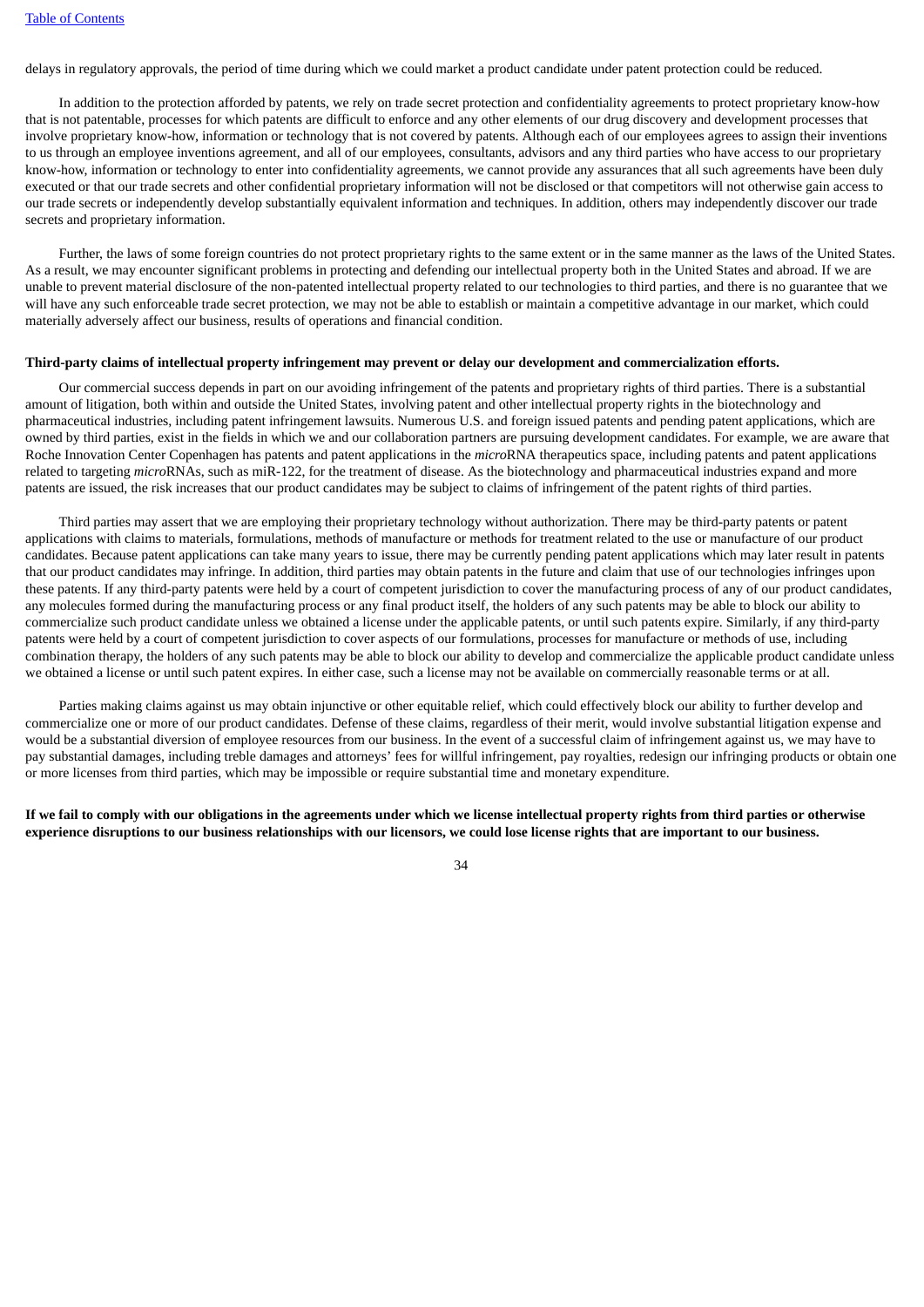We are a party to a number of intellectual property license agreements that are important to our business and expect to enter into additional license agreements in the future. Our existing license agreements impose, and we expect that future license agreements will impose, various diligence, milestone payment, royalty and other obligations on us. For example, our exclusive license agreements with our founding companies, Alnylam and Ionis, provide us with rights to nucleotide technologies in the field of *micro*RNA therapeutics based on oligonucleotides that modulate *micro*RNAs. Some of these technologies, such as intellectual property relating to the chemical modification of oligonucleotides, are relevant to our product candidate development programs. If our license agreements with Alnylam or Ionis are terminated, or our business relationships with either of these companies or our other licensors are disrupted by events that may include the acquisition of either company, our access to critical intellectual property rights will be materially and adversely affected.

We may need to obtain licenses from third parties to advance our research or allow commercialization of our product candidates, and we have done so from time to time. We may fail to obtain any of these licenses at a reasonable cost or on reasonable terms, if at all. In that event, we would be unable to further develop and commercialize one or more of our product candidates, which could harm our business significantly. We cannot provide any assurances that third-party patents do not exist which might be enforced against our future products, resulting in either an injunction prohibiting our sales, or, with respect to our sales, an obligation on our part to pay royalties and/or other forms of compensation to third parties.

## We may be involved in lawsuits to protect or enforce our patents or the patents of our licensors, which could be expensive, time consuming and **unsuccessful.**

Competitors may infringe our patents or the patents of our licensors. To counter infringement or unauthorized use, we may be required to file infringement claims, which can be expensive and time-consuming. In addition, in an infringement proceeding, a court may decide that a patent of ours or our licensors is not valid or is unenforceable, or may refuse to stop the other party from using the technology at issue on the grounds that our patents do not cover the technology in question. An adverse result in any litigation or defense proceedings could put one or more of our patents at risk of being invalidated or interpreted narrowly and could put our patent applications at risk of not issuing.

Our defense in a litigation may fail and, even if successful, may result in substantial costs and distract our management and other employees. We may not be able to prevent, alone or with our licensors, misappropriation of our intellectual property rights, particularly in countries where the laws may not protect those rights as fully as in the United States.

Furthermore, because of the substantial amount of discovery required in connection with intellectual property litigation, there is a risk that some of our confidential information could be compromised by disclosure during this type of litigation. There could also be public announcements of the results of hearings, motions or other interim proceedings or developments. If securities analysts or investors perceive these results to be negative, it could have a material adverse effect on the price of our common stock.

## We may be subject to claims that our employees, consultants or independent contractors have wrongfully used or disclosed confidential **information of third parties.**

We employ individuals who were previously employed at other biotechnology or pharmaceutical companies. We may be subject to claims that we or our employees, consultants or independent contractors have inadvertently or otherwise used or disclosed confidential information of our employees' former employers or other third parties. We may also be subject to claims that former employers or other third parties have an ownership interest in our patents. Litigation may be necessary to defend against these claims. There is no guarantee of success in defending these claims, and if we are successful, litigation could result in substantial cost and be a distraction to our management and other employees.

## **RISKS RELATED TO COMMERCIALIZATION OF PRODUCT CANDIDATES**

The commercial success of our programs that are part of our collaboration agreements with Sanofi or others will depend in large part on the development and marketing efforts of our collaboration partners. If our collaboration partners are unable or unwilling to perform in accordance with the terms of our agreements, our potential to generate future revenue from these programs would be significantly reduced and our business **would be materially and adversely harmed.**

In November 2018, we and Sanofi agreed to transition further development activities of our miR-21 programs, including our RG-012 program, to Sanofi. The transition activities were completed in the second quarter of 2019. As a result, we have no influence and/or control over their approaches to development and commercialization of our miR-21 programs. If Sanofi or any potential future collaboration partners do not perform in the manner that we expect or fail to fulfill their responsibilities in a timely manner, or at all, the clinical development, regulatory approval and commercialization efforts related to product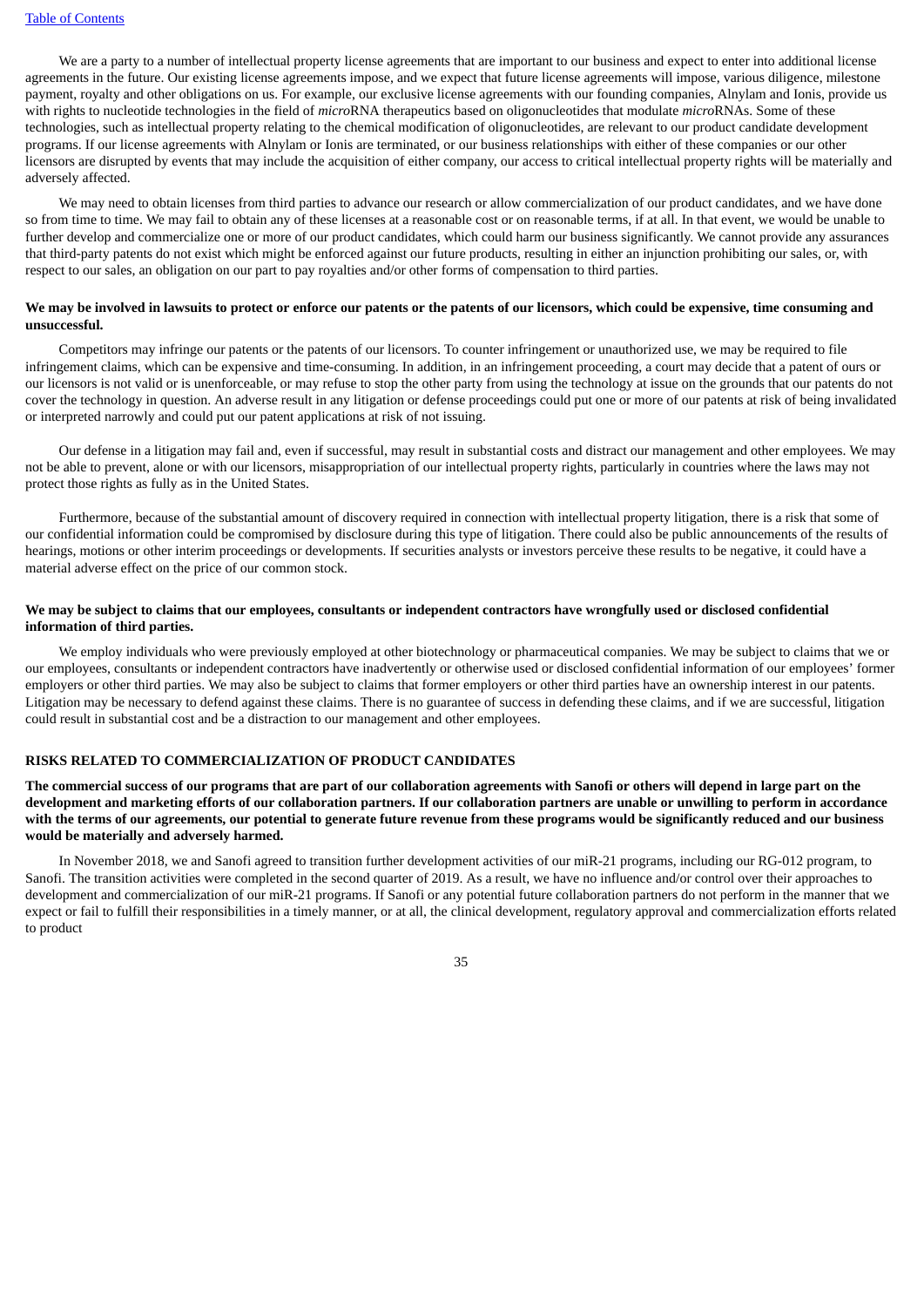candidates we have licensed to such collaboration partners could be delayed or terminated. If we terminate any of our collaborations or any program thereunder due to a material breach by Sanofi, and except in the case of RG-012, we have the right to assume the responsibility at our own expense for the development of the applicable *micro*RNA product candidates. Assuming sole responsibility for further development will increase our expenditures and may mean we will need to limit the size and scope of one or more of our programs, seek additional funding and/or choose to stop work altogether on one or more of the affected product candidates. This could result in a limited potential to generate future revenue from such *micro*RNA product candidates and our business could be materially and adversely affected. Further, under certain circumstances, we may owe Sanofi royalties on any product candidate that we may successfully commercialize.

## We face significant competition from other biotechnology and pharmaceutical companies and our operating results will suffer if we fail to compete **effectively.**

The biotechnology and pharmaceutical industries are intensely competitive. We have competitors both in the United States and internationally, including major multinational pharmaceutical companies, biotechnology companies and universities and other research institutions. Our competitors may have substantially greater financial, technical and other resources, such as larger research and development staff and experienced marketing and manufacturing organizations. Additional mergers and acquisitions in the biotechnology and pharmaceutical industries may result in even more resources being concentrated in our competitors. Competition may increase further as a result of advances in the commercial applicability of technologies and greater availability of capital for investment in these industries. Our competitors may succeed in developing, acquiring or licensing on an exclusive basis, drug products that are more effective or less costly than any product candidate that we may develop.

Most of our programs are targeted toward indications for which there are approved products on the market or product candidates in clinical development. We will face competition from other drugs currently approved or that will be approved in the future for the same therapeutic indications. Our ability to compete successfully will depend largely on our ability to leverage our experience in drug discovery and development to:

- discover and develop therapeutics that are superior to other products in the market;
- attract qualified scientific, product development and commercial personnel;
- obtain patent and/or other proprietary protection for our *micro*RNA product platform and future product candidates;
- obtain required regulatory approvals; and
- successfully collaborate with pharmaceutical companies in the discovery, development and commercialization of new therapeutics.

The availability of our competitors' products could limit the demand, and the price we are able to charge, for any products that we may develop and commercialize. We will not achieve our business plan if the acceptance of any of these products is inhibited by price competition or the reluctance of physicians to switch from existing drug products to our products, or if physicians switch to other new drug products or choose to reserve our future products for use in limited circumstances. The inability to compete with existing or subsequently introduced drug products would have a material adverse impact on our business, financial condition and prospects.

Established pharmaceutical companies may invest heavily to accelerate discovery and development of novel compounds or to in-license novel compounds that could make our product candidates less competitive. In addition, any new product that competes with an approved product must demonstrate compelling advantages in efficacy, convenience, tolerability and safety in order to overcome price competition and to be commercially successful. Accordingly, our competitors may succeed in obtaining patent protection, receiving FDA approval or discovering, developing and commercializing product candidates before we do, which would have a material adverse impact on our business.

# The commercial success of our product candidates will depend upon the acceptance of these product candidates by the medical community, **including physicians, patients and healthcare payors.**

The degree of market acceptance of any product candidates will depend on a number of factors, including:

- demonstration of clinical safety and efficacy compared to other products;
- the relative convenience, ease of administration and acceptance by physicians, patients and healthcare payors;
- the prevalence and severity of any AEs;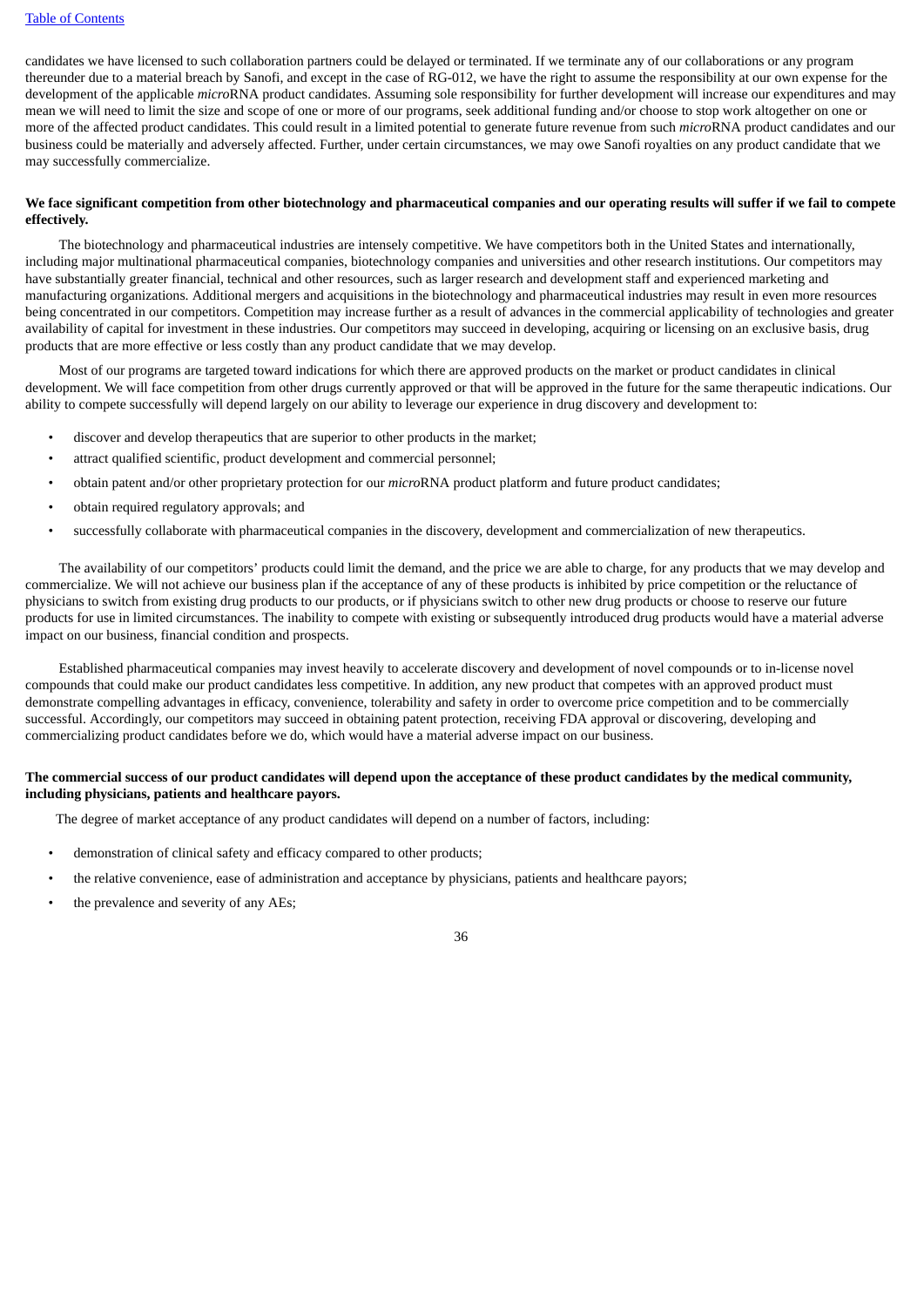- limitations or warnings contained in the FDA-approved label for such products;
- availability of alternative treatments;
- pricing and cost-effectiveness;
- the effectiveness of our or any collaborators' sales and marketing strategies;
- our ability to obtain hospital formulary approval;
- our ability to obtain and maintain sufficient third party coverage and adequate reimbursement; and
- the willingness of patients to pay out-of-pocket in the absence of third party coverage.

Unless other formulations are developed in the future, we expect our compounds to be formulated in an injectable form. Injectable medications may be disfavored by patients or their physicians in the event drugs which are easy to administer, such as oral medications, are available. If a product is approved, but does not achieve an adequate level of acceptance by physicians, patients and healthcare payors, we may not generate sufficient revenues from such product and we may not become or remain profitable. For example, several new antivirals and antiviral combinations have been approved for the treatment of the HCV since we commenced our HCV program. Such increased competition may decrease any future potential revenue for future product candidates due to increasing pressure for lower pricing and higher discounts in the commercialization of our product.

## If we are unable to establish sales and marketing capabilities or enter into agreements with third parties to market and sell our product **candidates, we may be unable to generate any revenues.**

We currently do not have an organization for the sales, marketing and distribution of pharmaceutical products and the cost of establishing and maintaining such an organization may exceed the cost-effectiveness of doing so. In order to market any products that may be approved, we must build our sales, marketing, managerial and other non-technical capabilities or make arrangements with third parties to perform these services. For example, in order to exercise our co-promotion rights with Sanofi with respect to our miR-221/222 program, we would need to build our sales, marketing, managerial and other non-technical capabilities in order to effectively carry out sales or co-promotion activities with respect to any approved products that are developed through these programs. With respect to certain of our current programs as well as future programs, we may rely completely on a collaboration partner for sales and marketing. In addition, we intend to enter into collaborations with third parties to commercialize other product candidates, including in markets outside of the United States or for other large markets that are beyond our resources. Although we intend to establish a sales organization if we are able to obtain approval to market any product candidates for niche markets in the United States, we will also consider the option to enter into collaborations for future product candidates in the United States if commercialization requirements exceed our available resources. This will reduce the revenue generated from the sales of these products.

Our current and any future collaboration partners may not dedicate sufficient resources to the commercialization of our product candidates or may otherwise fail in their commercialization due to factors beyond our control. If we are unable to establish effective collaborations to enable the sale of our product candidates to healthcare professionals and in geographical regions, including the United States, that will not be covered by our own marketing and sales force, or if our potential future collaboration partners do not successfully commercialize the product candidates, our ability to generate revenues from product sales will be adversely affected.

If we are unable to establish adequate sales, marketing and distribution capabilities, whether independently or with third parties, we may not be able to generate sufficient product revenue and may not become profitable. We will be competing with many companies that currently have extensive and wellfunded marketing and sales operations. Without an internal team or the support of a third party to perform marketing and sales functions, we may be unable to compete successfully against these more established companies.

# If we obtain approval to commercialize any approved products outside of the United States, a variety of risks associated with international **operations could materially adversely affect our business.**

If any product candidates that we develop are approved for commercialization, we may also enter into agreements with third parties to market them on a worldwide basis or in more limited geographical regions. We expect that we will be subject to additional risks related to entering into international business relationships, including:

- different regulatory requirements for drug approvals in foreign countries;
- different payor reimbursement regimes, governmental payors or patient self-pay systems and price controls;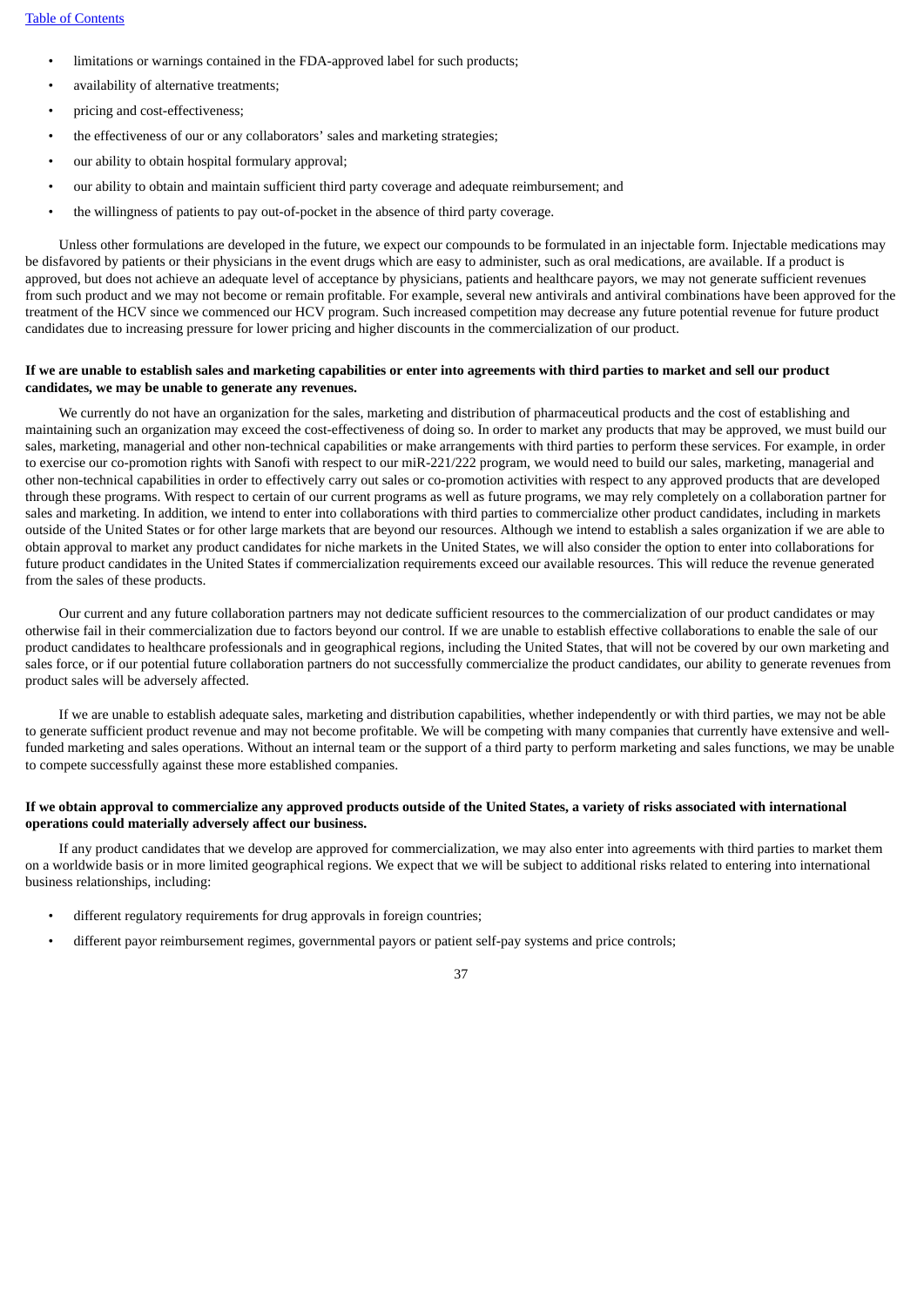- reduced protection for intellectual property rights;
- unexpected changes in tariffs, trade barriers and regulatory requirements;
- economic weakness, including inflation, or political instability in particular foreign economies and markets;
- compliance with tax, employment, immigration and labor laws for employees living or traveling abroad;
- foreign taxes, including withholding of payroll taxes;
- foreign currency fluctuations, which could result in increased operating expenses and reduced revenues, and other obligations incident to doing business in another country;
- workforce uncertainty in countries where labor unrest is more common than in the United States;
- production shortages resulting from any events affecting raw material supply or manufacturing capabilities abroad; and
- business interruptions resulting from geopolitical actions, including war and terrorism, or natural disasters including earthquakes, typhoons, floods and fires.

# Coverage and adequate reimbursement may not be available for our product candidates, which could make it difficult for us to sell products **profitably.**

Market acceptance and sales of any product candidates that we develop will depend on coverage and reimbursement policies and may be affected by future healthcare reform measures. Government authorities and third party payors, such as private health insurers, government payors and health maintenance organizations, decide which drugs they will pay for and establish reimbursement levels. We cannot be sure that coverage and adequate reimbursement will be available for any future product candidates. Also, inadequate reimbursement amounts may reduce the demand for, or the price of, our future products. Further, one payor's determination to provide coverage for a product does not assure that other payors will also provide coverage for the product. If reimbursement is not available, or is available only at limited levels, we may not be able to successfully commercialize product candidates that we develop.

In addition, we cannot be certain if and when we will obtain formulary approval to allow us to sell any products that we may develop and commercialize into our target markets. Obtaining formulary approval from hospitals and from payors can be an expensive and time-consuming process. Failure to obtain timely formulary approval will limit our commercial success.

There have been a number of legislative and regulatory proposals to change the healthcare system in the United States and in some foreign jurisdictions that could affect our ability to sell products profitably. These legislative and/or regulatory changes may negatively impact the reimbursement for drug products, following approval. The availability of numerous generic treatments may also substantially reduce the likelihood of reimbursement for our future products. The potential application of user fees to generic drug products may expedite the approval of additional generic drug treatments. We expect to experience pricing pressures in connection with the sale of any products that we develop, due to the trend toward managed healthcare, the increasing influence of health maintenance organizations and additional legislative changes. If we fail to successfully secure and maintain reimbursement coverage for our future products or are significantly delayed in doing so, we will have difficulty achieving market acceptance of our future products and our business will be harmed.

In addition, in some non-U.S. jurisdictions, the proposed pricing for a drug must be approved before it may be lawfully marketed. The requirements governing drug pricing vary widely from country to country. For example, the EU provides options for its member states to restrict the range of medicinal products for which their national health insurance systems provide reimbursement and to control the prices of medicinal products for human use. A member state may approve a specific price for the medicinal product or it may instead adopt a system of direct or indirect controls on the profitability of the company placing the medicinal product on the market. There can be no assurance that any country that has price controls or reimbursement limitations for pharmaceutical products will allow favorable reimbursement and pricing arrangements for any of our products. Historically, products launched in the EU do not follow price structures of the U.S. and generally tend to be priced significantly lower.

# **RISKS RELATED TO OUR BUSINESS OPERATIONS AND INDUSTRY**

## Our future success depends on our ability to retain key executives and to attract, retain and motivate qualified personnel.

We are highly dependent on principal members of our executive team, the loss of whose services may adversely impact the achievement of our objectives. While we have entered into employment agreements with each of our executive officers, any

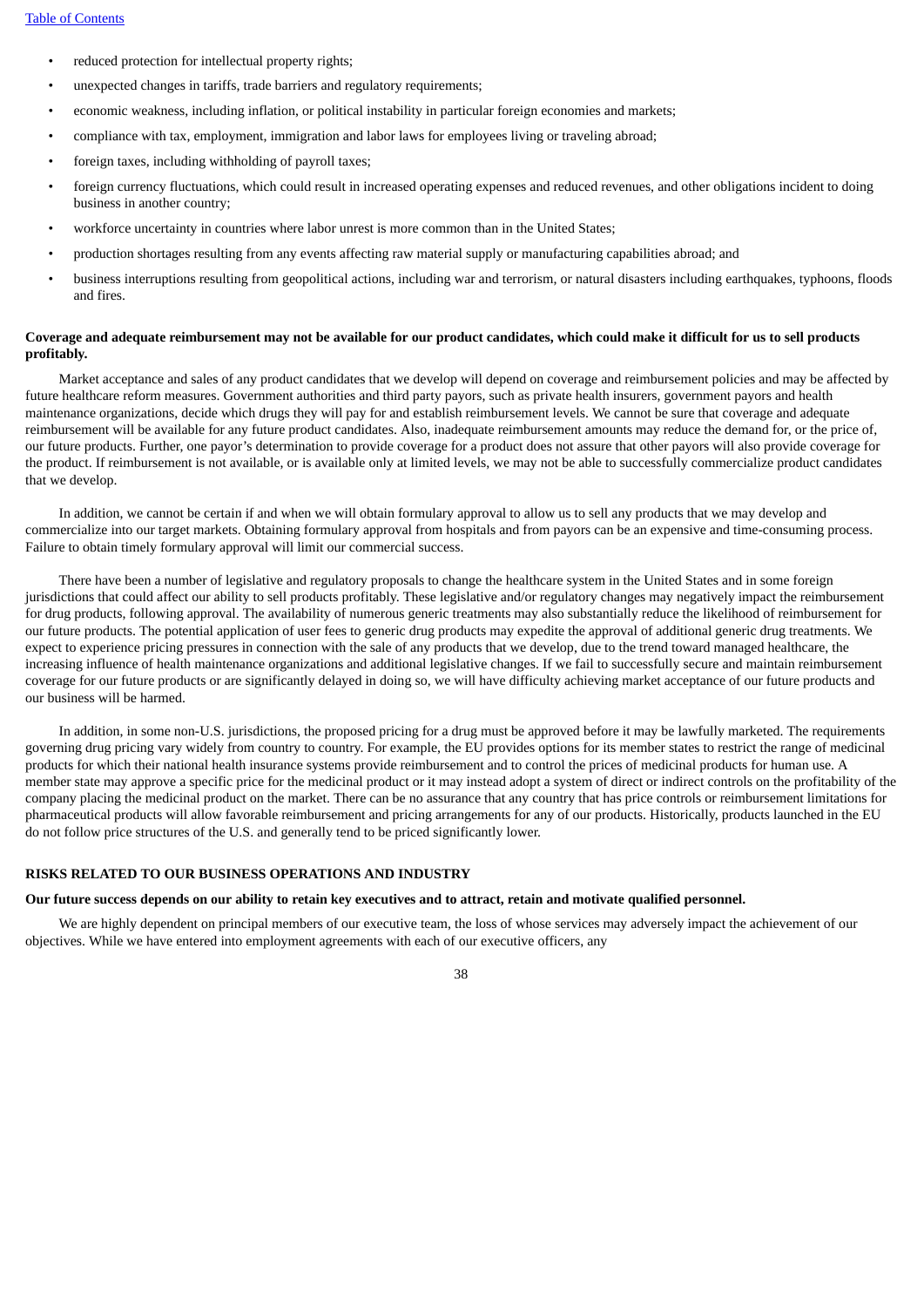of them could leave our employment at any time, as all of our employees are "at will" employees. Recruiting and retaining other qualified employees for our business, including scientific and technical personnel, will also be critical to our success. There is currently a shortage of skilled executives in our industry, which is likely to continue. As a result, competition for skilled personnel is intense and the turnover rate can be high. We may not be able to attract and retain personnel on acceptable terms given the competition among numerous pharmaceutical companies for individuals with similar skill sets. In addition, failure to succeed in preclinical studies and clinical trials may make it more challenging to recruit and retain qualified personnel. The inability to recruit or loss of the services of any executive or key employee might impede the progress of our research, development and commercialization objectives.

### We may need to expand our organization and may experience difficulties in managing this growth, which could disrupt our operations.

In July 2018, we implemented a corporate restructuring which involved a reduction in our total workforce by approximately 60%. The workforce reduction was substantially completed in July 2018. As of December 31, 2019, we had 21 employees, all of which were full-time employees. In the future, we may need to expand our organization.

Future growth would impose significant additional responsibilities on our management, including the need to identify, recruit, maintain, motivate and integrate additional employees, consultants and contractors. Also, our management may need to divert a disproportionate amount of its attention away from our day-to-day activities and devote a substantial amount of time to managing these growth activities. We may not be able to effectively manage the expansion of our operations, which may result in weaknesses in our infrastructure, give rise to operational mistakes, loss of business opportunities, loss of employees and reduced productivity among remaining employees. Our expected growth could require significant capital expenditures and may divert financial resources from other projects, such as the development of additional product candidates. Moreover, if our management is unable to effectively manage our growth, our expenses may increase more than expected, our ability to generate and/or grow revenues could be reduced, and we may not be able to implement our business strategy. Our future financial performance and our ability to commercialize product candidates and compete effectively will depend, in part, on our ability to effectively manage any future growth.

## Our employees may engage in misconduct or other improper activities, including noncompliance with regulatory standards and requirements and **insider trading.**

We are exposed to the risk of employee fraud or other misconduct. Misconduct by employees could include intentional failures to comply with the regulations of the FDA and non-U.S. regulators, provide accurate information to the FDA and non-U.S. regulators, comply with healthcare fraud and abuse laws and regulations in the United States and abroad, report financial information or data accurately or disclose unauthorized activities to us. In particular, sales, marketing and business arrangements in the healthcare industry are subject to extensive laws and regulations intended to prevent fraud, misconduct, kickbacks, self-dealing and other abusive practices. These laws and regulations may restrict or prohibit a wide range of pricing, discounting, marketing and promotion, sales commission, customer incentive programs and other business arrangements. Employee misconduct could also involve the improper use of information obtained in the course of clinical trials, which could result in regulatory sanctions and cause serious harm to our reputation. We have adopted a code of conduct, but it is not always possible to identify and deter employee misconduct, and the precautions we take to detect and prevent this activity may not be effective in controlling unknown or unmanaged risks or losses or in protecting us from governmental investigations or other actions or lawsuits stemming from a failure to comply with these laws or regulations. If any such actions are instituted against us, and we are not successful in defending ourselves or asserting our rights, those actions could have a significant impact on our business, including the imposition of significant civil, criminal and administrative sanctions.

# We may undertake internal restructuring activities that could result in disruptions to our business or otherwise materially harm our results of **operations or financial condition.**

From time to time we may undertake internal restructuring activities as we continue to evaluate and attempt to optimize our cost and operating structure in light of developments in our business strategy and long-term operating plans. For example, we initiated a corporate restructuring in May 2017 and in July 2018, each of which resulted in a reduction in our workforce. Any such restructuring activities may result in write-offs or other restructuring charges. There can be no assurance that any restructuring activities that we have undertaken or undertake in the future will achieve the cost savings, operating efficiencies or other benefits that we may initially expect. Restructuring activities may also result in a loss of continuity, accumulated knowledge and inefficiency during transitional periods and thereafter. In addition, internal restructurings can require a significant amount of time and focus from management and other employees, which may divert attention from commercial operations. If any internal restructuring activities we have undertaken or undertake in the future fail to achieve some or all of the expected benefits therefrom, our business, results of operations and financial condition could be materially and adversely affected.

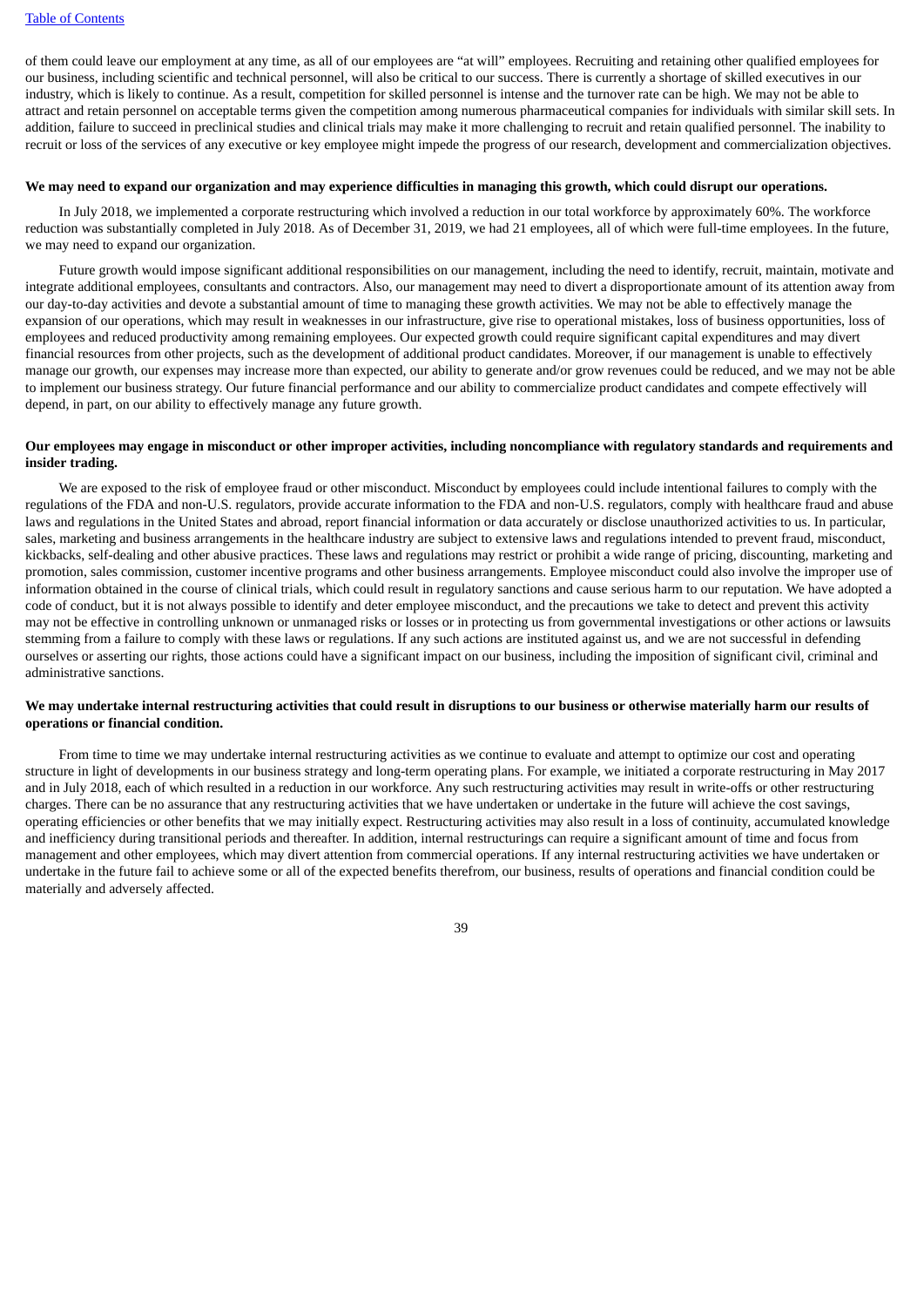Certain current and future relationships with customers and third party payors as well as certain of our business operations may be subject, directly or indirectly, to federal and state healthcare fraud and abuse laws, false claims laws and health information privacy and security laws. If we are unable to comply, or have not fully complied, with such laws, we could face criminal sanctions, civil penalties, contractual damages, **reputational harm and diminished profits and future earnings.**

Our operations may be directly, or indirectly through our relationships with customers, third party payors, healthcare providers, and others subject to various federal and state fraud and abuse laws, including, without limitation, the federal Anti-Kickback Statute and the federal False Claims Act. These laws may impact, among other things, our proposed sales, marketing and education programs. In addition, we may be subject to patient privacy regulation by the federal government and by the U.S. states and foreign jurisdictions in which we conduct our business. The healthcare laws and regulations that may affect our ability to operate include:

- the federal Anti-Kickback Statute, which prohibits, among other things, persons and entities from knowingly and willfully soliciting, receiving, offering or paying remuneration, directly or indirectly, to induce, or in return for, either the referral of an individual, or the purchase or recommendation of an item or service for which payment may be made under a federal healthcare program, such as the Medicare and Medicaid programs;
- federal civil and criminal false claims laws, including the civil False Claims Act, and civil monetary penalty laws, which prohibit, among other things, individuals or entities from knowingly presenting, or causing to be presented, claims for payment to the federal government, including Medicare or Medicaid, that are false or fraudulent;
- the federal Health Insurance Portability and Accountability Act of 1996 ("HIPAA"), which created additional federal criminal statutes that prohibit, among other things, executing a scheme to defraud any healthcare benefit program and making false statements relating to healthcare matters;
- HIPAA, as amended by HITECH, and their implementing regulations, which imposes certain requirements on certain types of individuals and entities relating to the privacy, security and transmission of individually identifiable health information;
- the European General Data Protection Regulation ("GDPR") adopted by the European Union ("EU") in May 2018, which contains provisions specifically directed at the processing of health information, higher sanctions and extra-territoriality measures intended to bring non-EU companies under the regulation; we anticipate that over time we may expand our business operations to include additional operations in the EU, including potentially conducting preclinical and clinical trials and, with such expansion, we would be subject to increased governmental regulation in the EU countries in which we might operate, including the GDPR;
- California recently enacted legislation that has been dubbed the first "GDPR-like" law in the United States. Known as the California Consumer Privacy Act ("CCPA"), it has created new individual privacy rights for consumers (as that word is broadly defined in the law) and placed increased privacy and security obligations on entities handling personal data of consumers or households. The CCPA, which went into effect on January 1, 2020, requires covered companies to provide new disclosures to California consumers, provide such consumers new ways to opt-out of certain sales of personal information, and allows for a new cause of action for data breaches. The CCPA may impact (possibly significantly) our business activities and exemplifies the vulnerability of our business to not only cyber threats but also the evolving regulatory environment related to personal data and protected health information;
- the federal Physician Payments Sunshine Act, which requires certain manufacturers of drugs, devices, biologics and medical supplies for which payment is available under Medicare, Medicaid or the Children's Health Insurance Program, with specific exceptions, to report annually to the Centers for Medicare & Medicaid Services ("CMS") information related to payments or other transfers of value made to physicians, as defined by such law, and teaching hospitals, and further requires applicable manufacturers and applicable group purchasing organizations to report annually to CMS ownership and investment interests held by physicians and their immediate family members; and
- state and foreign law equivalents of each of the above federal laws, such as: anti-kickback and false claims laws which may apply to items or services reimbursed by any third party payor, including commercial insurers; state laws that require pharmaceutical companies to comply with the pharmaceutical industry's voluntary compliance guidelines and the relevant compliance guidance promulgated by the federal government; state laws that require drug manufacturers to report information related to payments and other transfers of value to physicians and other healthcare providers or marketing expenditures; state laws that require the reporting of information related to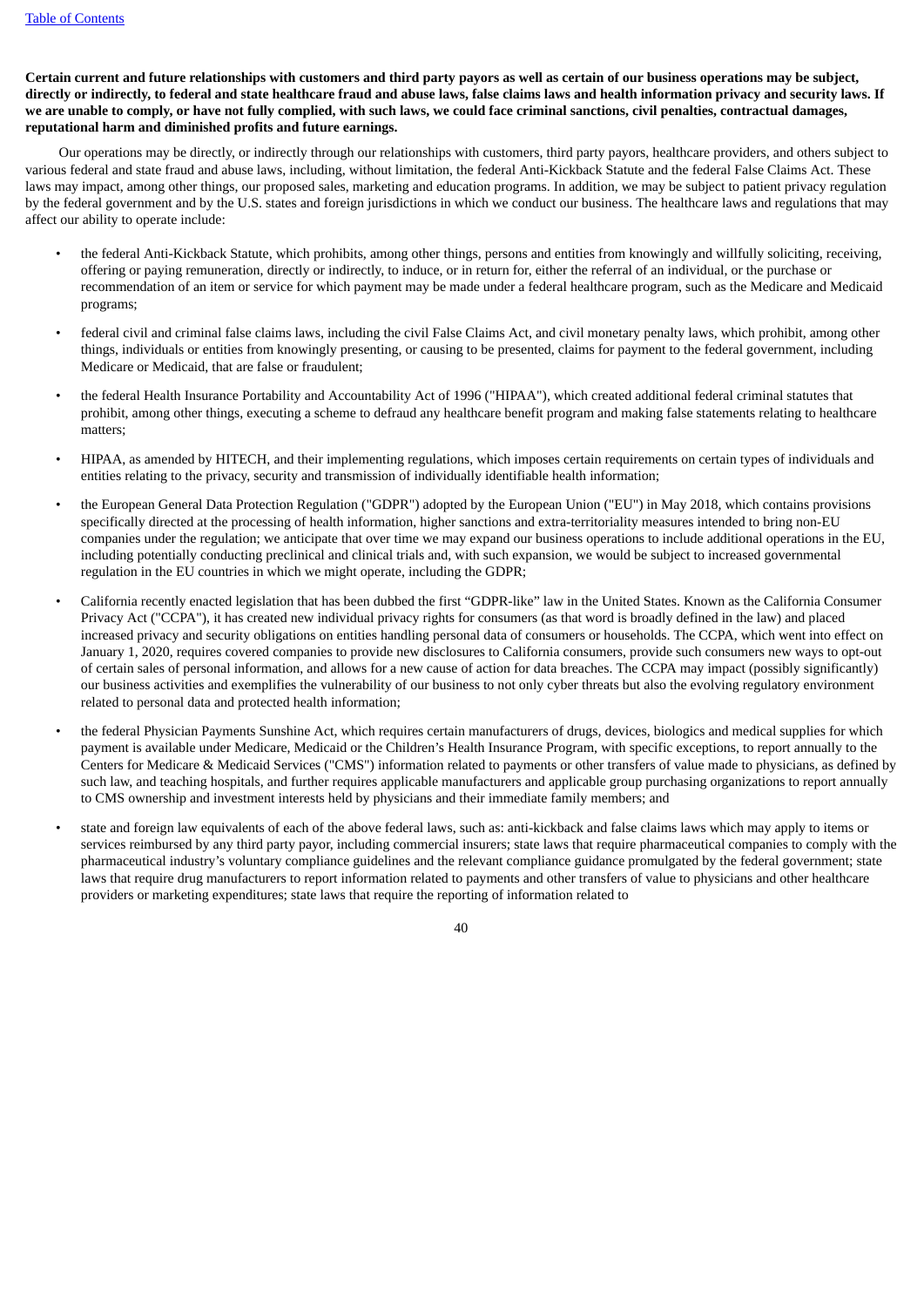drug pricing; state and local laws that require the registration of pharmaceutical sales representatives; and state and foreign laws governing the privacy and security of health information in certain circumstances, many of which differ from each other in significant ways and may not have the same effect, thus complicating compliance efforts.

If our operations are found to be in violation of any of the laws described above or any other governmental regulations that apply to us, we may be subject to penalties, including, without limitation, significant civil, criminal and administrative penalties, damages, fines, possible exclusion from Medicare, Medicaid and other government healthcare programs, disgorgement, imprisonment, additional reporting requirements and/or oversight if we become subject to a corporate integrity agreement or similar agreement to resolve allegations of non-compliance with these laws, contractual damages, reputational harm, diminished profits and future earnings, and curtailment or restructuring of our operations, any of which could adversely affect our ability to operate our business and our results of operations.

## **Recent and future healthcare legislation may further impact our business operations.**

The United States and some foreign jurisdictions are considering or have enacted a number of legislative and regulatory proposals to change the healthcare system in ways that could affect our ability to sell our products profitably. Among policy makers and payors in the United States and elsewhere, there is significant interest in promoting changes in healthcare systems with the stated goals of containing healthcare costs, improving quality or expanding access. In the United States, the pharmaceutical industry has been a particular focus of these efforts and has been significantly affected by major legislative initiatives.

For example, in March 2010 the ACA was passed and includes measures to significantly change the way healthcare is financed by both governmental and private insurers. There remain judicial and Congressional challenges to certain aspects of the ACA, as well as efforts by the Trump administration to repeal or replace certain aspects of the ACA. Since January 2017, President Trump has signed two Executive Orders and other directives designed to delay the implementation of certain provisions of the ACA or otherwise circumvent some of the requirements for health insurance mandated by the ACA. Concurrently, Congress has considered legislation that would repeal or repeal and replace all or part of the ACA. While Congress has not passed comprehensive repeal legislation, bills affecting the implementation of certain taxes under the ACA have been signed into law. The Tax Cuts and Jobs Act includes a provision which repealed, effective January 1, 2019, the tax-based shared responsibility payment imposed by the ACA on certain individuals who fail to maintain qualifying health coverage for all or part of a year that is commonly referred to as the "individual mandate". In addition, the 2020 federal spending package permanently eliminated, effective January 1, 2020, the ACA-mandated "Cadillac" tax on high-cost employer-sponsored health coverage and medical device tax and, effective January 1, 2021, also eliminates the health insurer tax. On December 14, 2018, a Texas U.S. District Court Judge ruled that the ACA is unconstitutional in its entirety because the "individual mandate" was repealed by Congress as part of the Tax Act. Additionally, on December 18, 2019, the U.S. Court of Appeals for the 5th Circuit upheld the District Court ruling that the individual mandate was unconstitutional and remanded the case back to the District Court to determine whether the remaining provisions of the ACA are invalid as well. It is unclear how this decision, future decisions, subsequent appeals, and other efforts to repeal and replace the ACA will impact the ACA and our business.

Other legislative changes have been proposed and adopted since the ACA was enacted. These changes include aggregate reductions to Medicare payments to providers of 2% per fiscal year pursuant to the Budget Control Act of 2011, which began in 2013 and, due to subsequent legislative amendments to the statute, will remain in effect through 2029 unless additional Congressional action is taken. The American Taxpayer Relief Act of 2012, among other things, further reduced Medicare payments to several providers, including hospitals and cancer treatment centers and increased the statute of limitations period for the government to recover overpayments to providers from three to five years.

Further, there has been heightened governmental scrutiny in the United States of pharmaceutical pricing practices in light of the rising cost of prescription drugs and biologics. Such scrutiny has resulted in several recent Congressional inquiries and federal and state legislative activity designed to, among other things, bring more transparency to product pricing, review the relationship between pricing and manufacturer patient programs, and reform government program reimbursement methodologies for products. For example, at the federal level, the Trump administration's budget proposal for fiscal year 2020 contained further drug price control measures that could be enacted during the budget process or in other future legislation, including, for example, measures to permit Medicare Part D plans to negotiate the price of certain drugs under Medicare Part B, to allow some states to negotiate drug prices under Medicaid, and to eliminate cost sharing for generic drugs for low-income patients. In addition, the Trump administration released a "Blueprint" to lower drug prices and reduce out of pocket costs of drugs that contains additional proposals to increase manufacturer competition, increase the negotiating power of certain federal healthcare programs, incentivize manufacturers to lower the list price of their products and reduce the out of pocket costs of drug products paid by consumers. The Department of Health and Human Services ("HHS") has solicited feedback on some of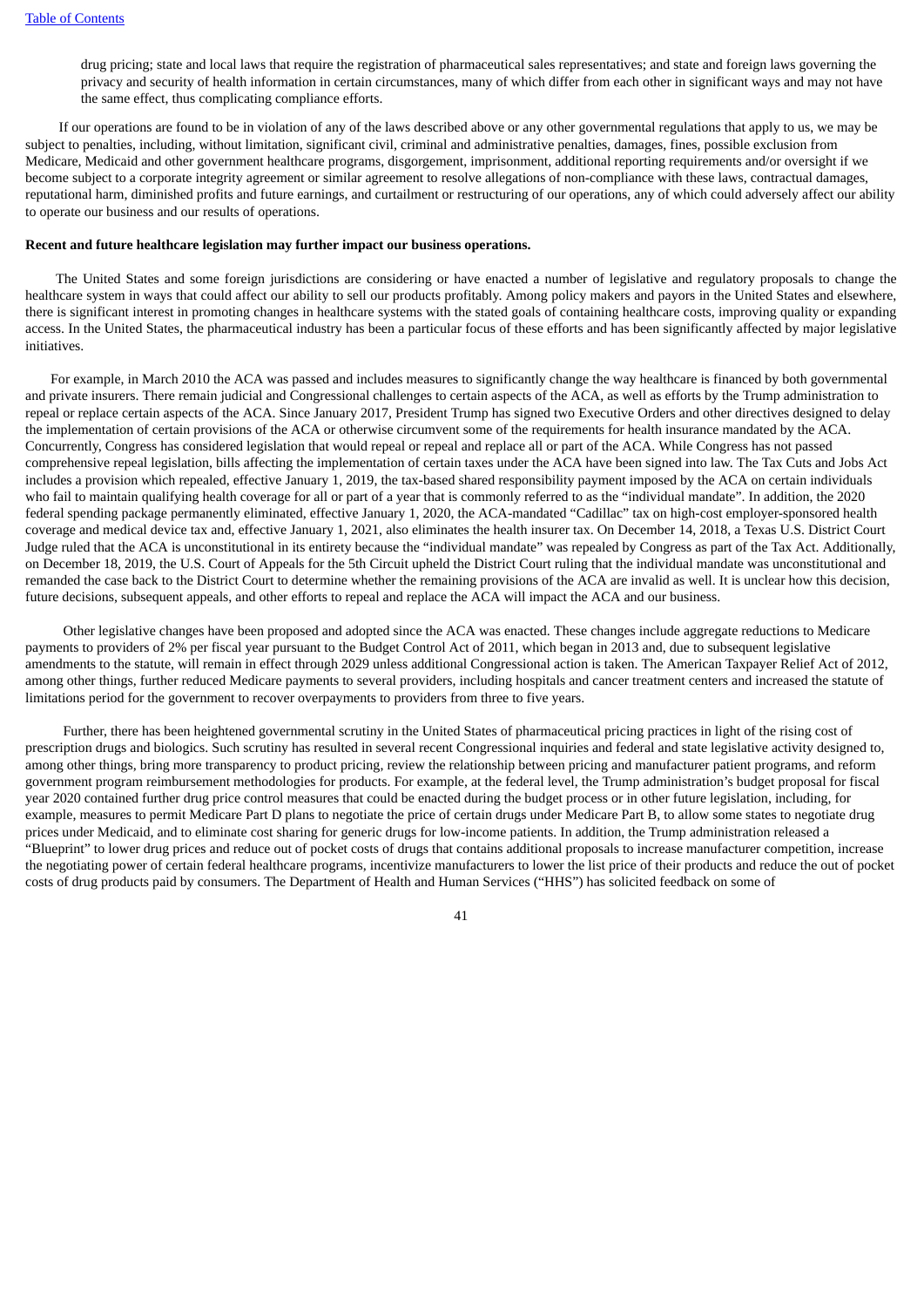these measures and, at the same, has implemented others under its existing authority. For example, in May 2019, CMS issued a final rule to allow Medicare Advantage plans the option to use step therapy for Part B drugs beginning January 1, 2020. This final rule codified CMS's policy change that was effective January 1, 2019. While some of these and other measures may require additional authorization to become effective, Congress and the Trump administration have each indicated that it will continue to seek new legislative and/or administrative measures to control drug costs. At the state level, legislatures have increasingly passed legislation and implemented regulations designed to control pharmaceutical and biological product pricing, including price or patient reimbursement constraints, discounts, restrictions on certain product access and marketing cost disclosure and transparency measures, and, in some cases, to encourage importation from other countries and bulk purchasing.

We expect that healthcare reform measures that may be adopted in the future may result in more rigorous coverage criteria and lower reimbursement, and in additional downward pressure on the price that we receive for any approved product. Any reduction in reimbursement from Medicare or other government-funded programs may result in a similar reduction in payments from private payors.

We cannot predict what healthcare reform initiatives may be adopted in the future. Further federal, state and foreign legislative and regulatory developments are likely, and we expect ongoing initiatives to increase pressure on drug pricing. Such reforms could have an adverse effect on anticipated revenues from product candidates that we may successfully develop and for which we may obtain regulatory approval and may affect our overall financial condition and ability to develop product candidates.

## We face potential product liability, and, if successful claims are brought against us, we may incur substantial liability and costs.

The use of our product candidates in clinical trials and the sale of any products for which we obtain marketing approval exposes us to the risk of product liability claims. Product liability claims might be brought against us by consumers, healthcare providers, pharmaceutical companies or others selling or otherwise coming into contact with our products. Certain oligonucleotide therapeutics have shown injection site reactions and pro-inflammatory effects and may also lead to impairment of kidney or liver function. There is a risk that our current and future product candidates may induce similar adverse events. If we cannot successfully defend against product liability claims, we could incur substantial liability and costs. In addition, regardless of merit or eventual outcome, product liability claims may result in:

- impairment of our business reputation;
- withdrawal of clinical trial participants;
- costs due to related litigation;
- distraction of management's attention from our primary business;
- substantial monetary awards to patients or other claimants;
- the inability to commercialize our product candidates; and
- decreased demand for our product candidates, if approved for commercial sale.

We maintain product liability insurance relating to the use of our therapeutics in clinical trials. However, such insurance coverage may not be sufficient to reimburse us for any expenses or losses we may suffer. Moreover, insurance coverage is becoming increasingly expensive and in the future we may not be able to maintain insurance coverage at a reasonable cost or in sufficient amounts to protect us against losses due to liability. If and when we obtain marketing approval for product candidates, we intend to expand our insurance coverage to include the sale of commercial products; however, we may be unable to obtain product liability insurance on commercially reasonable terms or in adequate amounts. On occasion, large judgments have been awarded in class action lawsuits based on drugs that had unanticipated adverse effects. A successful product liability claim or series of claims brought against us could cause our stock price to decline and, if judgments exceed our insurance coverage, could adversely affect our results of operations and business.

# Cybersecurity risks and the failure to maintain the confidentiality, integrity, and availability of our computer hardware, software, and Internet applications and related tools and functions could result in damage to our reputation and/or subject us to costs, fines or lawsuits.

Our business requires manipulating, analyzing and storing large amounts of data. In addition, we rely on a global enterprise software system to operate and manage our business. We also maintain personally identifiable information about our employees. Our business therefore depends on the continuous, effective, reliable, and secure operation of our computer hardware, software, networks, Internet servers, and related infrastructure. To the extent that our hardware or software malfunctions or access to our data by internal research personnel is interrupted, our business could suffer. The integrity and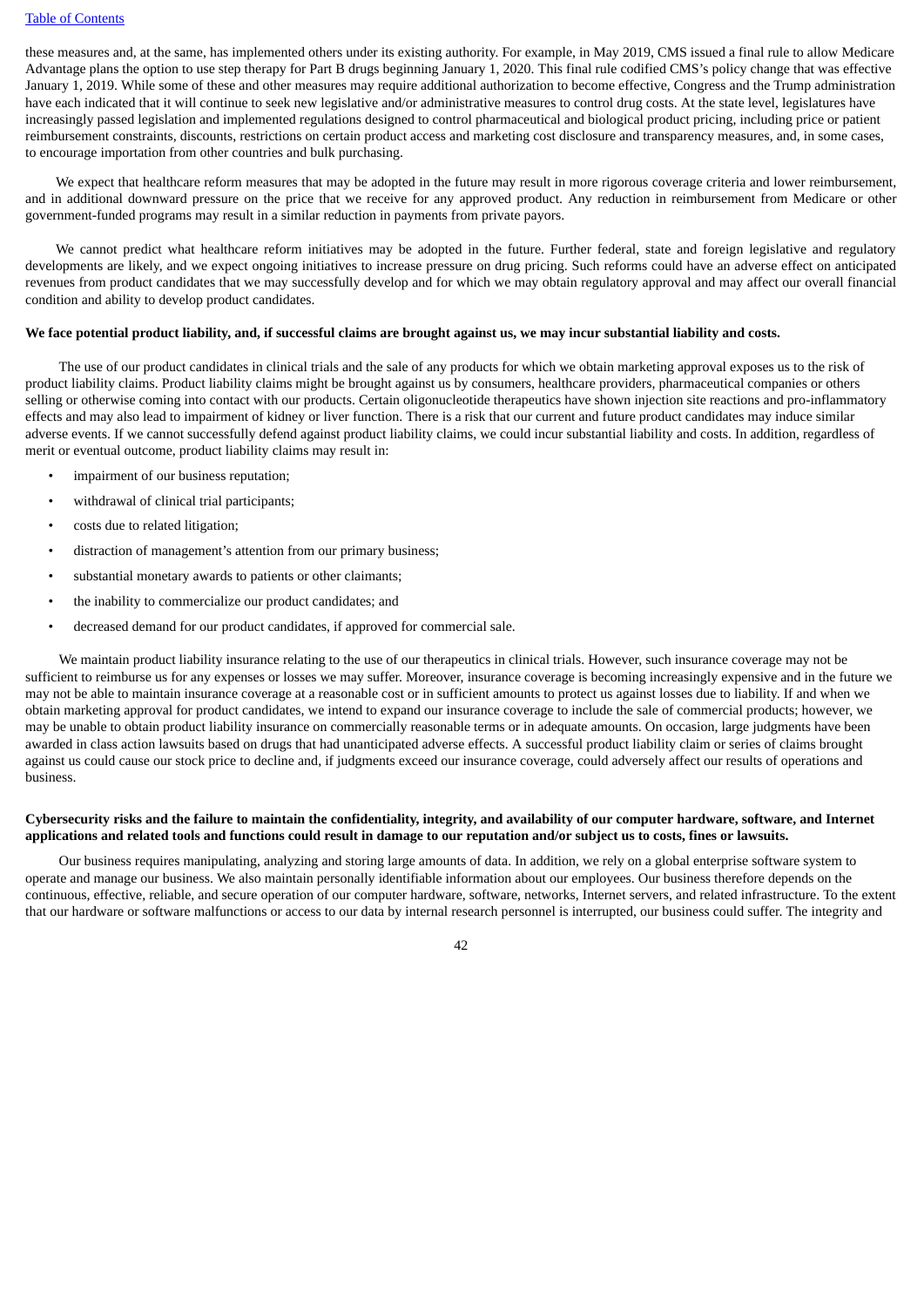protection of our employee and company data is critical to our business and employees have a high expectation that we will adequately protect their personal information. The regulatory environment governing information, security and privacy laws is increasingly demanding and continues to evolve. Maintaining compliance with applicable security and privacy regulations may increase our operating costs. Although our computer and communications hardware is protected through physical and software safeguards, it is still vulnerable to fire, storm, flood, power loss, earthquakes, telecommunications failures, physical or software break-ins, software viruses, and similar events. These events could lead to the unauthorized access, disclosure and use of nonpublic information. The techniques used by criminal elements to attack computer systems are sophisticated, change frequently and may originate from less regulated and remote areas of the world. As a result, we may not be able to address these techniques proactively or implement adequate preventative measures. If our computer systems are compromised, we could be subject to fines, damages, litigation and enforcement actions, and we could lose trade secrets, the occurrence of which could harm our business. In addition, any sustained disruption in internet access provided by other companies could harm our business.

# Changes in funding for FDA, the SEC and other government agencies could hinder their ability to hire and retain key leadership and other personnel, prevent new products and services from being developed or commercialized in a timely manner or otherwise prevent those agencies from performing normal functions on which the operation of our business may rely, which could negatively impact our business.

The ability of the FDA to review and approve new products can be affected by a variety of factors, including government budget and funding levels, ability to hire and retain key personnel and accept payment of user fees, and statutory, regulatory, and policy changes. Average review times at the agency have fluctuated in recent years as a result. In addition, government funding of the SEC and other government agencies on which our operations may rely, including those that fund research and development activities is subject to the political process, which is inherently fluid and unpredictable.

Disruptions at the FDA and other agencies may also slow the time necessary for new drugs to be reviewed and/or approved by necessary government agencies, which would adversely affect our business. For example, over the last several years, the U.S. government has shut down several times and certain regulatory agencies, such as the FDA and the SEC, have had to furlough critical FDA, SEC and other government employees and stop critical activities. If a prolonged government shutdown occurs, it could significantly impact the ability of the FDA to timely review and process our regulatory submissions, which could have a material adverse effect on our business. Further, future government shutdowns could impact our ability to access the public markets and obtain necessary capital in order to properly capitalize and continue our operations.

# The withdrawal of the United Kingdom from the European Union, commonly referred to as "Brexit." may adversely impact our ability to obtain regulatory approvals of our product candidates in the European Union, result in restrictions or imposition of taxes and duties for importing our product candidates into the European Union, and may require us to incur additional expenses in order to develop, manufacture and **commercialize our product candidates in the European Union.**

Following the result of a referendum in 2016, the United Kingdom left the European Union on January 31, 2020, commonly referred to as "Brexit." Pursuant to the formal withdrawal arrangements agreed between the United Kingdom and the European Union, the United Kingdom will be subject to a transition period until December 31, 2020, or the Transition Period, during which EU rules will continue to apply. Negotiations between the United Kingdom and the European Union are expected to continue in relation to the customs and trading relationship between the United Kingdom and the European Union following the expiry of the Transition Period.

Since a significant proportion of the regulatory framework in the United Kingdom applicable to our business and our product candidates is derived from EU directives and regulations, Brexit, following the Transition Period, could materially impact the regulatory regime with respect to the development, manufacture, importation, approval and commercialization of our product candidates in the United Kingdom or the European Union. For example, as a result of the uncertainty surrounding Brexit, the EMA relocated to Amsterdam from London. Following the Transition Period, the United Kingdom will no longer be covered by the centralized procedures for obtaining EU-wide marketing authorization from the EMA and, unless a specific agreement is entered into, a separate process for authorization of drug products, including our product candidates, will be required in the United Kingdom, the potential process for which is currently unclear. Any delay in obtaining, or an inability to obtain, any marketing approvals, as a result of Brexit or otherwise, would prevent us from commercializing our product candidates in the United Kingdom or the European Union and restrict our ability to generate revenue and achieve and sustain profitability. In addition, we may be required to pay taxes or duties or be subjected to other hurdles in connection with the importation of our product candidates into the European Union, or we may incur expenses in establishing a manufacturing facility in the European Union in order to circumvent such hurdles. If any of these outcomes occur, we may be forced to restrict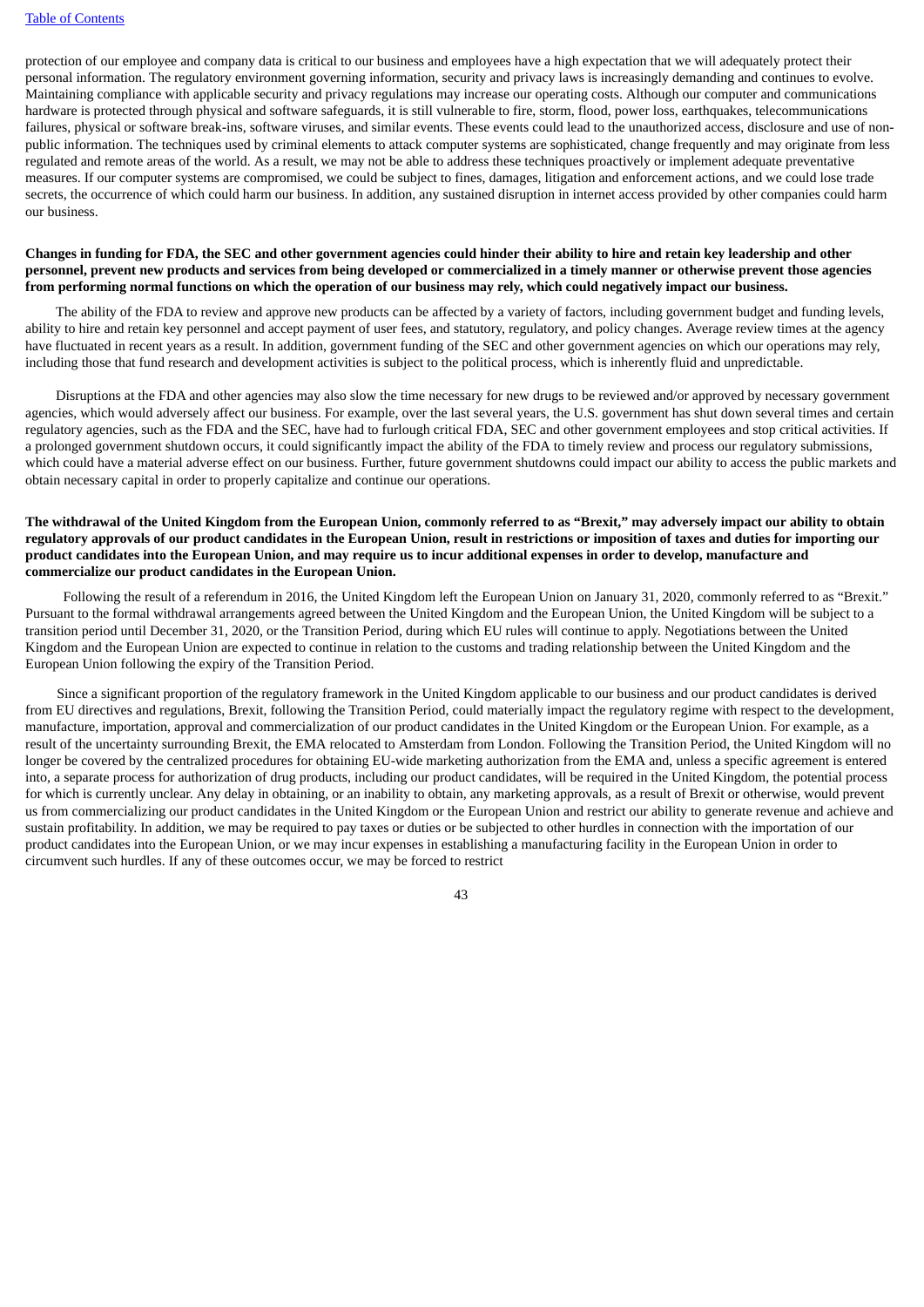or delay efforts to seek regulatory approval in the United Kingdom or the European Union for our product candidates, or incur significant additional expenses to operate our business, which could significantly and materially harm or delay our ability to generate revenues or achieve profitability of our business. Any further changes in international trade, tariff and import/export regulations as a result of Brexit or otherwise may impose unexpected duty costs or other non-tariff barriers on us. These developments, or the perception that any of them could occur, may significantly reduce global trade and, in particular, trade between the impacted nations and the United Kingdom.

### **Our business and operations might be disrupted or adversely affected by catastrophic events.**

Our headquarters are located in San Diego County. We are vulnerable to natural disasters such as earthquakes and wild fires, as well as other events that could disrupt our operations. We do not carry insurance for earthquakes or other natural disasters and we may not carry sufficient business interruption insurance to compensate us for losses that may occur. Any losses or damages we incur could have a material adverse effect on our business operations. In addition, natural disasters or other catastrophic events in various parts of the world, including interruptions in the supply of natural resources, political and governmental changes, disruption in transportation networks or delivery services, severe weather conditions, wildfires and other fires, explosions, actions of animal rights activists, terrorist attacks, earthquakes, wars and public health issues could disrupt our operations or those of our collaborators, contractors and vendors or contribute to unfavorable economic or other conditions that could adversely impact us.

Our business could be adversely affected by the effects of health epidemics, including the novel coronavirus (COVID-19) pandemic, in regions where we or third parties on which we rely have significant manufacturing facilities, concentrations of clinical trial sites or other business operations. In addition, the COVID-19 pandemic could materially affect our operations globally, including at our headquarters in San Diego. If the COVID-19 pandemic continues to spread, we may need to limit operations or implement limitations, including work from home policies. In particular, port closures and other restrictions resulting from the coronavirus pandemic may disrupt our supply chain or limit our ability to obtain sufficient materials for our product candidates. In addition, our clinical trials may be affected by the COVID-19 pandemic as site initiation and patient enrollment may be delayed due to prioritization of hospital resources toward the COVID-19 pandemic and it may delay enrollment in our clinical trials and/or clinical trials undertaken by our collaboration partner. The ultimate impact of the COVID-19 pandemic or other health epidemics is highly uncertain and subject to change. We do not yet know the full extent of potential delays or impacts on our business, our clinical trials, healthcare systems or the global economy as a whole. However, these effects could have a material impact on our operations.

## **RISKS RELATED TO OUR COMMON STOCK**

## **The market price of our common stock may be highly volatile.**

Our stock price has historically been, and is expected to continue to be, highly volatile.

Our stock price could be subject to wide fluctuations in response to a variety of factors, including the following:

- adverse results or delays in preclinical studies or clinical trials;
- inability to obtain additional funding;
- any delay in filing an IND or NDA for any of our product candidates and any adverse development or perceived adverse development with respect to the FDA's review of that IND or NDA;
- failure to maintain our existing collaborations or enter into new collaborations;
- failure of our collaboration partners to elect to develop and commercialize product candidates under our collaboration agreements or the termination of any programs under our collaboration agreements;
- failure by us or our licensors and collaboration partners to prosecute, maintain or enforce our intellectual property rights;
- failure to successfully develop and commercialize our product candidates;
- changes in laws or regulations applicable to our preclinical and clinical development activities, product candidates or future products;
- inability to obtain adequate product supply for our product candidates or the inability to do so at acceptable prices;
- adverse regulatory decisions;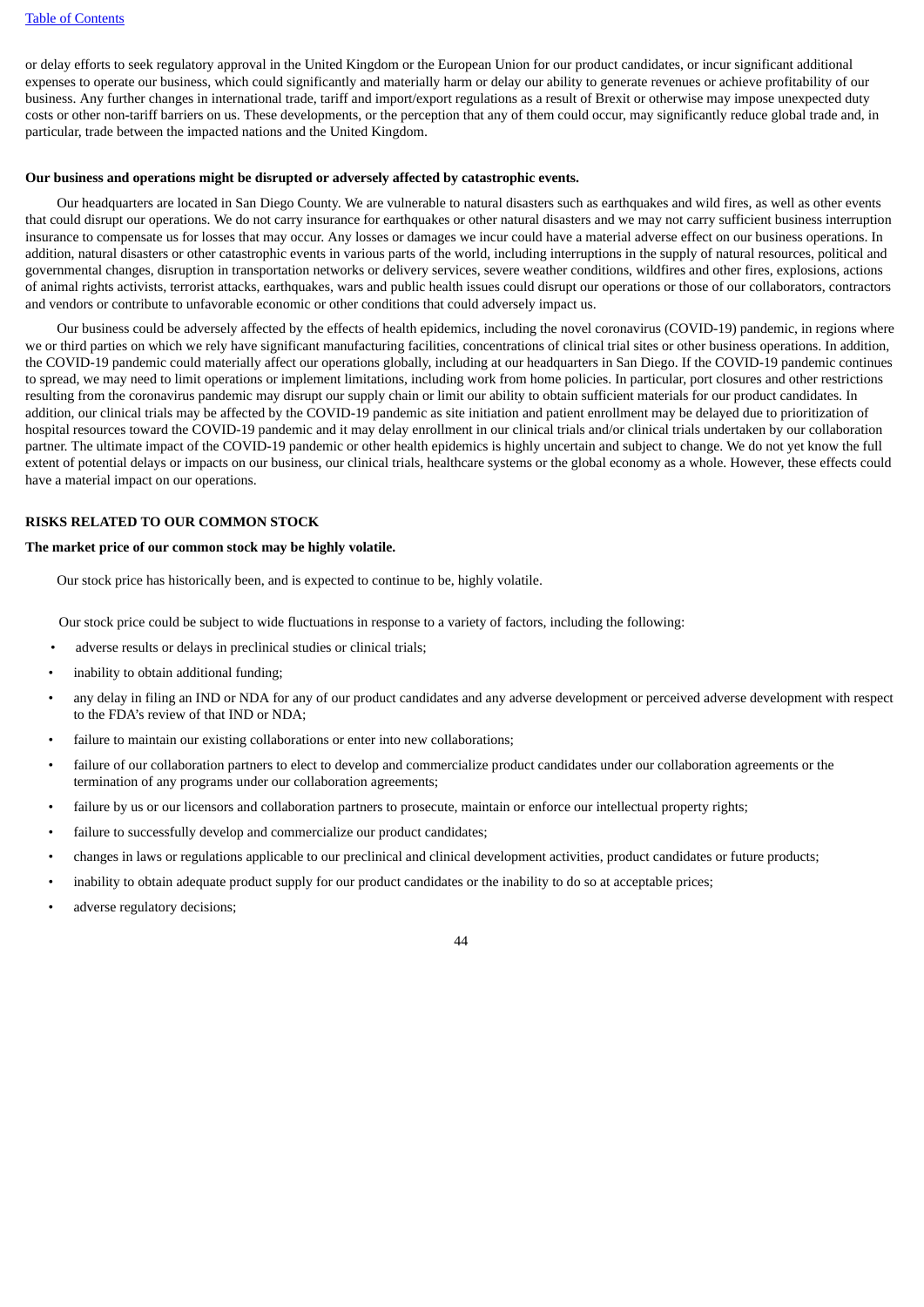- changes in the structure of healthcare payment systems;
- introduction of new products, services or technologies by our competitors;
- failure to meet or exceed financial projections we may provide to the public;
- failure to meet or exceed the estimates and projections of the investment community;
- the perception of the pharmaceutical industry by the public, legislatures, regulators and the investment community;
- announcements of significant acquisitions, strategic partnerships, joint ventures or capital commitments by us, our collaboration partners or our competitors;
- disputes or other developments relating to proprietary rights, including patents, litigation matters and our ability to obtain patent protection for our technologies;
- additions or departures of key scientific or management personnel;
- significant lawsuits, including patent or stockholder litigation;
- changes in the market valuations of similar companies;
- sales of our common stock by us or our stockholders in the future; and
- trading volume of our common stock.

In addition, companies trading in the stock market in general, and The Nasdaq Capital Market in particular, have experienced extreme price and volume fluctuations that have often been unrelated or disproportionate to the operating performance of these companies. Broad market and industry factors may negatively affect the market price of our common stock, regardless of our actual operating performance.

## **The requirements of being a publicly traded company may strain our resources and divert management's attention.**

As a publicly traded company, we have incurred, and will continue to incur, significant legal, accounting and other expenses. In addition, the Sarbanes-Oxley Act, as well as rules subsequently implemented by the SEC and The Nasdaq Capital Market have imposed various requirements on public companies. In July 2010, the Dodd-Frank Wall Street Reform and Consumer Protection Act (the "Dodd-Frank Act") was enacted. Stockholder activism, the current political environment and the current high level of government intervention and regulatory reform may lead to substantial new regulations and disclosure obligations, which may lead to additional compliance costs and impact the manner in which we operate our business in ways we cannot currently anticipate. Our management and other personnel have devoted and will need to continue to devote a substantial amount of time to these compliance initiatives. Moreover, these rules and regulations will increase our legal and financial compliance costs and will make some activities more time-consuming and costly.

## Changes or modifications in financial accounting standards, including those related to revenue recognition, may harm our results of operations.

From time to time, the Financial Accounting Standards Board ("FASB"), either alone or jointly with other organizations, promulgates new accounting principles that could have an adverse impact on our financial position, results of operations or reported cash flows. In May 2014, the FASB issued Accounting Standards Update ("ASU") No. 2014-09, *Revenue from Contracts with Customers (Topic 606)*, which requires an entity to recognize the amount of revenue when promised goods or services are transferred to customers. The standard requires a company to recognize revenue to depict the transfer of goods or services to customers in the amount that reflects the consideration it expects to be entitled to receive in exchange for those goods or services. The FASB subsequently issued amendments to ASU No. 2014-09 that have the same effective date and transition date. These new standards became effective for us on January 1, 2018 and were adopted using the modified retrospective method through a cumulative-effect adjustment directly to accumulated deficit of \$1.8 million.

Any difficulties in adopting or implementing any new accounting standard could result in our failure to meet our financial reporting obligations, which could result in regulatory discipline and harm investors' confidence in us. Finally, if we were to change our critical accounting estimates, including those related to the recognition of collaboration revenue, our operating results could be significantly affected.

# Sales of a substantial number of shares of our common stock in the public market by our existing stockholders could cause our stock price to fall.

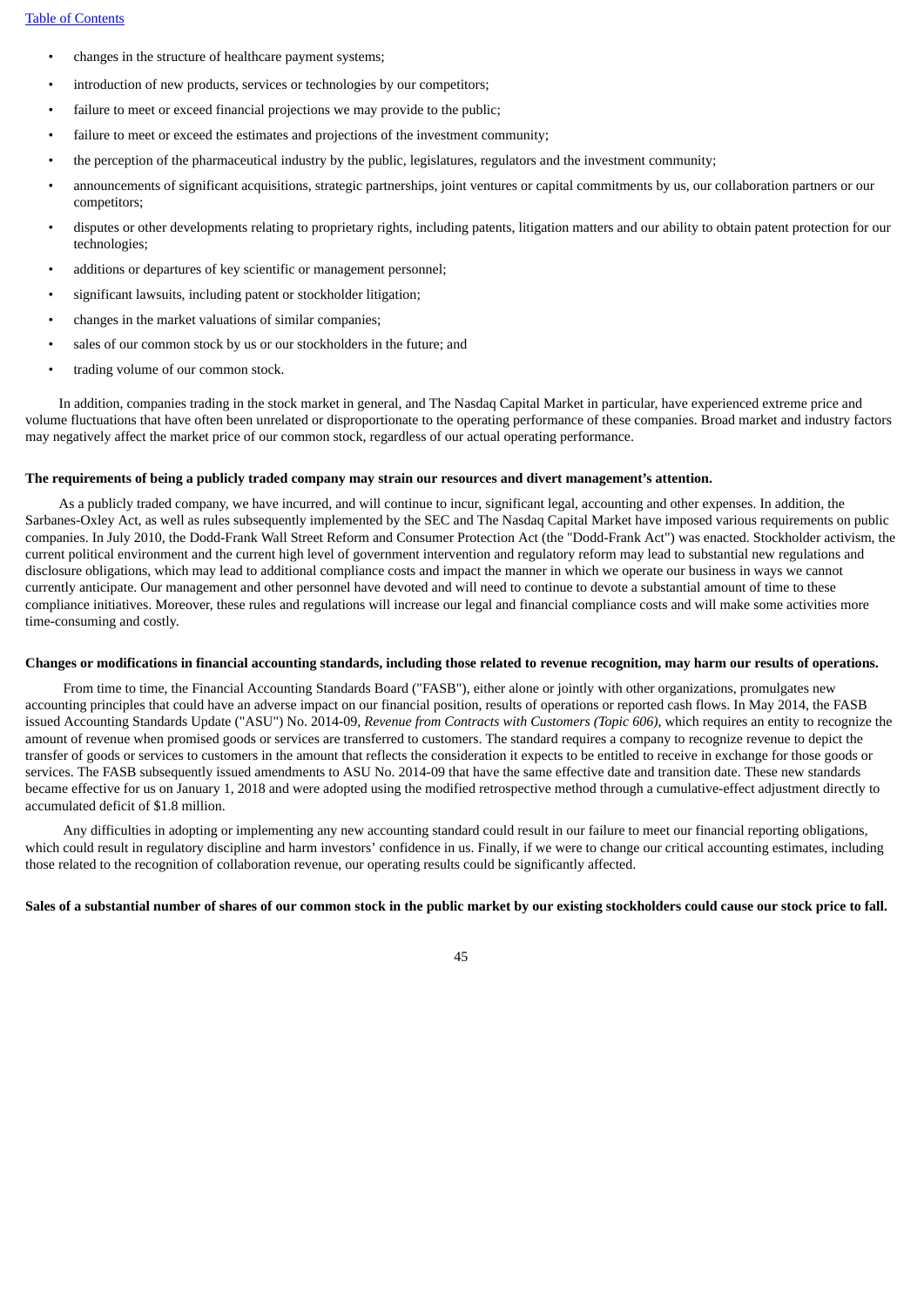#### Table of [Contents](#page-2-0)

Substantially all of our outstanding shares of common stock are available for public sale, subject in some cases to volume and other limitations. If our existing stockholders sell substantial amounts of our common stock in the public market, or the market perceives that such sales may occur, the trading price of our common stock could decline. In addition, shares of common stock that are either subject to outstanding options or reserved for future issuance under our employee benefit plans are or may become eligible for sale in the public market to the extent permitted by the provisions of various vesting schedules and Rule 144 under the Securities Act. If these additional shares of common stock are sold, or if it is perceived that they will be sold, in the public market, the trading price of our common stock could decline.

## Future sales and issuances of our common stock or rights to purchase common stock, including pursuant to our equity incentive plans, could result in additional dilution of the percentage ownership of our stockholders and could cause our stock price to fall.

We expect that significant additional capital will be needed in the future to continue our planned operations. To the extent we raise additional capital by issuing equity securities, our stockholders may experience substantial dilution. We may sell common stock, preferred stock, convertible securities or other equity securities in one or more transactions at prices and in a manner we determine from time to time, any of which may result in material dilution to investors and/or our existing stockholders. New investors could also be issued securities with rights superior to those of our existing stockholders. For example, on May 7, 2019, we completed the initial closing of the private placement under the May 2019 SPA, pursuant to which we sold and issued (i) 9,730,534 shares of common stock and accompanying warrants to purchase up to an aggregate of 9,730,534 shares of common stock at a combined purchase price of \$1.205 per share, and (ii) 415,898 shares of non-voting Class A-1 convertible preferred stock, in lieu of shares of common stock, at a price of \$10.80 per share, and accompanying warrants to purchase an aggregate of 4,158,980 shares of common stock at a price of \$0.125 for each share of common stock underlying such warrants. Each share of non-voting Class A-1 convertible preferred stock is convertible into 10 shares of common stock, subject to certain beneficial ownership conversion limitations. The warrants will be exercisable for a period of five years following the date of issuance and will have an exercise price of \$1.08 per share, subject to proportional adjustments in the event of stock splits or combinations or similar events. In December 2019 following our announcement of resumption of our Phase 1 MAD clinical trial of RGLS4326, we completed the Milestone Closing under the May 2019 SPA, pursuant to which we sold and issued (i) 3,288,390 shares of non-voting Class A-2 convertible preferred stock, in lieu of shares of common stock, at a price of \$6.66 per share, and accompanying warrants to purchase an aggregate of 32,883,900 shares of common stock at a price of \$0.125 for each share of common stock underlying such warrants. Each share of the non-voting Class A-2 convertible preferred stock is convertible into 10 shares of common stock, subject to certain beneficial ownership conversion limitations. The warrants are exercisable for a period of five years following the date of issuance and have an exercise price of \$0.666 per share, pursuant to proportional adjustments in the event of stock splits or combinations or similar events. Current stockholders may be diluted by the exercise of the warrants issued in the Private Placement.

Pursuant to our 2019 Equity Incentive Plan (the "2019 Plan"), our management is authorized to grant stock options and other equity-based awards to our employees, directors and consultants. Commencing in January 2021, the number of shares available for future grant under the 2019 Plan will automatically increase each year by up to 5% of all shares of our capital stock outstanding as of December 31st of the preceding calendar year, subject to the ability of our board of directors to take action to reduce the size of the increase in any given year. Furthermore, we may grant or provide for the grant of rights to purchase shares of our common stock pursuant to our 2012 Employee Stock Purchase Plan ("the ESPP"). The number of shares of our common stock reserved for issuance under the ESPP will automatically increase on January 1 of each calendar year by the lessor of 1% of the total number of shares of our common stock outstanding on December 31st of the preceding calendar year and 41,666 shares, subject to the ability of our board of directors to take action to reduce the size of the increase in any given year. Currently, we plan to register the increased number of shares available for issuance under the 2019 Plan and the ESPP each year.

In addition, we previously adopted an Inducement Plan in 2015 (the "Inducement Plan") pursuant to which our management had the ability to grant stock options exercisable for up to an aggregate of 83,333 shares of our common stock to new employees as inducements material to such new employees entering into employment with us. Upon approval of our 2019 Plan by our stockholders, we also reduced the shares available under the Inducement Plan to zero. However, the number of shares which may be granted under the Inducement Plan may be increased in the future by our board of directors. In the event we increase the number of shares which may be granted under the Inducement Plan, or adopt another inducement plan for which no stockholder approval is required under applicable rules and regulations, and grant options pursuant to such plan, our stockholders may experience additional dilution, which could cause our stock price to fall.

# We may be unable to comply with the applicable continued listing requirements of The Nasdaq Capital Market.

Our common stock is currently listed on The Nasdaq Capital Market. Prior to January 11, 2019, our common stock was listed on The Nasdaq Global Market. In order to maintain the listing of our common stock on The Nasdaq Capital Market, we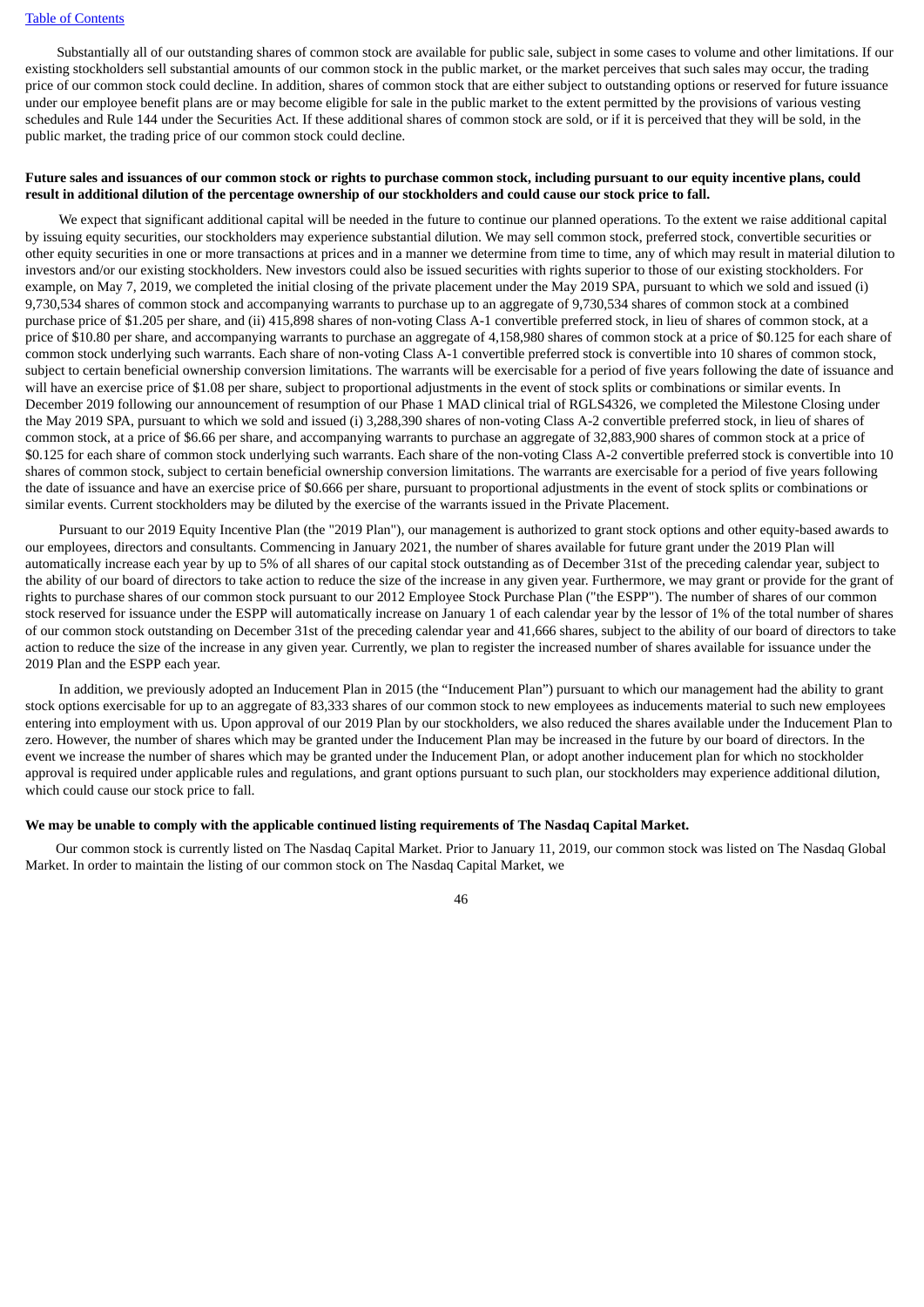must satisfy minimum financial and other continued listing requirements and standards, including a minimum closing bid price requirement for our common stock of \$1.00 per share and a minimum stockholders' equity requirement of \$2.5 million. In December 2017, April 2018 and September 2019, we received a letter from The Nasdaq Stock Market advising us in each case that for 30 consecutive trading days preceding the date of the letter, the bid price of our common stock had closed below the \$1.00 per share minimum price required for continued listing on The Nasdaq Stock Market, and therefore we could become subject to delisting if our common stock did not meet the \$1.00 minimum bid price for 10 consecutive trading days within the 180-day period following the date of the letter. The bid price of our common stock closed above \$1.00 for 10 consecutive trading days within the 180-day compliance periods following the December 2017 letter and the September 2019 letter, and therefore regained compliance in each of those cases with Nasdaq's \$1.00 minimum bid price requirement for continued listing. As a result of the April 2018 letter, we effected a 1-for-12 reverse stock split of our issued and outstanding common stock in October 2018 in order to regain compliance with Nasdaq's \$1.00 minimum bid price requirement for continued listing.

On November 13, 2018, we were notified by The Nasdaq Stock Market that we failed to comply with the listing rules of The Nasdaq Global Market as we did not maintain a minimum of \$10 million in stockholder equity and therefore could be subject to delisting. In December 2018, we submitted a plan to The Nasdaq Global Market to regain compliance with the Nasdaq Listing Rules, which included, among other specific measures, transferring our listing to The Nasdaq Capital Market, which has a lower minimum stockholders' equity requirement of \$2.5 million. On January 11, 2019, our transfer to The Nasdaq Capital Market became effective. Based upon the transfer to The Nasdaq Capital Market, and the other specific measures outlined in our plan, Nasdaq approved our plan and provided us with an extension to May 13, 2019 to comply with the trading rules of The Nasdaq Capital Market. We regained compliance with the minimum stockholders' equity requirement in May 2019 as a result of our completion of the initial closing of the private placement under the May 2019 SPA, pursuant to which we raised net proceeds of approximately \$15.7 million. On November 13, 2018, we were again notified by The Nasdaq Stock Market that we failed to comply with the minimum stockholders' equity requirement and therefore could be subject to delisting. In December 2019, due to the Milestone Closing under the May 2019 SPA, we regained compliance with the minimum stockholders' equity requirement.

There can be no assurance that we will continue to maintain compliance with the \$1.00 minimum bid price requirement or the minimum stockholders' equity requirement, or continuously satisfy Nasdaq's other continued listing standards in the future. In the future, if we are ultimately not able to maintain or timely regain compliance with Nasdaq's continued listing requirements, our common stock will be subject to delisting. In the event that our common stock is delisted from Nasdaq and is not eligible for quotation or listing on another market or exchange, trading of our common stock could be conducted only in the over-the-counter market or on an electronic bulletin board established for unlisted securities such as the Pink Sheets or the OTC Bulletin Board. In such event, it could become more difficult to dispose of, or obtain accurate price quotations for our common stock and there would likely also be a reduction in our coverage by securities analysts and the news media, which could cause the price of our common stock to decline further. In addition, the delisting of our common stock from The Nasdaq Capital Market would constitute an event of default under our Loan Agreement with Oxford.

## We are the subject of a putative securities class action lawsuit, and additional securities litigation may be brought against us in the future.

In the past, securities class action litigation has often been brought against a company following a decline in the market price of its securities. This risk is especially relevant for us because pharmaceutical companies have experienced significant stock price volatility in recent years. On January 31, 2017, a putative class action complaint was filed in the United States District Court for the Southern District of California against us, Paul C. Grint (our former Chief Executive Officer) and Joseph P. Hagan (then our Chief Operating Officer and currently our President and Chief Executive Officer). The complaint includes claims asserted, on behalf of certain purchasers of our securities, under Sections 10(b) and 20(a) of the Securities Exchange Act of 1934, as amended. In general, the complaint alleges that between January 21, 2016, and June 27, 2016, the defendants violated the federal securities laws by making materially false and misleading statements regarding our business and the prospects for RG-101, thereby artificially inflating the price of our securities. A second action has subsequently been filed making the same allegations but extending the period of alleged violations to January 27, 2017 and also naming our former Chief Research & Development Officer, Timothy M. Wright, as a defendant. These actions were consolidated and on December 22, 2017, lead plaintiffs filed a consolidated complaint against the Company, Dr. Grint, Mr. Hagan, and Michael Huang (our former Vice President of Clinical Development). The consolidated complaint alleges that between February 17, 2016 and June 12, 2017, the Defendants violated Sections 10(b) and 20(a) of the Securities Exchange Act of 1934, as amended, by making materially false and misleading statements regarding RG-101. The consolidated complaint seeks unspecified monetary damages and an award of attorneys' fees and costs. On February 6, 2018, defendants filed a motion to dismiss the consolidated complaint. On March 23, 2018, plaintiff filed their opposition to the motion and on April 24, 2018, defendants filed their response. On September 5, 2019, the court granted the defendants' motion to dismiss with leave to amend. The plaintiffs filed their amended complaint on October 1, 2019. Subsequent to the filing of the amended complaint, counsel for the parties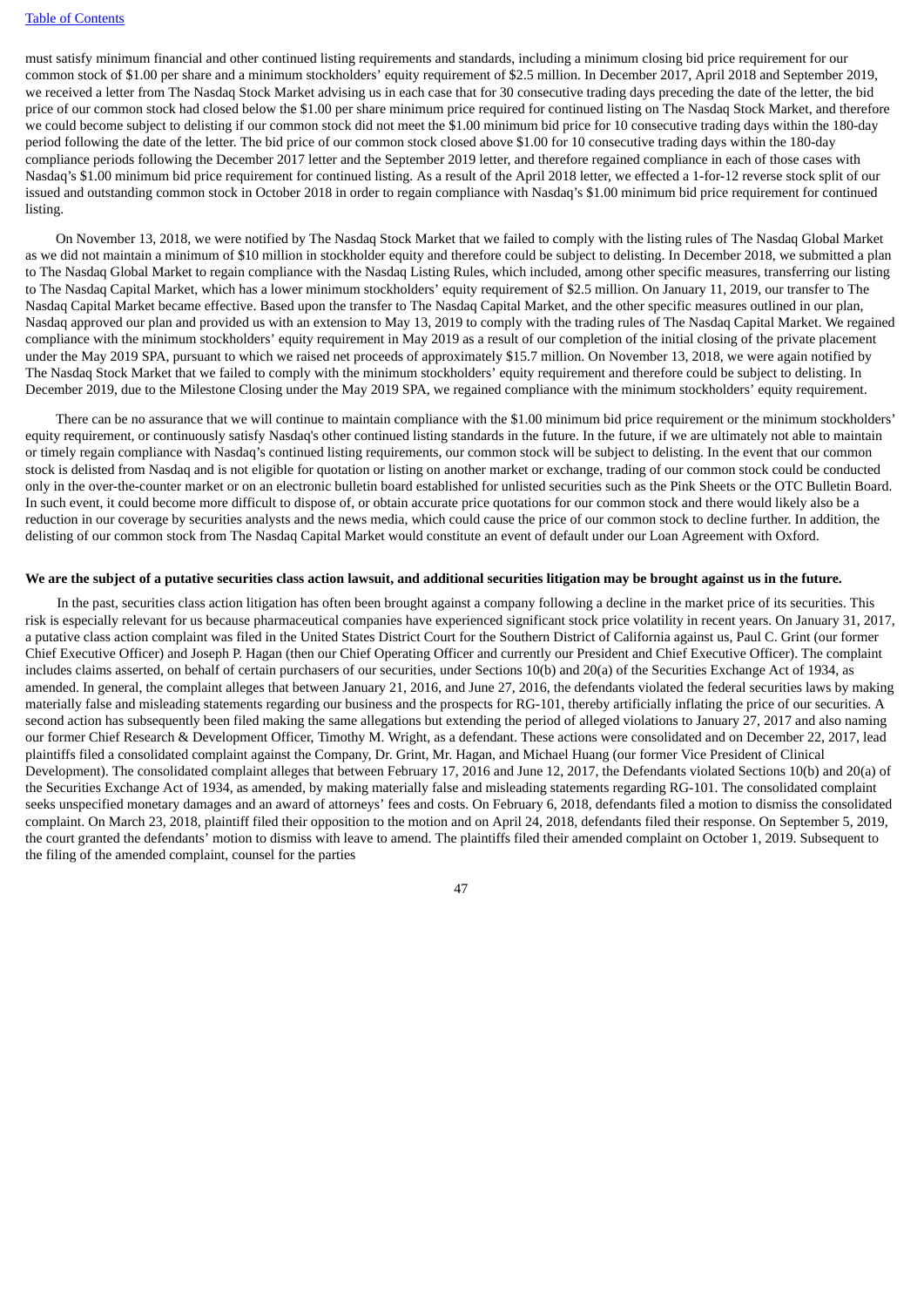engaged in negotiations to resolve the case. On November 4, 2019, the parties agreed in principle to settle the case for \$0.9 million, with approximately \$0.3 million to be paid by us and the balance to be paid by our D&O insurance carrier. On December 11, 2019, the parties entered into a stipulation and agreement of settlement, which was amended on February 6, 2020. On February 7, 2020, plaintiffs filed a motion for preliminary approval of the settlement. The settlement is contingent upon court approval. There can be no assurance that the case will be settled for the amount agreed to in principle, or at all. We are not able to predict or reasonably estimate the ultimate outcome or possible losses relating to these claims. It is possible that additional lawsuits will be filed, or allegations made by stockholders, with respect to these same or other matters and also naming us and/or our officers and directors as defendants. While we carry liability insurance, there is no assurance that any losses we incur in connection with the current lawsuits or any future lawsuits will be covered or that coverage, if any, will be sufficient. In addition, the current lawsuits and similar future litigation could result in substantial costs and a diversion of management's attention and resources, which could harm our business.

# Changes in tax laws or regulations that are applied adversely to us or our customers may have a material adverse effect on our business, cash flow, **financial condition or results of operations.**

New income, sales, use or other tax laws, statutes, rules, regulations or ordinances could be enacted at any time, which could adversely affect our business operations and financial performance. Further, existing tax laws, statutes, rules, regulations or ordinances could be interpreted, changed, modified or applied adversely to us. For example, the Tax Act enacted many significant changes to the U.S. tax laws. Future guidance from the Internal Revenue Service and other tax authorities with respect to the Tax Act may affect us, and certain aspects of the Tax Act could be repealed or modified in future legislation. In addition, it is uncertain if and to what extent various states will conform to the Tax Act or any newly enacted federal tax legislation. Changes in corporate tax rates, the realization of net deferred tax assets relating to our operations, the taxation of foreign earnings, and the deductibility of expenses under the Tax Act or future reform legislation could have a material impact on the value of our deferred tax assets, could result in significant one-time charges, and could increase our future U.S. tax expense.

## **Our ability to use our net operating loss carryforwards and certain other tax attributes may be limited.**

As of December 31, 2019, we had net operating loss ("NOL") carryforwards for U.S. federal and California state tax purposes of \$326.6 million and \$274.6 million, respectively. A portion of the federal and California state NOL carryforwards will begin to expire, if not utilized, in 2030 and 2031, respectively. NOLs that expire unused will be unavailable to offset future income tax liabilities. Under the Tax Cuts and Jobs Act, federal NOLs incurred in taxable years ending after December 31, 2017 may be carried forward indefinitely, but the deductibility of federal NOLs generated in tax years beginning after December 31, 2017 is limited. It is uncertain if and to what extent various states will conform to the Tax Cuts and Jobs Act. In addition, under Sections 382 and 383 of the Internal Revenue Code of 1986, as amended (the "Code"), and corresponding provisions of state law, if a corporation undergoes an "ownership change," which is generally defined as a greater than 50% change (by value) in its equity ownership over a three-year period, the corporation's ability to use its pre-change NOL carryforwards and other pre-change tax attributes (such as research tax credits) to offset its post-change income may be limited. We have determined that we triggered an "ownership change" limitation at the completion of our initial public offering in October 2012 and again in July 2015, May 2019 and December 2019. We may also experience ownership changes in the future as a result of subsequent shifts in our stock ownership, some of which may be outside of our control. As a result, if we earn net taxable income, our ability to use our pre-ownership change NOL carryforwards to offset U.S. federal taxable income will be subject to limitations, which could harm our future operating results by effectively increasing our future tax obligations. In addition, at the state level, there may be periods during which the use of NOLs is suspended or otherwise limited, which could accelerate or permanently increase state taxes owed.

## We do not intend to pay dividends on our common stock so any returns will be limited to the value of our stock.

We have never declared or paid any cash dividends on our common stock. We currently anticipate that we will retain future earnings for the development, operation and expansion of our business and do not anticipate declaring or paying any cash dividends for the foreseeable future. In addition, our ability to pay cash dividends is currently prohibited by the terms of our secured debt, and any future debt financing arrangement may contain terms prohibiting or limiting the amount of dividends that may be declared or paid on our common stock. Any return to stockholders will therefore be limited to the appreciation of their stock.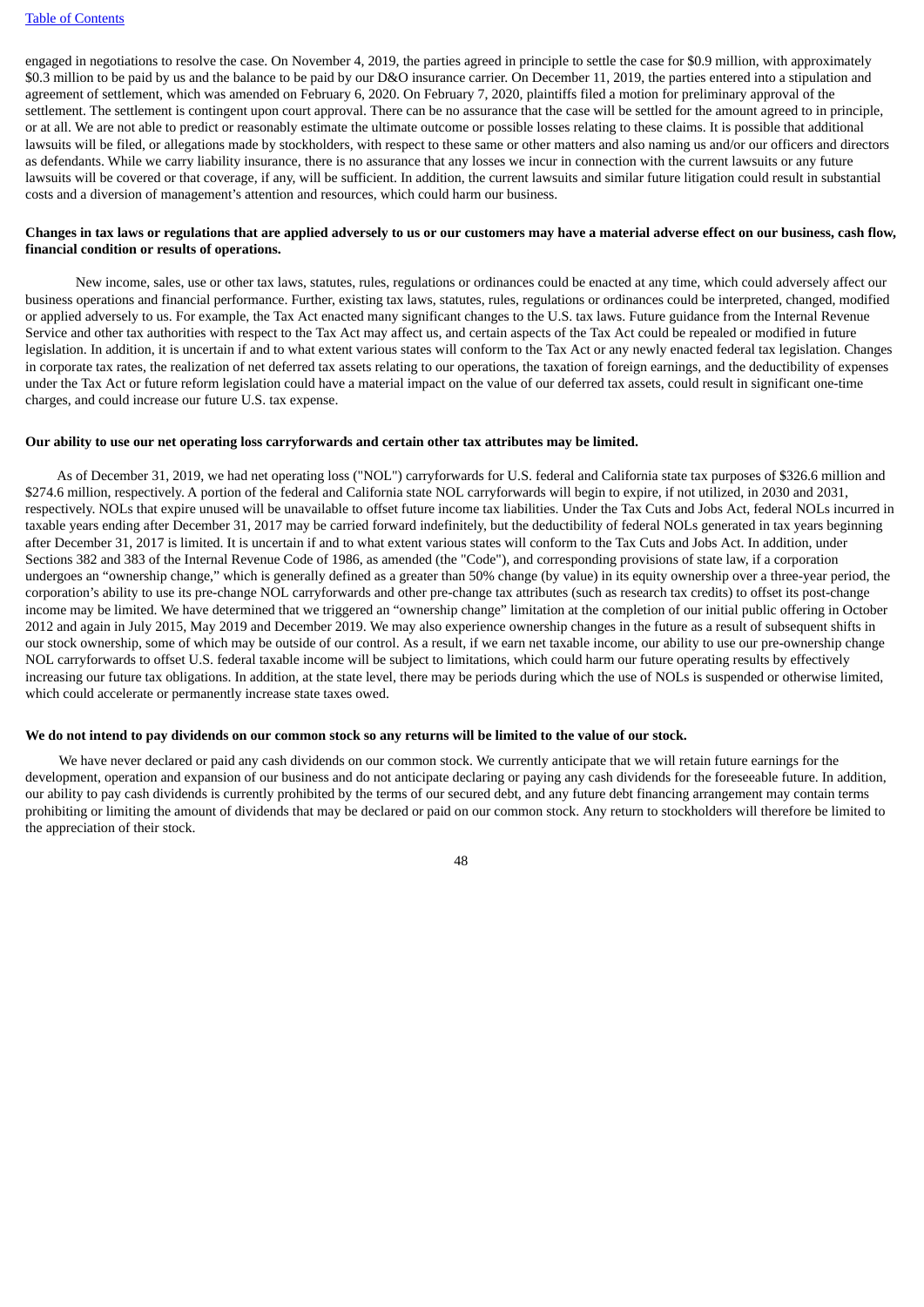# Provisions in our amended and restated certificate of incorporation and bylaws, as well as provisions of Delaware law, could make it more difficult for a third party to acquire us or increase the cost of acquiring us, even if doing so would benefit our stockholders or remove our current **management.**

Some provisions of our charter documents and Delaware law may have anti-takeover effects that could discourage an acquisition of us by others, even if an acquisition would be beneficial to our stockholders and may prevent attempts by our stockholders to replace or remove our current management. These provisions include:

- authorizing the issuance of "blank check" preferred stock, the terms of which may be established and shares of which may be issued without stockholder approval;
- prohibiting stockholder action by written consent, thereby requiring all stockholder actions to be taken at a meeting of our stockholders;
- eliminating the ability of stockholders to call a special meeting of stockholders;
- establishing the state of Delaware as the sole forum for certain legal actions against the Company, its officers and directors; and
- establishing advance notice requirements for nominations for election to the board of directors or for proposing matters that can be acted upon at stockholder meetings.

In addition, we are subject to Section 203 of the Delaware General Corporation Law, which generally prohibits a Delaware corporation from engaging in any of a broad range of business combinations with an interested stockholder for a period of three years following the date on which the stockholder became an interested stockholder, unless such transactions are approved by our board of directors. This provision could have the effect of delaying or preventing a change in control, whether or not it is desired by or beneficial to our stockholders. Further, other provisions of Delaware law may also discourage, delay or prevent someone from acquiring us or merging with us.

## **Item 1B. Unresolved Staff Comments**

Not applicable.

# **Item 2. Properties**

On June 19, 2019, we entered into a lease agreement (the "Lease") with ARE SD Region No. 44 LLC for the lease of approximately 8,727 square feet of rentable area of the building located at 10628 Science Center Drive, Suite 225, San Diego, California 92121 (the "Premises"). The commencement date of the Lease was July 1, 2019. We are using the Premises as our principal executive offices and as a laboratory for research and development and other related uses. The term of the Lease is two years, six months, ending December 31, 2021. All lease agreements for buildings previously occupied by us have terminated.

We believe that our existing facilities are adequate and our new facilities will be adequate for our current needs.

## **Item 3. Legal Proceedings**

On January 31, 2017, a putative class action complaint was filed by Baran Polat in the United States District Court for the Southern District of California, or District Court, against us, Paul C. Grint (our former Chief Executive Officer), and Joseph P. Hagan (then our Chief Operating Officer and currently our President and Chief Executive Officer). The complaint includes claims asserted, on behalf of certain purchasers of our securities, under Sections 10(b) and 20(a) of the Securities Exchange Act of 1934, as amended. In general, the complaint alleges that, between January 21, 2016, and June 27, 2016, the defendants violated the federal securities laws by making materially false and misleading statements regarding our business and the prospects for RG-101, thereby artificially inflating the price of our securities. The plaintiff seeks unspecified monetary damages and other relief. On February 10, 2017, a second putative class action complaint was filed by Li Jin in the District Court against the Company, Mr. Hagan, Dr. Grint, and Timothy Wright, the Company's former Chief Research and Development Officer. The Complaint alleges claims similar to those asserted by Mr. Polat. The actions have been related. On February 17, 2017, the District Court entered an order stating that defendants need not answer, or otherwise respond, until the District Court enters an order appointing, pursuant to the Private Securities Litigation Reform Act of 1995, lead plaintiff and lead counsel, and the parties then submit a schedule to the District Court for the filing of an amended or consolidated complaint and the timing of defendants' answer or response. On April 3, 2017, two motions for consolidation of the two actions, appointment of lead plaintiff and approval of counsel were filed in the actions. On October 26, 2017, the District Court entered an order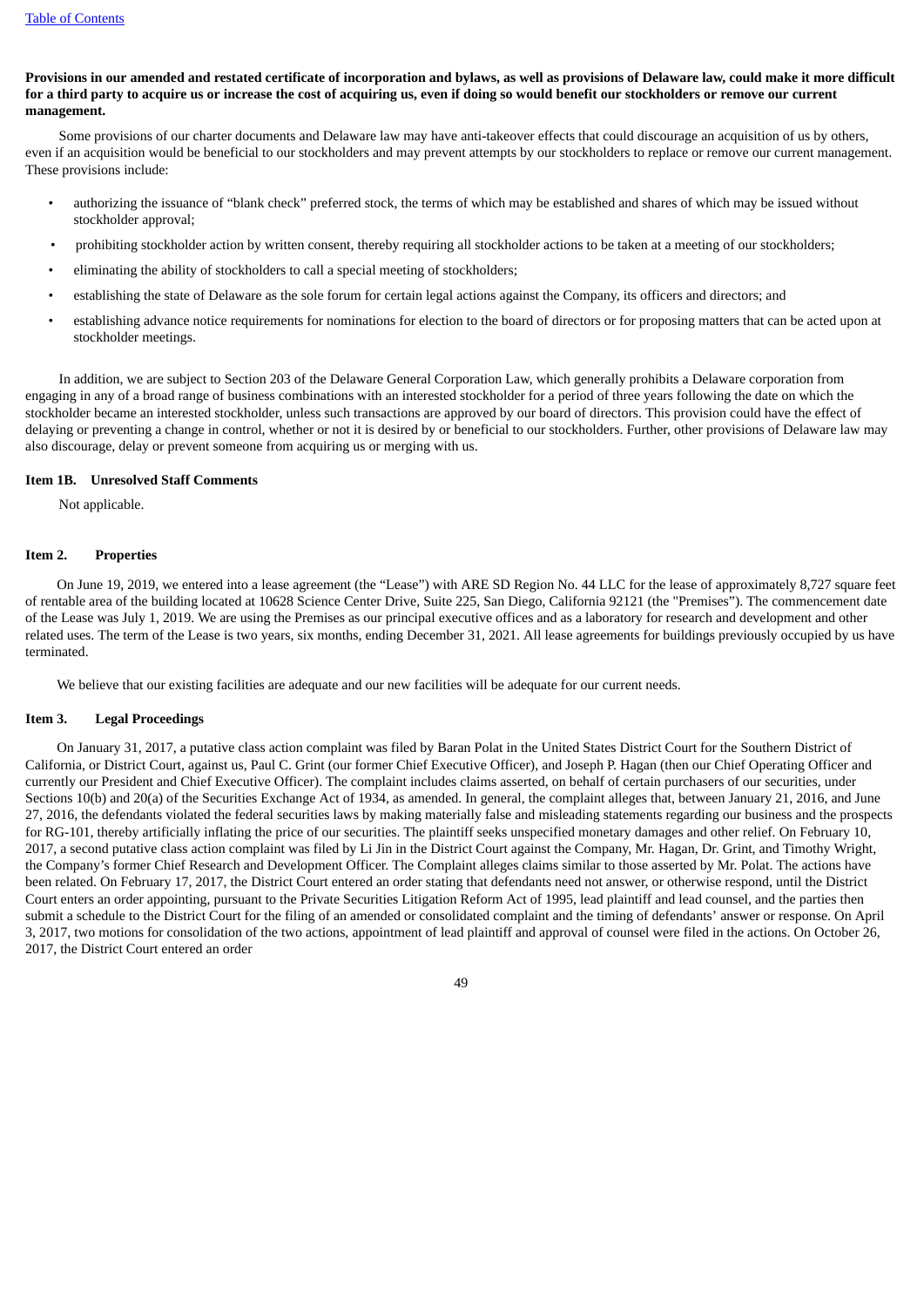consolidating the cases, appointing lead plaintiffs, and appointing lead counsel for lead plaintiffs. On December 22, 2017, lead plaintiffs filed a consolidated complaint against the Company, Dr. Grint, Mr. Hagan, and Michael Huang (our former Vice President of Clinical Development). The consolidated complaint alleges that between February 17, 2016 and June 12, 2017, the defendants violated Sections 10(b) and 20(a) of the Securities Exchange Act of 1934, as amended, by making materially false and misleading statements regarding RG-101. The consolidated complaint seeks unspecified monetary damages and an award of attorneys' fees and costs. On February 6, 2018, defendants filed a motion to dismiss the consolidated complaint. On March 23, 2018, plaintiff filed their opposition to the motion and on April 24, 2018, defendants filed their response. On September 5, 2019, the court granted the defendants' motion to dismiss with leave to amend. Plaintiffs filed their amended complaint on October 1, 2019. Subsequent to the filing of the amended complaint, counsel for the parties engaged in negotiations to resolve the case. On November 4, 2019, the parties agreed in principle to settle the case for \$0.9 million, with approximately \$0.3 million to be paid by us and the balance to be paid by our D&O insurance carrier. On December 11, 2019, the parties entered into a stipulation and agreement of settlement, which was amended on February 6, 2020. On February 7, 2020, plaintiffs filed a motion for preliminary approval of the settlement. The settlement is contingent upon court approval. There can be no assurance that the case will be settled for the amount agreed to in principle, or at all. We are not able to predict or reasonably estimate the ultimate outcome or possible losses relating to these claims.

#### **Item 4. Mine Safety Disclosures**

Not applicable.

#### **PART II**

#### **Item 5. Stockholder Matters and Issuer Purchases of Equity Securities**

## **Market Information**

Our common stock was listed on The Nasdaq Global Market under the symbol "RGLS" from October 4, 2012 through January 10, 2019. Since January 11, 2019, our common stock has been listed on The Nasdaq Capital Market.

#### **Holders of Record**

As of March 6, 2020, there were 7 holders of record of our common stock.

#### **Dividend Policy**

We have never declared or paid any cash dividends on our common stock. We currently intend to retain all available funds and any future earnings to support our operations and finance the growth and development of our business. We do not intend to pay cash dividends on our common stock for the foreseeable future. Any future determination related to our dividend policy will be made at the discretion of our board of directors and will depend upon, among other factors, our results of operations, financial condition, capital requirements, contractual restrictions, business prospects and other factors our board of directors may deem relevant. In addition, our ability to pay cash dividends is currently prohibited by the terms of the Loan Agreement with Oxford.

## **Securities Authorized for Issuance Under Equity Compensation Plans**

Information about our equity compensation plans is incorporated herein by reference to Item 12 of Part III of this Annual Report.

#### **Item 6. Selected Financial Data**

The selected financial data set forth below is derived from our audited financial statements, including the balance sheets at December 31, 2019 and 2018 and the related statements of operations for each of the years ended December 31, 2019 and 2018 and related notes appearing elsewhere in this Annual Report. The balance sheet data as of December 31, 2017, 2016 and 2015 and the statement of operations data for the years ended December 31, 2017, 2016 and 2015 are derived from our audited financial statements that are not included in this Annual Report. The following selected financial data should be read in conjunction with the financial statements and notes thereto and Item 7, "Management's Discussion and Analysis of Financial Condition and Results of Operations" included elsewhere in this Annual Report. The selected financial data in this section are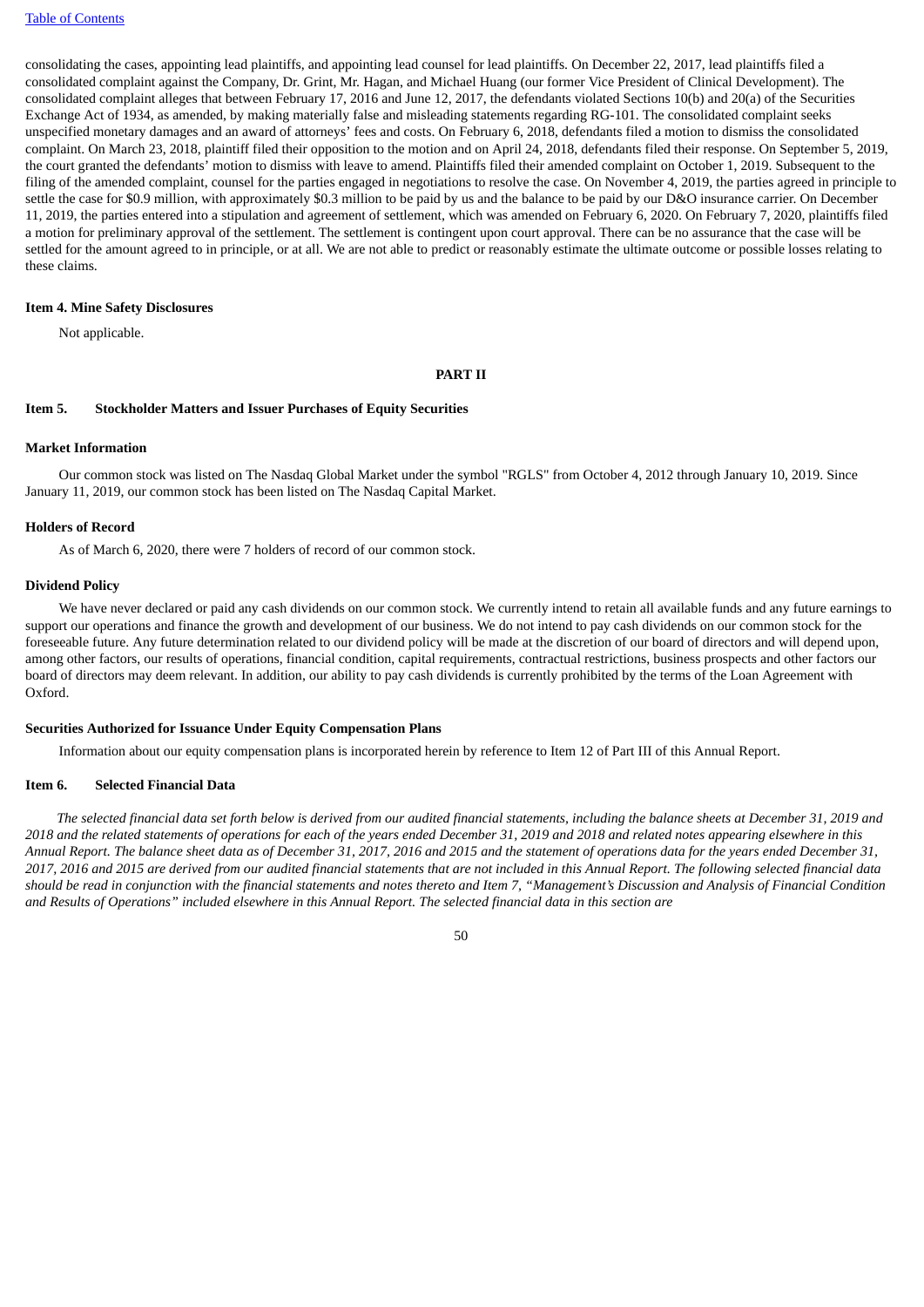### Table of [Contents](#page-2-0)

not intended to replace our financial statements and the related notes. Our historical results are not necessarily indicative of our future results. Amounts *are in thousands, except per share data.*

|                                       | <b>Year ended December 31.</b> |           |  |          |    |           |    |           |  |          |  |  |  |
|---------------------------------------|--------------------------------|-----------|--|----------|----|-----------|----|-----------|--|----------|--|--|--|
| <b>Statement of operations data</b>   |                                | 2019      |  | 2018     |    | 2017      |    | 2016      |  | 2015     |  |  |  |
| Revenue under collaborations          |                                | 6.832     |  | 72       |    | 72        |    | 1,194     |  | 20,759   |  |  |  |
| Loss from operations                  |                                | (16, 834) |  | (46,763) |    | (70, 131) |    | (81,502)  |  | (54,758) |  |  |  |
| Net loss                              |                                | (18.592)  |  | (48,709) | \$ | (71, 905) | \$ | (81, 836) |  | (55,748) |  |  |  |
| Net loss per share, basic and diluted |                                | (1.08)    |  | (5.59)   |    | (11.47)   |    | (18.59)   |  | (12.98)  |  |  |  |

|                                                   | As of December 31, |            |      |            |      |            |      |            |        |            |  |  |  |
|---------------------------------------------------|--------------------|------------|------|------------|------|------------|------|------------|--------|------------|--|--|--|
| <b>Balance sheet data</b>                         |                    | 2019       | 2018 |            | 2017 |            | 2016 |            |        | 2015       |  |  |  |
| Cash, cash equivalents and short-term investments |                    | 34,121     | \$   | 13,935     | \$   | 60,074     | S    | 76,111     | $*$ \$ | 115,319    |  |  |  |
| Working capital (deficit)                         |                    | 18,809     |      | (7,351)    |      | 34,136     |      | 73,667     |        | 121,626    |  |  |  |
| <b>Total assets</b>                               |                    | 42,081     |      | 27,927     |      | 77,809     |      | 100,661    |        | 141,083    |  |  |  |
| Term loan                                         |                    | 14,631     |      | 16,575     |      | 19,859     |      | 19,802     |        |            |  |  |  |
| Accumulated deficit                               |                    | (411, 315) |      | (392, 723) |      | (345, 858) |      | (273, 351) |        | (191, 515) |  |  |  |
| Total stockholders' equity (deficit)              |                    | 20,015     |      | (5,854)    |      | 35,216     |      | 56.075     |        | 124,078    |  |  |  |

\*Includes \$1.3 million of restricted cash as of December 31, 2015.

## **Item 7. Management's Discussion and Analysis of Financial Condition and Results of Operations**

You should read the following discussion and analysis together with "Item 6. Selected Financial Data" and our financial statements and related notes included elsewhere in this Annual Report. The following discussion contains forward-looking statements that involve risks and uncertainties. Our actual results could differ materially from those expressed or implied in any forward-looking statements as a result of various factors, including those set *forth under the caption "Item 1A. Risk Factors."*

# **OVERVIEW**

We are a clinical-stage biopharmaceutical company focused on discovering and developing first-in-class drugs targeting *micro*RNAs to treat diseases with significant unmet medical need. We were formed in 2007 when Alnylam and Ionis contributed significant intellectual property, know-how and financial and human capital to pursue the development of drugs targeting *micro*RNAs pursuant to a license and collaboration agreement. Our most advanced product candidates are RG-012 and RGLS4326. RG-012 is an anti-miR targeting miR-21 for the treatment of Alport syndrome, a life-threatening kidney disease with no approved therapy available. In November 2018, we and Sanofi agreed to transition further development activities of our miR-21 programs, including our RG-012 program, to Sanofi. As a result, Sanofi became responsible for all costs incurred in the development of our miR programs. The transition activities were completed in the second quarter of 2019. RGLS4326 is an anti-miR targeting miR-17 for the treatment of ADPKD. In addition to these clinical programs, we continue to develop a pipeline of preclinical drug product candidates.

Since our inception through December 31, 2019, we have relied primarily on the sale of our equity and convertible debt securities to fund company operations. We have received \$342.5 million from the sale of our equity and convertible debt securities, \$91.8 million from our collaborations, principally from upfront payments, research funding and preclinical and clinical milestones, and \$19.8 million in net proceeds from our Term Loan. As of December 31, 2019, we had cash and cash equivalents of approximately \$34.1 million.

# **FINANCIAL OPERATIONS OVERVIEW**

#### **Revenue**

Our revenues generally consist of upfront payments for licenses or options to obtain licenses in the future, milestone payments and payments for other research services under license and collaboration agreements.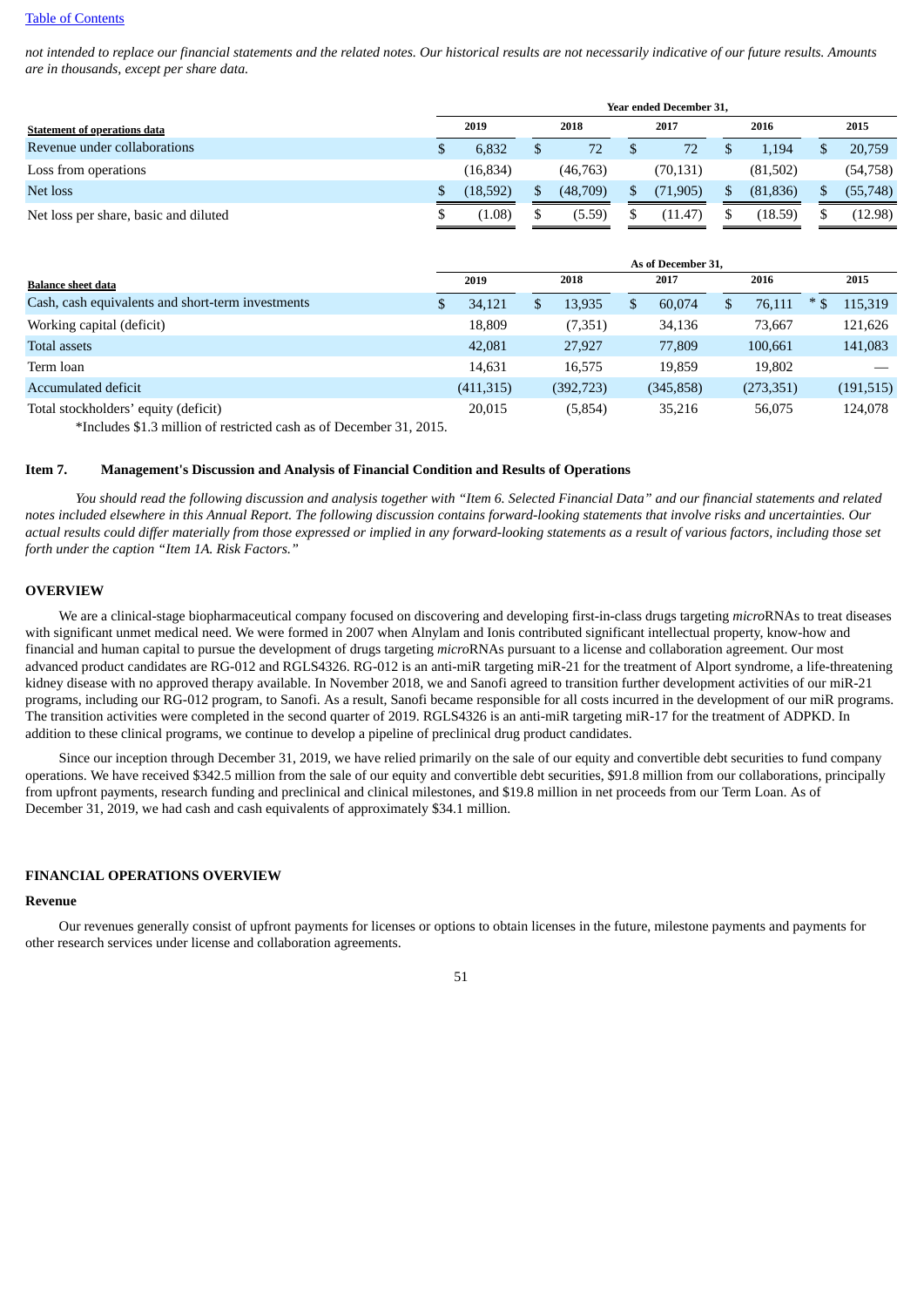In the future, we may generate revenue from a combination of license fees and other upfront payments, payments for research and development services, milestone payments, product sales and royalties in connection with licenses and collaborations. We expect that any revenue we generate will fluctuate from quarter-to-quarter as a result of the timing of our achievement of preclinical, clinical, regulatory and commercialization milestones, if at all, the timing and amount of payments relating to such milestones and the extent to which any of our products are approved and successfully commercialized by us or our collaboration partners. If our current or future collaboration partners do not elect or otherwise agree to fund our development costs pursuant to our current or future license and collaboration agreements, or we or our collaboration partner fails to develop product candidates in a timely manner or obtain regulatory approval for them, our ability to generate future revenues, and our results of operations and financial position would be adversely affected.

#### **Research and development expenses**

Research and development expenses consist of costs associated with our research activities, including our drug discovery efforts and the development of our therapeutic programs. Our research and development expenses include:

- employee-related expenses, including salaries, benefits, travel and stock-based compensation expense;
- external research and development expenses incurred under arrangements with third parties, such as contract research organizations ("CRO"), contract manufacturing organizations ("CMOs"), other clinical trial related vendors, consultants and our scientific advisors;
- license fees; and
- facilities, depreciation and other allocated expenses, which include direct and allocated expenses for rent and maintenance of facilities, amortization of leasehold improvements and equipment, and laboratory and other supplies.

We expense research and development costs as incurred. We account for nonrefundable advance payments for goods and services that will be used in future research and development activities as expenses when the service has been performed or when the goods have been received. Certain of the raw materials used in the process of manufacturing drug product are capitalized upon their acquisition and expensed upon usage, as we have determined these materials have alternative future use.

To date, we have conducted research on many different *micro*RNAs with the goal of understanding how they function and identifying those that might be targets for therapeutic modulation. At any given time we are working on multiple targets, primarily within our therapeutic areas of focus. Our organization is structured to allow the rapid deployment and shifting of resources to focus on the most promising targets based on our ongoing research. As a result, in the early phase of our development programs, our research and development costs are not tied to any specific target. However, we are currently spending the vast majority of our research and development resources on our lead development programs.

Since our inception, we have spent a total of approximately \$358.0 million in research and development expenses through December 31, 2019.

The process of conducting clinical trials and preclinical studies necessary to obtain regulatory approval is costly and time consuming. We, or our collaboration partners, may never succeed in achieving marketing approval for any of our product candidates. The probability of success for each product candidate may be affected by numerous factors, including preclinical data, clinical data, competition, manufacturing capability and commercial viability.

Successful development of future product candidates is highly uncertain and may not result in approved products. Completion dates and completion costs can vary significantly for each future product candidate and are difficult to predict. We anticipate we will make determinations as to which programs to pursue and how much funding to direct to each program on an ongoing basis in response to our ability to maintain or enter into new collaborations with respect to each program or potential product candidate, the scientific and clinical success of each future product candidate, as well as ongoing assessments as to each future product candidate's commercial potential. We will need to raise additional capital and may seek additional collaborations in the future in order to advance our various programs.

## **General and administrative expenses**

General and administrative expenses consist primarily of salaries and related benefits, including stock-based compensation, related to our executive, finance, legal, business development and support functions. Other general and administrative expenses include allocated facility-related costs not otherwise included in research and development expenses and professional fees for auditing, tax and legal services, some of which are incurred as a result of being a publicly-traded company.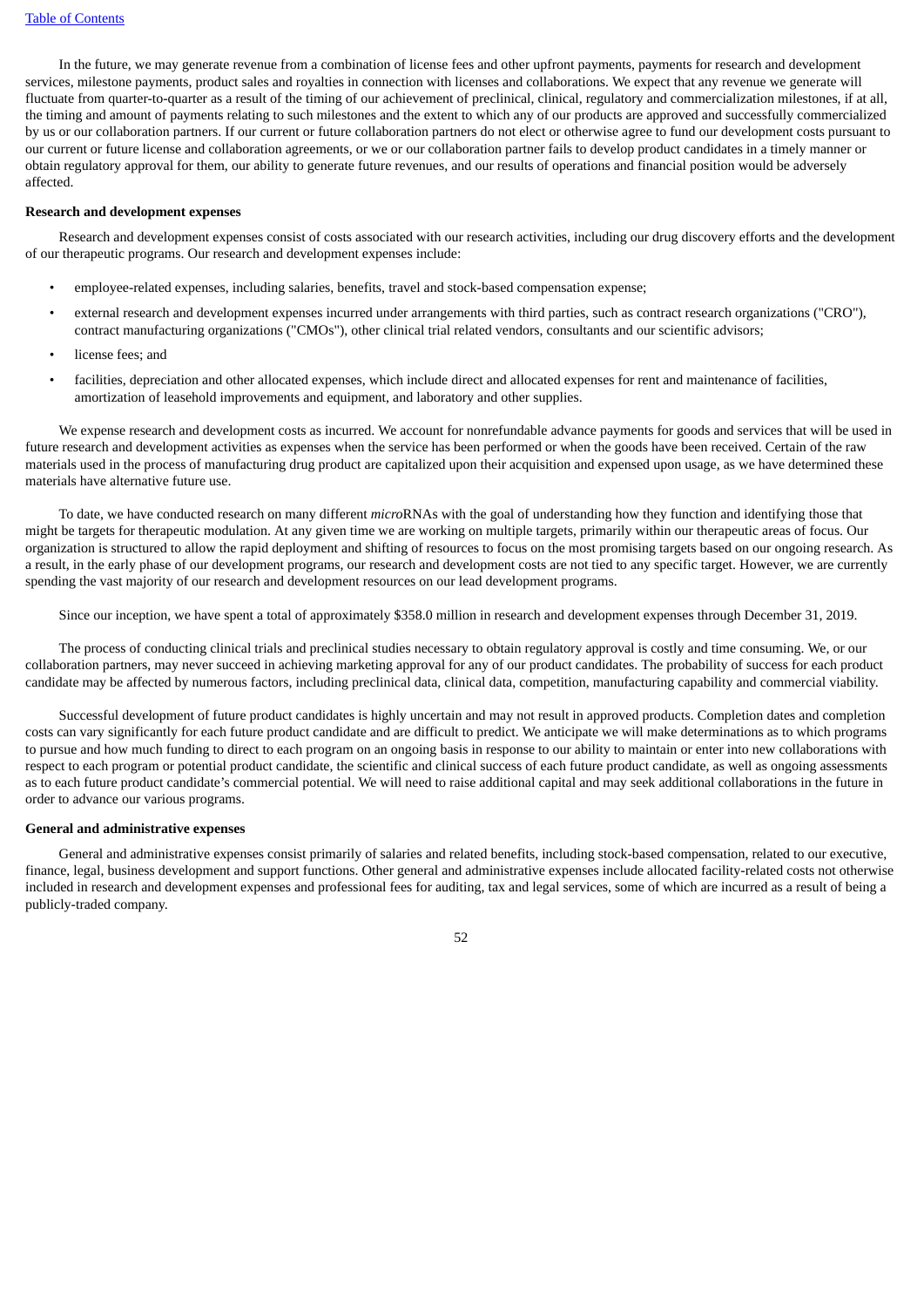## **Other income (expense), net**

Other income (expense) consists primarily of interest income and expense, and various income or expense items of a non-recurring nature. We earn interest income from interest-bearing accounts and money market funds for cash and cash equivalents and marketable securities, such as interest-bearing bonds, for our short-term investments. Interest expense is primarily attributable to interest charges associated with borrowings under our secured Term Loan.

## **CRITICAL ACCOUNTING POLICIES AND ESTIMATES**

The preparation of our financial statements requires us to make estimates and assumptions that affect the reported amounts of assets and liabilities, disclosure of contingent assets and liabilities, and the revenues and expenses incurred during the reported periods. We base our estimates on historical experience and on various other factors that we believe are reasonable under the circumstances, the results of which form the basis for making judgments about the carrying value of assets and liabilities that are not apparent from other sources. Actual results may differ from these estimates under different assumptions or conditions.

While our significant accounting policies are described in the notes to our financial statements appearing elsewhere in this Annual Report, we believe that the following critical accounting policies are most important to understanding and evaluating our reported financial results.

#### **Revenue Recognition**

Our revenues generally consist of upfront payments for licenses or options to obtain licenses in the future, milestone payments and payments for other research services under license and collaboration agreements.

Effective January 1, 2018, we adopted Accounting Standards Update ("ASU") 2014-09, *Revenue from Contracts with Customers* (Topic 606) ("Topic 606") using the modified retrospective method which consisted of applying and recognizing the cumulative effect of Topic 606 at the date of initial application. Topic 606 supersedes the revenue recognition requirements in Accounting Standards Codification ("ASC") Topic 605, *Revenue Recognition* ("Topic 605"). All periods prior to the adoption date of Topic 606 have not been restated to reflect the impact of the adoption of Topic 606, but are accounted for and presented under Topic 605. The following paragraphs in this section describe our revenue recognition accounting polices under Topic 606 upon adoption on January 1, 2018. Refer to Note 1 to the financial statements included in our Annual Report on Form 10-K for the year ended December 31, 2017 for revenue recognition accounting policies under Topic 605.

We recognize revenue when we transfer promised goods or services to customers in an amount that reflects the consideration to which we expect to be entitled in exchange for those goods or services. To determine revenue recognition for contracts with customers we perform the following five steps: (i) identify the contract(s) with a customer; (ii) identify the performance obligation(s) in the contract; (iii) determine the transaction price; (iv) allocate the transaction price to the performance obligation(s) in the contract; and (v) recognize revenue when (or as) we satisfy the performance obligation(s). At contract inception, we assess the goods or services promised within each contract, assess whether each promised good or service is distinct and identify those that are performance obligations. We recognize as revenue the amount of the transaction price that is allocated to the respective performance obligation when (or as) the performance obligation is satisfied.

#### *Collaborative Arrangements*

We enter into collaborative arrangements with partners that typically include payment to us of one of more of the following: (i) license fees; (ii) payments related to the achievement of developmental, regulatory, or commercial milestones; and (iii) royalties on net sales of licensed products. Where a portion of non-refundable up-front fees or other payments received are allocated to continuing performance obligations under the terms of a collaborative arrangement, they are recorded as contract liabilities and recognized as revenue when (or as) the underlying performance obligation is satisfied.

As part of the accounting for these arrangements, we must develop estimates and assumptions that require judgment to determine the underlying stand-alone selling price for each performance obligation which determines how the transaction price is allocated among the performance obligation(s). The stand-alone selling price may include items such as forecasted revenues, development timelines, discount rates, and probabilities of technical and regulatory success. We evaluate each performance obligation to determine if it can be satisfied at a point in time, or over time. In addition, variable consideration must be evaluated to determine if it is constrained and, therefore, excluded from the transaction price.

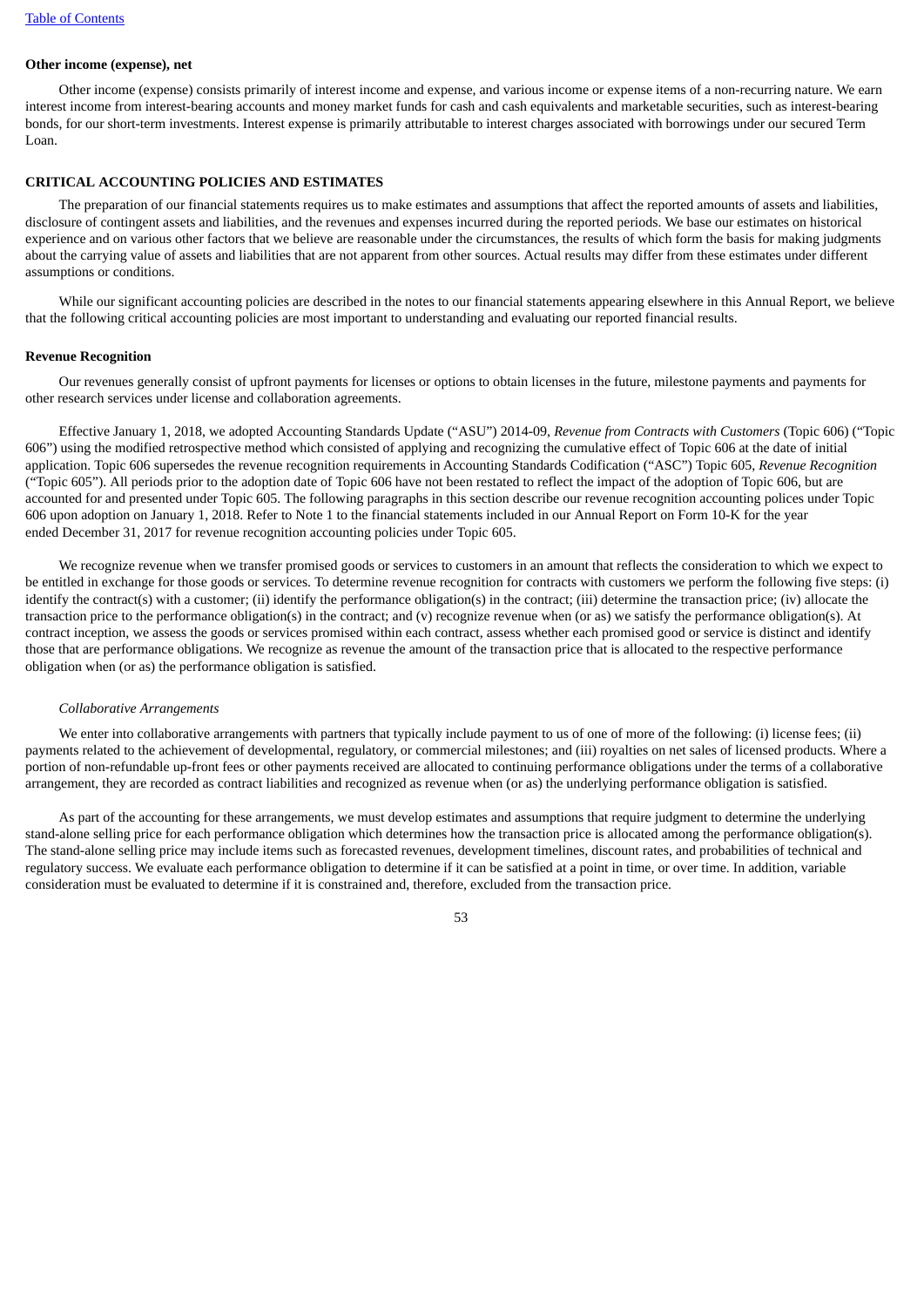# *License Fees*

If a license to our intellectual property is determined to be distinct from the other performance obligations identified in the arrangement, we recognize revenues from non-refundable, up-front fees allocated to the license when the license is transferred to the licensee and the licensee is able to use and benefit from the license. For licenses that are bundled with other performance obligations, we use judgment to assess the nature of the combined performance obligation to determine whether it is satisfied over time or at a point in time and, if over time, the appropriate method of measuring progress for purposes of recognizing revenue. We evaluate the measure of progress each reporting period and, if necessary, adjust the measure of performance and related revenue recognition.

## *Milestone Payments*

At the inception of each arrangement that includes milestone payments (variable consideration), we evaluate whether the milestones are considered probable of being reached and estimate the amount to be included in the transaction price. If it is probable that a milestone event would occur at the inception of an arrangement, the associated milestone value is included in the transaction price. Milestone payments that are contingent upon the achievement of events that are uncertain or not controllable, such as regulatory approvals, are generally not considered probable of being achieved until those approvals are received, and therefore not included in the transaction price. The transaction price is then allocated to each performance obligation on a relative stand-alone selling price basis, for which we recognize revenue as or when the performance obligations under the contract are satisfied. At the end of each reporting period, we evaluate the probability of achievement of such milestones and any related constraint(s), and if necessary, may adjust our estimate of the overall transaction price. Any such adjustments are recorded on a cumulative catch-up basis, which could affect license, collaboration or other revenues and earnings in the period of adjustment.

#### *Royalties*

For arrangements that include sales-based royalties, including milestone payments based on the level of sales, and for which the license is deemed to be the predominant item to which the royalties relate, we recognize revenue at the later of (i) when the related sales occur, or (ii) when the performance obligation to which some or all of the royalty has been allocated has been satisfied (or partially satisfied). To date, we have not recognized any royalty revenue resulting from any of our collaborative arrangements.

#### **Clinical Trial and Preclinical Study Accruals**

We make estimates of our accrued expenses for clinical trial and preclinical study activities as of each balance sheet date in our financial statements based on the facts and circumstances known to us at that time. These accruals are based upon estimates of costs incurred and fees that may be associated with services provided by clinical trial investigational sites, CROs and for other clinical trial-related activities. Payments under certain contracts with such parties depend on factors such as successful enrollment of patients, site initiation and the completion of clinical trial milestones. In accruing for these services, we estimate the time period over which services will be performed and the level of effort to be expended in each period. If possible, we obtain information regarding unbilled services directly from these service providers. However, we may be required to estimate these services based on other information available to us. If we underestimate or overestimate the activities or fees associated with a study or service at a given point in time, adjustments to research and development expenses may be necessary in future periods. Historically, our estimated accrued liabilities have approximated actual expense incurred. Subsequent changes in estimates may result in a material change in our accruals.

### **Recent Accounting Pronouncements**

For a discussion of recently issued accounting pronouncements, refer to the section titled "Recent Accounting Pronouncements" within "The Business, Basis of Presentation and Summary of Significant Accounting Policies" of our financial statements included elsewhere in this Annual Report.

# **RESULTS OF OPERATIONS**

# **Comparison of the years ended December 31, 2019 and 2018**

The following table summarizes our results of operations for the years ended December 31, 2019 and 2018 (in thousands):

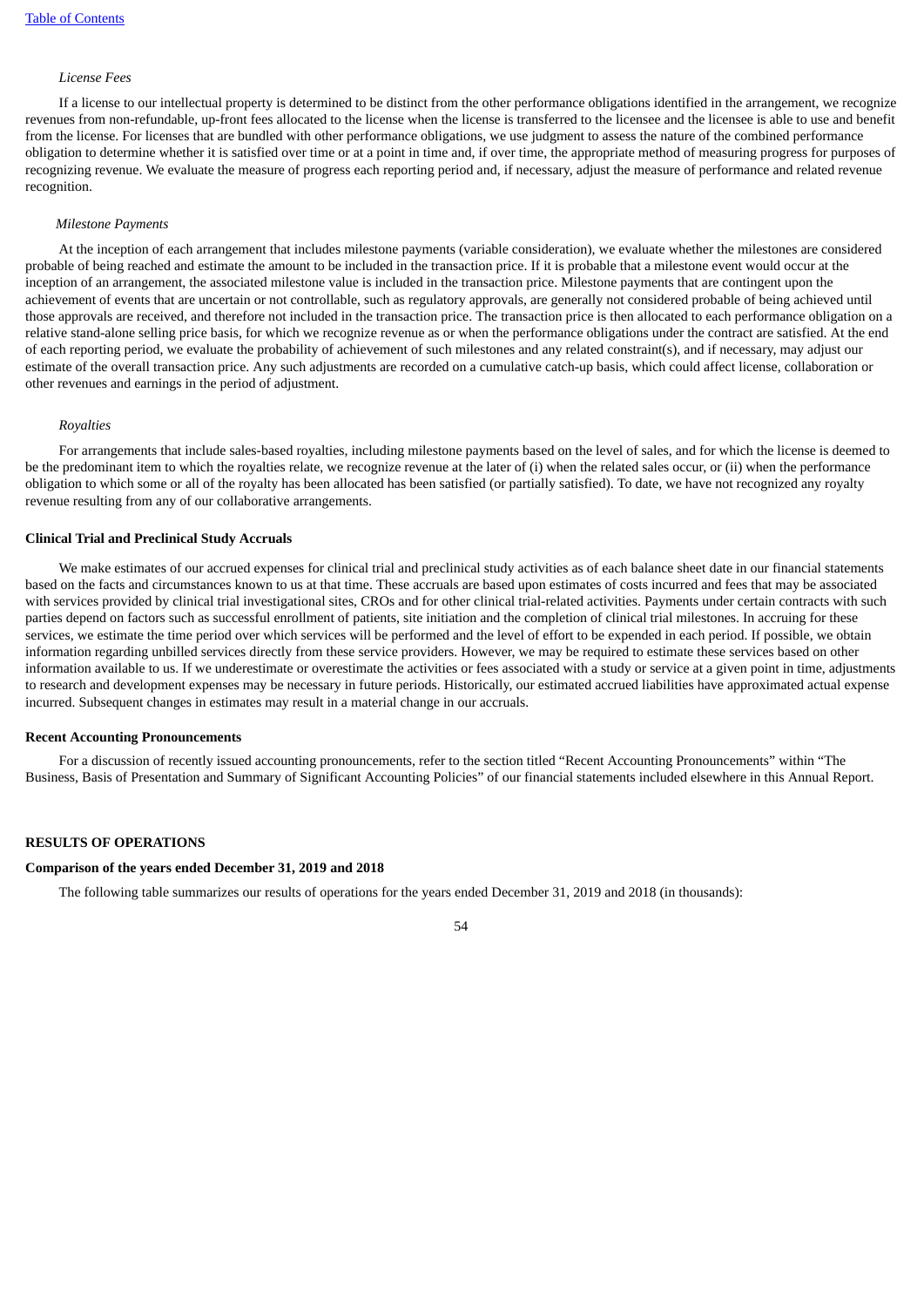|                                     | December 31, | <b>Years ended</b> |         |
|-------------------------------------|--------------|--------------------|---------|
|                                     | 2019         |                    | 2018    |
| Revenue under collaborations        | 6,832        |                    | 72      |
| Research and development expenses   | 12,349       |                    | 33,975  |
| General and administrative expenses | 11,317       |                    | 12,860  |
| Interest and other expenses, net    | (1,757)      |                    | (1,884) |

#### *Revenue under collaborations*

Our revenues are generated from ongoing collaborations, and generally consist of upfront payments for licenses or options to obtain licenses in the future, milestone payments and payments for other research services. Revenue under collaborations was \$6.8 million for the year ended December 31, 2019, compared to less than \$0.1 million for the year ended December 31, 2018. The increase was attributable to recognition of the Upfront Amendment Payments under the 2018 Sanofi Amendment as revenue during the year ended December 31, 2019.

#### *Research and development expenses*

The following table summarizes the components of our research and development expenses for the periods indicated, together with year-over-year changes (dollars in thousands):

|                                         |        |            |    |        |            |     |           | Increase (decrease) |
|-----------------------------------------|--------|------------|----|--------|------------|-----|-----------|---------------------|
|                                         | 2019   | % of total |    | 2018   | % of total |     |           | $\%$                |
| <b>Research and development</b>         |        |            |    |        |            |     |           |                     |
| Personnel and internal expenses         | 6.669  | 54%        |    | 15,790 | 46%        | \$  | (9, 121)  | (58)%               |
| Third-party and outsourced expenses     | 4,799  | 38%        |    | 15,053 | 44%        |     | (10, 254) | (68)%               |
| Non-cash stock-based compensation       | 309    | 3%         |    | 2,256  | 7%         |     | (1, 947)  | (86)%               |
| <b>Depreciation</b>                     | 572    | 5%         |    | 876    | 3%         |     | (304)     | (35)%               |
| Total research and development expenses | 12,349 | 100%       | -S | 33,975 | 100%       | \$. | (21, 626) | (64)%               |

Research and development expenses decreased by \$21.6 million for the year ended December 31, 2019 compared to the year ended December 31, 2018. The aggregate decrease was driven by a \$10.3 million decrease in external development expenses, primarily attributable to the voluntary pause of the RGLS4326 Phase 1 MAD clinical study in the third quarter of 2018 (and subsequent FDA partial clinical hold of the RGLS4326 Phase 1 MAD clinical study in the third quarter of 2019) and commencement of the transfer of the RG-012 program to Sanofi under the 2018 Sanofi Amendment in the fourth quarter of 2018. Additionally, the decrease for the year ended December 31, 2019 compared to the year ended December 31, 2018 was attributable to a \$9.1 million reduction in personnel and internal expenses, driven by a reduction in costs subsequent to our corporate restructuring in the third quarter of 2018. Non-cash stock-based compensation decreased by \$1.9 million for the year ended December 31, 2019 compared to the year ended December 31, 2018, primarily attributable to a reduction in personnel over the periods under comparison.

#### *General and administrative expenses*

General and administrative expenses were \$11.3 million for the year ended December 31, 2019 compared to \$12.9 million for the year ended December 31, 2018. These amounts reflect personnel-related and ongoing general business operating costs. The decrease during the year ended December 31, 2019, as compared to the year ended December 31, 2018, is primarily attributable to a reduction in costs subsequent to our corporate restructuring in the third quarter of 2018.

#### *Interest and other expenses, net*

Net interest and other expenses were \$1.8 million for the year ended December 31, 2019 compared to \$1.9 million for the year ended December 31, 2018. These amounts are primarily related to interest charges associated with our outstanding Term Loan.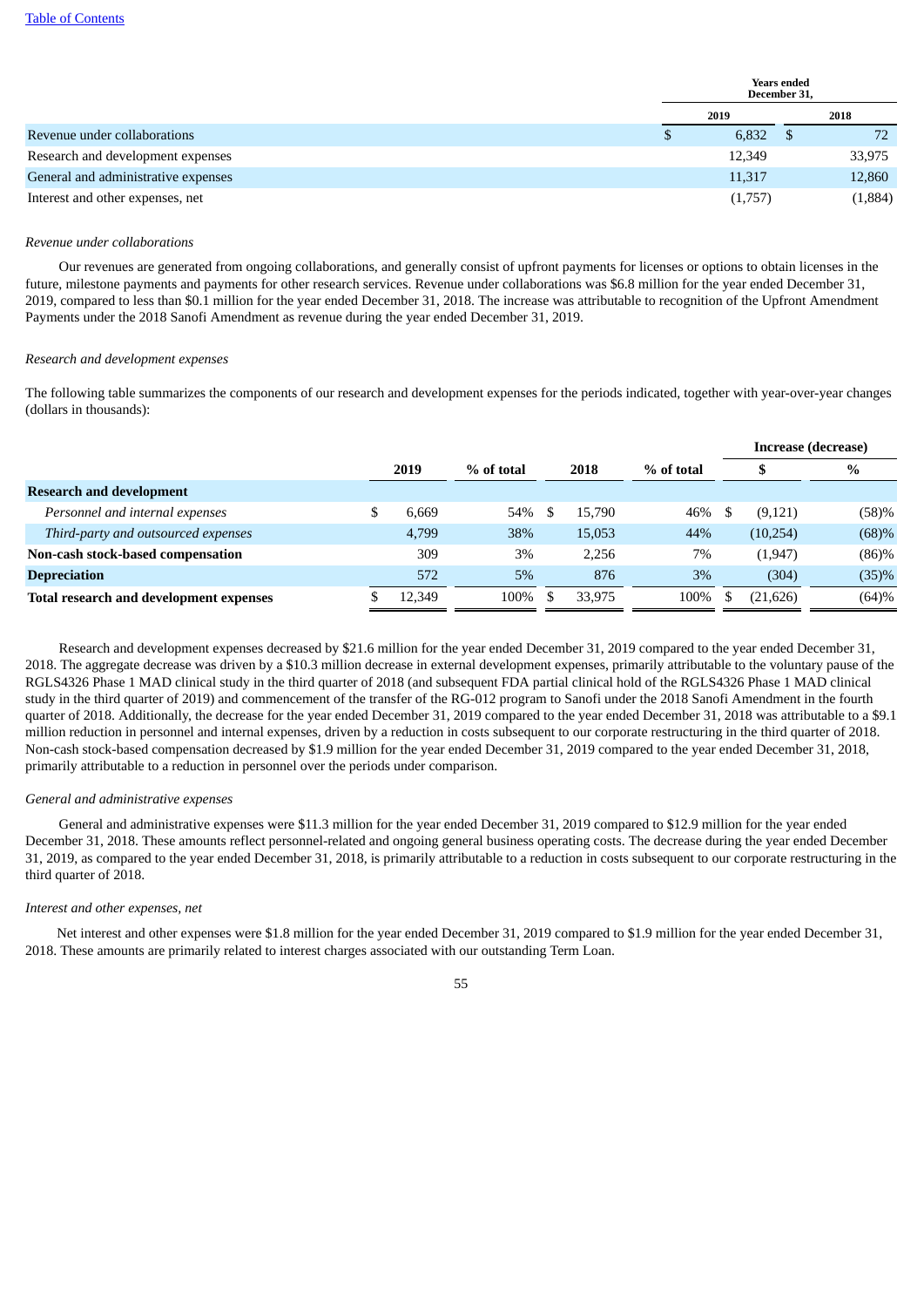# **LIQUIDITY AND CAPITAL RESOURCES**

The accompanying financial statements have been prepared on a basis which assumes we are a going concern, and does not include any adjustments to reflect the possible future effects on the recoverability and classification of assets or the amounts and classifications of liabilities that may result from any uncertainty related to our ability to continue as a going concern.

If we are unable to maintain sufficient financial resources, our business, financial condition and results of operations will be materially and adversely affected. There can be no assurance that we will be able to obtain the needed financing on acceptable terms or at all. Additionally, equity or debt financings may have a dilutive effect on the holdings of the Company's existing stockholders. These factors raise substantial doubt about our ability to continue as a going concern.

Our future capital requirements are difficult to forecast and will depend on many factors, including:

- whether and when we achieve any milestones under our collaboration and license agreement with Sanofi;
- the terms and timing of any other strategic collaboration, licensing and other arrangements that we may establish;
- the initiation, progress, timing and completion of preclinical studies and clinical trials for our development programs and product candidates, and associated costs;
- the number and characteristics of product candidates that we pursue;
- the outcome, timing and cost of regulatory approvals;
- delays that may be caused by changing regulatory requirements;
- the cost and timing of hiring new employees to support our continued growth;
- the costs involved in filing and prosecuting patent applications and enforcing and defending patent claims;
- the costs and timing of procuring clinical and commercial supplies of our product candidates;
- the costs and timing of establishing sales, marketing and distribution capabilities, and the pricing and reimbursement for any products for which we may receive regulatory approval;
- the extent to which we acquire or invest in businesses, products or technologies; and
- payments under our Term Loan.

The following table shows a summary of our cash flows for the years ended December 31, 2019 and 2018 (in thousands):

|                                 | <b>Years ended</b><br>December 31, |   |           |
|---------------------------------|------------------------------------|---|-----------|
|                                 | 2019                               |   | 2018      |
| Net cash (used in) provided by: |                                    |   |           |
| Operating activities            | \$<br>(19,821)                     | S | (43, 273) |
| Investing activities            | 74                                 |   | 46,519    |
| Financing activities            | 39,933                             |   | (2,830)   |
| <b>Total</b>                    | 20,186                             | S | 416       |

## *Operating activities*

Net cash used in operating activities decreased to \$19.8 million for the year ended December 31, 2019, compared to \$43.3 million for the year ended December 31, 2018. Net cash used in operating activities were primarily attributable to net losses of \$18.6 million and \$48.7 million for the years ended December 31, 2019 and 2018, respectively. Adjustments for non-cash charges, including stock-based compensation, decreased to \$5.4 million for the year ended December 31, 2019, compared to \$8.6 million for the year ended December 31, 2018. Changes in working capital resulted in net cash used in operating activities of \$6.6 million for the year ended December 31, 2019, compared to net cash used in operating activities of \$3.2 million for the year ended December 31, 2018.

## *Investing activities*

Net cash provided by investing activities for the year ended December 31, 2019 was primarily attributable to net sales of property and equipment. Net cash provided by investing activities for the year ended December 31, 2018 was primarily related to the net of purchases, sales and maturities of investments. Net sales and maturities of investments was \$46.5 million for the year ended December 31, 2018.

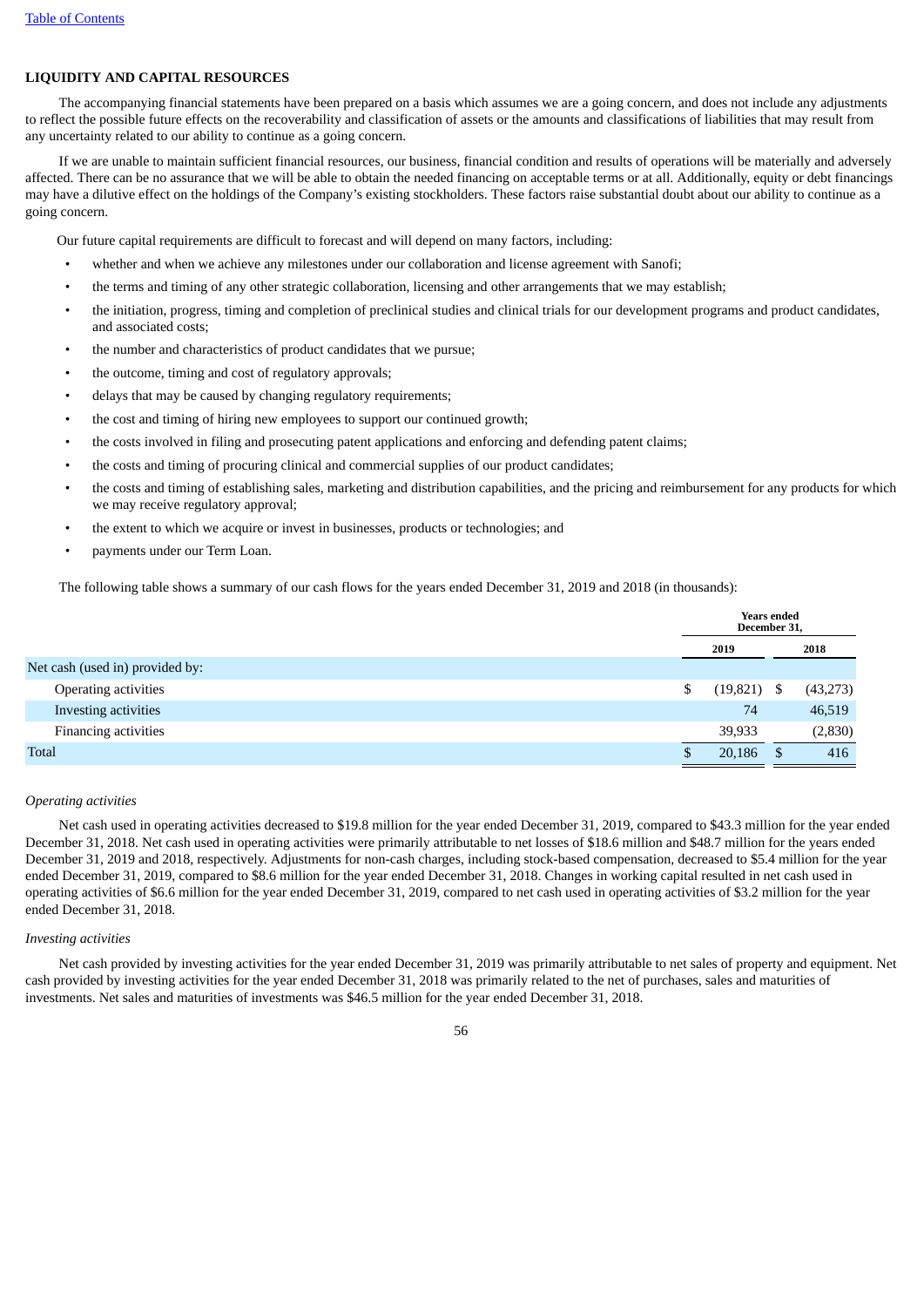## *Financing activities*

Net cash provided by financing activities was \$39.9 million for the year ended December 31, 2019, compared to net cash used in financing activities of \$2.8 million for the year ended December 31, 2018. Net cash provided by financing activities for the year ended December 31, 2019 was attributable to total net proceeds received from our private placement of common stock, warrants to purchase common stock and non-voting convertible preferred stock in May 2019 and December 2019 of \$40.1 million. Our 2018 financing activities primarily related to \$3.3 million of principal payments on our Term Loan.

## **CONTRACTUAL OBLIGATIONS AND COMMITMENTS**

The following is a summary of our long-term contractual obligations as of December 31, 2019 (in thousands):

|                                                  | Payments due by period |              |  |               |           |        |           |    |    |            |  |  |
|--------------------------------------------------|------------------------|--------------|--|---------------|-----------|--------|-----------|----|----|------------|--|--|
|                                                  |                        | <b>Total</b> |  | $\leq 1$ year | 1-3 years |        | 3-5 years |    |    | $>5$ years |  |  |
| Operating lease obligations relating to facility |                        | 871          |  | 429           |           | 442    |           |    |    |            |  |  |
| Outstanding secured Term Loan                    |                        | 14,681       |  |               |           | 14,681 |           |    |    |            |  |  |
| Annual maintenance fees for license agreements   |                        | 140          |  | 18            |           | 35     |           | 35 |    | 52         |  |  |
| Total                                            |                        | 15,692       |  | 447           |           | 15,158 |           | 35 | -S | 52         |  |  |

## **Off-Balance Sheet Arrangements**

As of December 31, 2019, we did not have any off-balance sheet arrangements.

# **Item 7A. Quantitative and Qualitative Disclosures About Market Risk**

Some of the securities that we invest in have market risk where a change in prevailing interest rates may cause the principal amount of the short-term investments to fluctuate. Financial instruments that potentially subject us to significant concentrations of credit risk consist primarily of cash and cash equivalents. We invest our excess cash primarily in debt instruments of U.S. government-sponsored agencies and the U.S. Treasury. The primary objectives of our investment activities are to ensure liquidity and to preserve principal while at the same time maximizing the income we receive from our investments without significantly increasing risk. We have established guidelines regarding approved investments and maturities of investments, which are designed to maintain safety and liquidity.

Because of the short-term maturities of our cash equivalents, we do not believe that an increase in market rates would have any significant impact on the realized value of our cash equivalents. If a 10% change in interest rates were to have occurred on December 31, 2019, this change would not have had a material effect on the fair value of our cash equivalents as of that date.

We also have interest rate exposure as a result of our outstanding Term Loan. As of December 31, 2019, the outstanding principal amount of the term loan was \$14.7 million. The Term Loan bears interest at a floating per annum rate equal to (i) 8.51% plus (ii) the greater of (a) the 30 day U.S. Dollar LIBOR rate reported in The Wall Street Journal on the last business day of the month that immediately precedes the month in which the interest will accrue and (b) 0.44%. Changes in the U.S. Dollar LIBOR rate may therefore affect our interest expense associated with the Term Loan. LIBOR is currently scheduled to be phased out in 2021. Before LIBOR is phased out, we may need to renegotiate the Term Loan to replace LIBOR with a new standard, which has yet to be established. The consequences of these developments cannot be entirely predicted, but could result in higher interest rates on the principal amount of the Term Loan.

If a 10% change in interest rates were to have occurred on December 31, 2019, this change would not have had a material effect on our interest expense as of that date.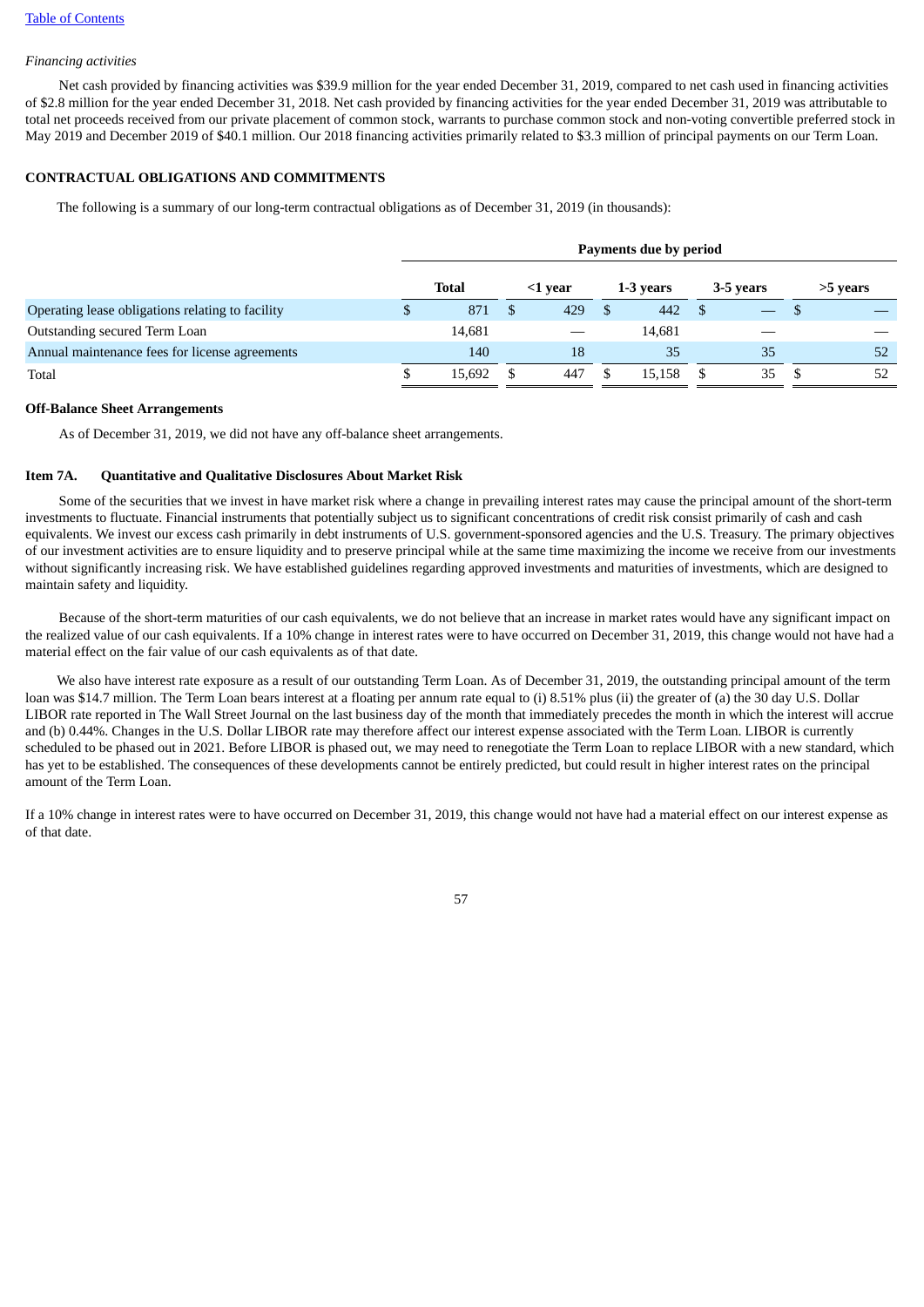# **Item 8. Financial Statements and Supplementary Data**

# **Report of Independent Registered Public Accounting Firm**

# **Opinion on the Financial Statements**

We have audited the accompanying balance sheets of Regulus Therapeutics Inc. (the Company) as of December 31, 2019 and 2018, the related statements of operations and comprehensive loss, stockholders' equity (deficit) and cash flows for each of the two years in the period ended December 31, 2019, and the related notes (collectively referred to as the "financial statements"). In our opinion, the financial statements present fairly, in all material respects, the financial position of the Company at December 31, 2019 and 2018, and the results of its operations and its cash flows for each of the two years in the period ended December 31, 2019, in conformity with U.S. generally accepted accounting principles.

# **The Company's Ability to Continue as a Going Concern**

The accompanying financial statements have been prepared assuming that the Company will continue as a going concern. As discussed in Note 1 to the financial statements, the Company has suffered recurring losses from operations and has stated that substantial doubt exists about the Company's ability to continue as a going concern. Management's evaluation of the events and conditions and management's plans regarding these matters are also described in Note 1. The financial statements do not include any adjustments that might result from the outcome of this uncertainty.

#### **Basis for Opinion**

These financial statements are the responsibility of the Company's management. Our responsibility is to express an opinion on the Company's financial statements based on our audits. We are a public accounting firm registered with the PCAOB and are required to be independent with respect to the Company in accordance with the U.S. federal securities laws and the applicable rules and regulations of the Securities and Exchange Commission and the PCAOB.

We conducted our audits in accordance with the standards of the PCAOB. Those standards require that we plan and perform the audit to obtain reasonable assurance about whether the financial statements are free of material misstatement, whether due to error or fraud. The Company is not required to have, nor were we engaged to perform, an audit of its internal control over financial reporting. As part of our audits we are required to obtain an understanding of internal control over financial reporting but not for the purpose of expressing an opinion on the effectiveness of the Company's internal control over financial reporting. Accordingly, we express no such opinion.

Our audits included performing procedures to assess the risks of material misstatement of the financial statements, whether due to error or fraud, and performing procedures that respond to those risks. Such procedures included examining, on a test basis, evidence regarding the amounts and disclosures in the financial statements. Our audits also included evaluating the accounting principles used and significant estimates made by management, as well as evaluating the overall presentation of the financial statements. We believe that our audits provide a reasonable basis for our opinion.

/s/ Ernst & Young LLP

We have served as the Company's auditor since 2007.

San Diego, California March 12, 2020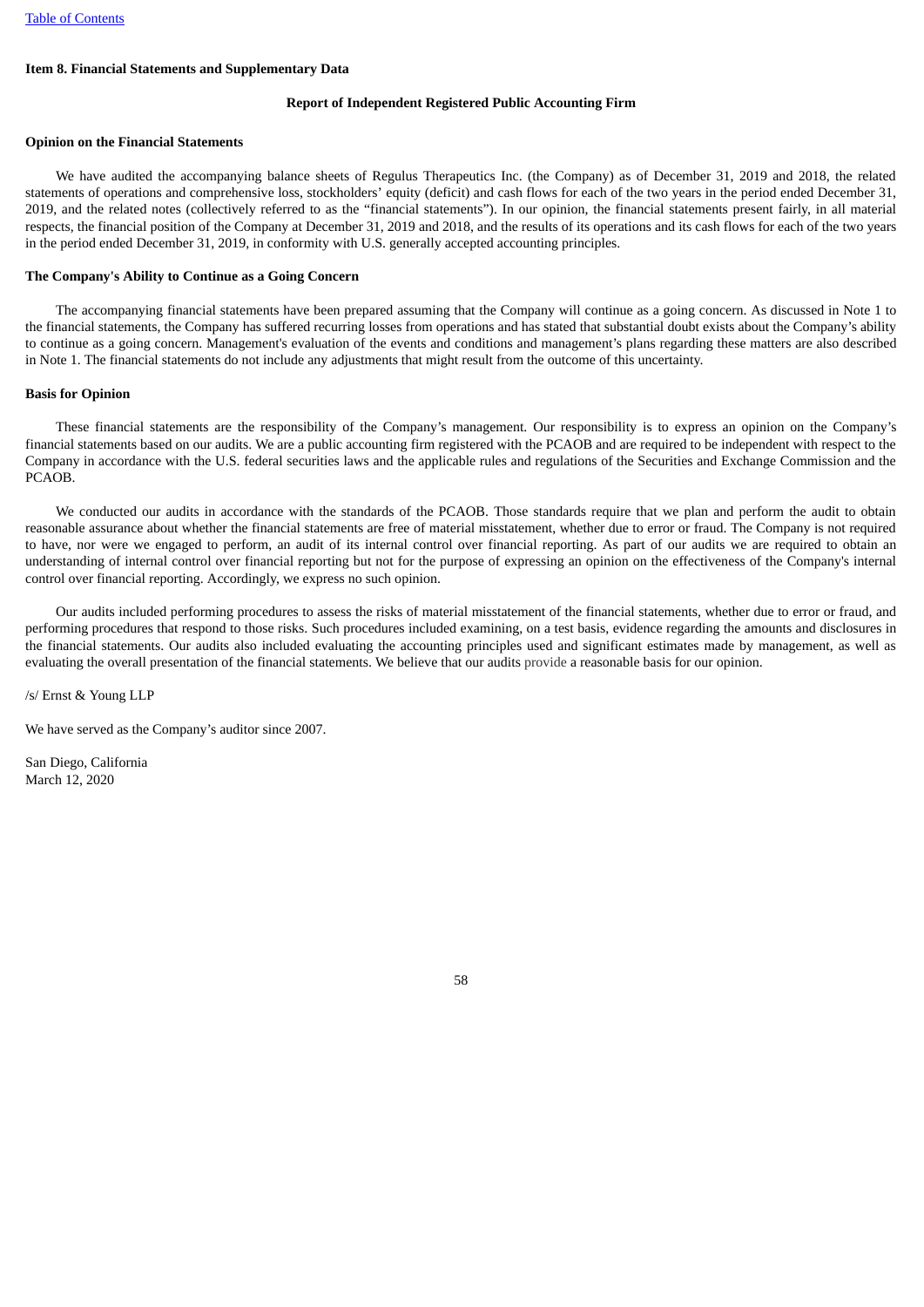# **Regulus Therapeutics Inc. BALANCE SHEETS (In thousands, except share and per share data)**

|                                                                                                                                                                                                         | December 31. |                           |            |
|---------------------------------------------------------------------------------------------------------------------------------------------------------------------------------------------------------|--------------|---------------------------|------------|
|                                                                                                                                                                                                         | 2019         |                           | 2018       |
| <b>Assets</b>                                                                                                                                                                                           |              |                           |            |
| Current assets:                                                                                                                                                                                         |              |                           |            |
| Cash and cash equivalents                                                                                                                                                                               | \$<br>34,121 | \$                        | 13,935     |
| Contract and other receivables                                                                                                                                                                          | 1,141        |                           | 26         |
| Prepaid materials, net                                                                                                                                                                                  | 3,924        |                           | 4,194      |
| Prepaid expenses and other current assets                                                                                                                                                               | 1,221        |                           | 1.140      |
| Total current assets                                                                                                                                                                                    | 40,407       |                           | 19,295     |
| Property and equipment, net                                                                                                                                                                             | 921          |                           | 7,806      |
| Intangibles, net                                                                                                                                                                                        | 266          |                           | 500        |
| Other assets                                                                                                                                                                                            | 487          |                           | 326        |
| <b>Total assets</b>                                                                                                                                                                                     | \$<br>42,081 | $\boldsymbol{\mathsf{S}}$ | 27,927     |
| Liabilities and stockholders' equity (deficit)                                                                                                                                                          |              |                           |            |
| Current liabilities:                                                                                                                                                                                    |              |                           |            |
| Accounts payable                                                                                                                                                                                        | \$<br>1,321  | \$                        | 1,714      |
| <b>Accrued liabilities</b>                                                                                                                                                                              | 917          |                           | 1,625      |
| Accrued compensation                                                                                                                                                                                    | 1,676        |                           | 1,601      |
| Current portion of term loan, less debt issuance costs                                                                                                                                                  | 14,631       |                           | 16,575     |
| Current portion of contract liabilities                                                                                                                                                                 | 6            |                           | 2,572      |
| Other current liabilities                                                                                                                                                                               | 3,047        |                           | 2,559      |
| <b>Total current liabilities</b>                                                                                                                                                                        | 21,598       |                           | 26,646     |
| Contract liabilities, less current portion                                                                                                                                                              |              |                           | 6          |
| Deferred rent, less current portion                                                                                                                                                                     |              |                           | 6,820      |
| Other long-term liabilities                                                                                                                                                                             | 468          |                           | 309        |
| <b>Total liabilities</b>                                                                                                                                                                                | 22,066       |                           | 33,781     |
| Stockholders' equity (deficit):                                                                                                                                                                         |              |                           |            |
| Class A-1 convertible preferred stock, \$0.001 par value; 415,898 shares authorized, issued and outstanding<br>at December 31, 2019; 0 shares authorized, issued and outstanding at December 31, 2018   | 1            |                           |            |
| Class A-2 convertible preferred stock, \$0.001 par value; 3,288,390 shares authorized, issued and<br>outstanding at December 31, 2019; 0 shares authorized, issued and outstanding at December 31, 2018 | 3            |                           |            |
| Common stock, \$0.001 par value; 200,000,000 shares authorized, 21,018,663 and 8,818,019 shares issued<br>and outstanding at December 31, 2019 and 2018, respectively                                   | 21           |                           | 9          |
| Additional paid-in capital                                                                                                                                                                              | 431,305      |                           | 386,860    |
| Accumulated deficit                                                                                                                                                                                     | (411, 315)   |                           | (392, 723) |
| Total stockholders' equity (deficit)                                                                                                                                                                    | 20,015       |                           | (5,854)    |
| Total liabilities and stockholders' equity (deficit)                                                                                                                                                    | \$<br>42,081 | \$                        | 27,927     |

See accompanying notes to these financial statements.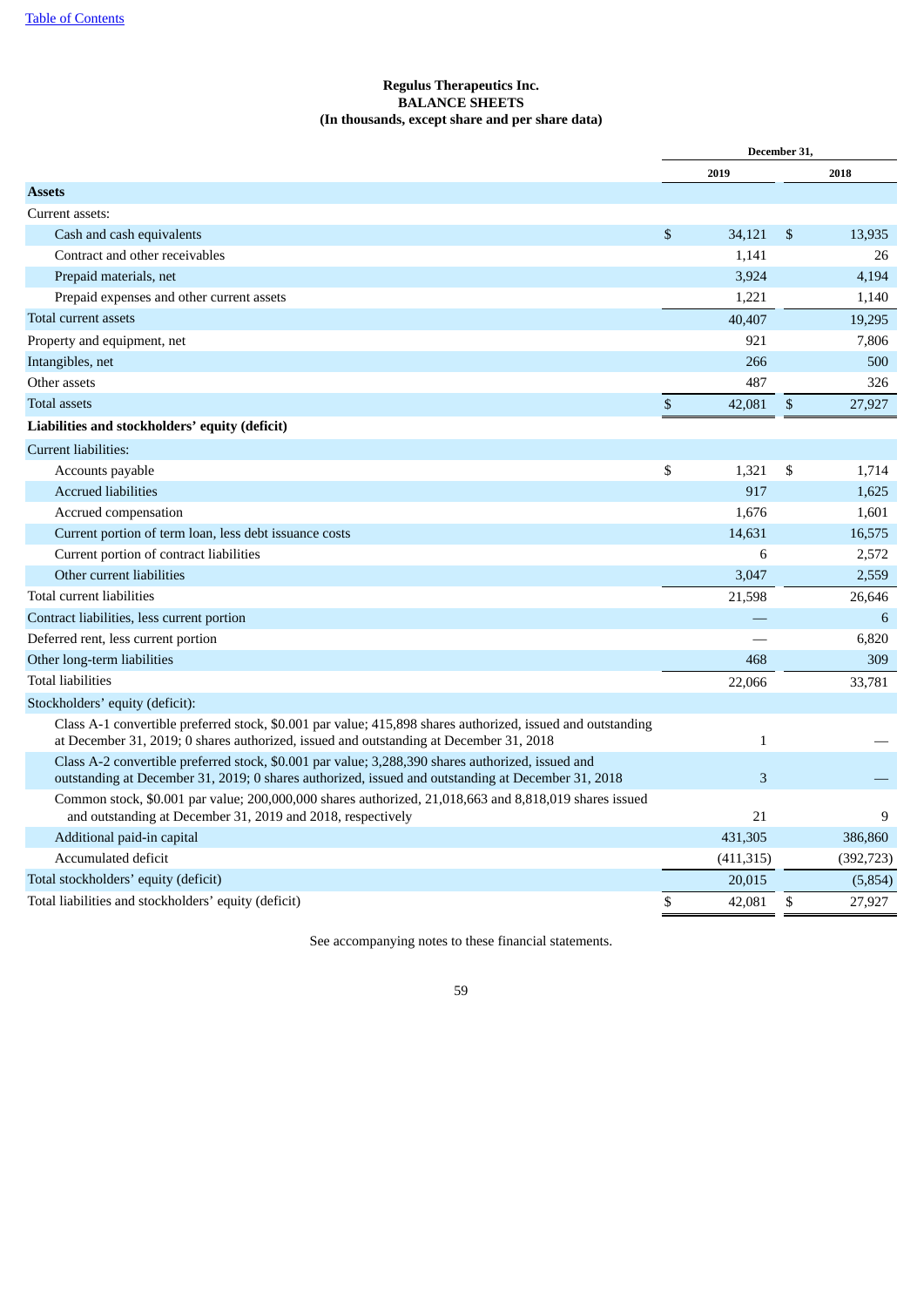# **Regulus Therapeutics Inc. STATEMENTS OF OPERATIONS AND COMPREHENSIVE LOSS (In thousands, except share and per share data)**

|                                                                              | 2019            |    | 2018      |
|------------------------------------------------------------------------------|-----------------|----|-----------|
| Revenues:                                                                    |                 |    |           |
| Revenue under collaborations                                                 | \$<br>6,832     | \$ | 72        |
| Total revenues                                                               | 6,832           |    | 72        |
| Operating expenses:                                                          |                 |    |           |
| Research and development                                                     | 12,349          |    | 33,975    |
| General and administrative                                                   | 11,317          |    | 12,860    |
| Total operating expenses                                                     | 23,666          |    | 46,835    |
| Loss from operations                                                         | (16, 834)       |    | (46, 763) |
| Other income (expense):                                                      |                 |    |           |
| Interest and other income                                                    | 374             |    | 459       |
| Interest and other expense                                                   | (2, 131)        |    | (2,343)   |
| Loss before income taxes                                                     | (18, 591)       |    | (48, 647) |
| Income tax expense                                                           | (1)             |    | (62)      |
| Net loss and comprehensive net loss                                          | \$<br>(18, 592) | \$ | (48,709)  |
| Net loss per share, basic and diluted                                        | (1.08)          | -5 | (5.59)    |
| Weighted average shares used to compute basic and diluted net loss per share | 17,260,176      |    | 8,718,563 |

See accompanying notes to these financial statements.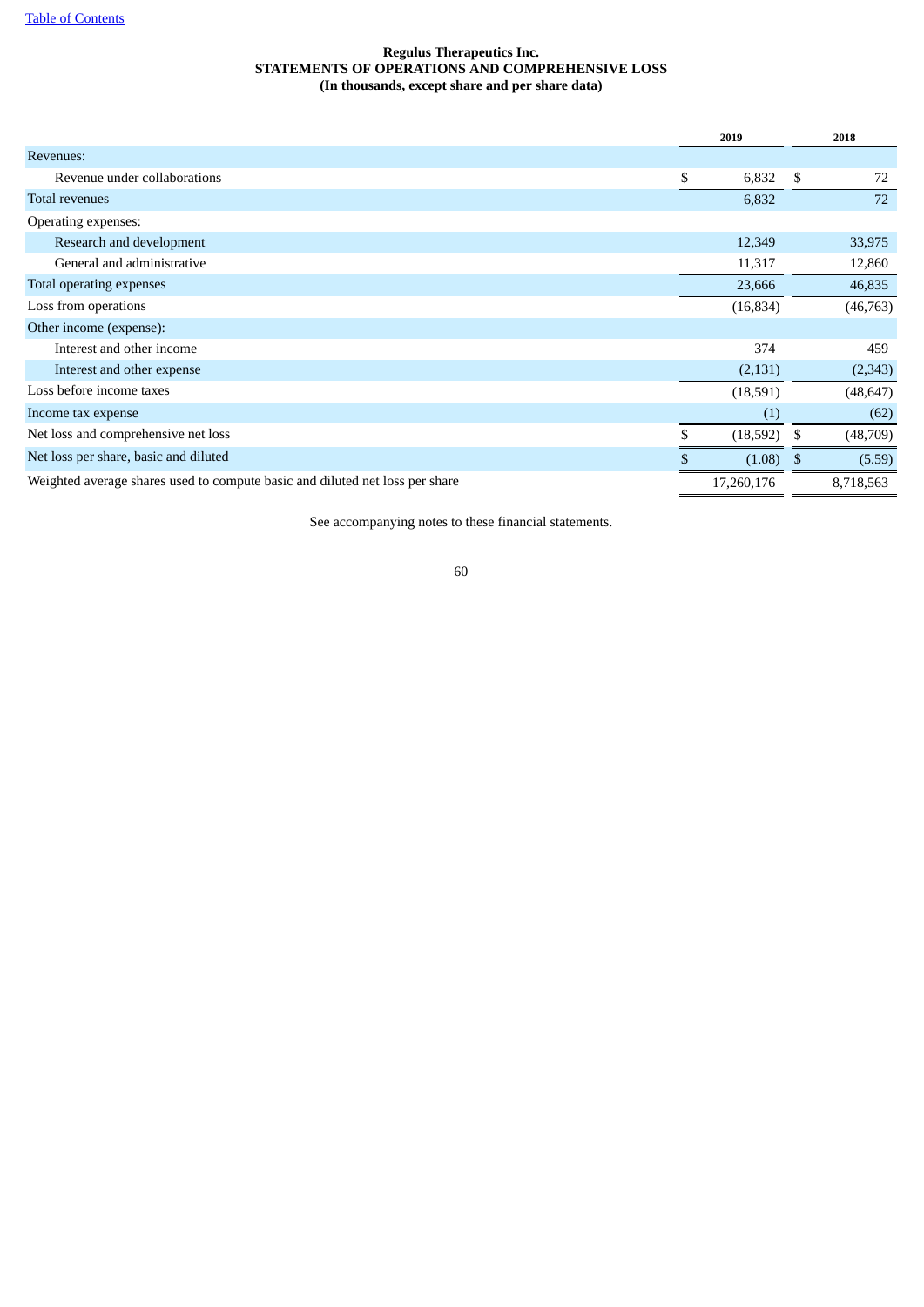# **STATEMENTS OF STOCKHOLDERS' EQUITY (DEFICIT) (In thousands, except share data)**

|                                                                                                            | Convertible<br><b>Preferred Stock</b> |                      | <b>Common stock</b> |                |               | <b>Additional</b><br>paid-in |               | <b>Accumulated</b><br>other<br>comprehensive |                | <b>Accumulated</b> |                | <b>Total</b><br>stockholders'<br>equity |
|------------------------------------------------------------------------------------------------------------|---------------------------------------|----------------------|---------------------|----------------|---------------|------------------------------|---------------|----------------------------------------------|----------------|--------------------|----------------|-----------------------------------------|
|                                                                                                            | <b>Shares</b>                         | <b>Amount</b>        | <b>Shares</b>       | <b>Amount</b>  |               | capital                      | income (loss) |                                              |                | deficit            | (deficit)      |                                         |
| <b>Balance at December 31, 2017</b>                                                                        |                                       | \$                   | 8,662,435           | \$<br>9        | $\mathbb{S}$  | 381,199                      | $\mathbb{S}$  | (134)                                        | $\mathfrak{s}$ | (345, 858)         | $\mathfrak{S}$ | 35,216                                  |
| Issuance of common stock upon exercise<br>of options                                                       |                                       |                      | 328                 |                |               | $\mathbf{1}$                 |               |                                              |                |                    |                |                                         |
| Issuance of common stock upon vesting<br>of restricted stock units                                         |                                       |                      | 128,840             |                |               |                              |               |                                              |                |                    |                |                                         |
| Stock-based compensation expense                                                                           |                                       |                      |                     |                |               | 5,441                        |               |                                              |                |                    |                | 5,441                                   |
| Issuance of common stock under<br>Employee Stock Purchase Plan                                             |                                       |                      | 26,416              |                |               | 219                          |               |                                              |                |                    |                | 219                                     |
| Unrealized gain on short-term<br>investments                                                               |                                       |                      |                     |                |               |                              |               | 134                                          |                |                    |                | 134                                     |
| Cumulative effect of accounting change<br>(ASU 2014-09)                                                    |                                       |                      |                     |                |               |                              |               |                                              |                | 1,844              |                | 1,844                                   |
| Net loss                                                                                                   |                                       |                      |                     |                |               |                              |               |                                              |                | (48,709)           |                | (48, 709)                               |
| <b>Balance at December 31, 2018</b>                                                                        |                                       | \$                   | 8,818,019           | \$<br>9        | \$            | 386,860                      | $\mathbb{S}$  |                                              | \$             | (392, 723)         | $\mathfrak{s}$ | (5,854)                                 |
| Issuance of common stock upon exercise<br>of options                                                       |                                       |                      | 2,750               |                |               | 3                            |               |                                              |                |                    |                | 3                                       |
| Issuance of common stock upon vesting<br>of restricted stock units                                         |                                       |                      | 559,445             |                |               |                              |               |                                              |                |                    |                |                                         |
| Issuance of common stock, preferred<br>stock and warrants from private<br>placement, net of offering costs | 3,704,288                             | 4                    | 9,730,534           | 10             |               | 40.070                       |               |                                              |                |                    |                | 40.084                                  |
| Stock-based compensation expense                                                                           |                                       |                      |                     |                |               | 2,288                        |               |                                              |                |                    |                | 2,288                                   |
| Issuance of common stock under<br>Employee Stock Purchase Plan                                             |                                       |                      | 4,035               |                |               | 3                            |               |                                              |                |                    |                | 3                                       |
| Issuance of common stock through ATM                                                                       |                                       |                      | 1,903,880           | $\overline{2}$ |               | 2,081                        |               |                                              |                |                    |                | 2,083                                   |
| Net loss                                                                                                   |                                       |                      |                     |                |               |                              |               |                                              |                | (18,592)           |                | (18, 592)                               |
| <b>Balance at December 31, 2019</b>                                                                        | 3,704,288                             | \$<br>$\overline{4}$ | 21,018,663          | \$<br>21       | <sup>\$</sup> | 431,305                      | \$            |                                              | \$             | (411, 315)         | $\mathbf{s}$   | 20,015                                  |

See accompanying notes to these financial statements.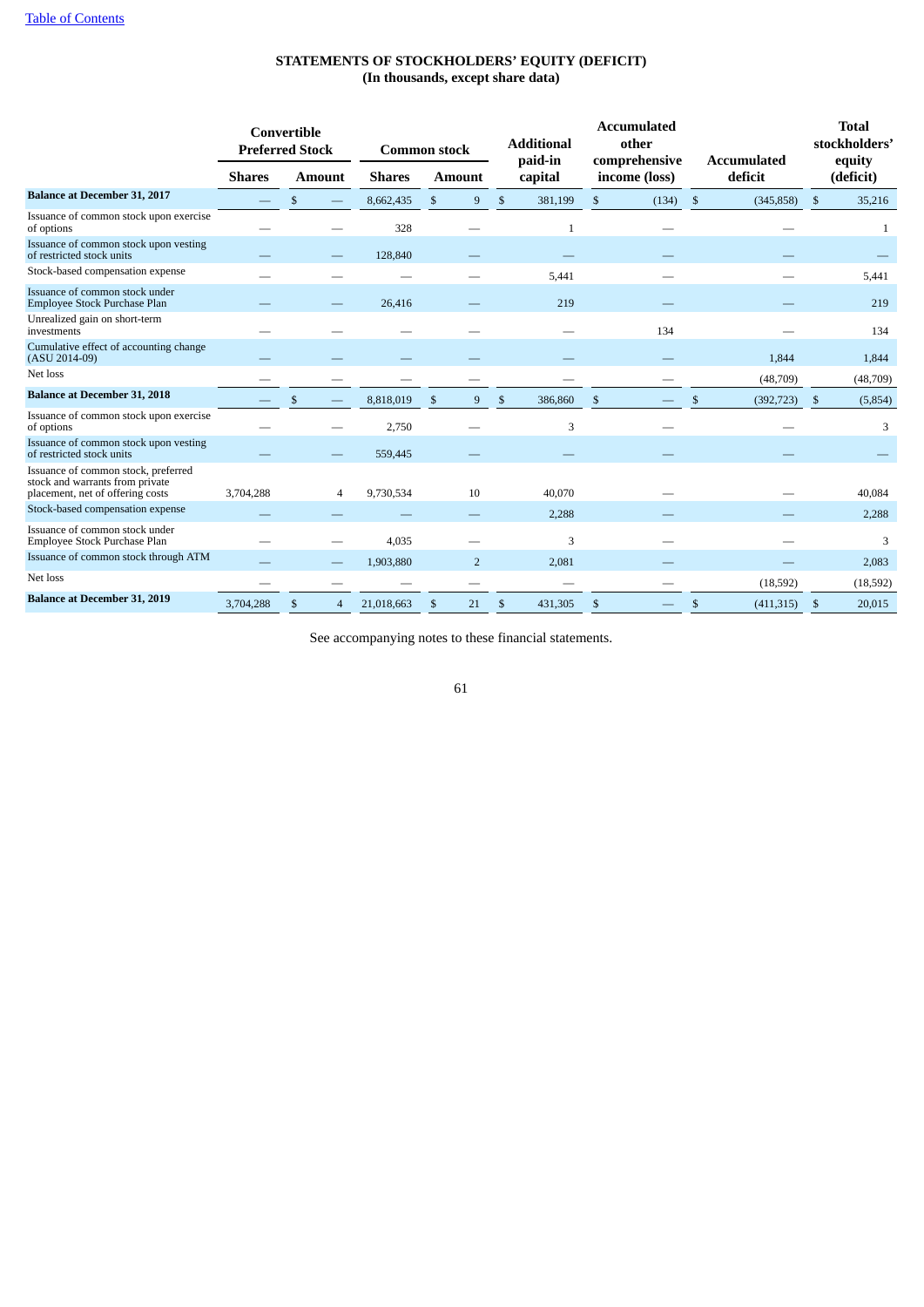## **Regulus Therapeutics Inc. STATEMENTS OF CASH FLOWS (In thousands)**

|                                                                                       |                | Years ended December 31,  |              |  |
|---------------------------------------------------------------------------------------|----------------|---------------------------|--------------|--|
|                                                                                       | 2019           |                           | 2018         |  |
| <b>Operating activities</b>                                                           |                |                           |              |  |
| Net loss                                                                              | \$<br>(18,592) | - \$                      | (48,709)     |  |
| Adjustments to reconcile net loss to net cash used in operating activities            |                |                           |              |  |
| Depreciation and amortization expense                                                 | 931            |                           | 2,262        |  |
| Stock-based compensation                                                              | 2,288          |                           | 5,441        |  |
| Amortization of premium on investments, net                                           |                |                           | 148          |  |
| Gain on reduction of lease liability                                                  | 1,839          |                           |              |  |
| Other                                                                                 | 293            |                           | 756          |  |
| Change in operating assets and liabilities:                                           |                |                           |              |  |
| Contracts and other receivables                                                       | (1, 115)       |                           | 347          |  |
| Prepaid materials                                                                     | 270            |                           | 134          |  |
| Prepaid expenses and other assets                                                     | (242)          |                           | 630          |  |
| Accounts payable                                                                      | (393)          |                           | (4,029)      |  |
| <b>Accrued liabilities</b>                                                            | (708)          |                           | (1,370)      |  |
| Accrued compensation                                                                  | 75             |                           | (384)        |  |
| <b>Contract liabilities</b>                                                           | (2,572)        |                           | 2,428        |  |
| Deferred rent                                                                         |                |                           | (1,252)      |  |
| Other liabilities                                                                     | (1,895)        |                           | 325          |  |
| Net cash used in operating activities                                                 | (19, 821)      |                           | (43, 273)    |  |
| <b>Investing activities</b>                                                           |                |                           |              |  |
| Purchases of short-term investments                                                   |                |                           |              |  |
| Sales and maturities of short-term investments                                        |                |                           | 46,541       |  |
| Purchases of property and equipment                                                   | (221)          |                           | (22)         |  |
| Sales of property and equipment                                                       | 318            |                           |              |  |
| Acquisition of intangibles                                                            | (23)           |                           |              |  |
| Net cash provided by investing activities                                             | 74             |                           | 46,519       |  |
| <b>Financing activities</b>                                                           |                |                           |              |  |
| Proceeds from issuance of securities through private placement, net of issuance costs | 40,084         |                           |              |  |
| Proceeds from issuance of common stock, net                                           | 2,086          |                           | 219          |  |
| Proceeds from exercise of common stock options                                        | 3              |                           | $\mathbf{1}$ |  |
| Proceeds from financing leases                                                        |                |                           | 492          |  |
| Payments on financing leases                                                          | (263)          |                           | (200)        |  |
| Principal payments on term loan                                                       | (1, 977)       |                           | (3, 342)     |  |
| Net cash provided by (used in) financing activities                                   | 39,933         |                           | (2,830)      |  |
| Net increase in cash and cash equivalents                                             | 20,186         |                           | 416          |  |
| Cash and cash equivalents at beginning of period                                      | 13,935         |                           | 13,519       |  |
| Cash and cash equivalents at end of period                                            | \$<br>34,121   | \$                        | 13,935       |  |
| Supplemental disclosure of cash flow information                                      |                |                           |              |  |
| Interest paid                                                                         | \$<br>(1,655)  | \$                        | (2,073)      |  |
| Income taxes paid                                                                     | \$<br>(1)      | $\boldsymbol{\mathsf{S}}$ | (1)          |  |
| Supplemental disclosure of non-cash investing and financing activities                |                |                           |              |  |
| Non-cash acquisition of property and equipment                                        | \$<br>3        | \$                        |              |  |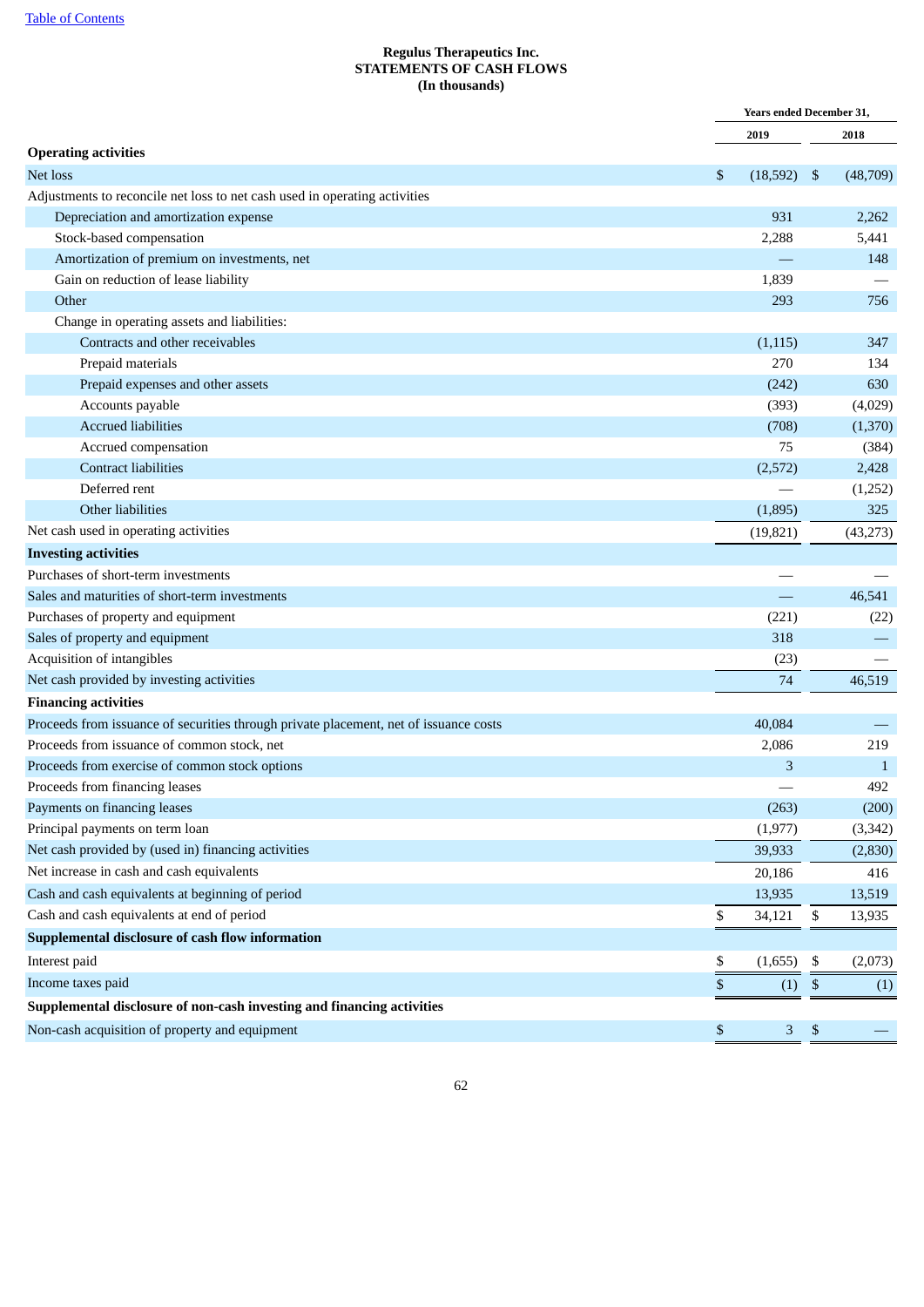See accompanying notes to these financial statements.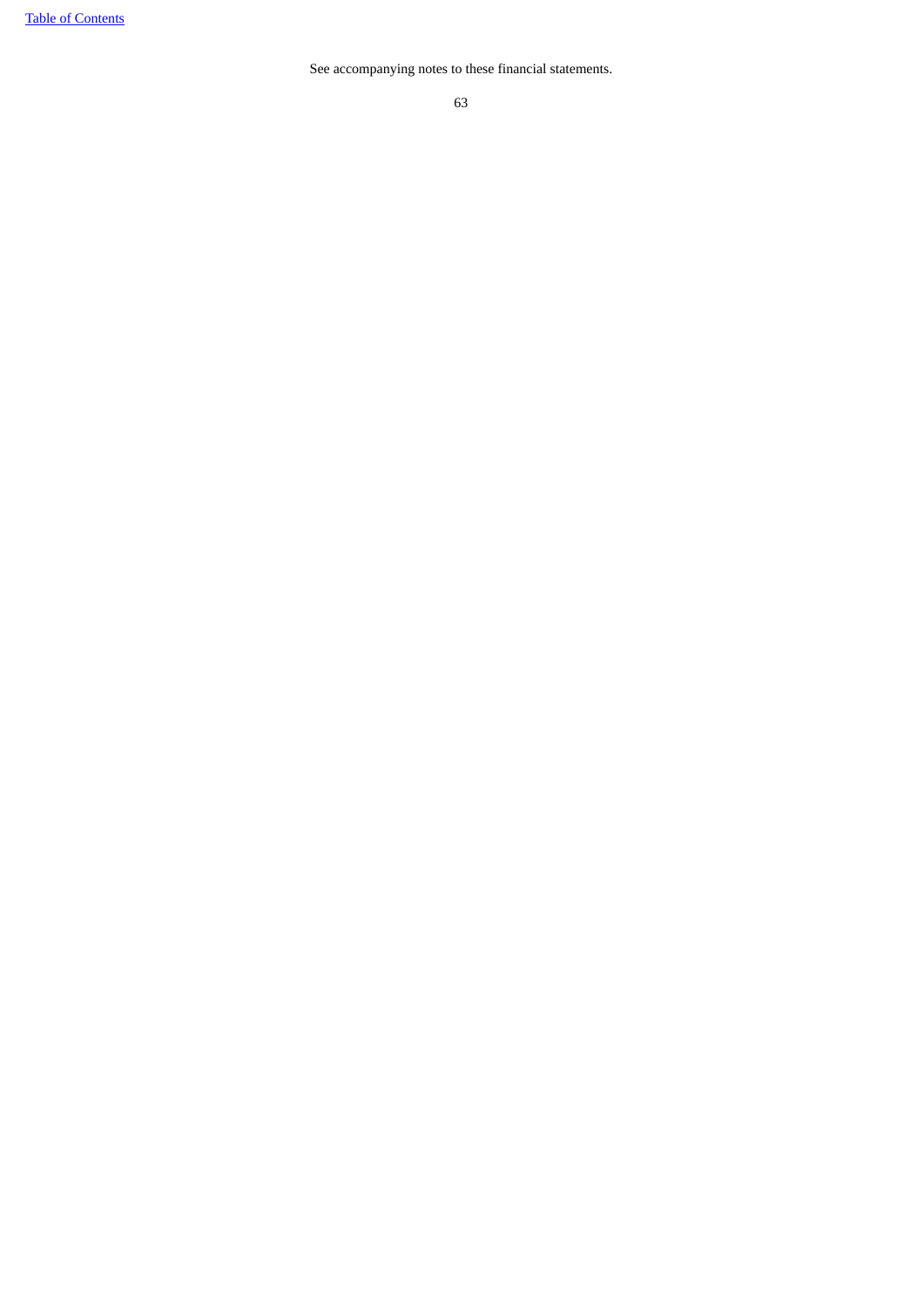## **Regulus Therapeutics Inc. NOTES TO FINANCIAL STATEMENTS**

#### **1. The Business, Basis of Presentation and Summary of Significant Accounting Policies**

We are a biopharmaceutical company focused on discovering and developing first-in-class drugs that target microRNAs to treat a broad range of diseases. We were formed in 2007 when Alnylam and Ionis contributed significant intellectual property, know-how and financial and human capital to pursue the development of drugs targeting *micro*RNAs pursuant to a license and collaboration agreement. Regulus Therapeutics Inc. was converted to a Delaware corporation on January 2, 2009. As used in this report, unless the context suggests otherwise, "the Company," "our," "us" and "we" means Regulus Therapeutics Inc.

## **Liquidity**

The accompanying financial statements have been prepared on a basis which assumes we are a going concern, and does not include any adjustments to reflect the possible future effects on the recoverability and classification of assets or the amounts and classifications of liabilities that may result from any uncertainty related to our ability to continue as a going concern. Through the date of the issuance of these financial statements, we have principally been financed through proceeds received from the sale of our common stock and other equity securities, debt financings, up-front payments and milestones received from collaboration agreements, totaling \$454.1 million. As of December 31, 2019, we had approximately \$34.1 million of cash and cash equivalents. Based on our operating plans, we believe our cash and cash equivalents may not be sufficient to fund our operations for the period one year following the issuance of these financial statements. As a result, there is substantial doubt about our ability to continue as a going concern. All amounts due under the Term Loan (see note 9) have been classified as a current liability as of December 31, 2019 and 2018 due to the considerations discussed above and the assessment that the material adverse change clause under the Term Loan is not within the Company's control. We have not been notified, by the Lender, of an event of default as of the date of the filing of this Form 10-K.

We intend to seek additional capital through equity and/or debt financings, collaborative or other funding arrangements with partners or through other sources of financing. Should we seek additional financing from outside sources, we may not be able to raise such financing on terms acceptable to us or at all. If we are unable to raise additional capital when required or on acceptable terms, we may be required to scale back or discontinue the advancement of product candidates, reduce headcount, file for bankruptcy, reorganize, merge with another entity, or cease operations.

If we become unable to continue as a going concern, we may have to liquidate our assets, and might realize significantly less than the values at which they are carried on our financial statements, and stockholders may lose all or part of their investment in our common stock.

## **Use of Estimates**

Our financial statements are prepared in accordance with U.S. generally accepted accounting principles ("GAAP"), which requires us to make estimates and assumptions that affect the reported amounts of assets, liabilities, revenues and expenses and the disclosure of contingent assets and liabilities in our financial statements and accompanying notes. An estimated loss contingency is accrued in our financial statements if it is probable that a liability has been incurred and the amount of the loss can be reasonably estimated. Although these estimates are based on our knowledge of current events and actions we may undertake in the future, actual results may ultimately differ from these estimates and assumptions.

#### **Revenue Recognition**

Our revenues generally consist of upfront payments for licenses or options to obtain licenses in the future, milestone payments and payments for other research services under license and collaboration agreements.

Effective January 1, 2018, we adopted Accounting Standards Update ("ASU") 2014-09, Revenue from Contracts with Customers (Topic 606) ("Topic 606") using the modified retrospective method which consisted of applying and recognizing the cumulative effect of Topic 606 at the date of initial application. Topic 606 supersedes the revenue recognition requirements in Accounting Standards Codification ("ASC") Topic 605, Revenue Recognition ("Topic 605"). The following paragraphs in this section describe our revenue recognition accounting polices under Topic 606 upon adoption on January 1, 2018. Refer to Note 1 to the financial statements included in our Annual Report on Form 10-K for the year ended December 31, 2017 for revenue recognition accounting policies under Topic 605.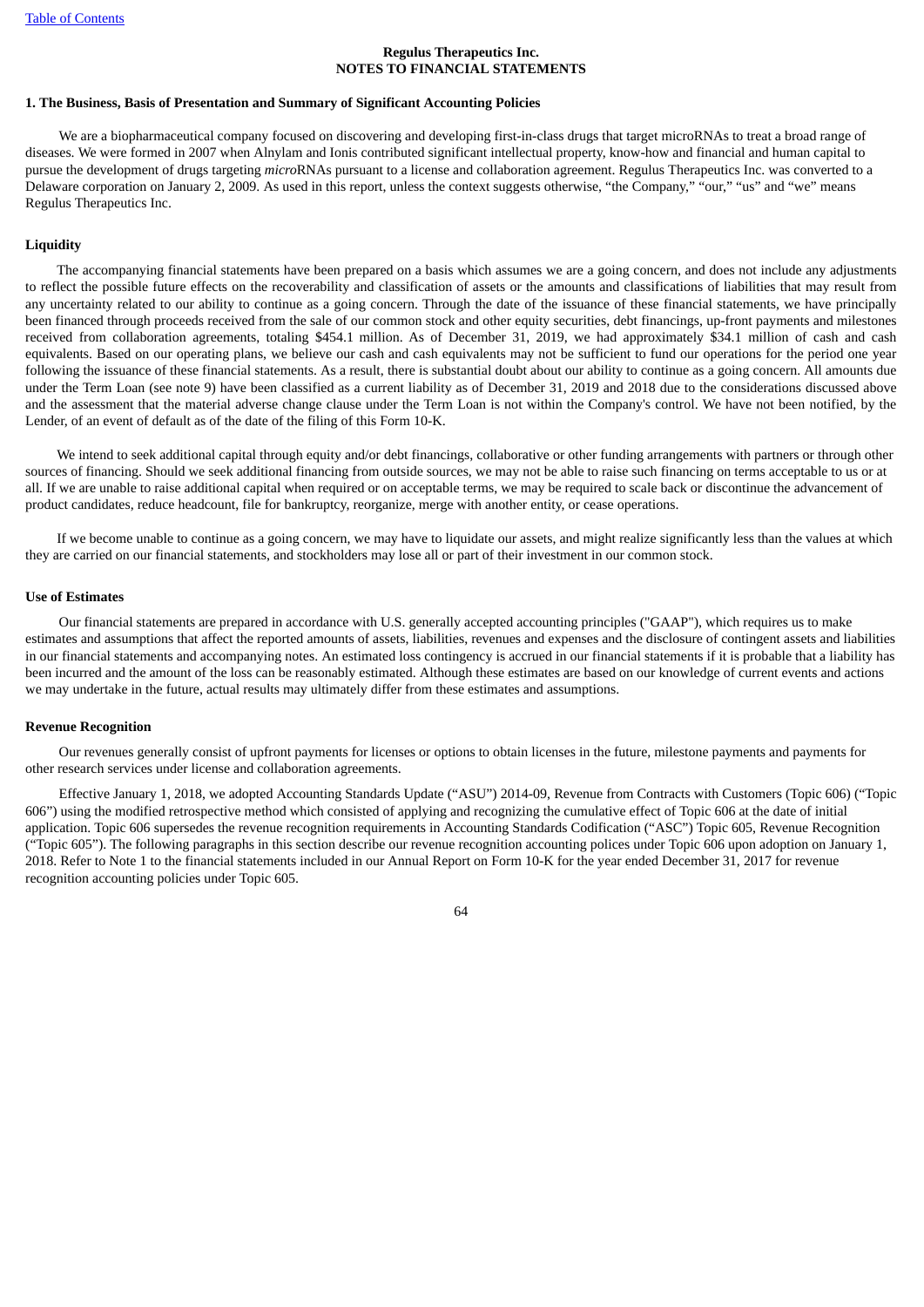We recognize revenue when we transfer promised goods or services to customers in an amount that reflects the consideration to which we expect to be entitled in exchange for those goods or services. To determine revenue recognition for contracts with customers we perform the following five steps: (i) identify the contract(s) with a customer; (ii) identify the performance obligation(s) in the contract; (iii) determine the transaction price; (iv) allocate the transaction price to the performance obligation(s) in the contract; and (v) recognize revenue when (or as) we satisfy the performance obligation(s). At contract inception, we assess the goods or services promised within each contract, assess whether each promised good or service is distinct and identify those that are performance obligations. We recognize as revenue the amount of the transaction price that is allocated to the respective performance obligation when (or as) the performance obligation is satisfied.

#### *Collaborative Arrangements*

We enter into collaborative arrangements with partners that typically include payment to us of one of more of the following: (i) license fees: (ii) payments related to the achievement of developmental, regulatory, or commercial milestones; and (iii) royalties on net sales of licensed products. Where a portion of non-refundable up-front fees or other payments received are allocated to continuing performance obligations under the terms of a collaborative arrangement, they are recorded as contract liabilities and recognized as revenue when (or as) the underlying performance obligation is satisfied.

As part of the accounting for these arrangements, we must develop estimates and assumptions that require judgment to determine the underlying stand-alone selling price for each performance obligation which determines how the transaction price is allocated among the performance obligation(s). The stand-alone selling price may include items such as forecasted revenues, development timelines, discount rates, and probabilities of technical and regulatory success. We evaluate each performance obligation to determine if it can be satisfied at a point in time, or over time. In addition, variable consideration must be evaluated to determine if it is constrained and, therefore, excluded from the transaction price.

#### *License Fees*

If a license to our intellectual property is determined to be distinct from the other performance obligations identified in the arrangement, we recognize revenues from non-refundable, up-front fees allocated to the license when the license is transferred to the licensee and the licensee is able to use and benefit from the license. For licenses that are bundled with other performance obligations, we use judgment to assess the nature of the combined performance obligation to determine whether it is satisfied over time or at a point in time and, if over time, the appropriate method of measuring progress for purposes of recognizing revenue. We evaluate the measure of progress each reporting period and, if necessary, adjust the measure of performance and related revenue recognition.

## *Milestone Payments*

At the inception of each arrangement that includes milestone payments (variable consideration), we evaluate whether the milestones are considered probable of being reached and estimate the amount to be included in the transaction price. If it is probable that a milestone event would occur at the inception of an arrangement, the associated milestone value is included in the transaction price. Milestone payments that are contingent upon the achievement of events that are uncertain or not controllable, such as regulatory approvals, are generally not considered probable of being achieved until those approvals are received, and therefore not included in the transaction price. The transaction price is then allocated to each performance obligation on a relative stand-alone selling price basis, for which we recognize revenue as or when the performance obligations under the contract are satisfied. At the end of each reporting period, we evaluate the probability of achievement of such milestones and any related constraint(s), and if necessary, may adjust our estimate of the overall transaction price. Any such adjustments are recorded on a cumulative catch-up basis, which could affect license, collaboration or other revenues and earnings in the period of adjustment.

#### *Royalties*

For arrangements that include sales-based royalties, including milestone payments based on the level of sales, and for which the license is deemed to be the predominant item to which the royalties relate, we recognize revenue at the later of (i) when the related sales occur, or (ii) when the performance obligation to which some or all of the royalty has been allocated has been satisfied (or partially satisfied). To date, we have not recognized any royalty revenue resulting from any of our collaborative arrangements.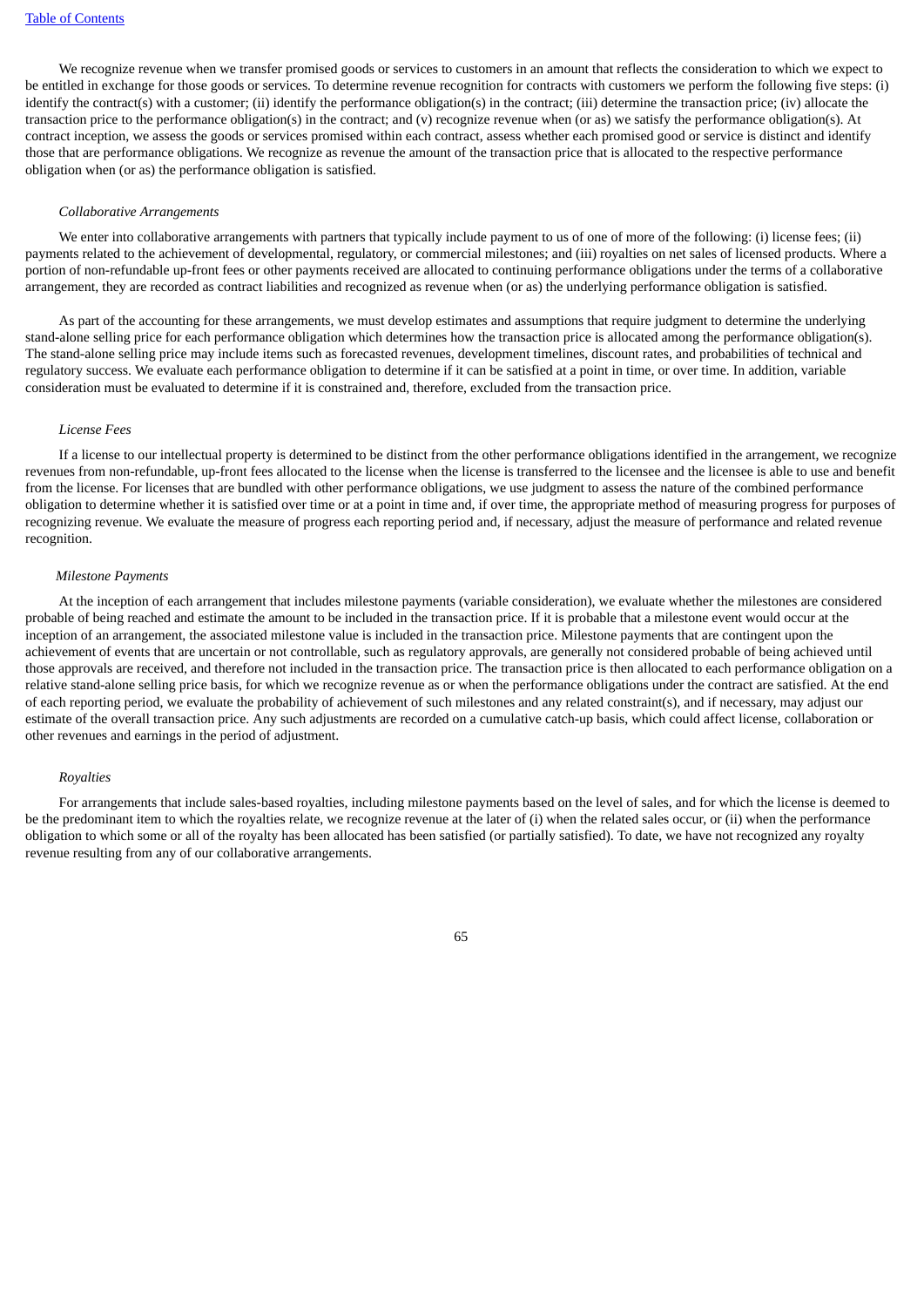## **Stock-Based Compensation**

We account for stock-based compensation expense related to stock options granted to employees and members of our board of directors by estimating the fair value of each stock option on the date of grant using the Black-Scholes option pricing model. We recognize stock-based compensation expense using the accelerated multiple-option approach. Under the accelerated multiple-option approach (also known as the graded-vesting method), we recognize compensation expense over the requisite service period for each separately vesting tranche of the award as though the award was in substance multiple awards, resulting in accelerated expense recognition over the vesting period. For performance-based awards granted to employees (i) the fair value of the award is determined on the grant date, (ii) we assess the probability of the individual milestones under the award being achieved and (iii) the fair value of the shares subject to the milestone is expensed over the implicit service period commencing once management believes the performance criteria is probable of being met.

We account for restricted stock units by determining the fair value of each restricted stock unit based on the closing market price of our common stock on the date of grant. We recognize stock-based compensation expense using the accelerated multiple-option approach over the requisite service periods of the awards.

## **Clinical Trial and Preclinical Study Accruals**

We make estimates of our accrued expenses for clinical trial and preclinical study activities as of each balance sheet date in our financial statements based on the facts and circumstances known to us at that time. These accruals are based upon estimates of costs incurred and fees that may be associated with services provided by clinical trial investigational sites, CROs and for other clinical trial-related activities. Payments under certain contracts with such parties depend on factors such as successful enrollment of patients, site initiation and the completion of clinical trial milestones. In accruing for these services, we estimate the time period over which services will be performed and the level of effort to be expended in each period. If possible, we obtain information regarding unbilled services directly from these service providers. However, we may be required to estimate these services based on other information available to us. If we underestimate or overestimate the activities or fees associated with a study or service at a given point in time, adjustments to research and development expenses may be necessary in future periods. Historically, our estimated accrued liabilities have approximated actual expense incurred. Subsequent changes in estimates may result in a material change in our accruals.

## **Prepaid Materials**

We capitalize the purchase of certain raw materials and related supplies for use in the manufacturing of drug product in our preclinical and clinical development programs, as we have determined that these materials have alternative future use. We can use these raw materials and related supplies in multiple clinical drug products, and therefore have future use independent of the development status of any particular drug program until it is utilized in the manufacturing process. We expense the cost of materials when used. We periodically review these capitalized materials for continued alternative future use and write down the asset to its net realizable value in the period in which an impairment is identified.

## **Research and Development**

Research and development costs are expensed as incurred and consist of costs associated with research activities supporting our drug discovery efforts, compensation and related benefits, non-cash stock-based compensation, license fees, laboratory supplies and associated overhead and facility costs.

## **Income Taxes**

Income taxes are accounted for under the asset and liability method. This approach requires the recognition of deferred tax assets and liabilities for the expected future tax consequences of the differences between the tax basis of assets or liabilities and their carrying amounts in the financial statements using the enacted tax rates and laws that are anticipated to be in effect when the differences are expected to reverse. We provide a valuation allowance against net deferred tax assets if it is more likely than not that these items will either expire before we are able to realize their benefit or if future deductibility is uncertain.

In accordance with the accounting standards for uncertain tax positions, we evaluate the recognition threshold and measurement attribute criteria for the financial statement recognition and measurement of tax positions taken or expected to be taken in a tax return. For those benefits to be recognized, a tax position must be more likely than not to be sustained upon examination by taxing authorities.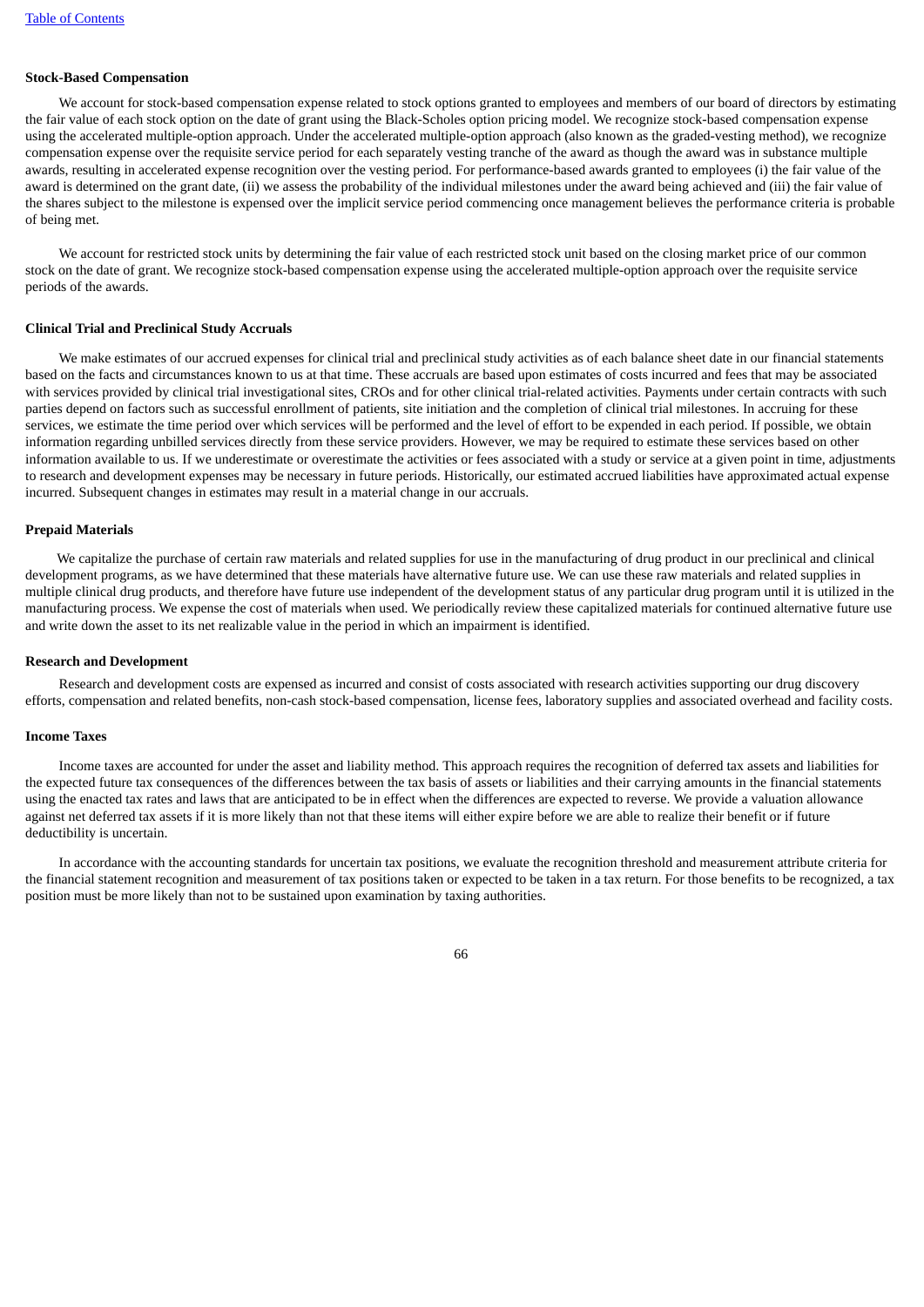# **Cash and Cash Equivalents**

We classify time deposits and other investments that are highly liquid and have maturities of 90 days or less at the date of purchase as cash equivalents. The carrying amounts approximate fair value due to the short maturities of these instruments.

## **Concentrations of Credit Risk**

Financial instruments that potentially subject us to significant concentrations of credit risk consist primarily of cash equivalents and short-term investments. We maintain deposits in federally insured financial institutions in excess of federally insured limits. We have not experienced any material losses in such accounts and believe we are not exposed to significant risk. We maintain our cash equivalents with two highly accredited financial institutions. We have historically invested our excess cash primarily in certificates of deposit and debt instruments of financial institutions and corporations, United States Treasury securities and United States government-sponsored enterprise securities. Additionally, we adhere to established guidelines regarding approved investments and maturities of investments, which are designed to preserve their principal value and maintain liquidity.

#### **Property and Equipment**

We carry our property and equipment at cost, which consists of lab equipment, computer equipment and software, furniture and fixtures and leasehold improvements. Property and equipment is depreciated using the straight-line method over the estimated useful lives (generally three to five years). Leasehold improvements are amortized over the lesser of their useful life or the remaining lease term, including any renewal periods that are deemed to be reasonably assured. Repair and maintenance costs that do not improve service potential or extend economic life are expensed as incurred.

### **Intangibles**

We capitalize costs which consist principally of outside legal costs and filing fees related to obtaining patents. We review our capitalized patent costs periodically to determine that they include costs for patent applications that have future value and an alternative future use. We evaluate costs related to patents that we are not actively pursuing and write off these costs. We amortize patent costs over their patent lives, beginning with the date the patents are issued. The weighted average remaining life of the issued patents was approximately 7 years at December 31, 2019.

We obtain licenses from third parties and capitalize the costs related to exclusive licenses that have alternative future use within multiple potential programs. We amortize capitalized licenses over their estimated useful life or term of the agreement. We did not have any licenses capitalized on our balance sheet at December 31, 2019 and 2018.

## **Impairment of Long-Lived Assets**

We regularly review the carrying amount of our property, equipment and intangible assets to determine whether indicators of impairment may exist which warrant adjustments to carrying values or estimated useful lives. If indications of impairment exist, projected future undiscounted cash flows associated with the asset are compared to the carrying amount to determine whether the asset's value is recoverable. If the carrying value of the asset exceeds such projected undiscounted cash flows, the asset will be written down to its estimated fair value. No impairment charges were recorded during the years ended December 31, 2019 or 2018.

#### **Segment Reporting**

Operating segments are identified as components of an enterprise about which separate discrete financial information is available for evaluation by the chief operating decision-maker in making decisions regarding resource allocation and assessing performance. To date, we have viewed our operations and managed our business as one segment operating primarily within the United States.

#### **Comprehensive Loss**

Comprehensive loss is defined as the change in equity during a period from transactions and other events and/or circumstances from non-owner sources. Our only component of other comprehensive loss is unrealized losses on available-for-sale securities. Comprehensive losses have been reflected in the statements of operations and comprehensive loss and as a separate component in the statements of stockholders' equity for all periods presented.

## **Corporate Restructuring**

In July 2018, we implemented corporate restructurings to streamline our operations, reduce our operating expenses, extend our cash runway and focus our resources on our most promising programs.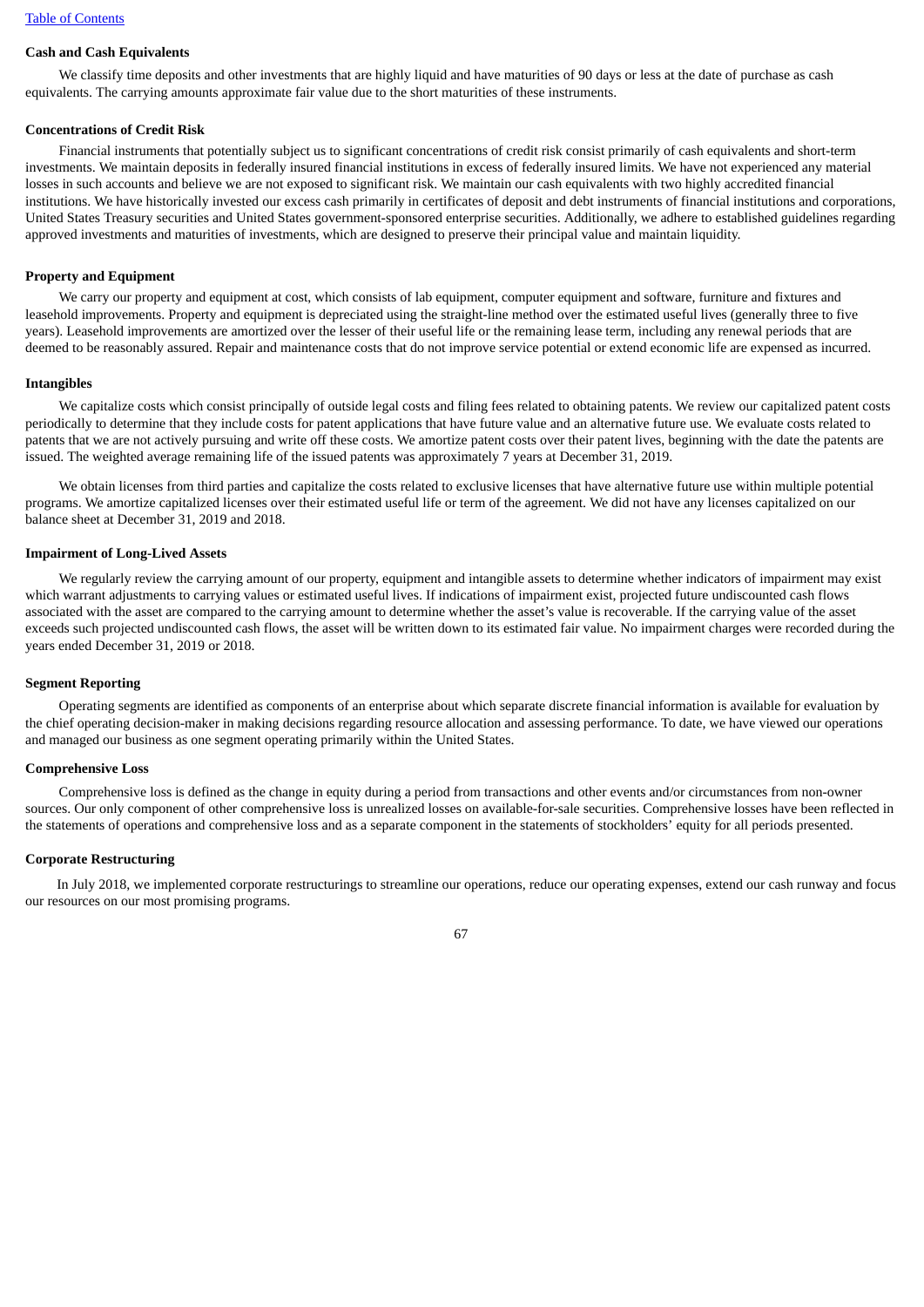In connection with our July 2018 restructuring, we reduced our workforce by approximately 60%. We recorded net charges of approximately \$0.8 million for employee severance and other related termination benefits and less than \$0.1 million in net one-time, non-cash stock-based compensation charges due to the acceleration of outstanding stock options, in accordance with executive employment agreements, partially offset by the reversal of expense previously recognized for stock options that were cancelled upon termination. All payments associated with the corporate restructuring were paid in full by the end of the third quarter of 2018.

## **Recent Accounting Pronouncements**

As disclosed above, effective January 1, 2018, we adopted Topic 606. Since ASU 2014-09 was issued, several additional ASUs have been issued and incorporated within Topic 606 to clarify various elements of the guidance. As part of our adoption efforts, we have completed the assessment of our collaboration and license agreements under Topic 606. We adopted Topic 606 in the first quarter of 2018 using the modified retrospective method which consists of applying and recognizing the cumulative effect of Topic 606 at the date of initial application and providing certain additional disclosures as defined per Topic 606. On January 1, 2018, we recorded a cumulative adjustment to decrease deferred revenue and accumulated deficit by approximately \$1.8 million to reflect the impact of the adoption of Topic 606. The cumulative adjustment relates primarily to our agreement with Sanofi which is described further in Note 5.

Below is a summary of the affected line items of the balance sheets upon adoption of Topic 606 (in thousands):

|                                                      | <b>Balance at December 31,</b><br>2017 | <b>Adjustments due to</b><br>Topic 606 | <b>Balance at January 1,</b><br>2018 |
|------------------------------------------------------|----------------------------------------|----------------------------------------|--------------------------------------|
| <b>Balance Sheet</b>                                 |                                        |                                        |                                      |
| Deferred revenue (contract liabilities), non-current | 1,921                                  | (1,844)                                | 77                                   |
| Accumulated deficit                                  | (345, 858)                             | 1,844                                  | (344, 014)                           |

There was no impact on revenue recognized in 2019 or 2018 as a result of the adoption of Topic 606.

In February 2016, the FASB issued ASU No. 2016-02, *Leases,* which increases transparency and comparability among organizations by requiring recognition of lease assets and lease liabilities on the balance sheet and disclosure of key information about leasing arrangements. Since ASU 2016-02 was issued, several additional ASUs have been issued to clarify various elements of the guidance. The standard is effective for annual reporting periods beginning after December 15, 2018, including interim periods within those annual reporting periods. We adopted the new lease standard on January 1, 2019, using the alternative modified transition method provided by the standard and did not retrospectively apply to prior periods. We elected the "package of practical expedients" (excluding the hindsight practical expedient) permitted under the transition guidance which allows us to not reassess our historical assessment of whether existing contracts are or contain a lease and the classification of existing lease arrangements. As a result of the adoption of the new standard, we recognized operating lease right-of-use assets ("ROU assets") of \$3.3 million and operating lease liabilities of \$11.3 million on our balance sheet as of January 1, 2019. Operating lease ROU assets are recorded within our balance sheets as other assets and operating lease liabilities are recorded within our balance sheets as other current liabilities and other long-term liabilities. There was no change upon adoption to our capital leases, referred to as finance leases under the new lease standard. Our finance lease ROU asset and liability balances were each \$0.6 million as of January 1, 2019. Finance lease ROU assets are recorded in property and equipment, net and current and non-current finance lease liabilities are recorded in other current liabilities and other long-term liabilities, respectively, in our balance sheets. The adoption of the new lease standard had no impact on our accumulated deficit and also had no impact on our results of operations and cash flows. See Note 13, Leases, for further detail.

In June 2016, the FASB issued ASU No. 2016-13, Financial Instruments - Credit Losses (Topic 326): Measurement of Credit Losses on Financial *Instruments*. The amendments in this update replace the incurred loss impairment methodology in current GAAP with a methodology that reflects expected credit losses and requires consideration of a broader range of reasonable and supportable information to inform credit loss estimates. Entities will apply the new guidance as a cumulative-effect adjustment to retained earnings as of the beginning of the first reporting period in which the guidance is adopted. This update is effective for annual periods beginning after December 15, 2019, and interim periods within those periods. Early adoption is permitted. The adoption of this guidance is not anticipated to have an impact on our financial statements.

In June 2018, the FASB issued ASU No. 2018-07, *Compensation - Stock Compensation: Improvements to Nonemployee Share-Based Payment Accounting*, which aligns the measurement and classification guidance for share-based payment to non-employees with the guidance for share-based payments to employees. Under the new guidance, the measurement period for equity-classified non-employee awards will be fixed at the grant date. This update is effective for annual periods beginning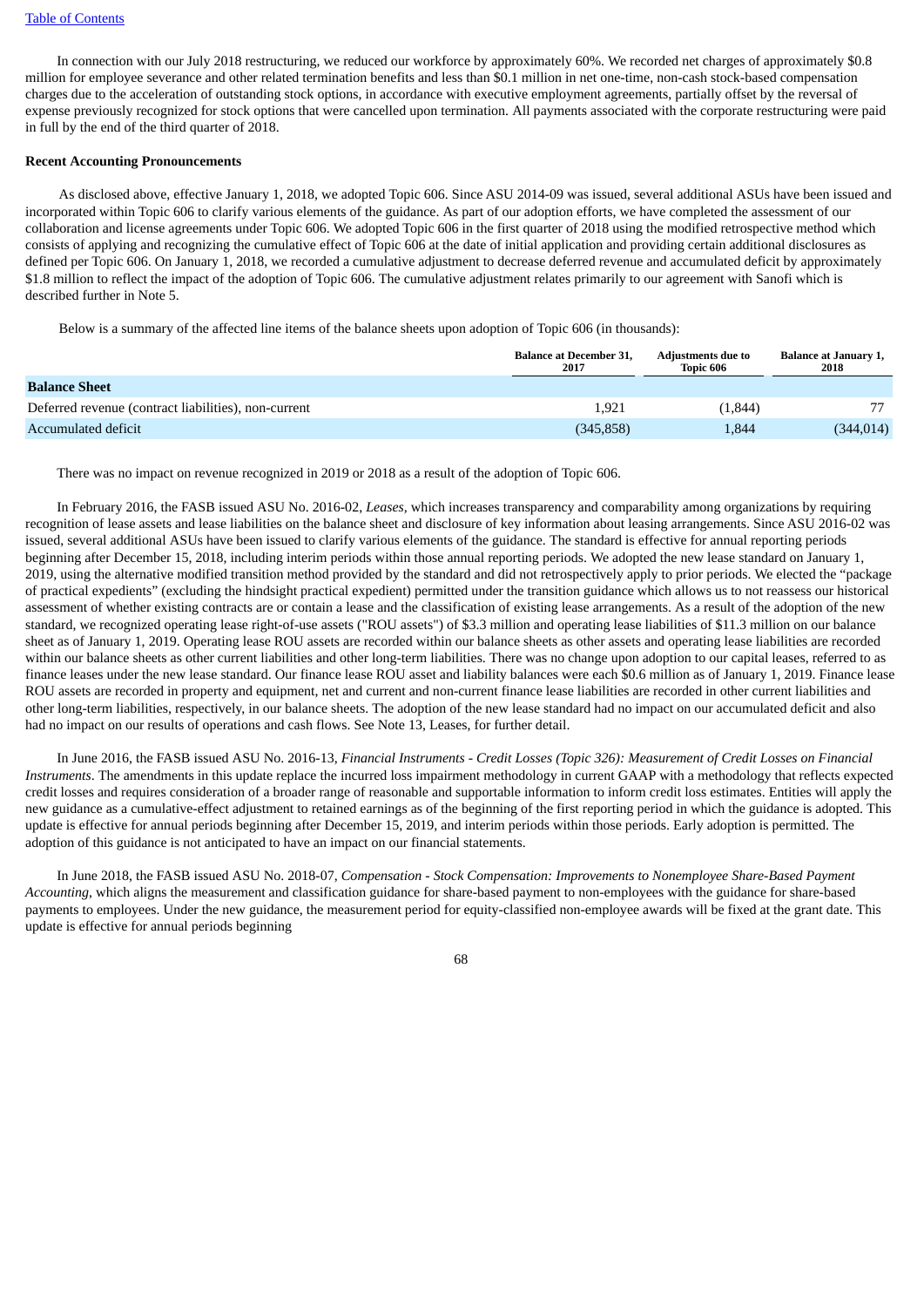after December 15, 2018, and interim periods within those periods. The adoption of this guidance had no impact on our financial statements.

In August 2018, the FASB issued ASU No. 2018-13, *Fair Value Measurement: Disclosure Framework - Changes to the Disclosure Requirements for Fair Value Measurement*, which updates and modifies the disclosure requirements on fair value measurements in Topic 820, primarily in relation to Level 3 fair value measurements. This update is effective for annual periods beginning after December 15, 2019, and interim periods within those periods. Early adoption is permitted. The adoption of this guidance is not anticipated to have an impact on our financial statements.

In November 2018, the FASB issued ASU No. 2018-18, *Collaborative Arrangements*, which clarifies the interaction between Topic 808*, Collaborative Arrangements* and *Topic 606,* including clarification around certain transactions between collaborative arrangement participants and adding unit-of-account guidance to Topic 808. This update is effective for annual periods beginning after December 15, 2019, and interim periods within those periods. Early adoption is permitted. The adoption of this guidance is not anticipated to have an impact on our financial statements.

In December 2019, the FASB issued ASU No. 2019-12, *Income Taxes - Simplifying the Accounting for Income Taxes* ("ASU 2019-12"). The guidance removes exceptions to the general principles in *Income Taxes (Topic 740)* for allocating tax expense between financial statement components, accounting basis differences stemming from an ownership change in foreign investments and interim period income tax accounting for year-to-date losses that exceed projected losses. The guidance becomes effective for annual reporting periods beginning after December 15, 2020 and interim periods within those fiscal years with early adoption permitted. The Company plans to adopt ASU 2019-12 effective January 1, 2020 and does not expect this adoption to have a material impact on our financial statements.

## **2. Net Loss Per Share**

Basic net loss per share is calculated by dividing net loss by the weighted average number of common shares outstanding for the period, without consideration for common stock equivalents. Diluted net loss per share is calculated by dividing net loss by the weighted-average number of common share equivalents outstanding for the period determined using the treasury stock method for stock options outstanding under our stock options plans and the ifconverted method for convertible preferred stock. Dilutive common stock equivalents are comprised of stock options outstanding under our stock option plans, restricted stock units and convertible preferred stock. For all periods presented, there is no difference in the number of shares used to calculate basic and diluted net loss per share.

Potentially dilutive securities not included in the calculation of diluted net loss per share because to do so would be anti-dilutive consisted of 3,342,533 shares attributable to convertible preferred stock for the year ended December 31, 2019 and zero shares attributable to common stock options and restricted stock units for the year ended December 31, 2018.

## **3. Investments**

Historically, we have invested our excess cash primarily in debt instruments of financial institutions, corporations, U.S. government-sponsored agencies and the U.S. treasury. We generally hold our investments until to maturity and do not sell our investments before we have recovered our amortized cost basis. As of December 31, 2019 and 2018, our cash balance was comprised entirely of cash and cash equivalents (money market funds) and there was no unrealized gain or loss in either period.

## **4. Fair Value Measurements**

We have certain financial assets recorded at fair value which have been classified as Level 1, 2, or 3 within the fair value hierarchy as described in the accounting standards for fair value measurements.

Accounting standards define fair value as the exchange price that would be received for an asset or paid to transfer a liability (an exit price) in the principal or most advantageous market for the asset or liability in an orderly transaction between market participants as of the measurement date. Market participants are buyers and sellers in the principal market that are (i) independent, (ii) knowledgeable, (iii) able to transact, and (iv) willing to transact. The accounting standards provide an established hierarchy for inputs used in measuring fair value that maximizes the use of observable inputs and minimizes the use of unobservable inputs by requiring that the most observable inputs be used when available. Observable inputs are inputs that market participants would use in valuing the asset or liability and are developed based on market data obtained from independent sources. Unobservable inputs are inputs that reflect our assumptions about the factors that market participants would use in valuing the asset or liability. The accounting standards prioritize the inputs used in measuring the fair value into the following hierarchy:

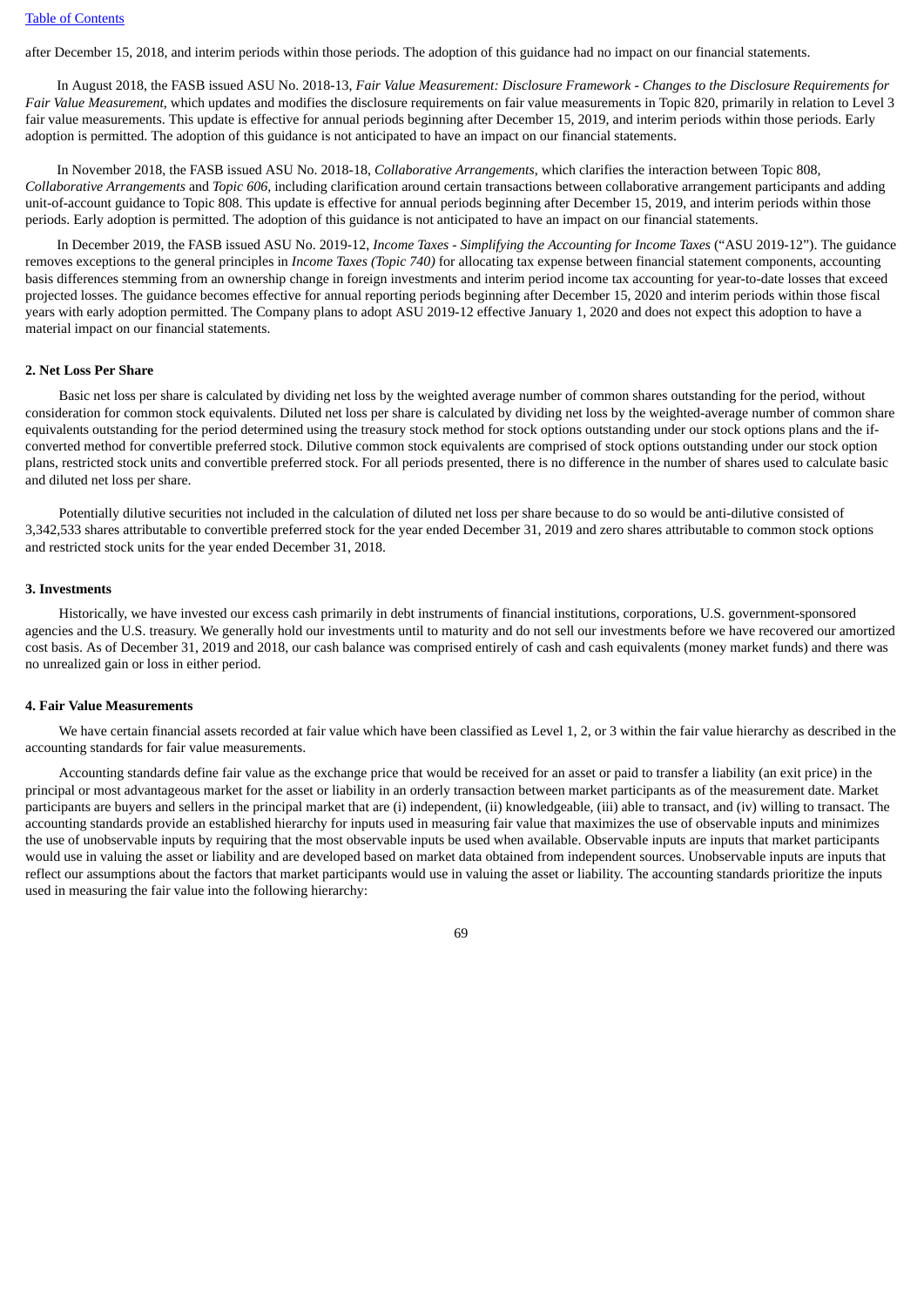- Level 1 includes financial instruments for which quoted market prices for identical instruments are available in active markets.
- Level 2 includes financial instruments for which there are inputs other than quoted prices included within Level 1 that are observable for the instrument such as quoted prices for similar instruments in active markets, quoted prices for identical or similar instruments in markets with insufficient volume or infrequent transactions (less active markets) or model-driven valuations in which significant inputs are observable or can be derived principally from, or corroborated by, observable market data.
- Level 3 includes financial instruments for which fair value is derived from valuation techniques in which one or more significant inputs are unobservable, including management's own assumptions.

#### *Financial Assets Measured at Fair Value*

The following table presents our fair value hierarchy for assets measured at fair value on a recurring basis as of December 31, 2019 and 2018 (in thousands):

|                  | Fair value as of December 31, 2019 |  |         |   |                   |                |  |  |  |  |  |  |
|------------------|------------------------------------|--|---------|---|-------------------|----------------|--|--|--|--|--|--|
|                  | Total                              |  | Level 1 |   | <b>Level 2</b>    | <b>Level 3</b> |  |  |  |  |  |  |
| Assets:          |                                    |  |         |   |                   |                |  |  |  |  |  |  |
| Cash equivalents | 8,909                              |  | 8,909   | P | $\hspace{0.05cm}$ |                |  |  |  |  |  |  |
|                  | \$<br>8,909                        |  | 8,909   | D | _                 | D              |  |  |  |  |  |  |

|                  | Fair value as of December 31, 2018 |                |                                 |                          |
|------------------|------------------------------------|----------------|---------------------------------|--------------------------|
|                  | <b>Total</b>                       | <b>Level 1</b> | <b>Level 2</b>                  | <b>Level 3</b>           |
| Assets:          |                                    |                |                                 |                          |
| Cash equivalents | 11,173                             | 11,173         | $\hspace{0.1mm}-\hspace{0.1mm}$ | $\overline{\phantom{a}}$ |
|                  | \$<br>11,173                       | 11,173         | $\overbrace{\phantom{12333}}$   |                          |

We obtain pricing information from quoted market prices or quotes from brokers/dealers. We have historically determined the fair value of our investment securities using standard observable inputs, including reported trades, broker/dealer quotes, bids and/or offers.

#### **5. Collaborations**

Revenue recognized from our strategic collaborations was \$6.8 million for the year ended December 31, 2019 and less than \$0.1 million for the year ended December 31, 2018.

## **Sanofi**

In July 2012, we amended and restated our collaboration and license agreement with Sanofi to expand the potential therapeutic applications of the *micro*RNA collaboration targets to be developed under such agreement. We determined that the elements within the strategic collaboration agreement with Sanofi should be treated as a single unit of accounting because the delivered elements did not have stand-alone value to Sanofi. The following elements were delivered as part of the strategic collaboration with Sanofi: (1) a license for up to four *micro*RNA targets; and (2) a research license under our technology collaborations.

In June 2013, the original research term expired, upon which we and Sanofi entered into an option agreement pursuant to which Sanofi was granted an exclusive right to negotiate the co-development and commercialization of certain of our unencumbered *micro*RNA programs and we were granted the exclusive right to negotiate with Sanofi for co-development and commercialization of certain miR-21 anti-miRs in oncology and Alport syndrome. In July 2013, we received an upfront payment of \$2.5 million, of which \$1.25 million is creditable against future amounts payable by Sanofi to us under any future co-development and commercialization agreement we enter pursuant to the option agreement. Revenue associated with the creditable portion of this option payment was deferred as of December 31, 2017, and recorded as an adjustment to accumulated deficit upon our adoption of Topic 606 on January 1, 2018. The non-creditable portion of this payment, \$1.25 million, was recognized as revenue over the option period from the effective date of the option agreement in June 2013 through the expiration of the option period in January 2014.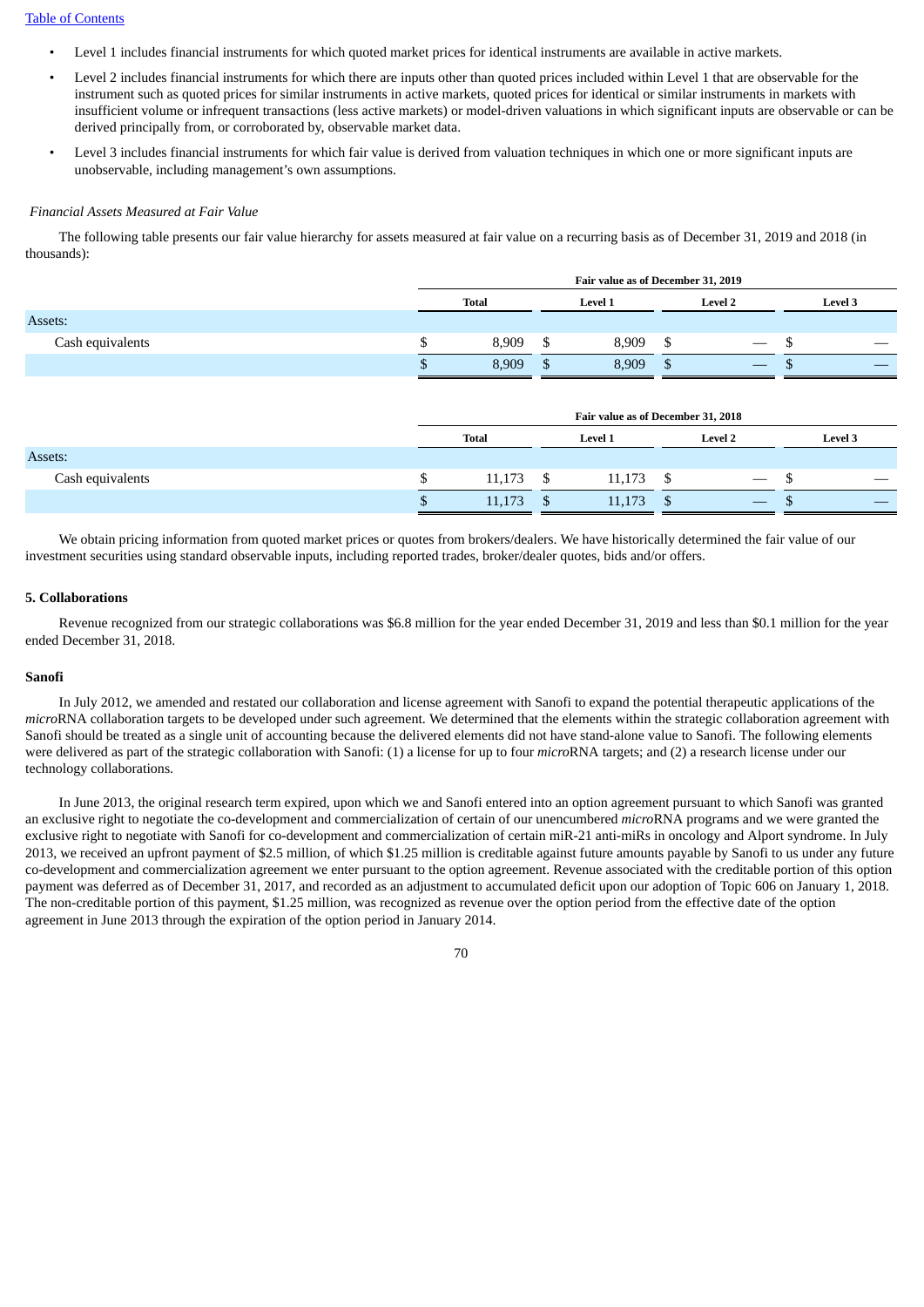In February 2014, we and Sanofi entered into a second amended and restated collaboration and license agreement (the "2014 Sanofi Amendment") to renew our strategic collaboration to discover, develop and commercialize *micro*RNA therapeutics to focus on specific orphan disease and oncology targets. Under the terms of the 2014 Sanofi Amendment, Sanofi had opt-in rights to our clinical fibrosis program targeting miR-21 for the treatment of Alport syndrome, our preclinical program targeting miR-21 for oncology indications, and our preclinical program targeting miR-221/222 for HCC. We were responsible for developing each of these programs to proof-of-concept, at which time Sanofi had an exclusive option on each program. If Sanofi chose to exercise its option on any of these programs, Sanofi would reimburse us for a significant portion of our preclinical and clinical development costs and would also pay us an option exercise fee for any such program, provided that \$1.25 million of the \$2.5 million upfront option fee paid to us by Sanofi in connection with the June 2013 option agreement would be creditable against such option exercise fee. We are eligible to receive royalties on *micro*RNA therapeutic products commercialized by Sanofi and will have the right to co-promote these products relating to our preclinical program targeting miR-221/222. As indicated below, we entered into an additional amendment with Sanofi in November 2018, under which Sanofi's opt-in rights to our miR-21 programs under the 2014 Sanofi Amendment were relinquished. Sanofi's opt-in rights with regard to our miR-221/222 preclinical program under the 2014 Sanofi Amendment remained unchanged.

In connection with the 2014 Sanofi Amendment, we entered into a Common Stock Purchase Agreement (the " Sanofi Purchase Agreement"), pursuant to which we sold 108,648 shares of our common stock to Aventisub LLC ("Aventis"), an entity affiliated with Sanofi, in a private placement at a price per share of \$92.04 (as adjusted for the reverse stock split effected in October 2018) for an aggregate purchase price of \$10.0 million. Under the terms of the Sanofi Purchase Agreement, Aventis was not permitted to sell, transfer, make any short sale of, or grant any option for the sale of any common stock for the 12-month period following its effective date. The Sanofi Purchase Agreement and the 2014 Sanofi Amendment were negotiated concurrently and were therefore evaluated as a single agreement. Based upon restricted stock studies of similar duration and a Black-Scholes valuation to measure the discount for lack of marketability, approximately \$0.4 million of the proceeds from the Sanofi Purchase Agreement was attributed to the 2014 Sanofi Amendment, and represents consideration for the value of the program targeting miR-221/222 for HCC. We are recognizing the \$0.4 million allocated consideration into revenue ratably over the estimated period of performance of the miR-221/222 program. As of December 31, 2019, contract liability associated with the Purchase Agreement and the 2014 Sanofi Amendment was less than \$0.1 million, which we are expecting to recognize over the remaining estimated period of performance of less than one year.

We are eligible to receive milestone payments of up to \$38.8 million for proof-of-concept option exercise fees (net of \$1.25 million creditable, as noted above), \$40.0 million for clinical milestones and up to \$130.0 million for regulatory and commercial milestones. In addition, we are entitled to receive royalties based on a percentage of net sales of any products from the miR-221/222 program which, in the case of sales in the United States, will be in the middle of the 10 to 20% range, and, in the case of sales outside of the United States, will range from the low end to the middle of the 10 to 20% range, depending upon the volume of sales. If we exercise our option to co-promote a miR-221/222 product, we will continue to be eligible to receive royalties on net sales of each product in the United States at the same rate, unless we elect to share a portion of Sanofi's profits from sales of such product in the United States in lieu of royalties.

In November 2018, we entered into an amendment to the 2014 Sanofi Amendment with Sanofi to modify the parties' rights and obligations with respect to our miR-21 programs, including our RG-012 program (the "2018 Sanofi Amendment"). Under the terms of the 2018 Sanofi Amendment, we have granted Sanofi a worldwide, royalty-free, fee-bearing, exclusive license, with the right to grant sublicenses, under our know-how and patents to develop and commercialize miR-21 compounds and products for all indications, including Alport Syndrome. Sanofi will control and will assume all responsibilities and obligations for developing and commercializing each of our miR-21 programs, including our obligations regarding the administration and expense of clinical trials and all other costs, including in-license royalties and other in-license payments, related to our miR-21 programs. Under the terms of the 2018 Sanofi Amendment, we have assigned to Sanofi certain agreements, product-specific patents and all materials directed to miR-21 or to any miR-21 compound or product and are required to provide reasonable technical assistance to Sanofi for a period of 24 months after the date of the 2018 Sanofi Amendment. Under the terms of the 2018 Sanofi Amendment, we are eligible to receive approximately \$6.8 million in upfront payments for the license and for miR-21 program-related materials (collectively, the "Upfront Amendment Payments"). We are also eligible to receive up to \$40.0 million in development milestone payments. In addition, Sanofi has agreed to reimburse us for certain out-of-pocket transition activities and assume our upstream license royalty obligations. We and Sanofi also agreed to a general release of claims against each other for any claims that arose at any time prior to the date of the 2018 Sanofi Amendment, or that thereafter could arise based on anything that occurred prior to the date of the 2018 Sanofi Amendment. As of December 31, 2018, we had received \$2.5 million of the approximately \$6.8 million in Upfront Amendment Payments under the 2018 Sanofi Amendment. We determined the amount constituted a contract liability as of December 31, 2018 under Topic 606, as the performance obligation conditions had not been satisfied as of that date. We completed the performance obligations under the 2018 Sanofi Amendment, received the remaining cash proceeds and recognized the \$6.8 million of Upfront Amendment Payments in 2019. As of December 31, 2019, the \$40.0 million in development milestone payments (variable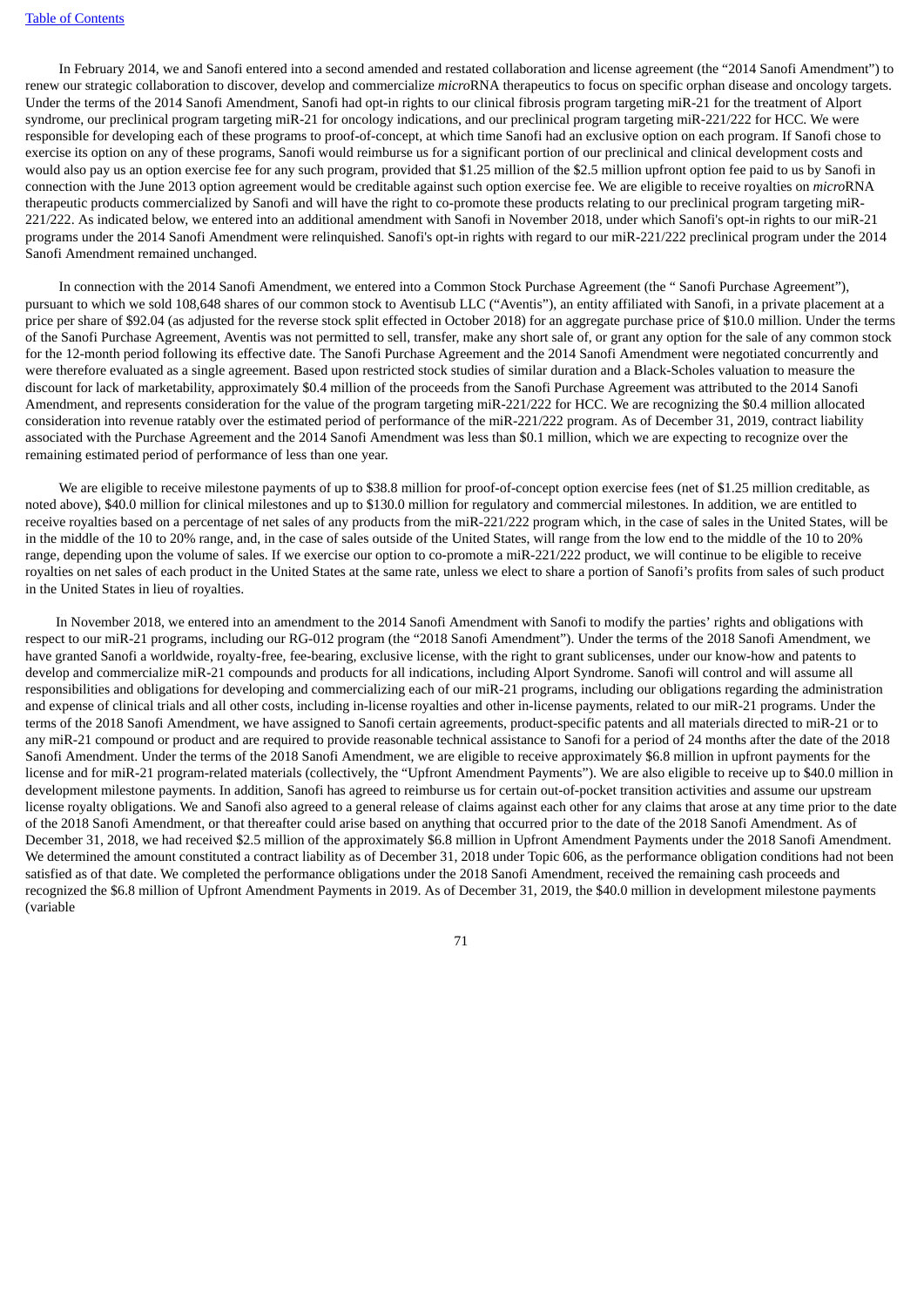consideration) are fully constrained and therefore, do not meet the criteria for revenue recognition.

## **6. Property and Equipment, net**

The following table summarizes our major classes of property and equipment (in thousands):

|                                                | December 31, |      |         |  |
|------------------------------------------------|--------------|------|---------|--|
|                                                | 2019         |      | 2018    |  |
| Laboratory equipment                           | 4,967        | - 56 | 8,163   |  |
| Computer equipment and software                | 281          |      | 281     |  |
| Furniture and fixtures                         |              |      | 706     |  |
| Leasehold improvements                         | 83           |      | 8,550   |  |
|                                                | 5,331        |      | 17,700  |  |
| Less accumulated depreciation and amortization | (4, 410)     |      | (9,894) |  |
| Property and equipment, net                    | 921          |      | 7,806   |  |
|                                                |              |      |         |  |

Depreciation and amortization of property and equipment of \$0.9 million and \$2.3 million was recorded for the years ended December 31, 2019 and 2018, respectively.

#### **7. Intangible Assets, net**

The following table summarizes our major classes of intangible assets (in thousands):

|                                    | December 31, |       |  |       |
|------------------------------------|--------------|-------|--|-------|
|                                    |              | 2019  |  | 2018  |
| Patents                            | ۰υ           | 465   |  | 721   |
| Accumulated amortization - Patents |              | (199) |  | (221) |
| Intangibles, net                   | ۰υ           | 266   |  | 500   |

Intangible asset amortization of less than \$0.1 million was recorded for the year ended December 31, 2019, compared to \$0.1 million for the year ended December 31, 2018. Amortization of intangible assets over the next five years is expected to be less than \$0.1 million per year. The weightedaverage period over which the amortization remaining at December 31, 2019 is expected to be recognized is approximately 14.9 years.

## **8. Commitments and Contingencies**

## **Federal Securities Litigation**

On January 31, 2017, a putative class action complaint was filed by Baran Polat in the United States District Court for the Southern District of California ("District Court") against the Company, its then-Chief Executive Officer Paul C. Grint, and its then-Chief Operating Officer Joseph P. Hagan (currently the Company's Chief Executive Officer). The complaint includes claims asserted, on behalf of certain purchasers of the Company's securities, under Sections 10(b) and 20(a) of the Securities Exchange Act of 1934, as amended. In general, the complaint alleges that, between January 21, 2016, and June 27, 2016, the defendants violated the federal securities laws by making materially false and misleading statements regarding the Company's business and the prospects for RG-101, thereby artificially inflating the price of the Company's securities. The plaintiff seeks unspecified monetary damages and other relief. On February 10, 2017, a second putative class action complaint was filed by Li Jin in the District Court against the Company, Mr. Hagan, Dr. Grint, and Timothy Wright, the Company's Chief Research and Development Officer. The Complaint alleges claims similar to those asserted by Mr. Polat. The actions have been related. On February 17, 2017, the District Court entered an order stating that defendants need not answer, or otherwise respond, until the District Court enters an order appointing, pursuant to the Private Securities Litigation Reform Act of 1995, lead plaintiff and lead counsel, and the parties then submit a schedule to the District Court for the filing of an amended or consolidated complaint and the timing of defendants' answer or response. On April 3, 2017, two motions for consolidation of the two actions, appointment of lead plaintiff, and approval of counsel were filed in the action ("Motions to Consolidate"). On October 26, 2017, the District Court entered an order consolidating the cases, appointing Mark Appel and Michael Spitters to serve as co-lead plaintiffs, and appointing Levi & Korsinsky LLP to serve as lead counsel. On December 22, 2017, lead plaintiffs filed a consolidated complaint against the Company, Dr. Grint, Mr. Hagan, and Michael Huang (the Company's former Vice President of Clinical Development). The consolidated complaint alleges that between February 17, 2016 and June 12, 2017, the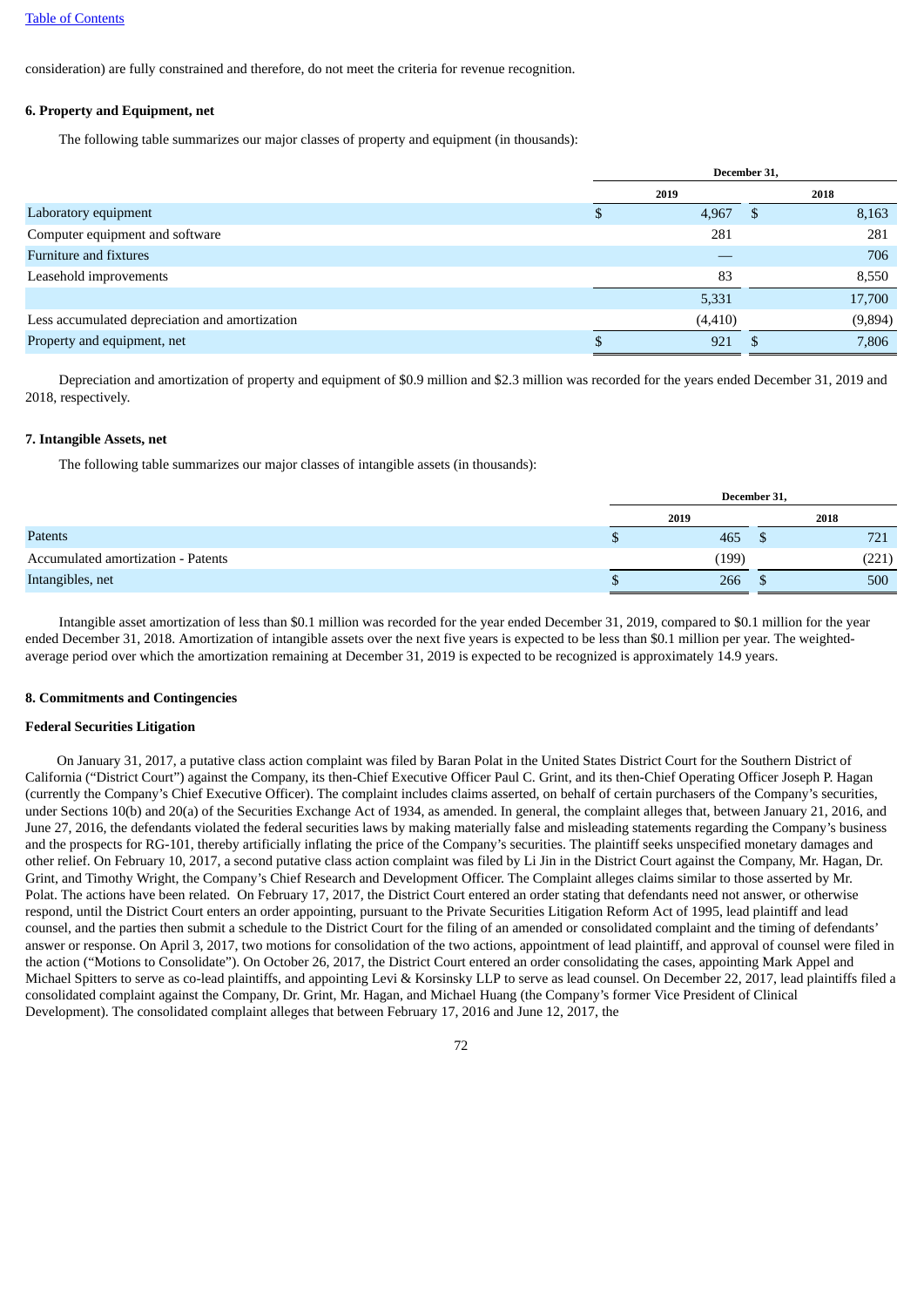defendants violated Sections 10(b) and 20(a) of the Securities Exchange Act of 1934, as amended, by making materially false and misleading statements regarding RG-101. The consolidated complaint seeks unspecified monetary damages and an award of attorneys' fees and costs. On February 6, 2018, the defendants filed a motion to dismiss the consolidated complaint. On March 23, 2018, lead plaintiffs filed their opposition to the motion to dismiss. On April 24, 2018, the defendants filed their reply in support of the motion to dismiss. On September 5, 2019, the court granted defendants' motion to dismiss with leave to amend. Plaintiffs filed their amended complaint on October 1, 2019. Subsequent to the filing of the amended complaint, counsel for the parties engaged in negotiations to resolve the case. On November 4, 2019, the parties agreed in principle to settle the case for \$0.9 million, with approximately \$0.3 million to be paid by us and the balance to be paid by our D&O insurance carrier. On December 11, 2019, the parties entered into a stipulation and agreement of settlement, which was amended on February 6, 2020. On February 7, 2020, plaintiffs filed a motion for preliminary approval of the settlement. The settlement is contingent upon court approval. In connection with the proposed settlement and in accordance with authoritative guidance, we recorded the \$0.9 million loss contingency as a current liability on our balance sheet at December 31, 2019, and recorded the \$0.6 million of expected insurance proceeds from our D&O insurance carrier as a current receivable on our balance sheet at December 31, 2019. The \$0.3 million settlement amount payable by the Company was recorded to the statement of operations and comprehensive loss for the year ended December 31, 2019. The settlement is contingent upon both the parties' entry into a definitive settlement agreement and court approval.

#### **License Agreements**

We have license agreements with third parties that require us to make annual license maintenance payments and future payments upon the success of licensed products that include milestones and/or royalties. Minimum future payments over the next five years are not material.

#### **9. Term Loan**

On June 17, 2016, we entered into a loan and security agreement ("Loan Agreement") with Oxford Finance, LLC, ("Oxford" or sometimes referred to as the "Lender"), pursuant to which Oxford agreed to lend us up to \$30.0 million, issuable in two separate term loans of \$20.0 million (the "Term A Loan") and \$10.0 million (the "Term B Loan"). On June 22, 2016, we received \$20.0 million in proceeds from the Term A Loan, net of debt issuance costs. The ability to borrow on the Term B Loan expired on March 31, 2017, and no amounts were borrowed under the Term B Loan. We refer to all amounts outstanding under the Loan Agreement as the Term Loan.

The outstanding Term Loan will mature on May 1, 2022 (the "Maturity Date") and bears interest at a floating per annum rate equal to (i) 8.51% plus (ii) the greater of (a) the 30 day U.S. Dollar LIBOR rate reported in *The Wall Street Journal* on the last business day of the month that immediately precedes the month in which the interest will accrue and (b) 0.44%. Under the original Loan Agreement, we were required to make interest-only payments through June 1, 2018, followed by 24 equal monthly payments of principal and unpaid accrued interest.

In August 2018, we and Oxford entered into an amendment to our Loan Agreement, providing for a modification of the loan amortization period. Under the terms of the amendment, principal amortization and repayment was deferred between August 2018 through October 2018, and during this period, we were required to make payments of interest-only. Amortization payments recommenced in November 2018. Pursuant to the amendment, we granted the Lender a security interest in our intellectual property as additional collateral for the repayment of the Term Loan.

In November 2018, and in connection with the 2018 Sanofi Amendment, we entered into a fourth amendment to the Loan Agreement with the Lender (the "Fourth Amendment"). Under the terms of the Fourth Amendment, the Lender consented to the 2018 Sanofi Amendment and our license, assignment and transfer to Sanofi of certain of our intellectual property, as required to be delivered to Sanofi under the 2018 Sanofi Amendment (the "Assigned Assets"), which previously served as collateral under the Loan Agreement, and released its liens in the Assigned Assets, provided that the Lender will continue to have liens on all proceeds received by us pursuant to our collaboration and license agreement with Sanofi dated February 4, 2014 (the "Sanofi License Agreement"). Under the terms of the Fourth Amendment, we have the option to prepay part of the Term Loan at any time and in any amount after 10 days' prior written notice. We are also required to prepay a portion of the Term Loan with 25% of certain payments we receive under the 2018 Sanofi Amendment, which payments consist of the Upfront Amendment Payments and the first development milestone payment in the amount of \$10.0 million. In accordance with this term, we prepaid \$0.6 million pursuant to our receipt of \$2.5 million in Upfront Amendment Payments in November 2018. Additionally, we prepaid \$0.4 million pursuant to our receipt of \$1.8 million in Upfront Amendment Payments in March 2019. We are required to pay the applicable 5.5% final payment fee related to each such 2018 Sanofi Amendment prepayment.

On January 31, 2019, we entered into a fifth amendment to the Loan Agreement with the Lender (the "Fifth Amendment"). Under the terms of the Fifth Amendment, our required monthly payment to the Lender for the month of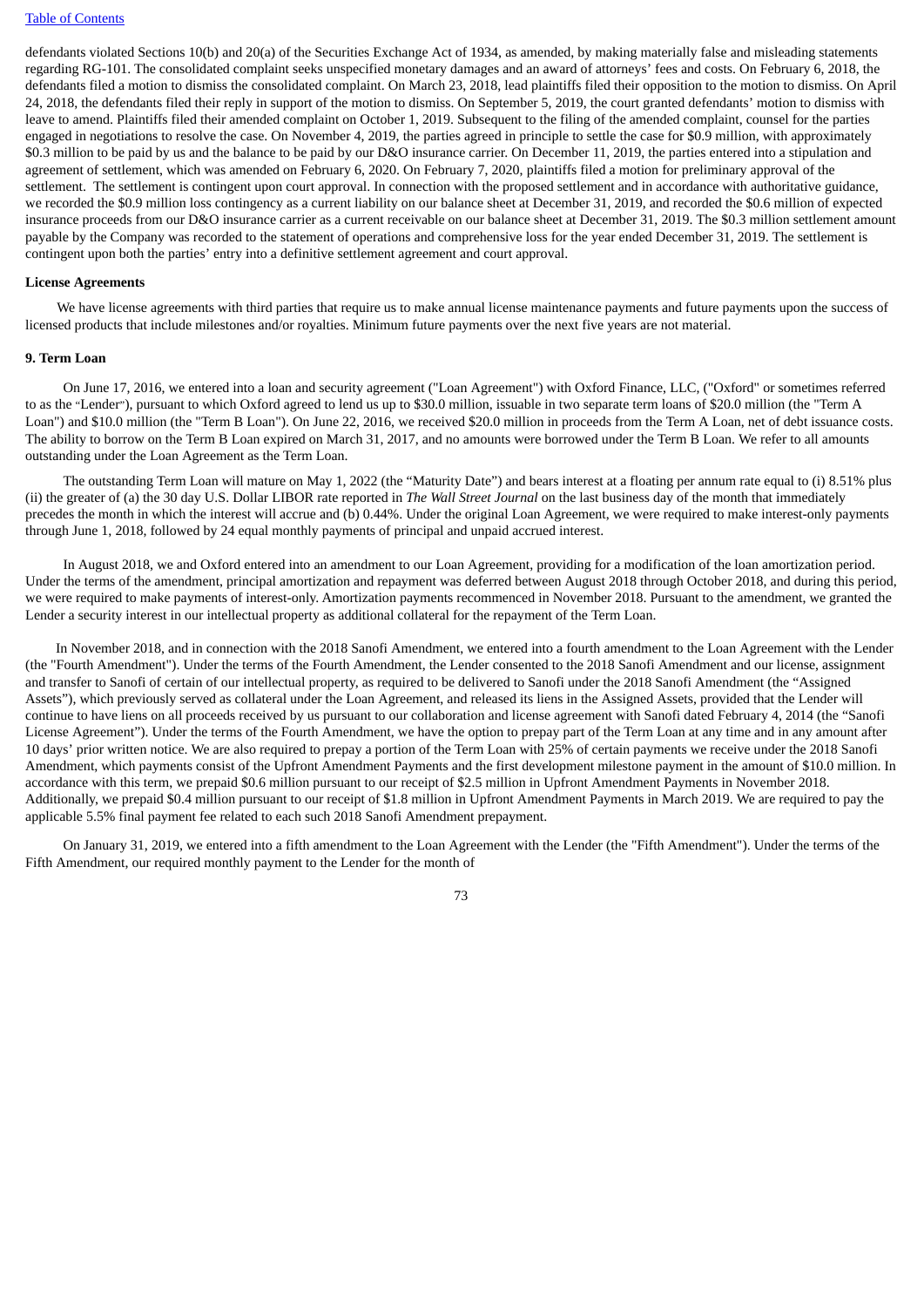February 2019 was comprised of interest only. On March 7, 2019, we entered into a sixth amendment to the Loan Agreement with the Lender (the "Sixth Amendment"). Under the terms of the Sixth Amendment, our required monthly payment to the Lender for the month of March 2019 was comprised of interest only.

On April 9, 2019 we entered into a seventh amendment to the Loan Agreement with the Lender (the "Seventh Amendment"). Under the terms of the Seventh Amendment, our required monthly payments to the Lender were to be comprised of interest only through and including the payment date immediately preceding the following date (the "Second Amortization Date"): (i) April 1, 2019, if we did not receive unrestricted gross cash proceeds of not less than \$10 million on or before April 30, 2019 from (a) the issuance and sale of our unsecured subordinated convertible debt and/or equity securities and/or (b) "up front" or milestone payments in connection with a joint venture, collaboration or other partnering transaction other than pursuant to the Sanofi License Agreement (the receipt of such net proceeds, the " Seventh Amendment Capital Event"), and (ii) May 1, 2019, if the Seventh Amendment Capital Event occurs. The Seventh Amendment Capital event did not occur on or before April 30, 2019.

Commencing on the Second Amortization Date, and continuing on each successive payment date thereafter, we were to be required to make consecutive equal monthly payments of principal, together with applicable interest, in arrears, to the Lender; provided, however, that we were required to make the monthly principal payment due April 1, 2019 on May 1, 2019 (in addition to all other payments due on May 1, 2019) if the Seventh Amendment Capital Event did not occur. The Seventh Amendment also provided that we can irrevocably elect to increase the prepayment percentage for the funds that we are required to prepay under the Term Loan in the event we receive \$10.0 million from the first development milestone under the 2018 Sanofi Amendment (the "Milestone Payment") from 25% to 75% (the "Applicable Sanofi Percentage"). Under the Seventh Amendment, we are required to maintain cash in a collateral account controlled by the Lender of (i) \$10.0 million if the Applicable Sanofi Percentage is 25% and if we had not prepaid an aggregate of \$5 million under the Term Loan (which amount shall not include any Sanofi License Agreement prepayments) on or before April 30, 2019 (such prepayment, the "Principal Paydown Event"), (ii) \$5.0 million if the Applicable Sanofi Percentage is 75% and the Principal Paydown Event had not occurred and (iii) zero if the Principal Paydown Event had occurred.

On May 3, 2019, concurrently with our Securities Purchase Agreement dated May 2019 (the "Purchase Agreement") (as described in further detail in Note 10), we entered into an eighth amendment to the Loan Agreement with the Lender (the "Eighth Amendment"). Pursuant to the terms of the Eighth Amendment and as a result of the completion of the initial closing under the Purchase Agreement, our required monthly payments to the Lender were comprised of interest only from May 2019 through and including the payment to be made in April 2020, in exchange for an interest-only period extension fee of \$0.1 million. Additionally, under the Eighth Amendment, the Term Loan maturity date was extended from June 2020 to May 2022, in exchange for a maturity date extension fee of \$0.7 million. Pursuant to the Eighth Amendment, as a result of our receipt of over \$20.0 million in capital in December 2019 under the second and final closing (the "Milestone Closing") under the Purchase Agreement (the "Eighth Amendment Capital Event"), our required monthly payments to the Lender are comprised of interest only through and including the payment to be made in April 2021. Commencing in May 2021, and continuing on each successive payment date thereafter, we are required to make consecutive equal monthly payments of principal, together with applicable interest, in arrears, to the Lender. The Eighth Amendment also provides for an increase in the prepayment percentage for the funds that we are required to prepay under the Term Loan, in the event that we receive the \$10.0 million Milestone Payment, from 75% to 100% of the Milestone Payment. Upon payment of the Milestone Payment to the Lender, we will no longer be required to maintain cash in a collateral account controlled by Lender and the positive lien on our intellectual property will be released.

We used the proceeds from the Term Loan solely for working capital and to fund our general business requirements. Our obligations under the Loan Agreement are secured by a first priority security interest in substantially all of our current and future assets, other than our intellectual property, for which Oxford currently has a positive lien, and certain assets under capital lease obligations. We have also agreed not to encumber our intellectual property assets, except as permitted by the Loan Agreement. The Loan Agreement includes customary events of default, including instances of a material adverse change in our operations, that may require prepayment of the outstanding Term Loan. As of December 31, 2019 we were in compliance with all covenants under the Loan Agreement.

As of December 31, 2019, \$14.7 million was outstanding under the Term Loan, with an additional \$1.9 million payable at the conclusion of the Term Loan. We had approximately \$0.1 million of debt issuance costs outstanding as of December 31, 2019, which are being accreted to interest expense over the life of the Term Loan. In connection with the Term Loan, the debt issuance costs have been recorded as a debt discount in our balance sheets, which are being accreted to interest expense over the life of the Term Loan using an effective interest rate of 8.98%. The exit fees are being accrued over the life of the Term Loan through interest expense.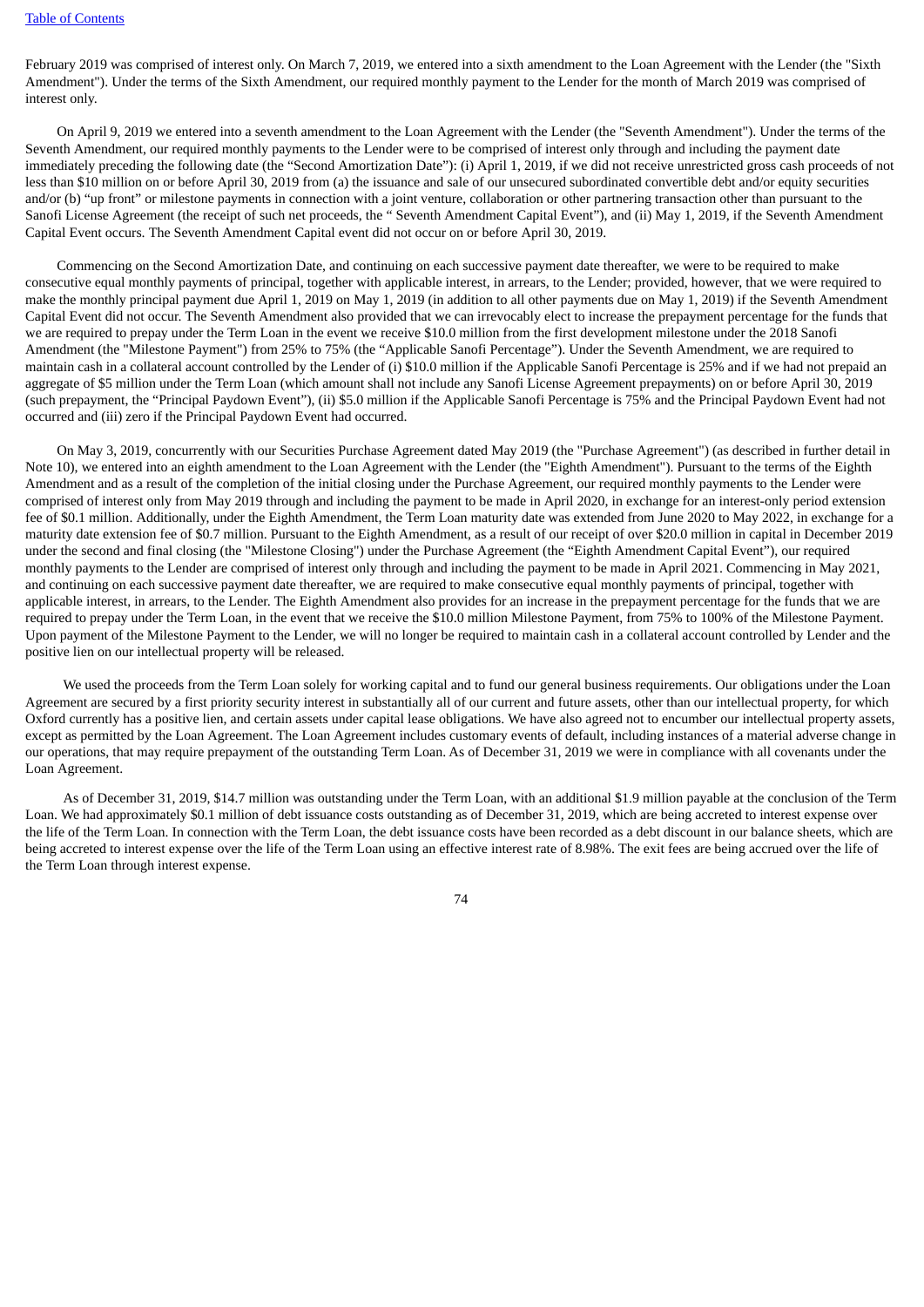Future principal payments for the Term Loan due under the Loan Agreement are as follows (in thousands):

| 2020 | u |        |
|------|---|--------|
| 2021 |   | 9,035  |
| 2022 |   | 5,646  |
|      |   | 14,681 |

#### **10. Common Stock and Stockholders' Equity**

#### **Common Stock**

As of December 31, 2019, there were 21,018,663 shares of common stock outstanding. Each share of common stock is entitled to one vote. The holders of the common stock are also entitled to receive dividends whenever funds are legally available and when declared by our Board of Directors.

#### **2019 Equity Incentive Plan**

On June 15, 2019 the Company's board of directors approved, and on August 1, 2019 the Company's stockholders approved, the Company's 2019 Equity Incentive Plan (the "2019 Plan"). The 2019 Plan is intended as the successor to and continuation of the Company's 2012 Equity Incentive Plan. As of December 31, 2019, 403,939 shares of common stock were available for new equity award grants under the 2019 Plan and 3,226,804 shares of common stock are reserved for issuance pursuant to equity awards outstanding as of December 31, 2019. The number of shares authorized for issuance under the 2019 Plan may be increased by (a) the shares subject to outstanding stock awards granted under the Company's 2009 Equity Incentive Plan (the "2009 Plan") and the Company's 2012 Equity Incentive Plan (together the with 2009 Plan, the "Prior Plans") that on or after the effective date of the 2019 Plan (i) expire or terminate for any reason prior to exercise or settlement; (ii) are forfeited because of the failure to meet a contingency or condition required to vest such shares or otherwise return to the Company, or (iii) are reacquired, withheld (or not issued) to satisfy a tax withholding obligation in connection with an award or to satisfy the purchase price or exercise price of a stock award. No further grants will be made under the Prior Plans. In addition, on January 22, 2020, an additional 4,166,860 shares of common stock became available for issuance under the 2019 Plan pursuant to the Milestone Closing of the May 2019 SPA. Further, on January 1<sup>st</sup> of each year, for a period of not more than ten years, beginning on January 1, 2021 and continuing through January 1, 2029, the number of shares authorized for issuance under the 2019 Plan will increase by 5.0% of the total number of shares of our capital stock outstanding on December 31 of the preceding calendar year, or a lesser number of shares as may be determined by our Board of Directors.

#### **Private Placement of Common Stock, Non-Voting Preferred Stock and Warrants**

On May 3, 2019, we entered into the May 2019 SPA with certain institutional and other accredited investors, including certain directors, executive officers and employees of the Company (the "Purchasers"), pursuant to which we agreed to sell and issue shares of our common stock, shares of our newly designated non-voting convertible preferred stock, and warrants to purchase common stock, in up to two closings, in a private placement transaction (the "Private Placement").

At an initial closing under the May 2019 SPA that occurred on May 7, 2019 (the "Initial Closing"), we sold and issued to the Purchasers (i) 9,730,534 shares of common stock and accompanying warrants to purchase up to an aggregate of 9,730,534 shares of common stock at a combined purchase price of \$1.205 per share, and (ii) 415,898 shares of non-voting Class A-1 convertible preferred stock, in lieu of shares of common stock, at a price of \$10.80 per share, and accompanying warrants to purchase an aggregate of 4,158,980 shares of common stock at a price of \$0.125 for each share of common stock underlying such warrants. Total gross proceeds from the Initial Closing were approximately \$16.7 million, which does not include any proceeds that may be received upon exercise of the warrants. Each share of non-voting Class A-1 convertible preferred stock is convertible into 10 shares of Common Stock, subject to certain beneficial ownership conversion limitations. The warrants are exercisable for a period of five years following the date of issuance and have an exercise price of \$1.08 per share, subject to proportional adjustments in the event of stock splits or combinations or similar events. The warrants are exercisable on a net exercise "cashless" basis. An aggregate of 526,083 shares of common stock and warrants to purchase up to 526,083 shares of common stock were purchased for \$0.6 million by certain directors and executive officers of the Company under the Initial Closing.

Pursuant to the May 2019 SPA, in the event our Board of Directors unanimously resolves to recommence our Phase 1 multiple ascending dose clinical trial of our RGLS4326 product candidate for the treatment of ADPKD") (the "Phase 1 Trial") based on correspondence from the U.S. Food and Drug Administration's Division of Cardiovascular and Renal Products, and thereafter but on or before December 31, 2019 we make a public announcement of our plan to recommence the Phase 1 Trial (the "Public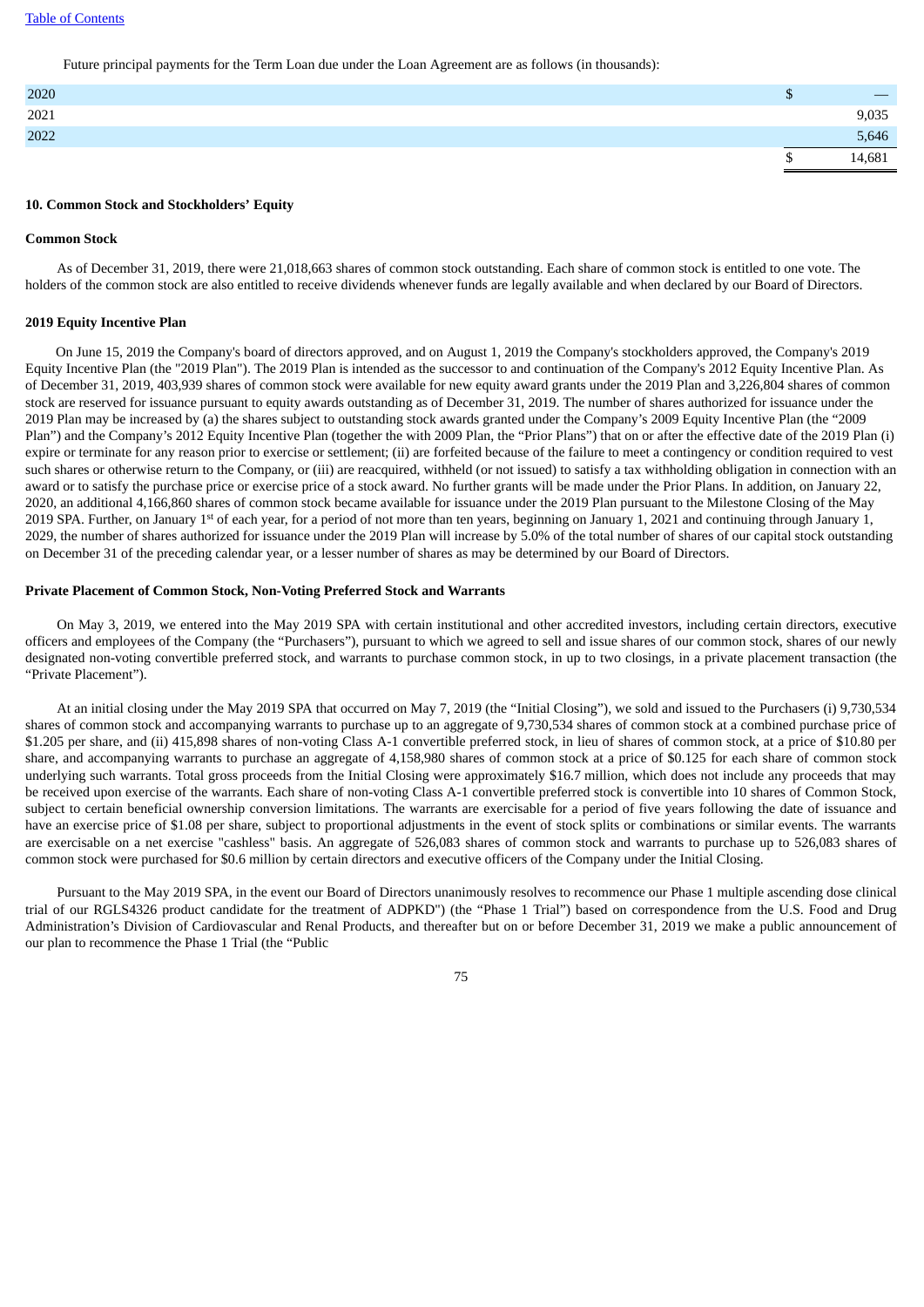Announcement"), we may sell and the Purchasers may purchase, at a second closing under the May 2019 SPA ("Milestone Closing"), shares of our nonvoting convertible preferred stock and accompanying warrants to purchase shares of Common Stock (collectively, "Milestone Securities"). On December 15, 2019, the Company's Board of Directors unanimously resolved to recommence the Phase 1 Trial based on correspondence from the U.S. Food & Drug Administration's Division of Cardiovascular and Renal Products and on December 16, 2019, we made the related Public Announcement, triggering the Milestone Closing, which occurred on December 24, 2019. At the Milestone Closing, we sold and issued to the Purchasers 3,288,390 shares of non-voting Class A-2 convertible preferred stock and accompanying warrants to purchase an aggregate of 32,883,900 shares of common stock for an aggregate purchase price of approximately \$26.0 million. Net proceeds to the Company from the Milestone Closing were approximately \$24.6 million. Each share of non-voting Class A-2 convertible preferred stock is convertible into 10 shares of Common Stock, subject to certain beneficial ownership conversion limitations. The warrants will be exercisable for a period of five years following the date of issuance and have an exercise price of \$0.666 per share, subject to proportional adjustments in the event of stock splits or combinations or similar events. The warrants are exercisable on a net exercise "cashless" basis. An aggregate of 121,581 shares of Class A-2 convertible preferred stock and warrants to purchase up to 1,215,810 shares of common stock were purchased for approximately \$1.0 million by certain directors and executive officers of the Company under the Milestone Closing.

We evaluated the non-voting Class A-1 convertible preferred stock and common stock warrants sold in the Initial Closing and the Class A-2 convertible preferred stock and common stock warrants sold in the Milestone Closing under ASC 480, Distinguishing Liabilities from Equity, and ASC 815, Derivatives and Hedging, and determined permanent equity treatment was appropriate for these freestanding financial instruments. The Initial Closing and Milestone Closing did not include any embedded features that required bifurcation. The non-voting Class A-2 convertible preferred stock and warrants issuable under the Milestone Closing were not subject to accounting recognition until the Milestone Closing occurred, as the terms of the Milestone Closing did not provide a right or an obligation on either the Company nor the Purchasers.

#### **Exchange Offer**

On October 15, 2018, we filed a tender offer statement on Schedule TO with the Securities and Exchange Commission related to an offer by us to certain eligible optionholders, subject to specified conditions, to exchange some or all of their outstanding options to purchase shares of our common stock for new RSUs (the "Exchange Offer").

The exchange ratio for each option eligible for exchange was determined using the Black-Scholes option pricing model and was based on, among other things, the fair market value of a share of our common stock, the volatility of our common stock, U.S. treasury rates, the exercise prices of such options, the remaining terms of such options and the term of the new RSUs. There were a total of 915,009 options eligible for exchange in the Exchange Offer by 31 eligible optionholders, all of which were exchanged for 603,058 RSUs. Of the 603,058 RSUs issued in the Exchange Offer, 514,955 contain certain performance conditions requisite for vesting commencement. Incremental stock-based compensation cost associated with the Exchange Offer was \$0.4 million.

#### **ATM Offering**

On December 12, 2018, we entered into a Common Stock Sales Agreement (the "Stock Sales Agreement") with H.C. Wainwright & Co., LLC ("HCW"), pursuant to which we may sell and issue shares of our common stock from time to time through HCW, as our sales agent (the "ATM Offering"). We have no obligation to sell any shares of common stock in the ATM Offering, and may at any time suspend offers under the Stock Sales Agreement or terminate the Stock Sales Agreement. Subject to the terms and conditions of the Stock Sales Agreement, HCW will use its commercially reasonable efforts to sell shares of our common stock from time to time based upon our instructions (including any price, time or size limits or other parameters or conditions the we may impose, subject to certain restrictions). We pay HCW a commission of 3.0% of the gross sales price of any shares sold under the Stock Sales Agreement. A total of 1,903,880 shares were sold for proceeds of \$2.1 million (net of approximately \$0.1 million in commissions) under the ATM Offering during the year ended December 31, 2019. No shares were sold during the year ended December 31, 2018.

#### **Shares Reserved for Future Issuance**

The following shares of common stock were reserved for future issuance as of December 31, 2019 (in thousands):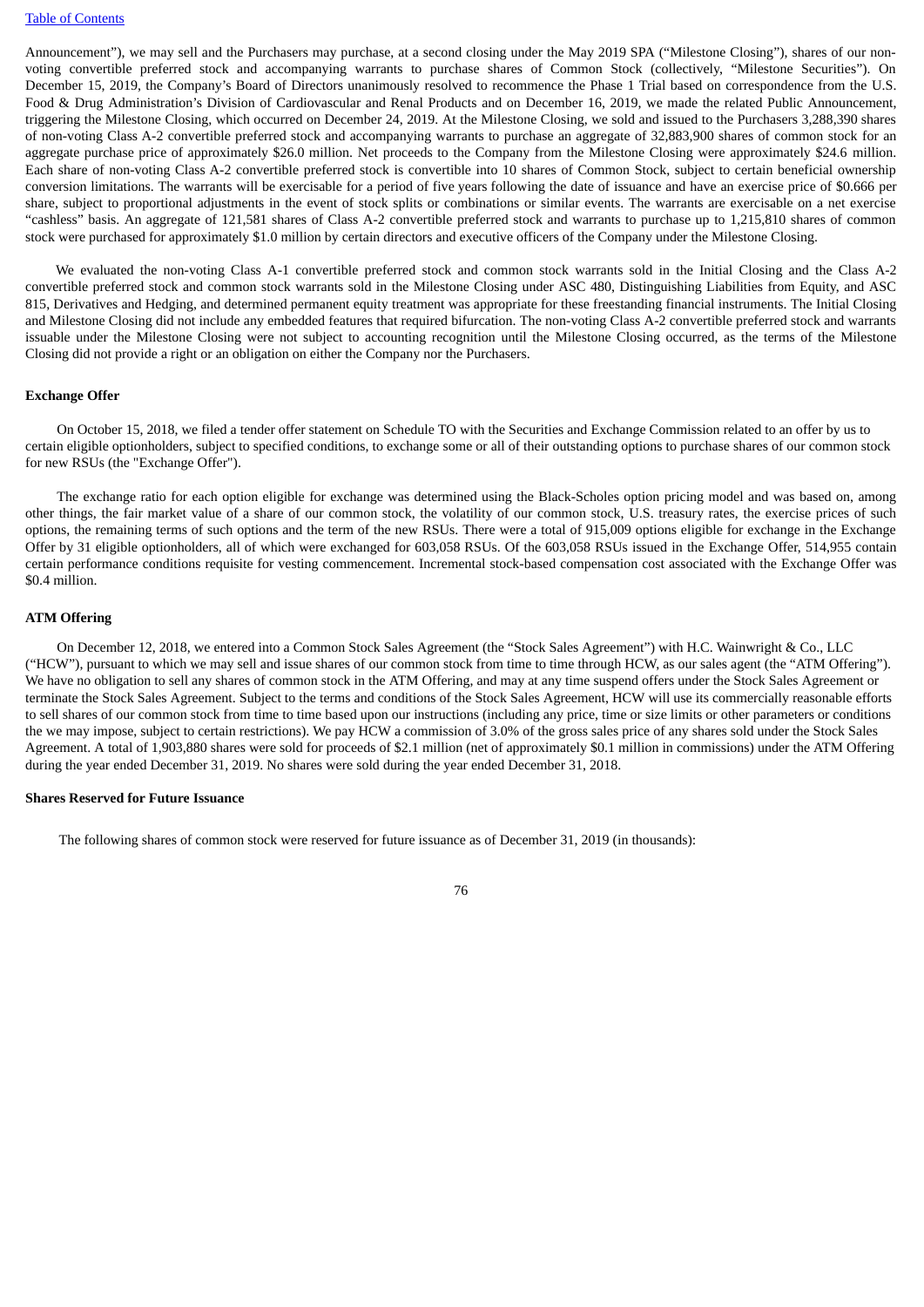# Table of [Contents](#page-2-0)

| Class A-1 convertible preferred stock outstanding (as-converted)             | 4,159  |
|------------------------------------------------------------------------------|--------|
| Class A-2 convertible preferred stock outstanding (as-converted)             | 32,884 |
| <b>Initial Closing warrants</b>                                              | 13,890 |
| <b>Milestone Closing warrants</b>                                            | 32,884 |
| Common stock options outstanding                                             | 3,098  |
| RSU <sub>s</sub> outstanding                                                 | 129    |
| Common stock available for future grant under the 2019 Equity Incentive Plan | 404    |
| Employee Stock Purchase Plan                                                 | 192    |
| Total common shares reserved for future issuance                             | 87,640 |

The following table summarizes our stock option activity under all equity incentive plans for the year ended December 31, 2019 (shares and aggregate intrinsic value in thousands):

|                                          | Number of<br>options |      | Weighted<br>average<br>exercise<br>price | Weighted average<br>remaining<br>contractual term | Aggregate<br>intrinsic value |
|------------------------------------------|----------------------|------|------------------------------------------|---------------------------------------------------|------------------------------|
| Options outstanding at December 31, 2018 | 59                   | \$.  | 45.60                                    |                                                   |                              |
| Granted                                  | 3,224                | -S   | 0.68                                     |                                                   |                              |
| Exercised                                | (3)                  | - \$ | 0.95                                     |                                                   |                              |
| Canceled/forfeited/expired               | (182)                | - S  | 6.81                                     |                                                   |                              |
| Options outstanding at December 31, 2019 | 3,098                | \$.  | 1.17                                     | 9.6 <sup>5</sup>                                  | 703                          |
| Exercisable at December 31, 2019         | 237                  | \$.  | 6.78                                     | 8.5 \$                                            | 35                           |

The weighted average grant date fair value per share of employee stock options granted during the years ended December 31, 2019 and 2018 was \$0.52 and \$8.63, respectively.

The total intrinsic value of stock options exercised was less than \$0.1 million for the years ended December 31, 2019, and 2018. Cash received from the exercise of stock options was less than \$0.1 million for the years ended December 31, 2019 and 2018.

The total compensation cost related to stock options not yet recognized was \$1.2 million as of December 31, 2019. The weighted-average period over which this expense is expected to be recognized is approximately 1.7 years.

The following table summarizes our RSU activity under all equity incentive plans for the year ended December 31, 2019 (shares and aggregate intrinsic value in thousands):

|                                       | <b>Number of</b><br>options |     | Weighted<br>average<br>grant date fair<br>value | Weighted average<br>remaining<br>contractual term | Aggregate<br>intrinsic value |
|---------------------------------------|-----------------------------|-----|-------------------------------------------------|---------------------------------------------------|------------------------------|
| RSUs outstanding at December 31, 2018 | 601                         |     | 1.50                                            |                                                   |                              |
| Granted                               | 287                         |     | 0.95                                            |                                                   |                              |
| Vested                                | (559)                       |     | 1.27                                            |                                                   |                              |
| Canceled/forfeited/expired            | (200)                       | - S | 1.34                                            |                                                   |                              |
| RSUs outstanding at December 31, 2019 | 129                         |     | 1.50                                            | 0.8                                               | 115                          |

The total compensation cost related to non-vested RSUs not yet recognized was \$0.4 million as of December 31, 2019. The weighted-average period over which this expense is expected to be recognized is approximately 0.8 years.

## **Stock-Based Compensation**

The following table summarizes the weighted average assumptions used to estimate the fair value of stock options and performance stock awards granted to employees under our 2012 Equity Incentive Plan, 2015 Inducement Plan, 2019 Equity Incentive Plan and the shares purchasable under our Employee Stock Purchase Plan during the periods presented: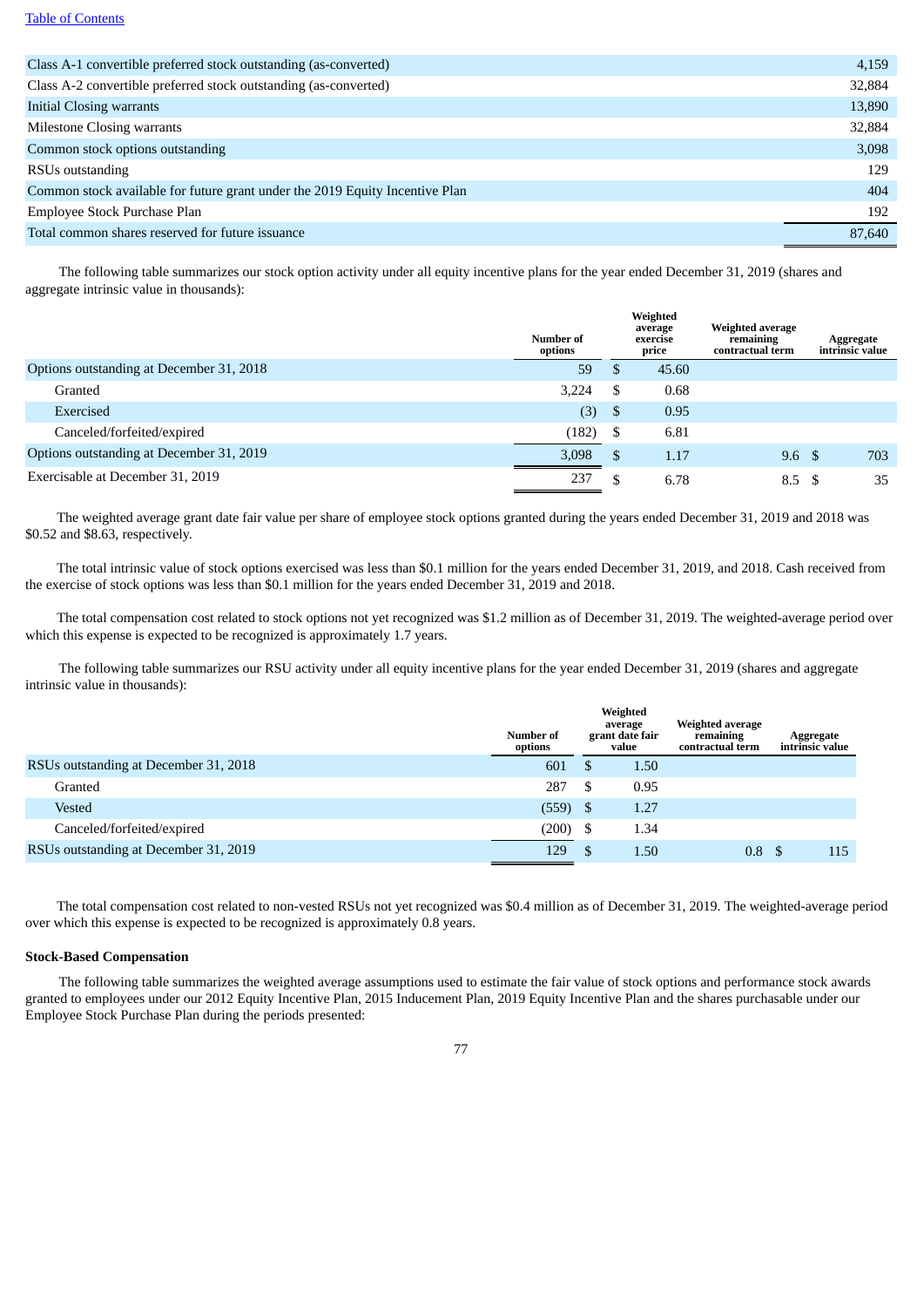|                                     | Year ended December 31, |        |
|-------------------------------------|-------------------------|--------|
|                                     | 2019                    | 2018   |
| <b>Stock options</b>                |                         |        |
| Risk-free interest rate             | 1.7%                    | 2.7%   |
| Volatility                          | 94.6%                   | 87.8%  |
| Dividend yield                      |                         |        |
| Expected term (years)               | 6.1                     | 6.1    |
| <b>Performance stock options</b>    |                         |        |
| Risk-free interest rate             | 2.6%                    | 2.7%   |
| Volatility                          | 93.8%                   | 87.4%  |
| Dividend yield                      |                         |        |
| Expected term (years)               | 6.1                     | 5.7    |
| Employee stock purchase plan shares |                         |        |
| Risk-free interest rate             | 2.3%                    | 1.9%   |
| Volatility                          | 110.5%                  | 100.6% |
| Dividend yield                      |                         |        |
| Expected term (years)               | 0.5                     | 0.5    |

*Risk-free interest rate* - The risk-free interest rate assumption was based on observed interest rates appropriate for the expected term of the stock option grants.

*Expected dividend yield* - The expected dividend yield assumption was based on the fact that we have never paid cash dividends and have no present intention to pay cash dividends.

*Expected volatility* - The expected volatility assumption was based on the historical volatility of the trading price of our common stock.

*Expected term* - The expected term represents the period of time that options are expected to be outstanding. Because we do not have sufficient historical exercise behavior data, we determine the expected life using the simplified method, which was an average of the contractual term of the option and its ordinary vesting period.

*Forfeitures* - We account for forfeitures as they occur.

The following table summarizes the allocation of our stock-based compensation expense for all stock awards during the periods presented (in thousands):

|                            | Year ended December 31, |  |       |  |
|----------------------------|-------------------------|--|-------|--|
|                            | 2019                    |  | 2018  |  |
| Research and development   | 309                     |  | 2,256 |  |
| General and administrative | 1,979                   |  | 3,184 |  |
| <b>Total</b>               | 2,288                   |  | 5,440 |  |

#### **Employee Stock Purchase Plan**

In October 2012, we adopted the 2012 Employee Stock Purchase Plan ("2012 Purchase Plan"), which enables participants to contribute up to 15% of such participant's eligible compensation during a defined six-month period to purchase our common stock. The purchase price of common stock under the 2012 Purchase Plan will be the lesser of: (i) 85% of the fair market value of our common stock at the inception of the enrollment period or (ii) 85% of the fair market value of our common stock at the applicable purchase date. As of December 31, 2019, 91,948 shares of our common stock had been issued under the 2012 Purchase Plan, with 4,035 shares of common stock issued for the year ended December 31, 2019. Under the 2012 Purchase Plan, 192,687 shares of our common stock were reserved for future issuance and have been authorized for purchase as of December 31, 2019.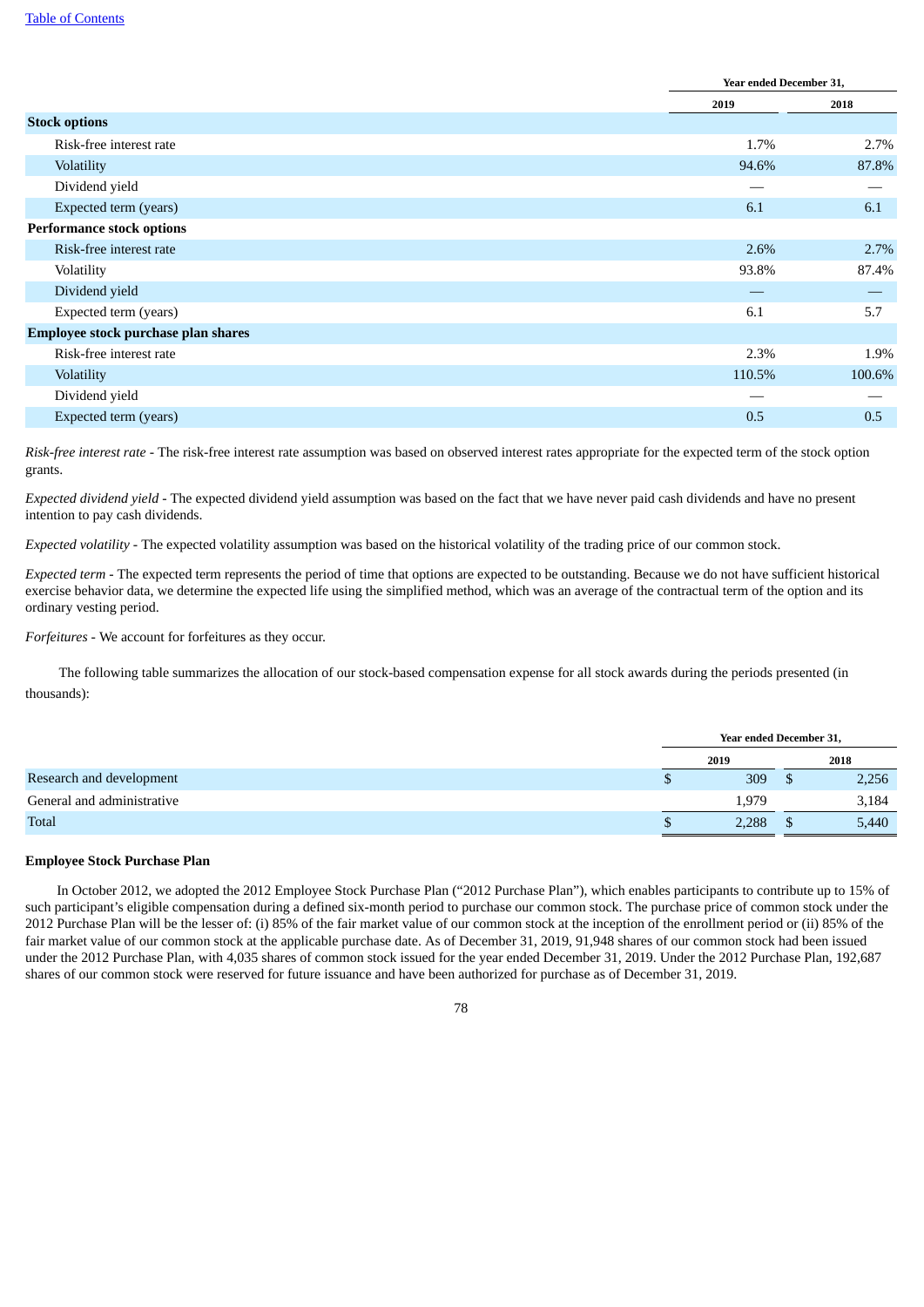# **11. Defined Contribution Plan**

In 2009, we established an employee 401(k) salary deferral plan ("401(k) Plan") covering all eligible employees. Active employees who are at least 18 years old and are not otherwise disqualified under the terms of the 401(k) Plan are eligible to participate. Employees may contribute up to 50% of their compensation per year (subject to a maximum limit prescribed by federal tax law). Under the 401(k) Plan, we may elect to match a discretionary percentage of employee contributions. We elected to match 50% of employees' contributions up to 6% of the employees' eligible salary for the periods presented. We made matching contributions of \$0.1 million for the years ended December 31, 2019 and 2018.

# **12. Income Taxes**

The following table summarizes the components of our income tax (benefit) expense (in thousands):

|          | Year ended December 31, |                      |     |      |
|----------|-------------------------|----------------------|-----|------|
|          | 2019                    |                      |     | 2018 |
| Current: |                         |                      |     |      |
|          | \$                      | $(13)$ \$            |     | (26) |
|          |                         |                      |     |      |
|          |                         | (12)                 |     | (25) |
|          |                         |                      |     |      |
|          |                         | 13                   |     | 87   |
|          |                         |                      |     |      |
|          |                         | 13                   |     | 87   |
|          |                         | $\blacktriangleleft$ | -\$ | 62   |
|          |                         |                      |     |      |

The following is a reconciliation of the expected statutory federal income tax provision to our actual income tax provision (in thousands):

|                                                           | Year ended December 31, |              |  |          |
|-----------------------------------------------------------|-------------------------|--------------|--|----------|
|                                                           | 2019                    |              |  | 2018     |
| Expected income tax benefit at federal statutory tax rate |                         | $(3,904)$ \$ |  | (10,216) |
| State income taxes, net of federal benefit                |                         | (1,390)      |  | (3,005)  |
| Tax credits                                               |                         | (374)        |  | (3,666)  |
| Change in valuation allowance                             |                         | 603          |  | 12,706   |
| Return to provision adjustments                           |                         | (358)        |  | 441      |
| Stock compensation                                        |                         | 3,934        |  | 251      |
| Reserve for uncertain tax positions                       |                         | 1,444        |  | 3,596    |
| Other                                                     |                         | 46           |  | (45)     |
| Income tax expense                                        |                         |              |  | 62       |

The following table summarizes the significant components of our deferred tax assets and liabilities (in thousands):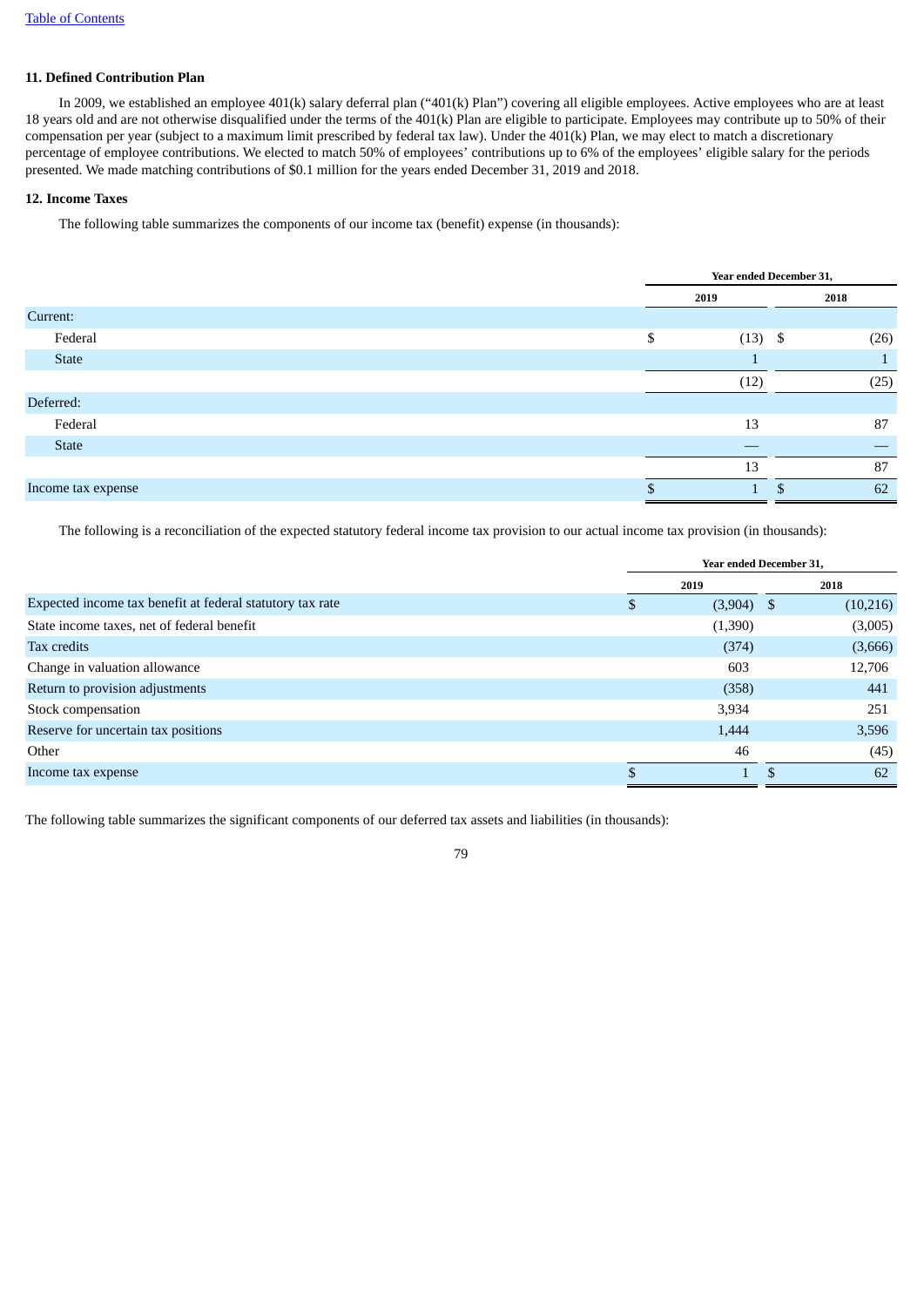|                                                         | December 31, |            |      |           |
|---------------------------------------------------------|--------------|------------|------|-----------|
|                                                         |              | 2019       |      | 2018      |
| Deferred tax assets:                                    |              |            |      |           |
| Net operating loss carryovers                           | \$           | 79,675     | - \$ | 74,965    |
| Research and development and other tax credits          |              | 33,429     |      | 33,121    |
| Deferred revenue                                        |              |            |      | 16        |
| Intangibles and property and equipment basis difference |              | 782        |      |           |
| Stock compensation expense                              |              | 1,389      |      | 5,033     |
| Lease liability                                         |              | 164        |      |           |
| Other                                                   |              | 461        |      | 2,027     |
| Total deferred tax assets                               |              | 115,901    |      | 115,162   |
| Total deferred tax liabilities                          |              | (325)      |      | (176)     |
| Net deferred tax asset                                  |              | 115,576    |      | 114,986   |
| Valuation allowance                                     |              | (115, 564) |      | (114,960) |
| Net deferred tax asset                                  |              | 12         |      | 26        |
|                                                         |              |            |      |           |

For all periods presented, we have determined that it is more likely than not that our deferred tax asset will not be realized, with the exception of the refundable AMT tax credit. Accordingly, we have recorded a valuation allowance to offset the net deferred tax asset of \$115.6 million.

As of December 31, 2019, we had NOL carryforwards for U.S. federal and California state tax purposes of \$328.0 million and \$276.0 million, respectively, which begin to expire in 2030 and 2031, respectively. The federal NOL generated after 2017 of \$64.6 million will carry forward indefinitely and be available to offset up to 80% of future taxable income each year. As of December 31, 2019, we also had federal and California research and development tax credit carryforwards of \$31.1 million and \$9.1 million, respectively. The federal research and development tax credit carryforwards will begin to expire in 2029. The California research and development tax credit carryforwards are available indefinitely.

Pursuant to Sections 382 and 383, use of the Company's net operating loss and credit carryforwards may be limited if a cumulative change in ownership of more than 50% (by value) occurs within a three-year period. The Company has not performed an analysis through December 31, 2019 to determine whether its net operating loss and research and development credit carryforwards are subject to annual limitation under Sections 382 or 383 of the Code, and these financial statements do not contain any adjustment relating to such potential limitations. However, if the Company experienced an ownership change that resulted in an annual limitation on the Company's net operating loss carryforwards under Section 382 of the Code there would be no material impact to the Company's financial statements.

The following table summarizes the changes in the amount of our unrecognized tax benefits (in thousands):

|                                                  | <b>Year Ended December 31,</b> |        |  |        |  |  |
|--------------------------------------------------|--------------------------------|--------|--|--------|--|--|
|                                                  | 2019                           |        |  | 2018   |  |  |
| Beginning balance of unrecognized tax benefits   |                                | 14,700 |  | 4,421  |  |  |
| (Decrease) increase for prior year tax positions |                                | (7)    |  | 5,961  |  |  |
| Increase for current year tax positions          |                                | 1,880  |  | 4,318  |  |  |
| Total                                            |                                | 16,573 |  | 14,700 |  |  |

Included in unrecognized tax benefits of \$16.6 million at December 31, 2019 was \$13.3 million of tax benefits that, if recognized, would reduce our annual effective tax rate, subject to valuation allowance. We do not expect that there will be a significant change in the unrecognized tax benefits over the next 12 months.

We are subject to taxation in the United States and state jurisdictions where applicable. Our tax years for 2009 and forward are subject to examination by the U.S. tax authorities and our tax years for 2010 and forward are subject to examination by the California tax authorities due to carryforward of unutilized net operating losses and research and development credits.

It is our practice to recognize interest and/or penalties related to income tax matters in income tax expense. For the years ended December 31, 2019 and 2018, we have not recognized any interest or penalties related to income taxes.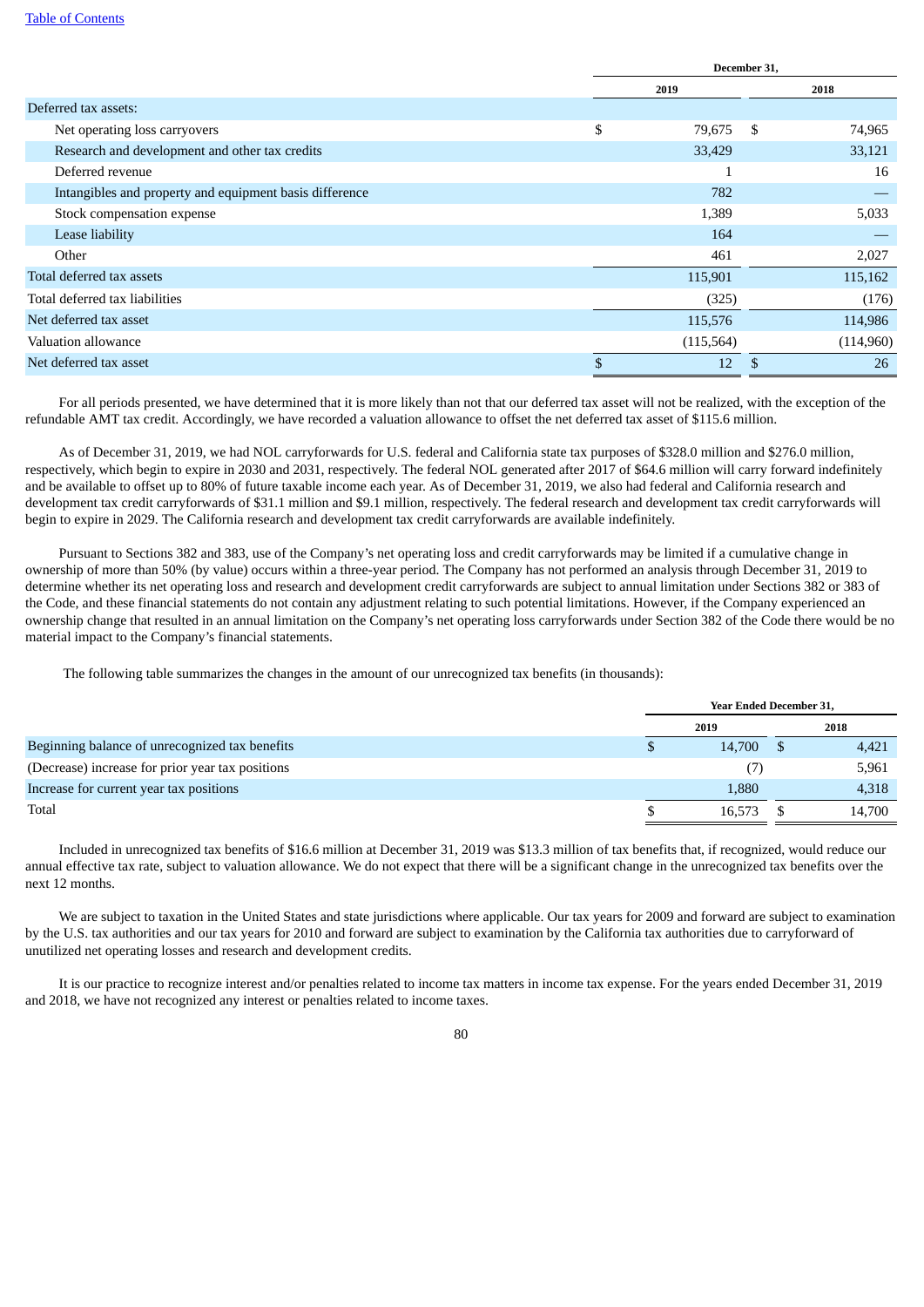# **13. Leases**

At the inception of a contractual arrangement, we determine whether the contract contains a lease by assessing whether there is an identified asset and whether the contract conveys the right to control the use of the identified asset in exchange for consideration over a period of time. For operating leases with an initial term greater than 12 months, we recognize operating lease ROU assets and operating lease liabilities based on the present value of lease payments over the lease term at the commencement date. Operating lease ROU assets are comprised of the lease liability plus any lease payments made and excludes lease incentives. Lease terms include options to renew or terminate the lease when we are reasonably certain that the renewal option will be exercised or when it is reasonably certain that the termination option will not be exercised. For our operating leases, we generally cannot determine the interest rate implicit in the lease, in which case we use our incremental borrowing rate as the discount rate for the lease. We estimate our incremental borrowing rate for our operating leases based on what we would normally pay to borrow on a collateralized basis over a similar term for an amount equal to the lease payments. Operating lease expense is recognized on a straight-line basis over the lease term. Leases with a lease term of 12 months or less are not recorded on the balance sheet. Instead, we recognize lease expense for these leases on a straight-line basis over the lease term. Our lease agreements do not contain any material variable lease payments, residual value guarantees or restrictive covenants. Certain leases require us to pay taxes, insurance, utilities, and maintenance costs for the building, which do not represent lease components. We elected to not separate lease and non-lease components.

In July 2015, we entered into an operating lease agreement (the "Prior Lease") for approximately 59,248 square feet of office and laboratory facility space located at 10614 Science Center Drive, San Diego, California 92121. The lease term was 96 months from the lease commencement date, and we moved our headquarters into this facility in May 2016. In conjunction with the lease, we received \$1.4 million of lease incentives and \$8.2 million of tenant improvement allowance, which was to be used for non-structural leasehold improvements. The lease incentives and tenant improvement allowance were included within deferred rent. Our deferred rent balance as of December 31, 2018 was \$8.0 million. The Prior Lease agreement was with ARE SD Region No. 44 LLC ("Landlord").

On February 19, 2019, we entered into an agreement, the ("Space Swap Agreement"), with Nitto Biopharma, Inc. ("Nitto"), pursuant to which we agreed, contingent upon the execution of a new lease agreement (the "February Lease") for Nitto's space with Landlord and the termination of the Prior Lease, to, among other things, (i) swap buildings with Nitto, and (ii) sell, convey and transfer all right, title and interest in certain furniture, fixtures and equipment to Nitto, as set forth in the Space Swap Agreement. Under the Space Swap Agreement, we paid Nitto (a) a relocation assistance payment in the amount of \$0.1 million; (b) \$0.2 million representing the difference between the security deposits under the Prior Lease and Nitto's prior lease, and (c) \$1.3 million as reimbursement for the six monthly installments of base monthly rent due pursuant to the new lease between Nitto and Landlord, subject to certain adjustments, which reimbursements are to be paid as rent comes due for Nitto under its new lease.

On February 25, 2019, we and Landlord entered into a second amendment (the "Prior Lease Amendment") to the Prior Lease. Under the terms of the Prior Lease Amendment, the expiration date of the Prior Lease was accelerated from April 30, 2024 to March 31, 2019 and the Prior Lease terminated on April 1, 2019. The Prior Lease Amendment eliminated all further cash payments due under the Prior Lease, including aggregate base rent over its remaining term of approximately \$14.4 million.

On February 25, 2019, we entered into the February Lease with Landlord, for the lease of approximately 24,562 square feet of rentable area of the building located at 10628 Science Center Drive, San Diego, California, 92121 (the "Premises"), which Premises were previously occupied by Nitto. The commencement date of the February Lease was April 1, 2019 (the "Commencement Date"). The Premises served as our new principal executive offices and as a laboratory for research and development, manufacturing and other related uses. The term of the February Lease ("Initial Term") was 51 months, ending June 30, 2023. The aggregate base rent due over the Initial Term was approximately \$4.8 million. We were also responsible for the payment of additional rent to cover our share of the annual operating expenses, the annual tax expenses and the annual utilities costs related to the February Lease. The base rent payments due were: \$0.6 million in 2019, \$1.2 million in 2020, \$1.2 million in 2021, \$1.2 million in 2022, and \$0.6 million in 2023.

The execution of the February Lease and Prior Lease Amendment resulted in a modification which was not accounted for as a separate contract. Rather, we accounted for the two contracts with Landlord in combination as they were entered into at the same time and negotiated as a package to achieve the same commercial objective. The leasehold improvements under the Prior Lease were accounted for as non-cash consideration of \$5.6 million paid by us upon termination of the Prior Lease to the Landlord. We accounted for a \$1.3 million portion of the reduction in the lease liability for the Prior Lease as a non-cash gain in the statement of operations due to the reduction in lease term and leased space with Landlord and a \$0.9 million portion of the reduction of the lease liability as a deferred credit that is amortized as a reduction to rent expense over the term of the Lease. The \$1.6 million obligation to reimburse Nitto for six monthly installments of base rent of the Prior Lease and certain other costs were accounted for as cost of terminating the Prior Lease in the statement of operations. The net impact of the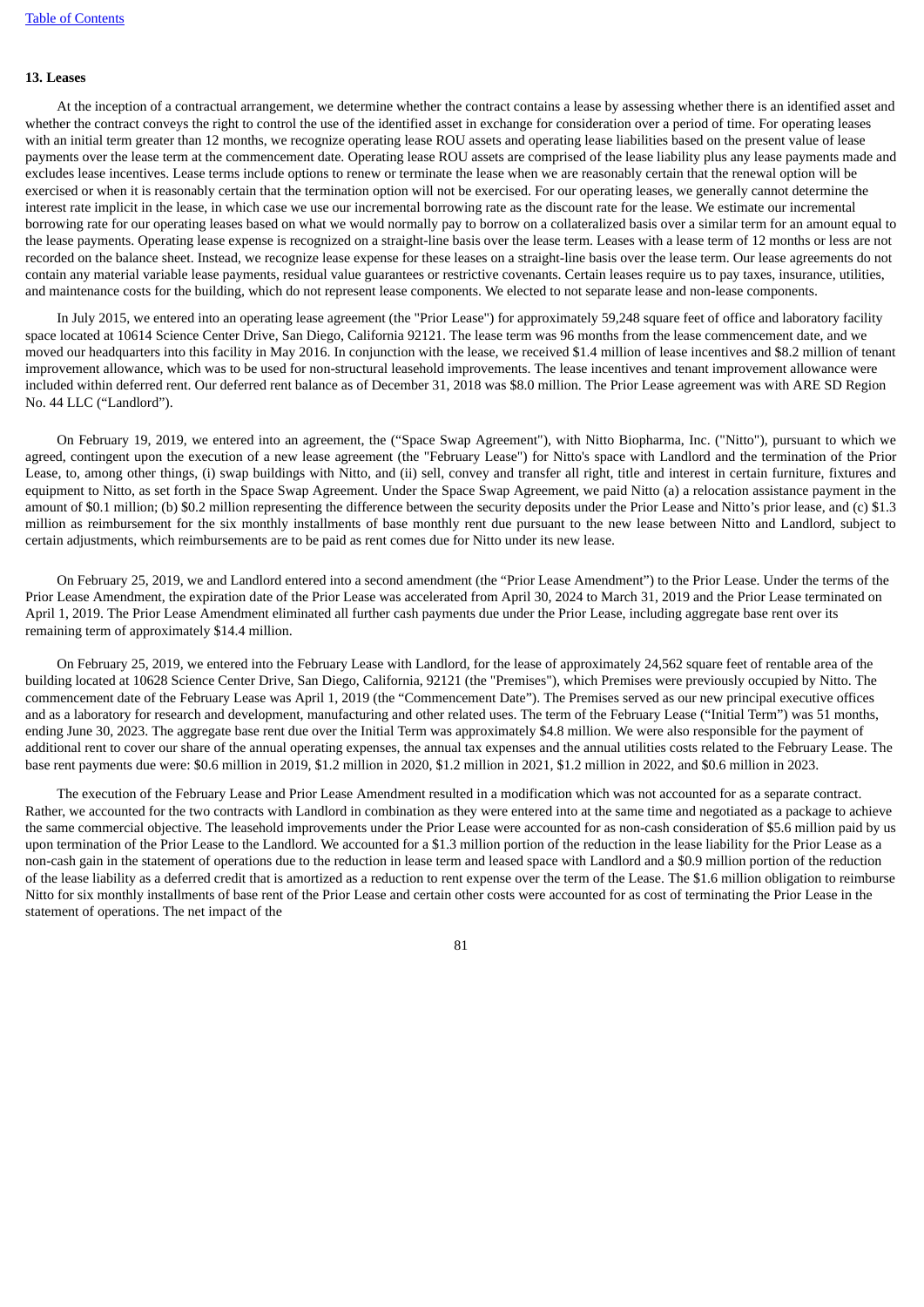modification was a \$0.4 million charge in the statement of operations. Our payment obligations to Nitto under the Space Swap Agreement were fully satisfied as of September 2019 and no assets or liabilities remained with respect to the Prior Lease as of December 31, 2019. The commencement date of the February Lease did not occur until April 1, 2019 and therefore, as of March 31, 2019, the lease liability for the February Lease was zero. On April 1, 2019, we recorded a \$3.8 million lease liability for the February Lease, which was calculated as the present value of future lease payments to be made under the February Lease. A \$2.9 million ROU asset was also recorded on April 1, 2019, which represents the difference between the lease liability and the \$0.9 million deferred credit for the reduction of the lease liability under the Prior Lease.

On June 19, 2019, we entered into a lease agreement (the "New Lease") with Landlord for the lease of approximately 8,727 square feet of rentable area of the building located at 10628 Science Center Drive, Suite 225, San Diego, California 92121 (the "New Premises"). The commencement date of the New Lease was July 1, 2019 (the "New Commencement Date"). We are using the New Premises as our new principal executive offices and as a laboratory for research and development and other related uses. The term of the New Lease (the "New Initial Term") is two years, six months, ending December 31, 2021. The base rent payments due for the New Premises are: \$0.1 million in 2019, \$0.4 million in 2020 and \$0.4 million in 2021, net of certain rent abatement terms. We will also be responsible for the payment of additional rent to cover our share of the annual operating expenses of the building, the annual tax expenses of the building and the annual utilities cost of the building.

On June 19, 2019, we entered into a first amendment to the February Lease with Landlord (the "February Lease Amendment"). Under the terms of the February Lease Amendment, the expiration date of the February Lease was accelerated from June 30, 2023 to June 30, 2019 and the February Lease terminated upon the Commencement Date of the New Lease. The February Lease Amendment eliminated all further rents due under the February Lease, including aggregate base rent over its remaining term of approximately \$4.8 million.

The execution of the New Lease and February Lease Amendment resulted in a modification which was not accounted for as a separate contract. Rather, we accounted for the two contracts with Landlord in combination as they were entered into at the same time and negotiated as a package to achieve the same commercial objective. We accounted for a \$0.5 million portion of the reduction in the lease liability for the February Lease as a non-cash gain in the statement of operations due to the reduction in lease term and leased space with Landlord and a \$0.2 million portion of the reduction of the lease liability as a deferred credit that is amortized as a reduction to rent expense over the term of the New Lease. No other assets or liabilities remained with respect to the February Lease as of December 31, 2019. The commencement date of the New Lease did not occur until July 1, 2019 and therefore, as of June 30, 2019, the lease liability for the New Lease was zero. On July 1, 2019, we recorded a \$0.8 million lease liability for the New Lease, which was calculated as the present value of future lease payments to be made under the New Lease. A \$0.6 million ROU asset was also recorded on July 1, 2019, which represents the difference between the lease liability and the remaining \$0.2 million deferred credit for the reduction of the lease liability under the February Lease.

The table below summarizes our lease liabilities and corresponding ROU assets as of December 31, 2019 (in thousands):

| <b>Assets</b>           |          |       |
|-------------------------|----------|-------|
| Operating               | $\$$     | 464   |
| Financing               |          | 466   |
| <b>Total ROU assets</b> | $\sigma$ | 930   |
|                         |          |       |
| <b>Liabilities</b>      |          |       |
| Current:                |          |       |
| Operating               | $\$$     | 361   |
| Financing               |          | 277   |
| Long-term:              |          |       |
| Operating               |          | 417   |
| Financing               |          | 56    |
| Total lease liabilities | ፍ        | 1,111 |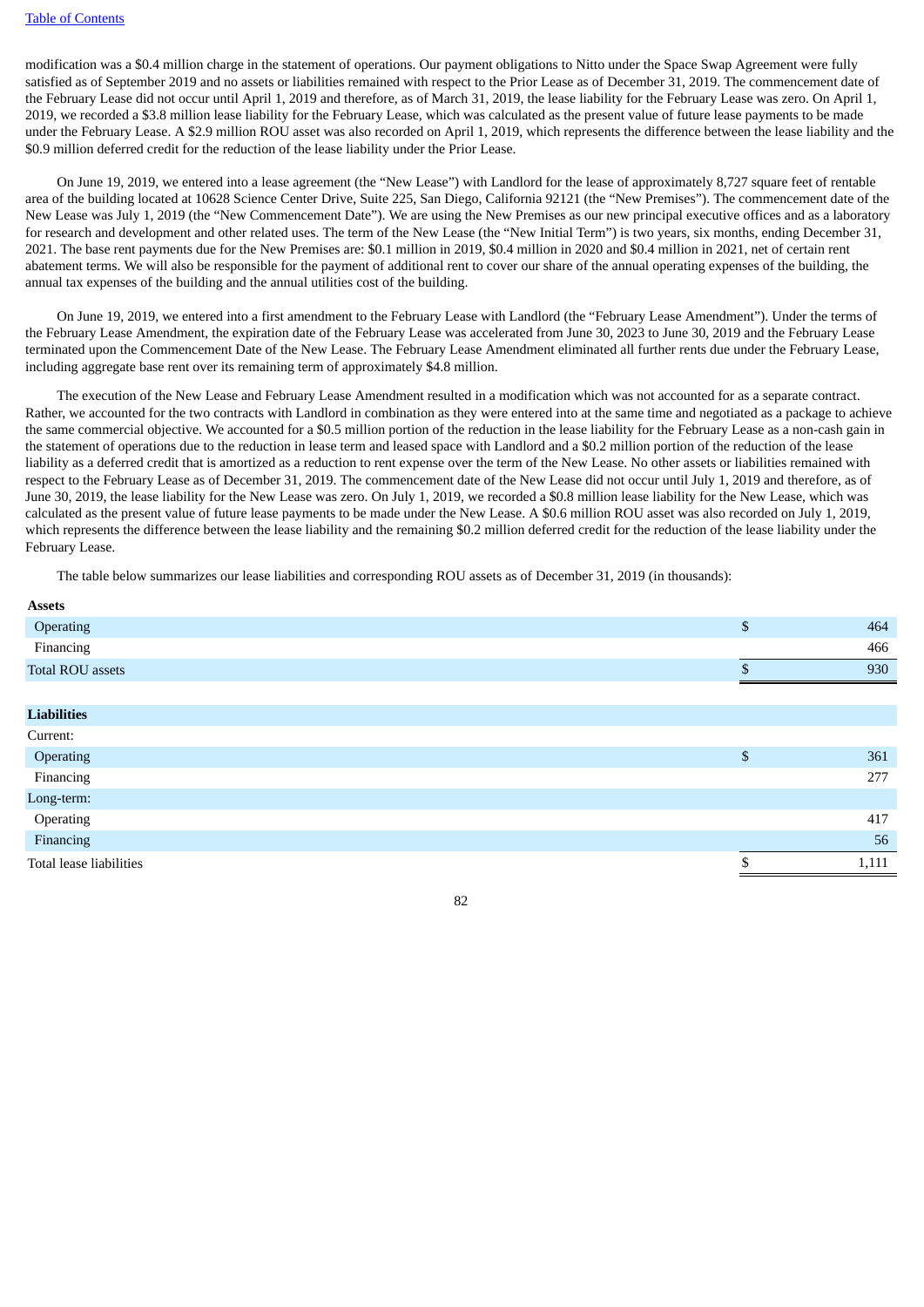Rent expense for the years ended December 31, 2019 and 2018 was \$0.7 million and \$1.3 million, respectively.

The table below summarizes our lease costs from our statement of operations and cash payments from our statement of cash flows during the year ended December 31, 2019 (in thousands):

|                                                                              | <b>Year ended</b><br><b>December 31, 2019</b> |
|------------------------------------------------------------------------------|-----------------------------------------------|
| Lease cost:                                                                  |                                               |
| Operating lease cost                                                         | \$<br>715                                     |
| Finance lease cost:                                                          |                                               |
| Amortization of right-of-use assets                                          | 182                                           |
| Interest expense on lease liabilities                                        | 5                                             |
| Total lease cost                                                             | \$<br>902                                     |
|                                                                              |                                               |
| Cash payment information:                                                    |                                               |
| Operating cash used for operating leases                                     | \$<br>756                                     |
| Operating cash used for finance leases                                       | 24                                            |
| Financing cash used for finance leases                                       | 263                                           |
| Total cash paid for amounts included in the measurement of lease liabilities | \$<br>1,043                                   |

The table below summarizes other non-cash information under our operating and financing lease obligations as of December 31, 2019 (in thousands, except years and rates):

| Supplemental non-cash information:                                     |  |         |
|------------------------------------------------------------------------|--|---------|
| Operating lease liabilities arising from obtaining right-of-use assets |  |         |
|                                                                        |  |         |
| Weighted-average remaining lease term (years) - operating leases       |  | 2.0     |
| Weighted-average remaining lease term (years) - finance leases         |  | 1.2     |
| Weighted-average discount rate - operating leases                      |  | 10.9%   |
| Weighted-average discount rate - finance leases                        |  | $4.9\%$ |

Our future lease payments under operating and finance leases at December 31, 2019 are as follows (in thousands):

|                                           | <b>Operating Leases</b> | <b>Finance Leases</b> |
|-------------------------------------------|-------------------------|-----------------------|
| 2020                                      | 429                     | 287                   |
| 2021                                      | 442                     | 57                    |
| Total lease payments                      | 871                     | 344                   |
| Less: amount representing interest        | (93)                    | (11)                  |
| Present value of obligations under leases | 778                     | 333                   |
| Less: current portion                     | (361)                   | (277)                 |
| Long-term lease obligations               | 417                     | 56                    |

As of December 31, 2018, prior to the adoption of the new leases standard, aggregate future annual minimum lease payments for the Company's operating lease were as follows: \$2.7 million in 2019 and 2020, \$2.8 million in 2021, \$2.9 million in 2022, \$3.0 million in 2023 and \$1.0 million thereafter.

# **14. Selected Quarterly Financial Data (Unaudited)**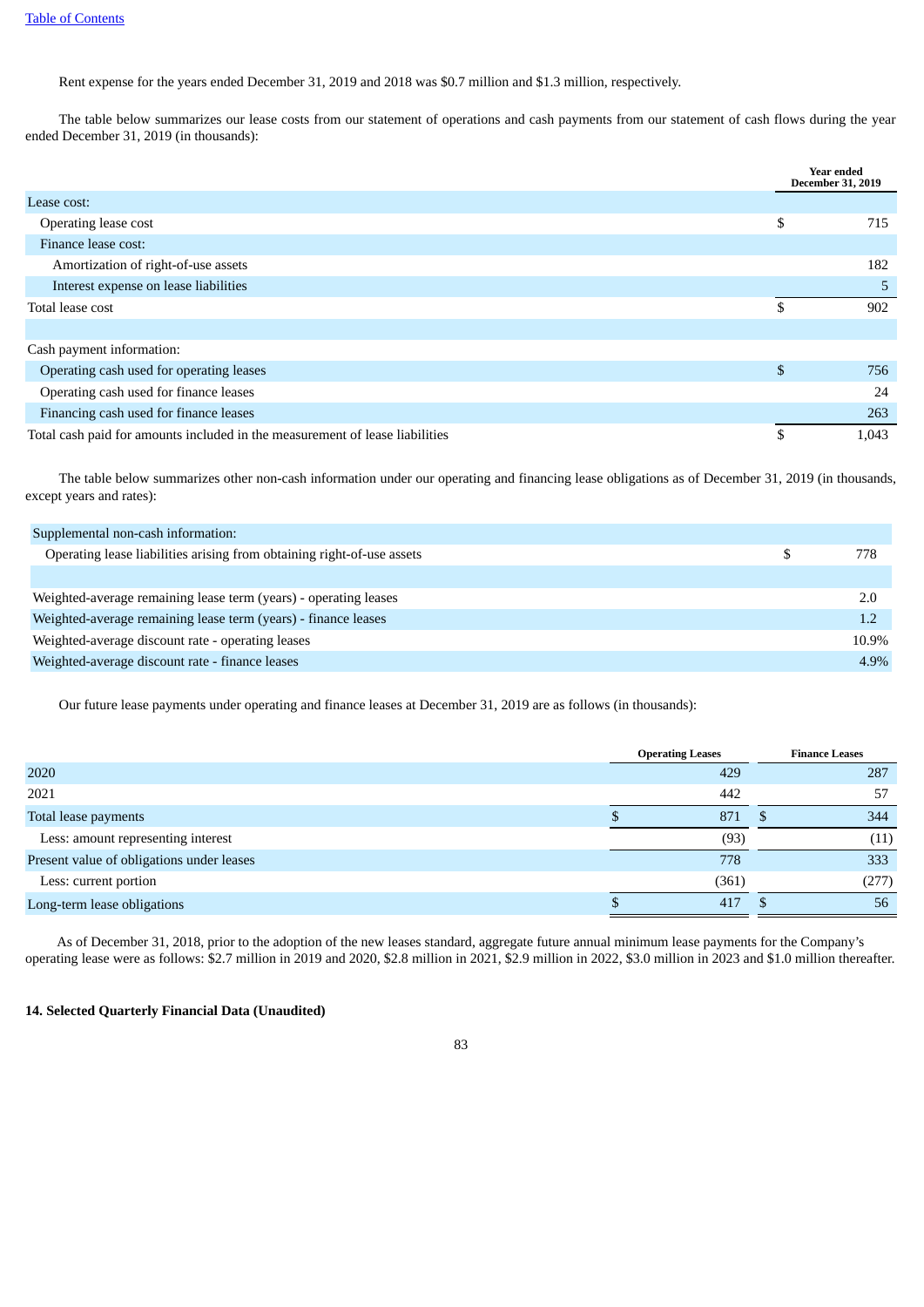The following financial information reflects all normal recurring adjustments, which are, in the opinion of management, necessary for a fair statement of the results of the interim periods. Summarized quarterly data for 2019 and 2018 are as follows (in thousands, except per share data):

|                                           | For the quarters ending |      |             |     |              |      |             |
|-------------------------------------------|-------------------------|------|-------------|-----|--------------|------|-------------|
|                                           | March 31                |      | June 30     |     | September 30 |      | December 31 |
| 2019                                      |                         |      |             |     |              |      |             |
| Total revenues                            | \$<br>6,778             | - \$ | 18          | -\$ | 18           | - \$ | 18          |
| Total operating expenses                  | (9,516)                 |      | (4,686)     |     | (5,011)      |      | (4, 453)    |
| Net loss                                  | (3,260)                 |      | (5,016)     |     | (5, 423)     |      | (4,893)     |
| Net loss per share, basic and diluted (1) | \$<br>$(0.31)$ \$       |      | $(0.30)$ \$ |     | $(0.26)$ \$  |      | (0.23)      |
| 2018                                      |                         |      |             |     |              |      |             |
| Total revenues                            | \$<br>18                | - \$ | 18          | -\$ | 18           | - \$ | 18          |
| Total operating expenses                  | (15,601)                |      | (13, 362)   |     | (9,872)      |      | (8,000)     |
| Net loss                                  | (16,025)                |      | (13, 847)   |     | (10,273)     |      | (8,563)     |
| Net loss per share, basic and diluted (1) | \$<br>(1.85)            | - \$ | $(1.59)$ \$ |     | $(1.18)$ \$  |      | (0.98)      |

(1) Net loss per share is computed independently for each of the quarters presented. Therefore, the sum of the quarterly per-share calculations will not necessarily equal the annual per share calculation.

#### **Item 9. Changes in and Disagreements with Accountants on Accounting and Financial Disclosure**

None.

#### **Item 9A. Controls and Procedures**

## **Disclosure Controls and Procedures**

We maintain disclosure controls and procedures that are designed to provide reasonable assurance that information required to be disclosed in our periodic and current reports that we file with the SEC is recorded, processed, summarized and reported within the time periods specified in the SEC's rules and forms, and that such information is accumulated and communicated to our management, including our principal executive officer and our principal financial officer, as appropriate, to allow timely decisions regarding required disclosure. In designing and evaluating the disclosure controls and procedures, management recognizes that any controls and procedures, no matter how well designed and operated, can provide only reasonable and not absolute assurance of achieving the desired control objectives. In reaching a reasonable level of assurance, management is required to apply its judgment in evaluating the cost-benefit relationship of possible controls and procedures. In addition, the design of any system of controls also is based, in part, upon certain assumptions about the likelihood of future events, and there can be no assurance that any design will succeed in achieving its stated goals under all potential future conditions; over time, controls may become inadequate because of changes in conditions, or the degree of compliance with policies or procedures may deteriorate. Because of the inherent limitations in a cost-effective control system, misstatements due to error or fraud may occur and not be detected.

As of December 31, 2019, we carried out an evaluation, under the supervision and with the participation of our management, including our principal executive officer and our principal financial officer, of the effectiveness of the design and operation of our disclosure controls and procedures, as defined in Rules 13a-15(e) and 15d-15(e) under the Securities Exchange Act of 1934, as amended. Based on this evaluation, our principal executive officer and our principal financial officer concluded that our disclosure controls and procedures were effective at the reasonable assurance level as of December 31, 2019.

## **Management's Report on Internal Control Over Financial Reporting**

Our management is responsible for establishing and maintaining adequate internal control over financial reporting as such term is defined in Exchange Act Rule 13a-15(f) and 15(d)-15(f). Internal control over financial reporting is a process designed under the supervision and with the participation of our management, including our principal executive officer and our principal financial officer, to provide reasonable assurance regarding the reliability of financial reporting and the preparation of financial statements for external purposes in accordance with GAAP.

As of December 31, 2019, our management assessed the effectiveness of our internal control over financial reporting using the criteria set forth by the Committee of Sponsoring Organizations of the Treadway Commission in *Internal Control-*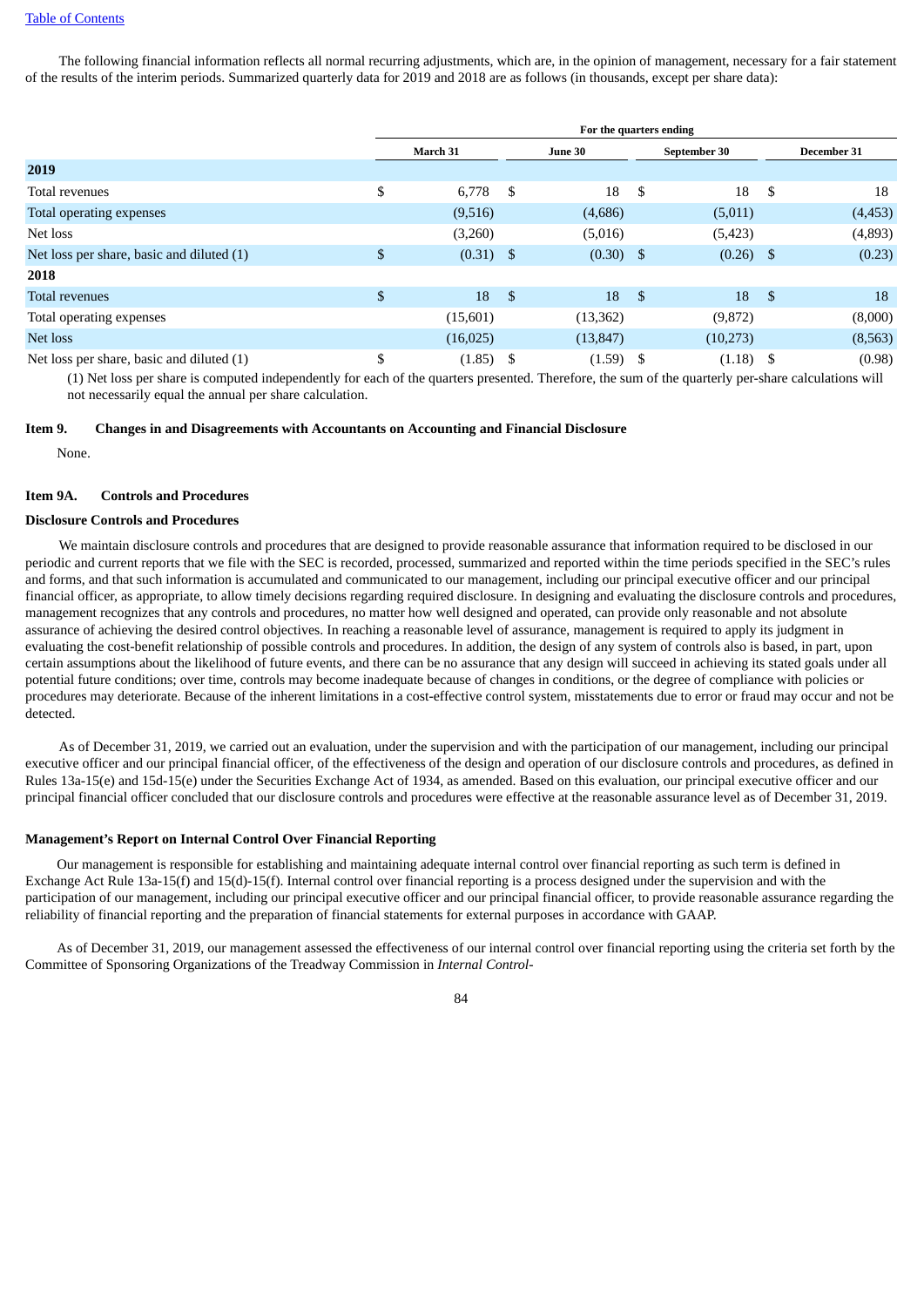*Integrated Framework (2013 Framework)*. Based on this assessment, our management concluded that, as of December 31, 2019, our internal control over financial reporting was effective based on those criteria.

# **Changes in Internal Control Over Financial Reporting**

Our management is responsible for establishing and maintaining adequate internal control over financial reporting as such term is defined in Rule 13a-15(f) of the Exchange Act. An evaluation was also performed under the supervision and with the participation of our management, including our principal executive officer and our principal financial officer, of any change in our internal control over financial reporting that occurred during our last fiscal quarter and that has materially affected, or is reasonably likely to materially affect, our internal control over financial reporting. That evaluation did not identify any change in our internal control over financial reporting that occurred during our latest fiscal quarter that has materially affected, or is reasonably likely to materially affect, our internal control over financial reporting.

# **Item 9B. Other Information**

None.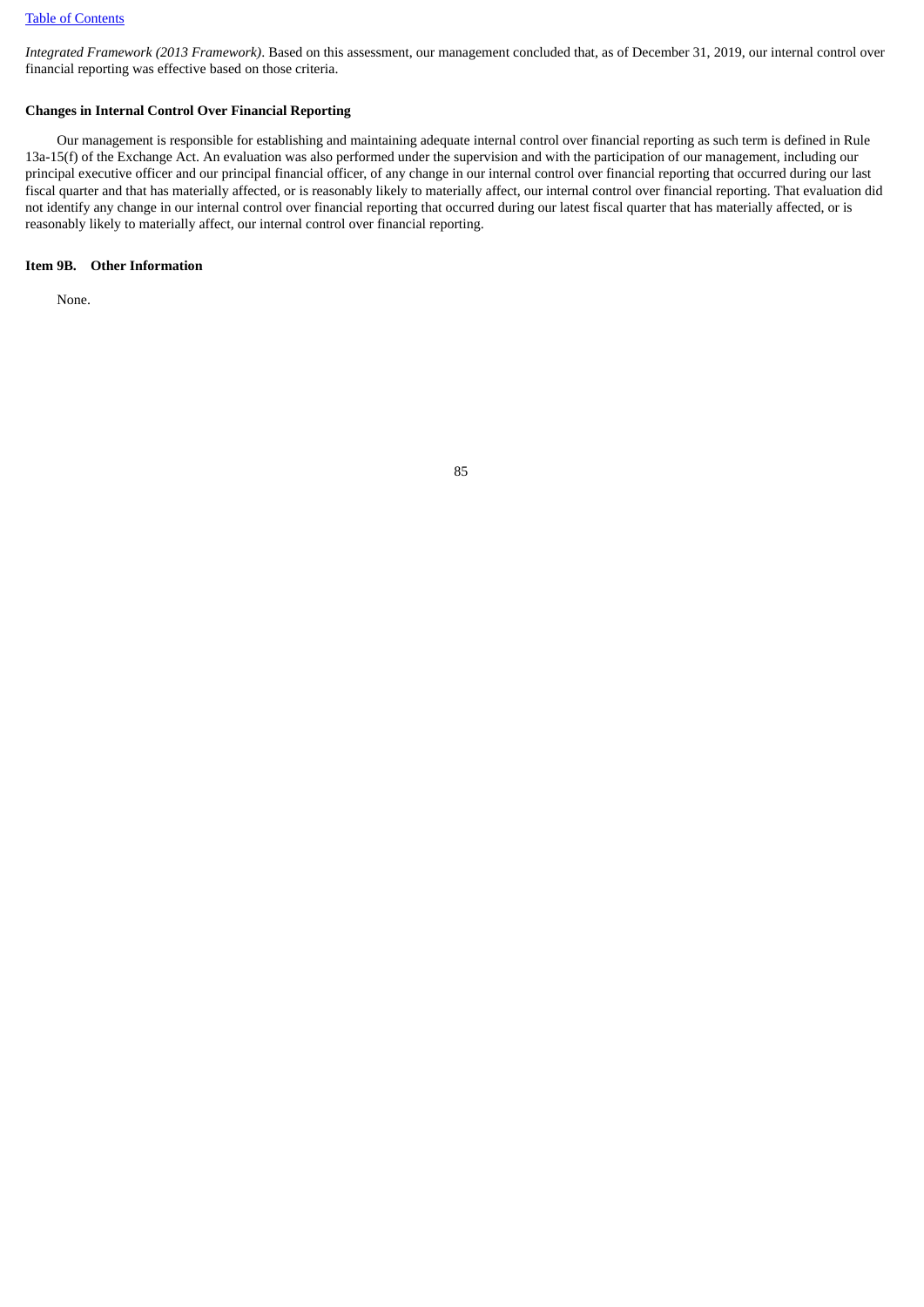#### **PART III**

#### **Item 10. Directors, Executive Officers and Corporate Governance**

The information required by this item and not set forth below will be set forth in the section headed "Election of Directors" and "Executive Officers" in our Proxy Statement for our 2020 Annual Meeting of Stockholders ("Proxy Statement") to be filed with the SEC no later than April 29, 2020, and is incorporated herein by reference.

We have adopted a code of ethics for directors, officers (including our principal executive officer and our principal financial officer) and employees, known as the Code of Business Conduct and Ethics. The Code of Business Conduct and Ethics is available on our website at *http://www.regulusrx.com* under the Corporate Governance section of our Investor Relations page. We will promptly disclose on our website (i) the nature of any amendment to the policy that applies to our principal executive officer, principal financial and accounting officer or persons performing similar functions and (ii) the nature of any waiver, including an implicit waiver, from a provision of the policy that is granted to one of these specified individuals that is required to be disclosed pursuant to SEC rules and regulations, the name of such person who is granted the waiver and the date of the waiver.

## **Item 11. Executive Compensation**

The information required by this item will be set forth in the sections headed "Executive Compensation" and "Director Compensation" in our Proxy Statement and is incorporated herein by reference.

## **Item 12. Security Ownership of Certain Beneficial Owners and Management and Related Stockholder Matters**

The information required by this item will be set forth under the heading "Security Ownership of Certain Beneficial Owners and Management" in our Proxy Statement and is incorporated herein by reference.

The information required by Item 201(d) of Regulation S-K will be set forth in the section headed "Equity Compensation Plan Information" in our Proxy Statement and is incorporated herein by reference.

## **Item 13. Certain Relationships and Related Transactions and Director Independence**

The information required by this item will be set forth in the section headed "Transactions With Related Persons" in our Proxy Statement and is incorporated herein by reference.

## **Item 14. Principal Accounting Fees and Services**

The information required by this item will be set forth in the section headed "Ratification of Selection of Independent Registered Public Accounting Firm" in our Proxy Statement and is incorporated herein by reference.

## **PART IV**

#### **Item 15. Exhibits, Financial Statement Schedules**

*Financial Statements.* We have filed the following financial statements with this Annual Report:

|                                                                | Page Number |
|----------------------------------------------------------------|-------------|
| <b>Report of Independent Registered Public Accounting Firm</b> | <u>58</u>   |
| <b>Balance Sheets</b>                                          | <u>59</u>   |
| <b>Statements of Operations and Comprehensive Loss</b>         | <u>60</u>   |
| <b>Statements of Stockholders' Equity</b>                      | <u>61</u>   |
| <b>Statements of Cash Flows</b>                                | 62          |
| <b>Notes to Financial Statements</b>                           | 64          |

*Financial Statement Schedules.* All schedules are omitted because they are not applicable or the required information is shown in the financial statements or notes thereto.

*Exhibits.*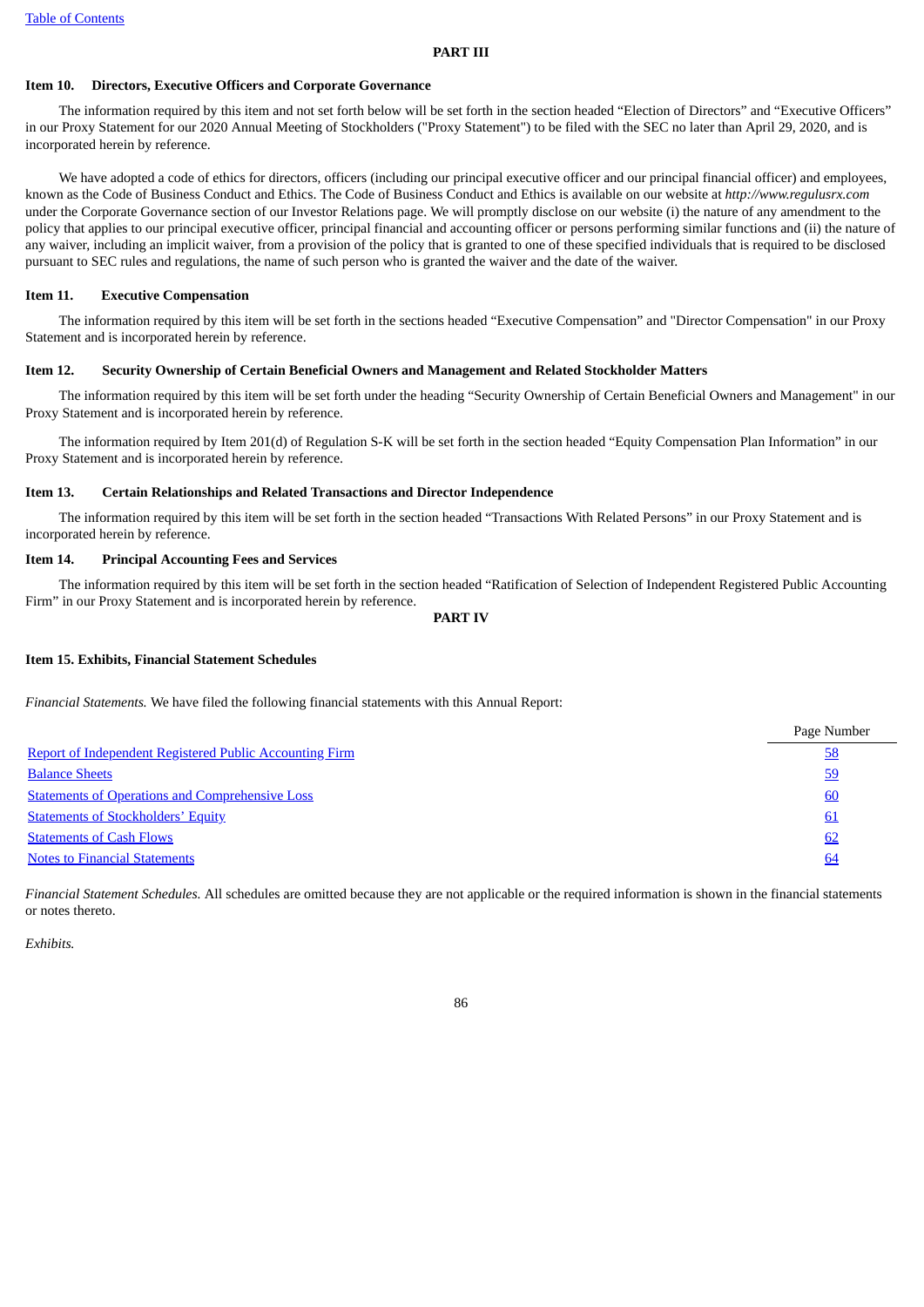|--|

| <b>Exhibit Number</b> | <b>Description</b>                                                                                                                                                                                                                                                                                                                                     |
|-----------------------|--------------------------------------------------------------------------------------------------------------------------------------------------------------------------------------------------------------------------------------------------------------------------------------------------------------------------------------------------------|
| 3.1                   | Amended and Restated Certificate of Incorporation of the Registrant (incorporated by reference to Exhibit 3.1 to the Registrant's<br>Quarterly Report on Form 10-Q (File No. 001-35670), filed with the SEC on August 3, 2016.                                                                                                                         |
| 3.2                   | Certificate of Amendment of Amended and Restated Certificate of Incorporation of the Registrant (incorporated by reference to<br>Exhibit 3.1 to the Registrant's Current Report on Form 8-K (File No. 001-35670), filed with the SEC on October 2, 2018).                                                                                              |
| 3.3                   | Certificate of Designation of Preferences, Rights and Limitations of Class A-1 Convertible Preferred Stock (incorporated by reference<br>to Exhibit 3.1 to the Registrant's Current Report on Form 8-K (File No. 001-35670), filed with the SEC on May 9, 2019).                                                                                       |
| 3.4                   | Certificate of Designation of Preferences, Rights and Limitations of Class A-2 Convertible Preferred Stock (incorporated by reference<br>to Exhibit 3.1 to the Registrant's Current Report on Form 8-K (File No. 001-35670), filed with the SEC on December 26, 2019).                                                                                 |
| 3.5                   | Amended and Restated Bylaws of the Registrant (incorporated by reference to Exhibit 3.1 to the Registrant's Current Report on Form<br>8-K (File No. 001-35670), filed with the SEC on June 8, 2016).                                                                                                                                                   |
| 4.1                   | Reference is made to Exhibits 3.1, 3.2, 3.3, 3.4 and 3.5.                                                                                                                                                                                                                                                                                              |
| 4.2                   | Form of Common Stock Certificate of the Registrant (incorporated by reference to Exhibit 4.2 to the Registrant's Quarterly Report on<br>Form 10-Q (File No. 001-35670), filed with the SEC on November 9, 2018).                                                                                                                                       |
| 4.3                   | <b>Description of Common Stock.</b>                                                                                                                                                                                                                                                                                                                    |
| 4.4                   | Form of Common Stock Purchase Warrant (incorporated by reference to Exhibit 4.2 to the Registrant's Current Report on Form 8-K<br>(File No. 001-35670), filed with the SEC on May 9, 2019).                                                                                                                                                            |
| $10.1*$               | Form of Indemnity Agreement between the Registrant and its directors and officers (incorporated by reference to Exhibit 10.1 to the<br>Registrant's Registration Statement on Form S-1, as amended (File No. 333-183384), originally filed with the SEC on August 17,<br>2012).                                                                        |
| $10.2*$               | Regulus Therapeutics Inc. 2009 Equity Incentive Plan, as amended, and Form of Stock Option Grant Notice, Option Agreement and<br>Form of Notice of Exercise (incorporated by reference to Exhibit 10.2 to the Registrant's Registration Statement on Form S-1, as<br>amended (File No. 333-183384), originally filed with the SEC on August 17, 2012). |
| $10.3*$               | 2012 Equity Incentive Plan and Form of Stock Option Agreement and Form of Stock Option Grant Notice thereunder (incorporated by<br>reference to Exhibit 10.3 to the Registrant's Registration Statement on Form S-1, as amended (File No. 333-183384), originally filed<br>with the SEC on August 17, 2012).                                           |
| $10.4*$               | Non-Employee Director Compensation Policy, as amended (incorporated by reference to Exhibit 10.6 to the Registrant's Quarterly<br>Report on Form 10-Q (File No. 001-35670), filed with the SEC on November 12, 2019).                                                                                                                                  |
| $10.5*$               | 2012 Employee Stock Purchase Plan (incorporated by reference to Exhibit 10.5 to the Registrant's Registration Statement on Form S-1,<br>as amended, originally filed with the SEC on August 17, 2012).                                                                                                                                                 |
| 10.6                  | Regulus Therapeutics Inc. Inducement Plan and Form of Stock Option Grant Notice, Form of Stock Option Agreement and Notice of<br>Exercise thereunder (incorporated by reference to Exhibit 99.1 to the Company's Registration Statement on Form S-8 (File No. 333-<br>206511), filed with the SEC on August 21, 2015).                                 |
| $10.7*$               | Regulus Therapeutics Inc. 2019 Equity Incentive Plan (incorporated by reference to Exhibit 99.1 to the Registrant's Current Report on<br>Form 8-K (File No. 001-35670, filed with the SEC on August 6, 2019).                                                                                                                                          |
| $10.8*$               | Form of Stock Option Grant Notice and Option Agreement under the Regulus Therapeutics Inc. 2019 Equity Incentive Plan<br>(incorporated by reference to Exhibit 99.2 to the Registrant's Registration Statement on Form S-8 (Registration No. 333-233414, filed<br>with the SEC on August 22, 2019).                                                    |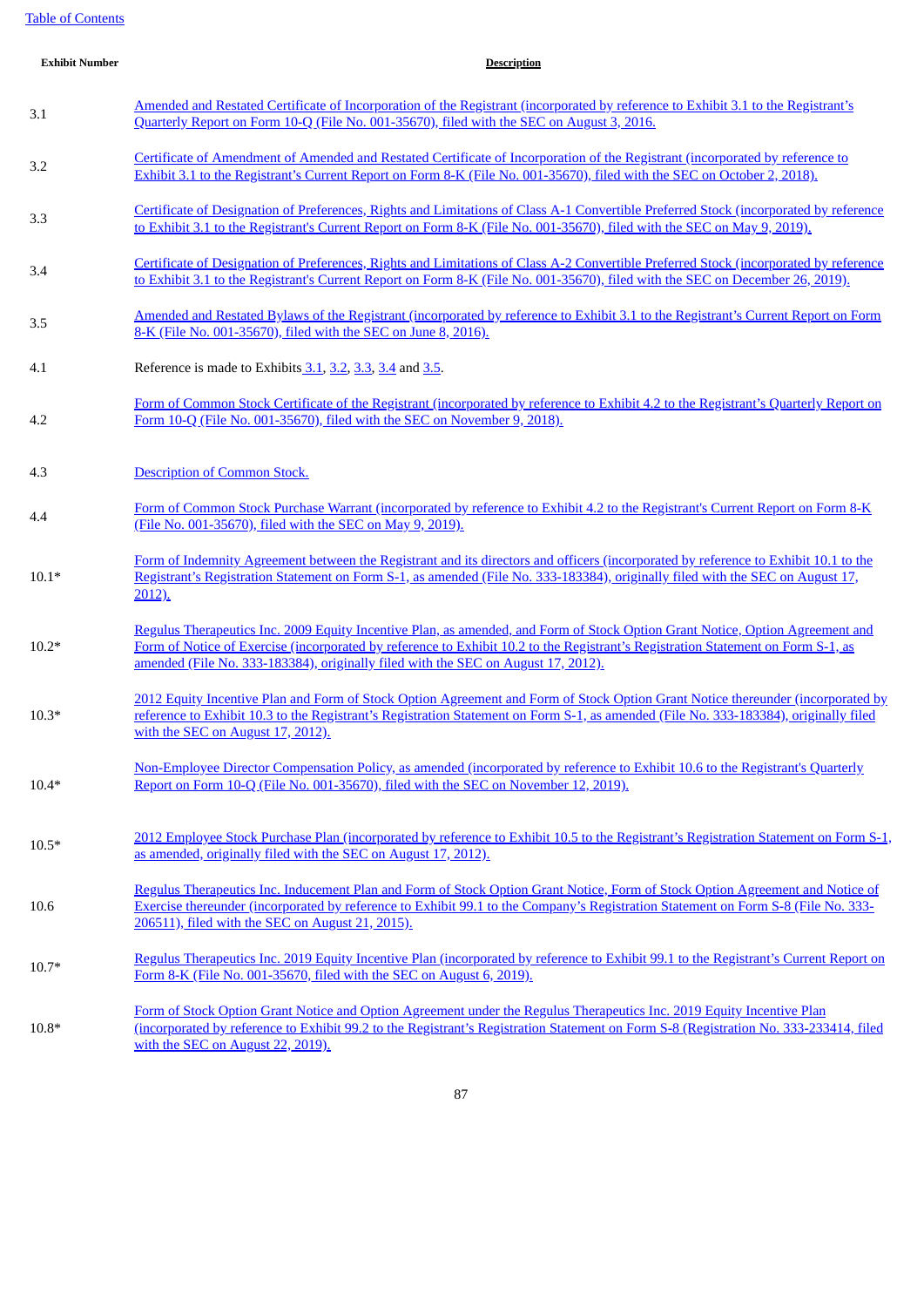# Table of [Contents](#page-2-0)

| $10.9*$  | Form of Restricted Stock Unit Grant Notice and Restricted Stock Unit Agreement under the Regulus Therapeutics Inc. 2019 Equity<br>Incentive Plan (incorporated by reference to Exhibit 99.3 to the Registrant's Registration Statement on Form S-8 (Registration No. 333-<br>233414, filed with the SEC on August 22, 2019).                                                                                                                      |
|----------|---------------------------------------------------------------------------------------------------------------------------------------------------------------------------------------------------------------------------------------------------------------------------------------------------------------------------------------------------------------------------------------------------------------------------------------------------|
| $10.10*$ | Employment Agreement, effective January 1, 2016, by and between the Registrant and Joseph P. Hagan (incorporated by reference to<br>Exhibit 10.10 to the Registrant's Annual Report on Form 10-K (File No. 001-35670), filed with the SEC on February 23, 2016).                                                                                                                                                                                  |
| $10.11*$ | Joseph P. Hagan, Base Salary and Target Bonus Increase, effective May 4, 2017 (incorporated by reference to Exhibit 10.2 to the<br>Registrant's Quarterly Report on Form 10-Q (File No. 001-35670), filed with the SEC on August 2, 2017).                                                                                                                                                                                                        |
| $10.12*$ | Joseph P. Hagan, Yearly Discretionary Base Salary Increase, effective January 1, 2018 (incorporated by reference to Exhibit 10.1 to the<br>Registrant's Quarterly Report on Form 10-Q (File No. 001-35670), filed with the SEC on May 10, 2018).                                                                                                                                                                                                  |
| $10.13*$ | Employment Agreement between the Registrant and Christopher Aker, dated July 24, 2018 (incorporated by reference to Exhibit 10.1<br>to the Registrant's Quarterly Report on Form 10-Q (File No. 001-35670), filed with the SEC on May 10, 2019).                                                                                                                                                                                                  |
| $10.14*$ | Offer Letter Agreement, dated July 29, 2019, by and between the Registrant and Cris Calsada (incorporated by reference to Exhibit<br>10.1 to the Registrant's Current Report on Form 8-K (File No. 001-35670, filed with the SEC on July 30, 2019).                                                                                                                                                                                               |
| $10.15*$ | Employment Agreement between the Registrant and Cris Calsada, dated August 30, 2019 (incorporated by reference to Exhibit 10.7 to<br>the Registrant's Quarterly Report on Form 10-Q (File No. 001-35670), filed with the SEC on November 12, 2019).                                                                                                                                                                                               |
| $10.16*$ | Consulting agreement, dated July 26, 2019, by and between the Registrant and Daniel R. Chevallard (incorporated by reference to<br>Exhibit 10.7 to the Registrant's Quarterly Report on Form 10-Q (File No. 001-35670), filed with the SEC on August 8, 2019).                                                                                                                                                                                    |
| 10.17†   | Amended and Restated License and Collaboration Agreement among the Registrant, Alnylam Pharmaceuticals, Inc. and Ionis<br>Pharmaceuticals, Inc. (formerly known as Isis Pharmaceuticals, Inc.), dated January 1, 2009 (incorporated by reference to Exhibit<br>10.17 to the Registrant's Registration Statement on Form S-1, as amended (File No. 333-183384), originally filed with the SEC on<br>August 17, 2012).                              |
| 10.18+   | Amendment Number One to the Amended and Restated License and Collaboration Agreement among the Registrant, Alnylam<br>Pharmaceuticals, Inc. and Ionis Pharmaceuticals, Inc. (formerly known as Isis Pharmaceuticals, Inc.), dated June 10, 2010<br>(incorporated by reference to Exhibit 10.18 to the Registrant's Registration Statement on Form S-1, as amended (File No. 333-183384),<br>originally filed with the SEC on August 17, 2012).    |
| 10.19†   | Amendment Number Two to the Amended and Restated License and Collaboration Agreement among the Registrant, Alnylam<br>Pharmaceuticals, Inc. and Ionis Pharmaceuticals, Inc. (formerly known as Isis Pharmaceuticals, Inc.), dated October 25, 2011<br>(incorporated by reference to Exhibit 10.19 to the Registrant's Registration Statement on Form S-1, as amended (File No. 333-183384),<br>originally filed with the SEC on August 17, 2012). |
| 10.20†   | Amendment Number Three to the Amended and Restated License and Collaboration Agreement among the Company, Alnylam<br>Pharmaceuticals, Inc. and Isis Pharmaceuticals, Inc., dated August 2, 2013 (incorporated by reference to Exhibit 99.1 to the<br>Registrant's Current Report on Form 8-K (File No. 001-35670), filed with the SEC on August 7, 2013).                                                                                         |
| 10.21    | Assignment Agreement between the Registrant and Ionis Pharmaceuticals, Inc. (formerly known as Isis Pharmaceuticals, Inc.), dated<br>July 13, 2009 (incorporated by reference to Exhibit 10.26 to the Registrant's Registration Statement on Form S-1, as amended (File No.<br>333-183384), originally filed with the SEC on August 17, 2012).                                                                                                    |
| 10.22†   | Non-Exclusive Technology Alliance and Option Agreement between the Registrant and Sanofi, dated June 21, 2010 (incorporated by<br>reference to Exhibit 10.32 to the Registrant's Registration Statement on Form S-1, as amended (File No. 333-183384), originally filed<br>with the SEC on August 17, 2012).                                                                                                                                      |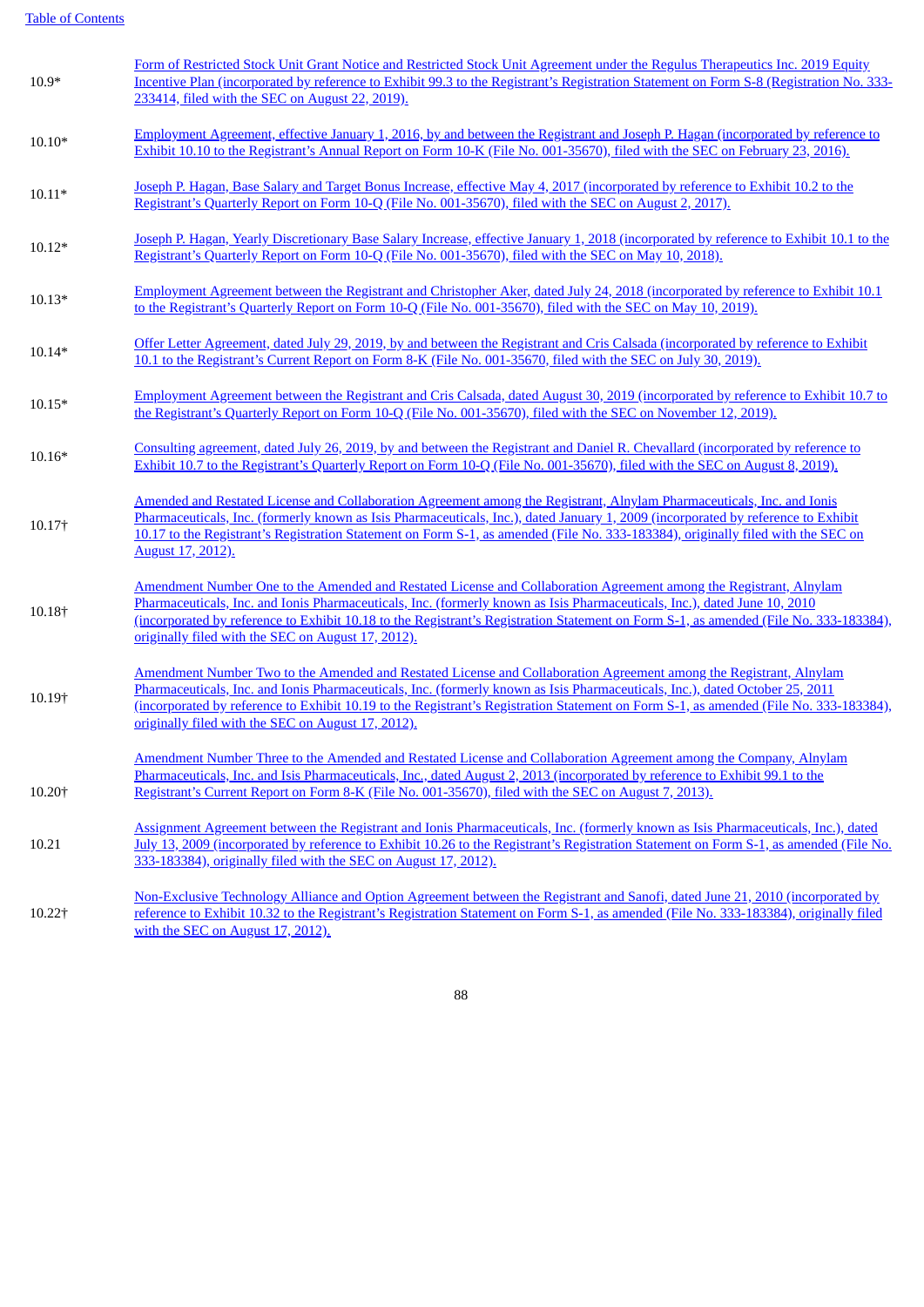# Table of [Contents](#page-2-0)

| 10.23† | Second Amended and Restated Collaboration and License Agreement dated February 4, 2014 between the Registrant and Sanofi<br>(incorporated by reference to Exhibit 10.52 to the Registrant's Annual Report on Form 10-K (File No. 001-35670), filed with the SEC<br>on February 28, 2014).                           |
|--------|---------------------------------------------------------------------------------------------------------------------------------------------------------------------------------------------------------------------------------------------------------------------------------------------------------------------|
| 10.24† | First Amendment to Second Amended and Restated Collaboration and License Agreement, dated November 5, 2018, by and between<br>the Registrant and Sanofi (incorporated by reference to Exhibit 10.38 to the Registrant's Annual Report on Form 10-K (File No. 001-<br>35670), filed with the SEC on March 18, 2019). |
| 10.25  | Loan and Security Agreement, dated June 17, 2016, by and between the Registrant and Oxford Finance LLC (incorporated by<br>reference to Exhibit 10.1 to the Registrant's Quarterly Report on Form 10-Q (File No. 001-35670), filed with the SEC on August 3,<br>2016).                                              |
| 10.26  | First Amendment to Loan and Security Agreement, dated October 4, 2017, by and between the Registrant and Oxford Finance LLC.<br>(incorporated by reference to Exhibit 10.31 to the Registrant's Annual Report on Form 10-K (File No. 001-35670), filed with the SEC<br>on March 8, 2018).                           |
| 10.27† | Second Amendment to Loan and Security Agreement, dated March 6, 2018, by and between the Registrant and Oxford Finance LLC<br>(incorporated by reference to Exhibit 10.32 to the Registrant's Annual Report on Form 10-K (File No. 001-35670), filed with the SEC<br>on March 8, 2018).                             |
| 10.28+ | Third Amendment to Loan and Security Agreement, dated August 6, 2018, by and between the Registrant and Oxford Finance LLC<br>(incorporated by reference to Exhibit 10.1 to the Registrant's Quarterly Report on Form 10-Q (File No. 001-35670), filed with the SEC<br>on November 9, 2018).                        |
| 10.29  | Fourth Amendment to Loan and Security Agreement, dated November 5, 2018, by and between the Registrant and Oxford Finance<br>LLC (incorporated by reference to Exhibit 10.37 to the Registrant's Annual Report on Form 10-K (File No. 001-35670), filed with the<br><b>SEC on March 18, 2019).</b>                  |
| 10.30  | Fifth Amendment to Loan and Security Agreement, dated January 31, 2019, by and between the Registrant and Oxford Finance LLC<br>(incorporated by reference to Exhibit 10.1 to the Registrant's Current Report on Form 8-K (File No. 001-35670), filed with the SEC on<br>February 1, 2019).                         |
| 10.31  | Sixth Amendment to Loan and Security Agreement, dated March 7, 2019, by and between the Registrant and Oxford Finance LLC<br>(incorporated by reference to Exhibit 10.44 to the Registrant's Annual Report on Form 10-K (File No. 001-35670), filed with the SEC<br>on March 18, 2019).                             |
| 10.32  | Seventh Amendment to Loan and Security Agreement, dated April 9, 2019, by and between the Registrant and Oxford Finance LLC<br>(incorporated by reference to Exhibit 10.7 to the Registrant's Quarterly Report on Form 10-Q (File No. 001-35670), filed with the SEC<br>on May 10, 2019).                           |
| 10.33  | Eighth Amendment to Loan and Security Agreement, dated May 3, 2019, by and between the Registrant and Oxford Finance LLC<br>(incorporated by reference to Exhibit 10.2 to the Registrant's Current Report on Form 8-K (File No. 001-35670), filed with the SEC on<br>May 9, 2019).                                  |
| 10.34  | Lease Agreement, dated February 25, 2019, by and between the Registrant and ARE-SD Region No. 44 LLC. (incorporated by<br>reference to Exhibit 10.41 to the Registrant's Annual Report on Form 10-K (File No. 001-35670), filed with the SEC on March 18,<br><u>2019).</u>                                          |
| 10.35  | Agreement, dated February 19, 2019, by and between the Registrant and Nitto Biopharma, Inc. (incorporated by reference to Exhibit<br>10.42 to the Registrant's Annual Report on Form 10-K (File No. 001-35670), filed with the SEC on March 18, 2019).                                                              |
| 10.36  | Second Amendment to Lease Agreement, dated February 25, 2019, by and between the Registrant and ARE-SD Region No. 44 LLC<br>Agreement (incorporated by reference to Exhibit 10.43 to the Registrant's Annual Report on Form 10-K (File No. 001-35670), filed<br>with the SEC on March 18, 2019).                    |
| 10.37  | Lease Agreement, dated June 19, 2019, by and between the Registrant and ARE-SD Region No. 44 LLC (incorporated by reference to<br>Exhibit 10.4 to the Registrant's Quarterly Report on Form 10-Q (File No. 001-35670), filed with the SEC on August 8, 2019).                                                       |
| 10.38  | First Amendment to Lease, dated June 19, 2019, by and between the Registrant and ARE-SD Region No. 44 LLC (incorporated by<br>reference to Exhibit 10.5 to the Registrant's Quarterly Report on Form 10-Q (File No. 001-35670), filed with the SEC on August 8,<br>2019).                                           |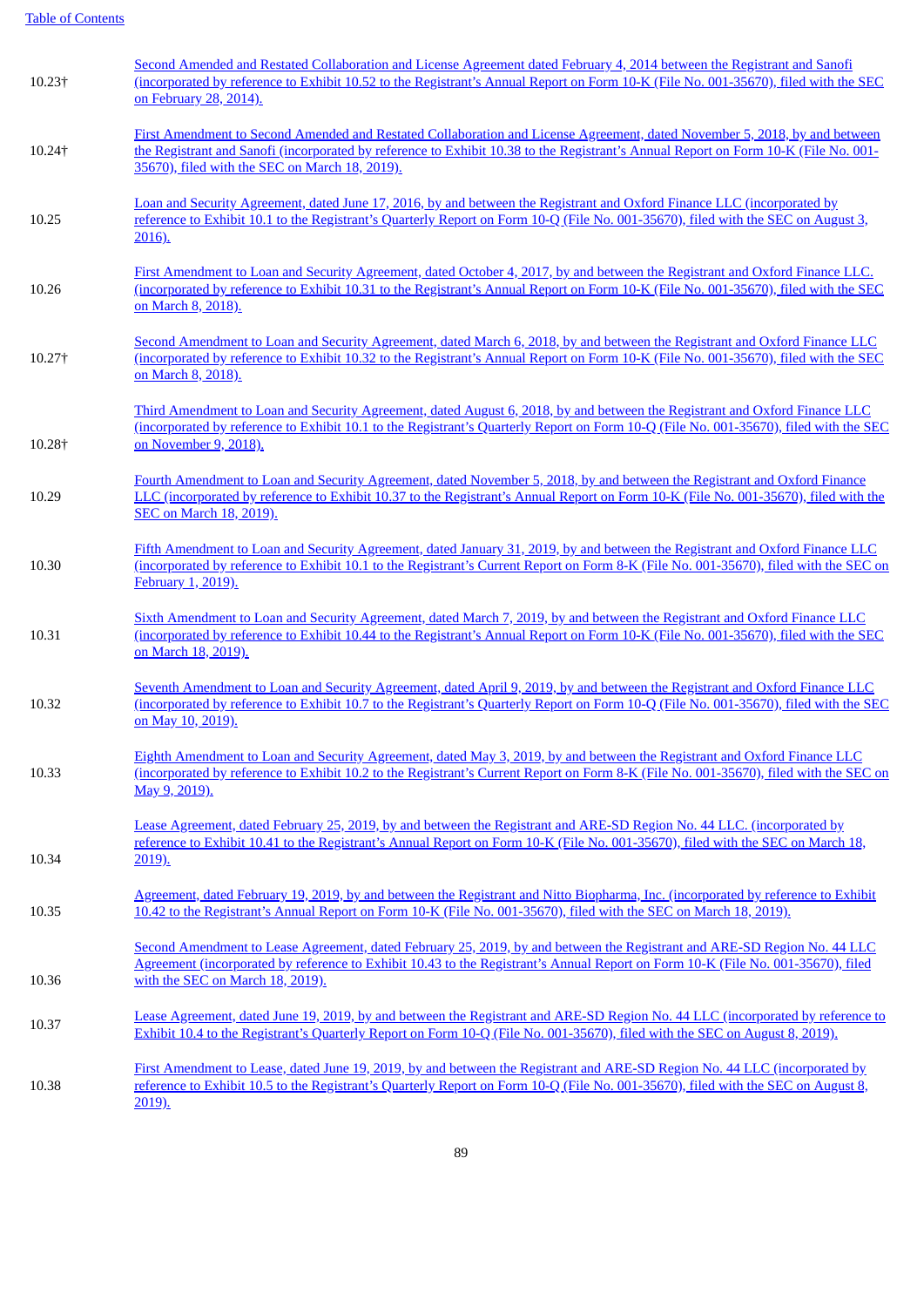| 10.39     | Common Stock Sales Agreement, dated December 12, 2018, by and between the Registrant and H.C. Wainwright & Co., LLC<br>(incorporated by reference to Exhibit 10.1 to the Registrant's Current Report on Form 8-K (File No. 001-35670), filed with the SEC on<br>December 12, 2018).    |
|-----------|----------------------------------------------------------------------------------------------------------------------------------------------------------------------------------------------------------------------------------------------------------------------------------------|
| 10.40     | Securities Purchase Agreement, dated May 3, 2019, by and among the Registrant and the Purchasers listed on Exhibit A thereto<br>(incorporated by reference to Exhibit 10.1 to the Registrant's Current Report on Form 8-K (File No. 001-35670), filed with the SEC on<br>May 9, 2019). |
| 23.1      | Consent of Independent Registered Public Accounting Firm.                                                                                                                                                                                                                              |
| 24.1      | Power of Attorney. Reference is made to the signature page hereto.                                                                                                                                                                                                                     |
| 31.1      | Certification of the Principal Executive Officer pursuant to Rule 13a-14(a) or 15d-14(a) of the Securities Exchange Act of 1934.                                                                                                                                                       |
| 31.2      | Certification of the Principal Financial Officer pursuant to Rule 13a-14(a) or 15d-14(a) of the Securities Exchange Act of 1934.                                                                                                                                                       |
| $32.1***$ | Certification of the Principal Executive Officer and Principal Financial Officer pursuant to 18 U.S.C. Section 1350, as adopted<br>pursuant to Section 906 of the Sarbanes-Oxley Act of 2002.                                                                                          |
| 101.INS   | <b>XBRL Instance Document.</b>                                                                                                                                                                                                                                                         |
| 101.SCH   | XBRL Taxonomy Extension Schema Document.                                                                                                                                                                                                                                               |
| 101.CAL   | XBRL Taxonomy Extension Calculation Linkbase Document.                                                                                                                                                                                                                                 |
| 101.DEF   | XBRL Taxonomy Extension Definition Linkbase Document.                                                                                                                                                                                                                                  |
| 101.LAB   | XBRL Taxonomy Extension Label Linkbase Document.                                                                                                                                                                                                                                       |
| 101.PRE   | XBRL Taxonomy Extension Presentation Linkbase Document.                                                                                                                                                                                                                                |
|           | † We have received confidential treatment for certain portions of this agreement, which have been omitted and filed separately with the SEC pursuant to<br>Rule 406 under the Securities Act of 1933, as amended, or Rule 24b-2 of the Securities Exchange Act of 1934, as amended.    |

\* Indicates management contract or compensatory plan.

\*\* This certification is being furnished solely to accompany this annual report pursuant to 18 U.S.C. Section 1350, and is not being filed for purposes of Section 18 of the Securities Exchange Act of 1934 and is not to be incorporated by reference into any filing of the Registrant, whether made before or after the date hereof, regardless of any general incorporation language in such filing.

## **Item 16. Form 10-K Summary**

<span id="page-90-0"></span>None.

# **SIGNATURES**

Pursuant to the requirements of the Securities Exchange Act of 1934, the registrant has duly caused this report to be signed on its behalf by the undersigned thereunto duly authorized.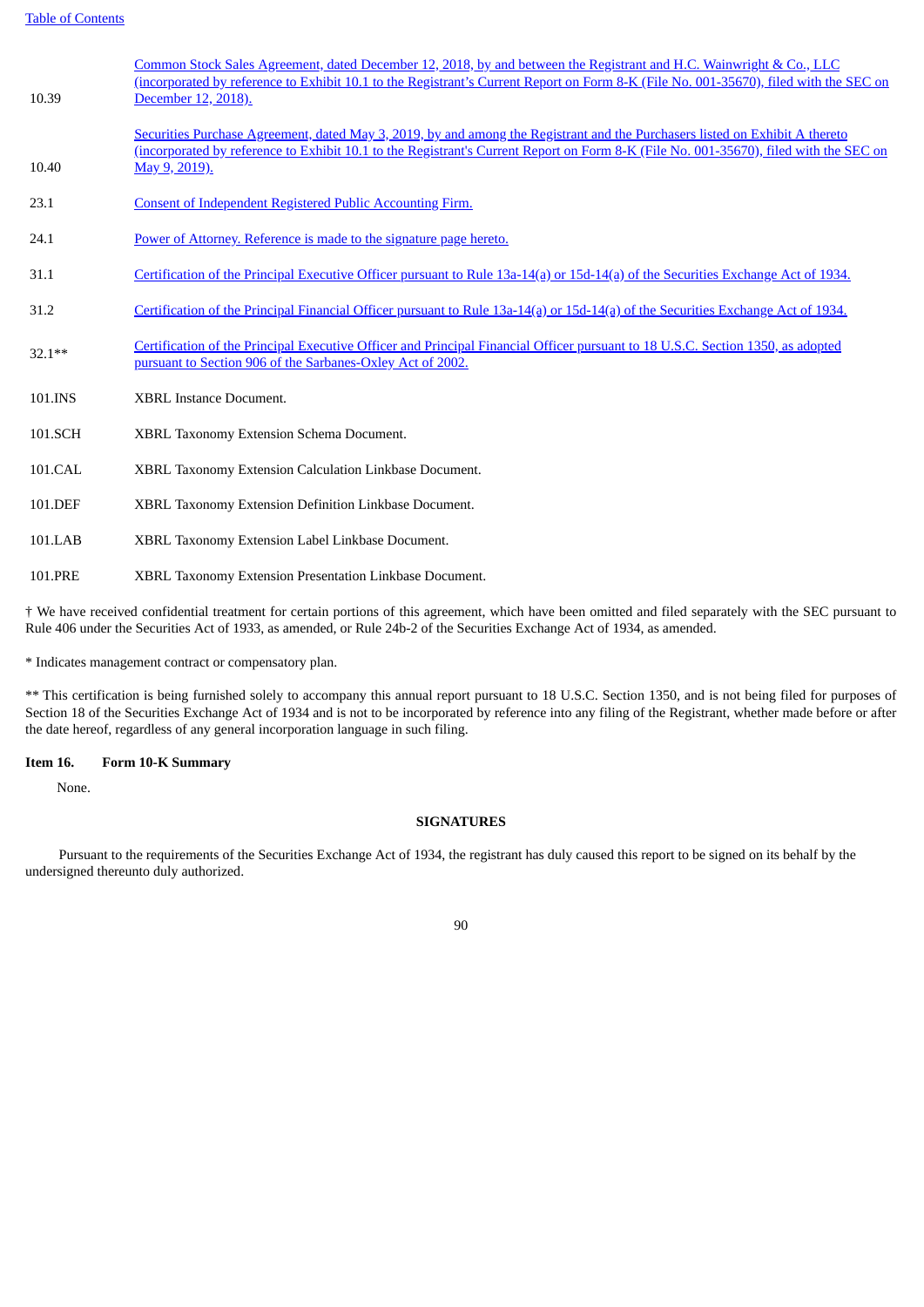Date: March 12, 2020 By: /s/ Joseph P. Hagan

Regulus Therapeutics Inc.

Joseph P. Hagan President and Chief Executive Officer (Principal Executive Officer)

## **POWER OF ATTORNEY**

KNOW ALL PERSONS BY THESE PRESENTS, that each person whose signature appears below constitutes and appoints Joseph P. Hagan and Cris Calsada as his or her true and lawful attorneys-in-fact, and each of them, with full power of substitution, for him or her in any and all capacities, to sign any amendments to this Annual Report on Form 10-K and to file the same, with exhibits thereto and other documents in connection therewith, with the Securities and Exchange Commission, granting unto said attorneys-in-fact and agents, and each of them, full power and authority to do and perform each and every act and thing requisite and necessary to be done in and about the premises, as fully to all intents and purposes as he or she might or could do in person, hereby ratifying and confirming all that said attorneys-in-fact, and either of them, or his or her or their substitute or substitutes may do or cause to be done by virtue hereof.

Pursuant to the requirements of the Securities Exchange Act of 1934, this Annual Report on Form 10-K has been signed below by the following persons on behalf of the registrant and in the capacities and on the dates indicated.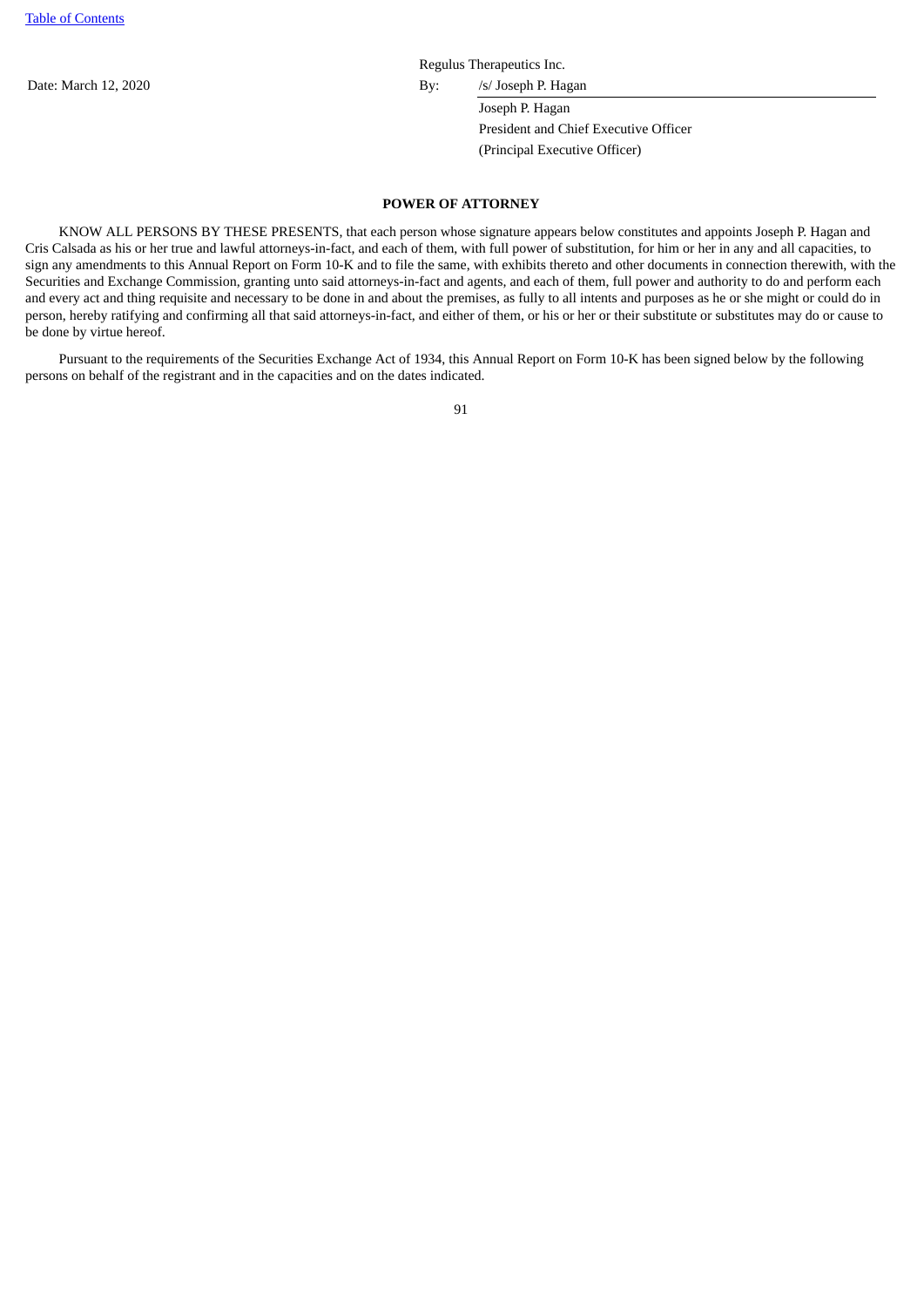| <b>Signature</b>            | <b>Title</b>                                     | <b>Date</b>    |
|-----------------------------|--------------------------------------------------|----------------|
| /s/ Joseph P. Hagan         | President & Chief Executive Officer and Director |                |
| Joseph P. Hagan             | (Principal Executive Officer)                    | March 12, 2020 |
| /s/ Cris Calsada            | <b>Chief Financial Officer</b>                   |                |
| Cris Calsada                | (Principal Financial Officer)                    | March 12, 2020 |
| /s/ Daniel J. Penksa        | Controller                                       |                |
| Daniel J. Penksa            | (Principal Accounting Officer)                   | March 12, 2020 |
| /s/ Stelios Papadopoulos    |                                                  |                |
| Stelios Papadopoulos, Ph.D. | Chairman of the Board of Directors               | March 12, 2020 |
| /s/ David Baltimore         |                                                  |                |
| David Baltimore, Ph.D.      | Director                                         | March 12, 2020 |
| /s/ Kathryn Collier         |                                                  |                |
| Kathryn Collier             | <b>Director</b>                                  | March 12, 2020 |
| /s/ Jake R. Nunn            |                                                  |                |
| Jake R. Nunn                | Director                                         | March 12, 2020 |
| /s/ William H. Rastetter    |                                                  |                |
| William H. Rastetter, Ph.D. | <b>Director</b>                                  | March 12, 2020 |
| /s/ Hugh Rosen              |                                                  |                |
| Hugh Rosen, M.D., Ph.D.     | Director                                         | March 12, 2020 |
| /s/ Simos Simeonidis        |                                                  |                |
| Simos Simeonidis, Ph.D.     | Director                                         | March 12, 2020 |
| /s/ Pascale Witz            |                                                  |                |
| Pascale Witz                | Director                                         | March 12, 2020 |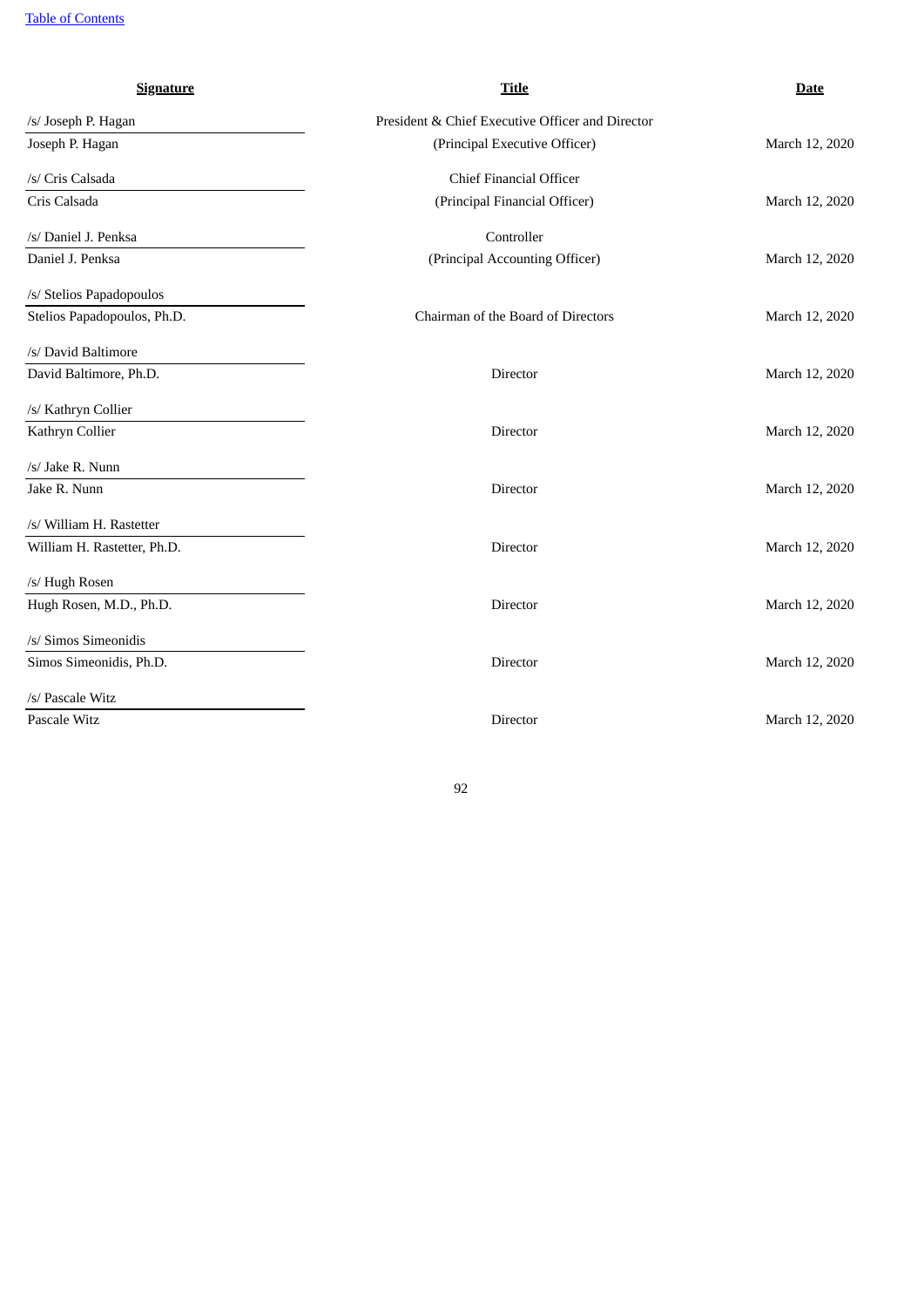#### **DESCRIPTION OF COMMON STOCK**

#### <span id="page-93-0"></span>**General**

The following description summarizes the most important terms of our common stock. Because it is only a summary, it does not contain all the information that may be important to you. For a complete description of the matters set forth in this "Description of Common Stock," you should refer to our amended and restated certificate of incorporation, as amended (the "Restated Certificate"), and amended and restated bylaws (the "Restated Bylaws"), which are included as exhibits to our Annual Report on Form 10-K, and to the applicable provisions of Delaware law. Our authorized capital stock consists of 200,000,000 shares of common stock, par value \$0.001 per share, and 10,000,000 shares of preferred stock, par value \$0.001 per share. Our board of directors has the authority, without stockholder approval except as required by the listing standards of The Nasdaq Stock Market LLC, to issue additional shares of our capital stock. In addition, our board of directors has the authority, without further action by our stockholders (except as otherwise specified in the Restated Certificate), to designate our authorized and unissued preferred stock in one or more series and to fix the rights, preferences, privileges, qualifications and restrictions granted to or imposed upon the preferred stock, including dividend rights, conversion rights, voting rights, rights and terms of redemption, liquidation preference and sinking fund terms, any or all of which may be greater than the rights of our common stock.

# **Voting Rights**

Our common stock is entitled to one vote for each share held of record on all matters submitted to a vote of the stockholders, including the election of directors, and does not have cumulative voting rights. Accordingly, the holders of a majority of the shares of our common stock entitled to vote in any election of directors can elect all of the directors standing for election.

#### **Dividends and Distributions**

Subject to preferences that may be applicable to any then outstanding preferred stock, the holders of common stock are entitled to receive dividends, if any, as may be declared from time to time by our board of directors out of legally available funds.

#### **Liquidation**

In the event of our liquidation, dissolution or winding up, holders of our common stock will be entitled to share ratably in the net assets legally available for distribution to stockholders after the payment of all of our debts and other liabilities, subject to the satisfaction of any liquidation preference granted to the holders of any outstanding shares of preferred stock.

## **Other Rights and Preferences**

Holders of our common stock have no preemptive, conversion or subscription rights, and there are no redemption or sinking fund provisions applicable to our common stock. The rights, preferences and privileges of the holders of our common stock are subject to, and may be adversely affected by, the rights of the holders of shares of any series of our preferred stock that we have designated and issued or that we may designate and issue in the future.

#### **Fully Paid and Nonassessable**

All of our outstanding shares of common stock are fully paid and nonassessable.

### **Transfer Agent and Registrar**

The transfer agent and registrar for our common stock is Computershare Trust Company, N.A.

## **Stock Exchange Listing**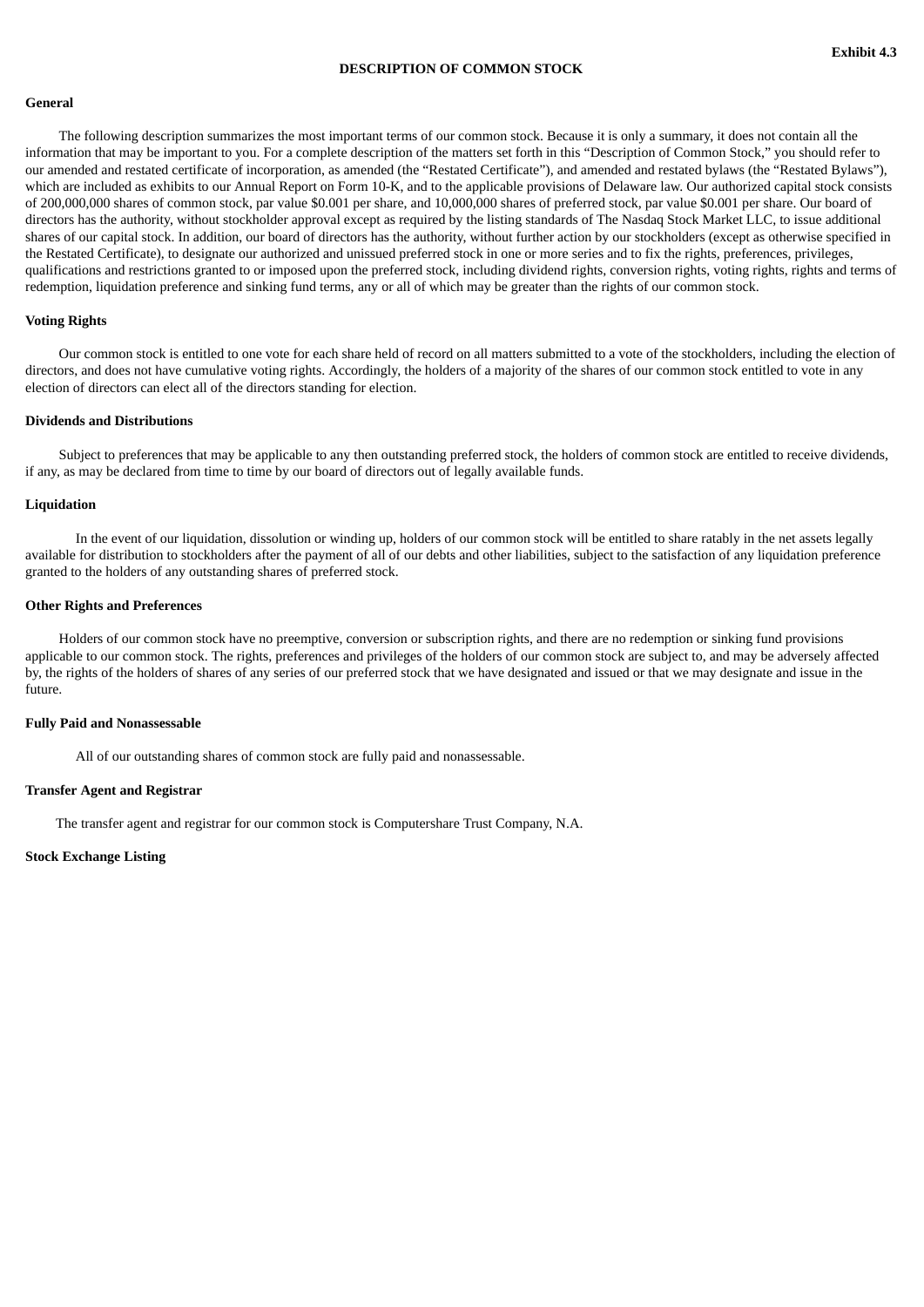Our common stock is listed on The Nasdaq Global Market under the symbol "RGLS".

## **Anti-Takeover Provisions**

## *Delaware Law*

We are subject to Section 203 of the Delaware General Corporation Law, or Section 203. Section 203 generally prohibits a public Delaware corporation from engaging in a "business combination" with an "interested stockholder" for a period of three years after the date of the transaction in which the person became an interested stockholder, unless:

- prior to the date of the transaction, the board of directors of the corporation approved either the business combination or the transaction which resulted in the stockholder becoming an interested stockholder;
- the interested stockholder owned at least 85% of the voting stock of the corporation outstanding at the time the transaction commenced, excluding for purposes of determining the number of shares outstanding (a) shares owned by persons who are directors and also officers and (b) shares owned by employee stock plans in which employee participants do not have the right to determine confidentially whether shares held subject to the plan will be tendered in a tender or exchange offer; or
- on or subsequent to the date of the transaction, the business combination is approved by the board and authorized at an annual or special meeting of stockholders, and not by written consent, by the affirmative vote of at least 66 2⁄3% of the outstanding voting stock which is not owned by the interested stockholder.

Section 203 defines business combination to include:

- any merger or consolidation involving the corporation and the interested stockholder;
- any sale, transfer, pledge or other disposition involving the interested stockholder of 10% or more of the assets of the corporation;
- subject to exceptions, any transaction involving the corporation that has the effect of increasing the proportionate share of the stock of any class or series of the corporation beneficially owned by the interested stockholder;
- subject to exceptions, any transaction that results in the issuance or transfer by the corporation of any stock of the corporation to the interested stockholder; and
- the receipt by the interested stockholder of the benefit of any loans, advances, guarantees, pledges or other financial benefits provided by or through the corporation.

In general, Section 203 defines an interested stockholder as any entity or person beneficially owning 15% or more of the outstanding voting stock of the corporation and any entity or person affiliated with or controlling or controlled by the entity or person.

#### *Amended and Restated Certificate of Incorporation and Amended and Restated Bylaws Provisions*

Provisions of the Restated Certificate and the Restated Bylaws may delay or discourage transactions involving an actual or potential change in our control or change in our management, including transactions in which stockholders might otherwise receive a premium for their shares or transactions that our stockholders might otherwise deem to be in their best interests. Therefore, these provisions could adversely affect the price of our common stock. Among other things, the Restated Certificate and the Restated Bylaws:

• permit our board of directors to issue up to 10,000,000 shares of preferred stock, with any rights, preferences and privileges as they may designate (including the right to approve an acquisition or other change in our control);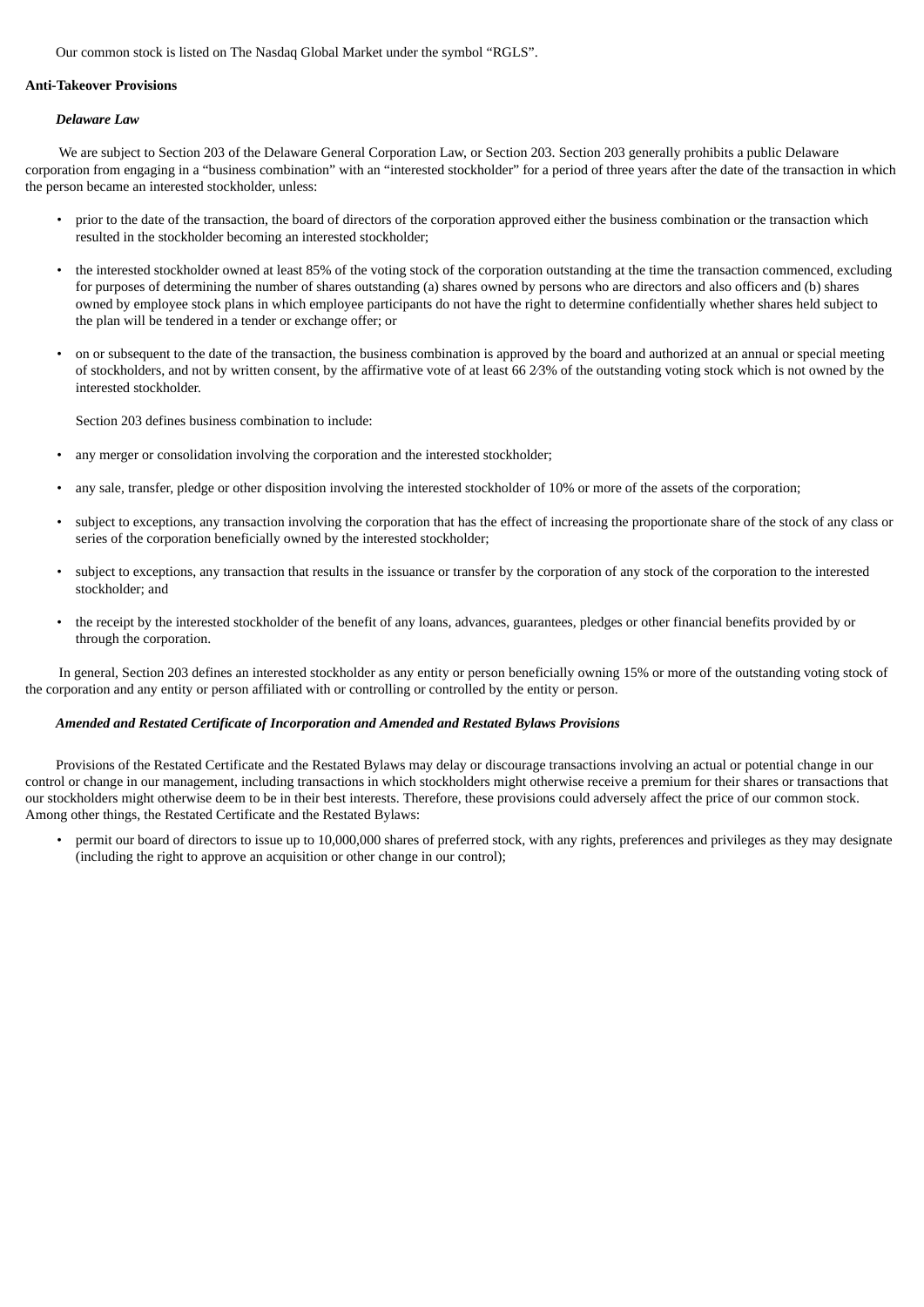- provide that the authorized number of directors may be changed only by resolution of the board of directors;
- provide that all vacancies, including newly created directorships, may, except as otherwise required by law, be filled by the affirmative vote of a majority of directors then in office, even if less than a quorum;
- require that any action to be taken by our stockholders must be effected at a duly called annual or special meeting of stockholders and not be taken by written consent;
- provide that stockholders seeking to present proposals before a meeting of stockholders or to nominate candidates for election as directors at a meeting of stockholders must provide notice in writing in a timely manner and also specify requirements as to the form and content of a stockholder's notice;
- do not provide for cumulative voting rights (therefore allowing the holders of a majority of the shares of common stock entitled to vote in any election of directors to elect all of the directors standing for election, if they should so choose); and
- provide that special meetings of our stockholders may be called only by the Chairman of the Board, our Chief Executive Officer or by the board of directors pursuant to a resolution adopted by a majority of the total number of authorized directors.

The amendment of any of these provisions, with the exception of the ability of our board of directors to issue shares of preferred stock and designate any rights, preferences and privileges thereto, would require approval by the holders of at least  $66\frac{2}{3}\%$  of our then outstanding common stock.

The foregoing provisions may make it more difficult for our existing stockholders to replace our board of directors as well as for another party to obtain control of us by replacing our board of directors. Since our board of directors has the power to retain and discharge our officers, these provisions could also make it more difficult for existing stockholders or another party to effect a change in management. In addition, the authorization of undesignated preferred stock makes it possible for our board of directors to issue preferred stock with voting or other rights or preferences that could impede the success of any attempt to change our control.

These provisions are intended to enhance the likelihood of continued stability in the composition of our board of directors and its policies and to discourage certain types of transactions that may involve an actual or threatened acquisition of us. These provisions are also designed to reduce our vulnerability to an unsolicited acquisition proposal and to discourage certain tactics that may be used in proxy fights. However, such provisions could have the effect of discouraging others from making tender offers for our shares and may have the effect of deterring hostile takeovers or delaying changes in our control or management. As a consequence, these provisions also may inhibit fluctuations in the market price of our stock that could result from actual or rumored takeover attempts.

## **Choice of Forum**

Our Restated Bylaws provide that, unless we consent in writing to the selection of an alternative forum, the Court of Chancery of the State of Delaware (or, if the Court of Chancery does not have jurisdiction, another state court located within the State of Delaware or, if no state court located within the State of Delaware has jurisdiction, the federal district court for the District of Delaware) shall, to the fullest extent permitted by law, be the sole and exclusive forum for (i) any derivative action or proceeding brought on our behalf; (ii) any action asserting a claim of breach of fiduciary duty owed by any of our directors, officers or other employees to us or our stockholders; (iii) any action asserting a claim against us or any of our directors or officers or other employees arising pursuant to any provision of the Delaware General Corporation Law, the Restated Certificate and the Restated Bylaws; or (iv) any action asserting a claim against us or any of our directors or officers or other employees that is governed by the internal affairs doctrine. The enforceability of similar choice of forum provisions in other companies' bylaws has been challenged in legal proceedings, and it is possible that a court could find these types of provisions to be inapplicable or unenforceable. This choice of forum provision does not apply to suits brought to enforce a duty or liability created by the Securities Act of 1933, as amended, or the Securities Exchange Act of 1934, as amended, or any other claim for which the federal courts have exclusive jurisdiction.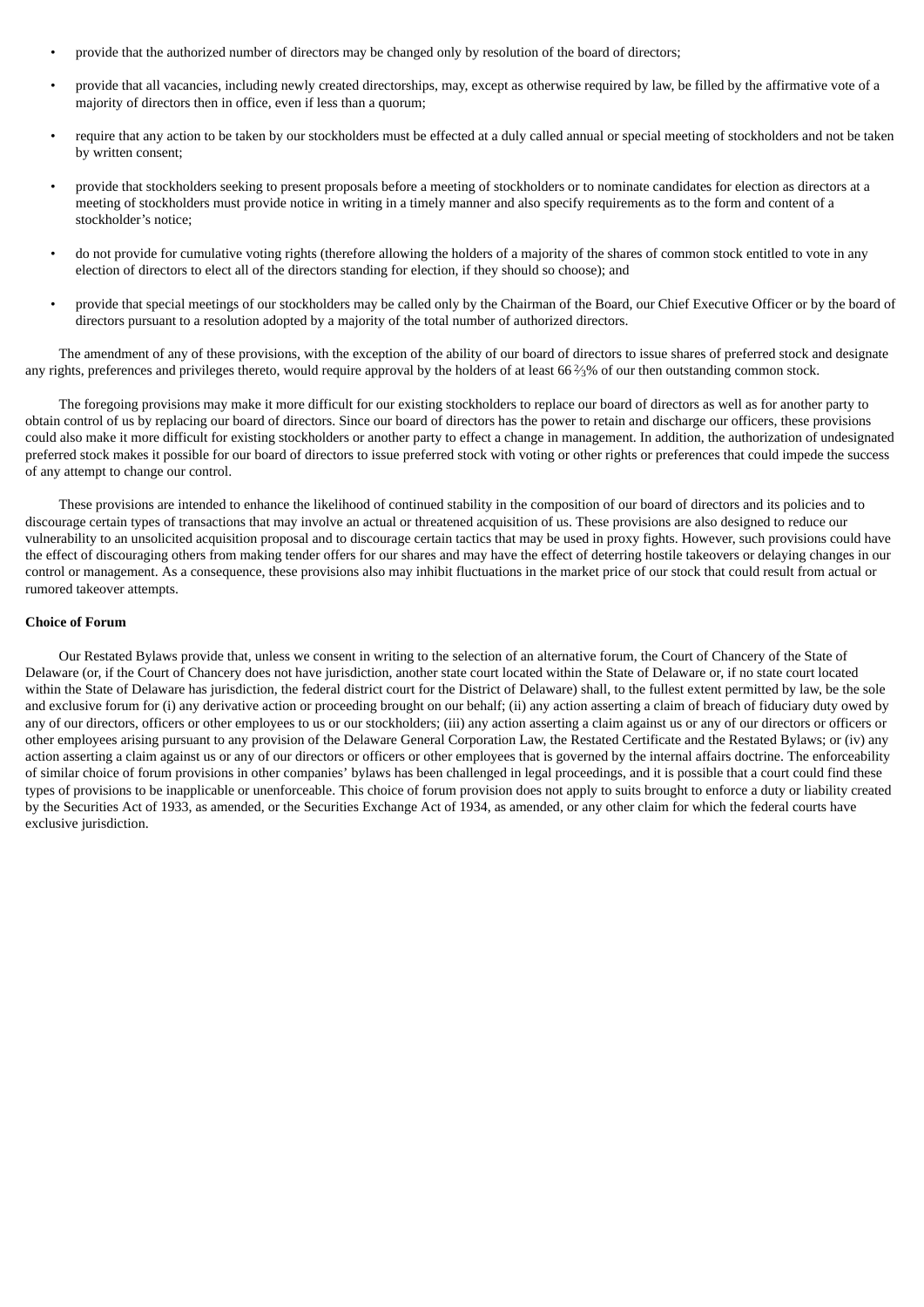## Consent of Independent Registered Public Accounting Firm

<span id="page-96-0"></span>We consent to the incorporation by reference in the following Registration Statements:

(1) Registration Statement (Form S-3 Nos. 333-222745, 333-231965 and 333-236026) of Regulus Therapeutics Inc.,

(2) Registration Statement (Form S-8 Nos. 333-236020 and 333-233414) pertaining to the 2019 Equity Incentive Plan of Regulus Therapeutics Inc.,

(3) Registration Statement (Form S-8 No. 333-184324) pertaining to the 2009 Equity Incentive Plan, 2012 Equity Incentive Plan and 2012 Employee Stock Purchase Plan of Regulus Therapeutics Inc.,

(4) Registration Statement (Form S-8 No. 333-206511) pertaining to the Regulus Therapeutics Inc. Inducement Plan, and

(5) Registration Statement (Form S-8 Nos. 333-188606, 333-194294, 333-201988, 333-209654, 333-215793, 333-222434 and 333-229514) pertaining to the 2012 Equity Incentive Plan and 2012 Employee Stock Purchase Plan of Regulus Therapeutics Inc.;

of our report dated March 12, 2020, with respect to the financial statements of Regulus Therapeutics Inc. included in this Annual Report (Form 10-K) for the year ended December 31, 2019.

/s/ Ernst & Young LLP

San Diego, California March 12, 2020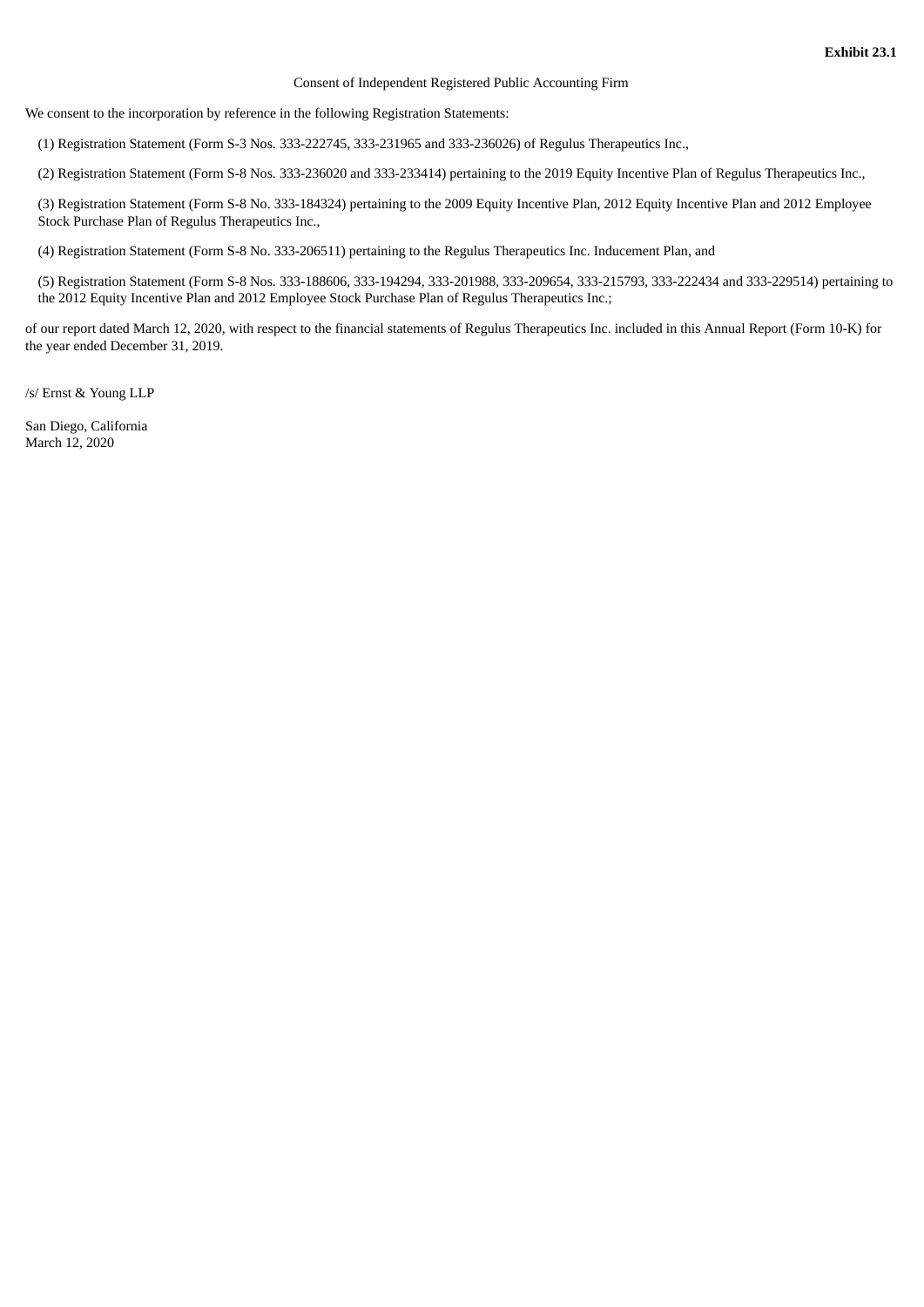# CERTIFICATION OF PRINCIPAL EXECUTIVE OFFICER PURSUANT TO SECTION 302 OF THE SARBANES-OXLEY ACT OF 2002

<span id="page-97-0"></span>I, Joseph P. Hagan., certify that:

1. I have reviewed this Annual Report on Form 10-K of Regulus Therapeutics Inc.;

2. Based on my knowledge, this report does not contain any untrue statement of a material fact or omit to state a material fact necessary to make the statements made, in light of the circumstances under which such statements were made, not misleading with respect to the period covered by this report;

3. Based on my knowledge, the financial statements, and other financial information included in this report, fairly present in all material respects the financial condition, results of operations and cash flows of the registrant as of, and for, the periods presented in this report;

4. The registrant's other certifying officer and I are responsible for establishing and maintaining disclosure controls and procedures (as defined in Exchange Act Rules 13a-15(e) and 15d-15(e)) and internal control over financial reporting (as defined in Exchange Act Rules 13(a)-15(f) and 15(d)-15(f)) for the registrant and have:

a. designed such disclosure controls and procedures, or caused such disclosure controls and procedures to be designed under our supervision, to ensure that material information relating to the registrant, including its consolidated subsidiaries, is made known to us by others within those entities, particularly during the period in which this report is being prepared;

b. designed such internal control over financial reporting, or caused such internal control over financial reporting to be designed under our supervision, to provide reasonable assurance regarding the reliability of financial reporting and the preparation of financial statements for external purposes in accordance with generally accepted accounting principles;

c. evaluated the effectiveness of the registrant's disclosure controls and procedures and presented in this report our conclusions about the effectiveness of the disclosure controls and procedures, as of the end of the period covered by this report based on such evaluation; and

d. disclosed in this report any change in the registrant's internal control over financial reporting that occurred during the registrant's most recent fiscal quarter that has materially affected, or is reasonably likely to materially affect, the registrant's internal control over financial reporting; and

5. The registrant's other certifying officer and I have disclosed, based on our most recent evaluation of internal control over financial reporting, to the registrant's auditors and the audit committee of the registrant's board of directors (or persons performing the equivalent functions):

a. all significant deficiencies and material weaknesses in the design or operation of internal control over financial reporting which are reasonably likely to adversely affect the registrant's ability to record, process, summarize and report financial information; and

b. any fraud, whether or not material, that involves management or other employees who have a significant role in the registrant's internal control over financial reporting.

Date: March 12, 2020 */s/ Joseph P. Hagan* 

Joseph P. Hagan President and Chief Executive Officer (Principal Executive Officer)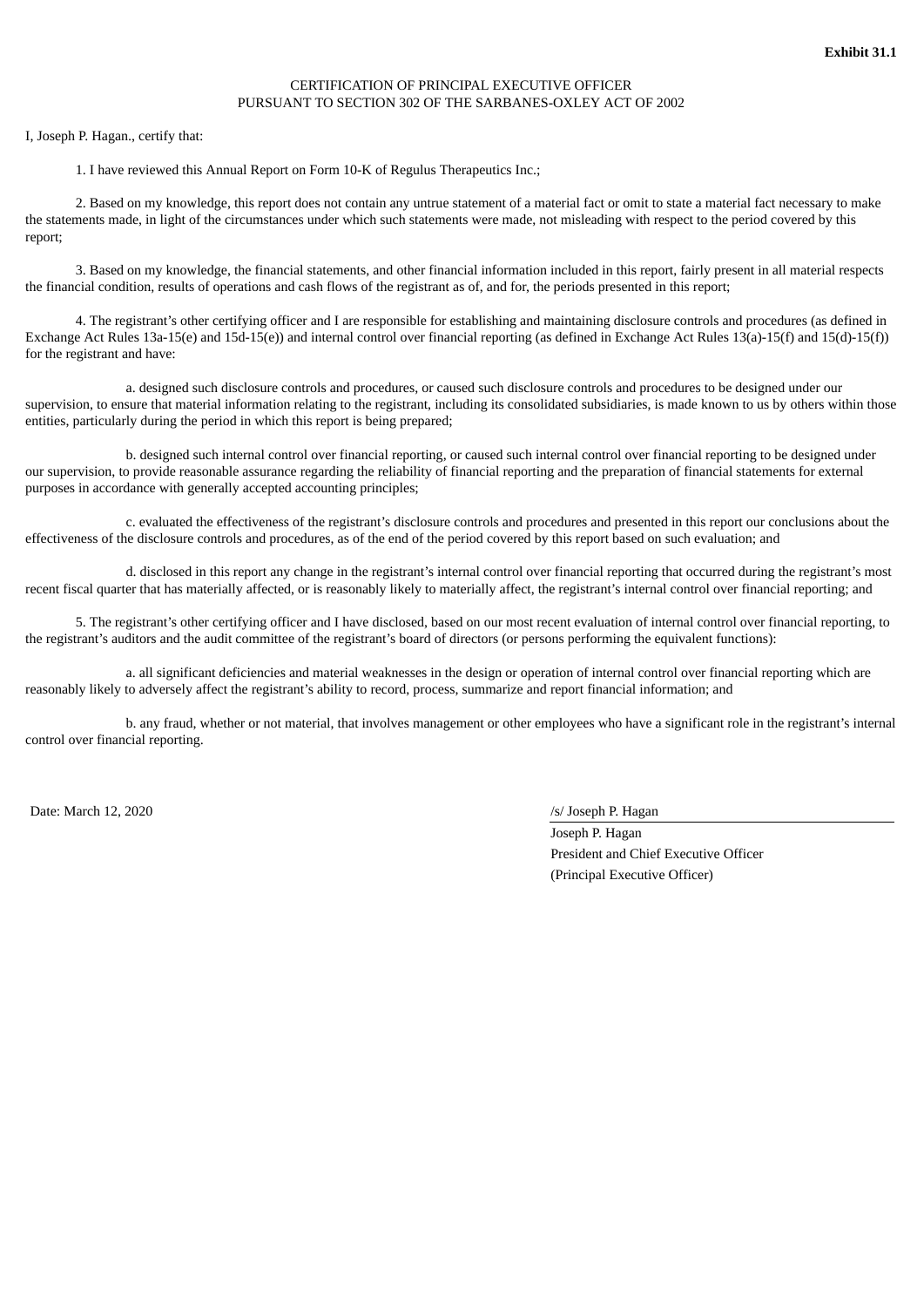# CERTIFICATION OF PRINCIPAL FINANCIAL OFFICER PURSUANT TO SECTION 302 OF THE SARBANES-OXLEY ACT OF 2002

<span id="page-98-0"></span>I, Cris Calsada, certify that:

1. I have reviewed this Annual Report on Form 10-K of Regulus Therapeutics Inc.;

2. Based on my knowledge, this report does not contain any untrue statement of a material fact or omit to state a material fact necessary to make the statements made, in light of the circumstances under which such statements were made, not misleading with respect to the period covered by this report;

3. Based on my knowledge, the financial statements, and other financial information included in this report, fairly present in all material respects the financial condition, results of operations and cash flows of the registrant as of, and for, the periods presented in this report;

4. The registrant's other certifying officer and I are responsible for establishing and maintaining disclosure controls and procedures (as defined in Exchange Act Rules 13a-15(e) and 15d-15(e)) and internal control over financial reporting (as defined in Exchange Act Rules 13(a)-15(f) and 15(d)-15(f)) for the registrant and have:

a. designed such disclosure controls and procedures, or caused such disclosure controls and procedures to be designed under our supervision, to ensure that material information relating to the registrant, including its consolidated subsidiaries, is made known to us by others within those entities, particularly during the period in which this report is being prepared;

b. designed such internal control over financial reporting, or caused such internal control over financial reporting to be designed under our supervision, to provide reasonable assurance regarding the reliability of financial reporting and the preparation of financial statements for external purposes in accordance with generally accepted accounting principles;

c. evaluated the effectiveness of the registrant's disclosure controls and procedures and presented in this report our conclusions about the effectiveness of the disclosure controls and procedures, as of the end of the period covered by this report based on such evaluation; and

d. disclosed in this report any change in the registrant's internal control over financial reporting that occurred during the registrant's most recent fiscal quarter that has materially affected, or is reasonably likely to materially affect, the registrant's internal control over financial reporting; and

5. The registrant's other certifying officer and I have disclosed, based on our most recent evaluation of internal control over financial reporting, to the registrant's auditors and the audit committee of the registrant's board of directors (or persons performing the equivalent functions):

a. all significant deficiencies and material weaknesses in the design or operation of internal control over financial reporting which are reasonably likely to adversely affect the registrant's ability to record, process, summarize and report financial information; and

b. any fraud, whether or not material, that involves management or other employees who have a significant role in the registrant's internal control over financial reporting.

Date: March 12, 2020 */s/ Cris* Calsada

Cris Calsada Chief Financial Officer (Principal Financial Officer)